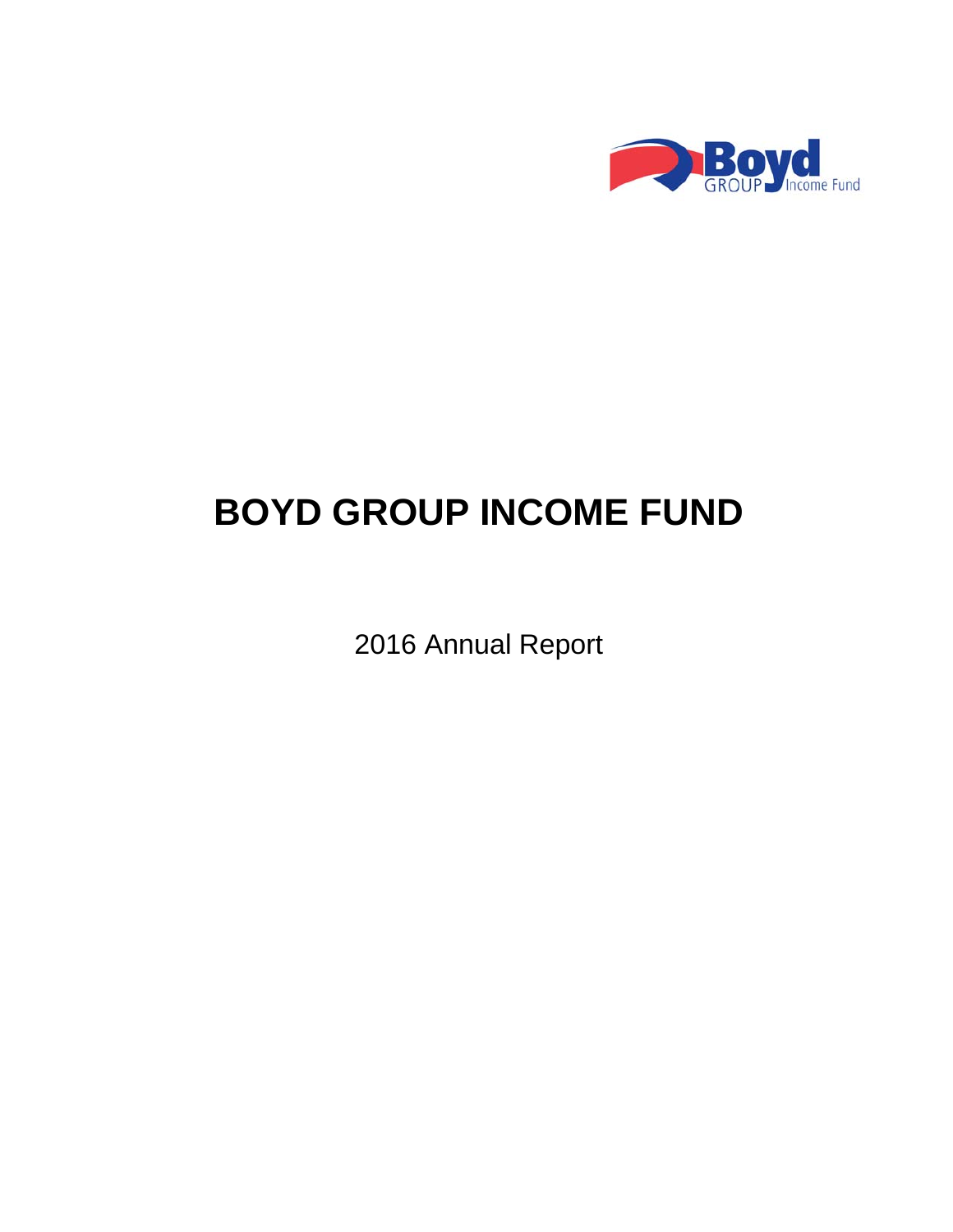## 2016 Annual Report

## Table of Contents

|                                                     | 3        |
|-----------------------------------------------------|----------|
|                                                     | 5        |
|                                                     | $6 - 40$ |
|                                                     | 41-44    |
| <b>Consolidated Financial Statements</b>            |          |
| Management's Responsibility for Financial Reporting | 46       |
|                                                     | 47       |
|                                                     | 48       |
|                                                     | 49       |
|                                                     | 50       |
| Consolidated Statements of Comprehensive Earnings   | 50       |
|                                                     | 51       |
|                                                     | 52-86    |
|                                                     | 87       |
|                                                     | 88       |
|                                                     | 89       |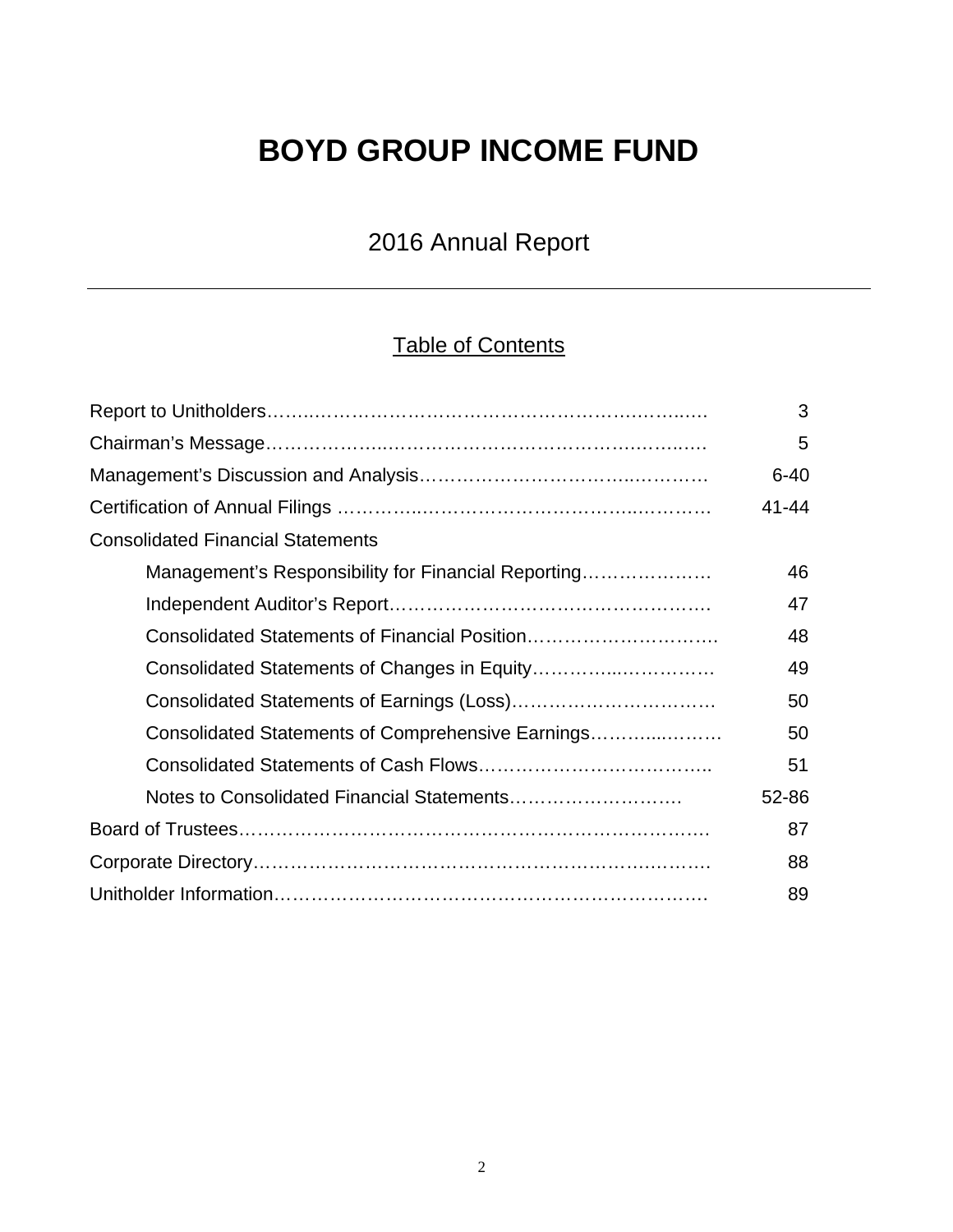## 2016 REPORT TO UNITHOLDERS

To our unitholders,

 $\overline{a}$ 

When we announced our 2015 results in March of last year, we articulated that our forward growth strategy was to double the size our business by 2020, implying an annual growth rate of 15% annually. In 2016, we demonstrated that this is an achievable goal and our results show that we are on track to achieving this goal. In 2016, we added locations, increased same-store sales, and improved earnings through margin expansion, while maintaining a focus on accretive growth, prudent financial management and operational excellence.

In 2016, we added 58 locations, the largest increase since 2014 when we added 64 locations. It's important to note however that 48 of the repair centres acquired in 2014 were through acquisitions of multi-store operations. The majority of the locations acquired in 2016 were single shops or small multi-store businesses. Our acquisition success is also a testament to the ability of our corporate development team to achieve our growth goals by "hitting singles and doubles" thereby completing a greater number of smaller transactions.

In January of this year our locations grew to over 400 when we acquired three collision repair centres and an active intake center in Arizona. This is more than double our store count at the beginning of 2012, when we had locations in 14 states. With more than 32,000 independent and dealer-owned collision repair centres in the United States and industry consolidation trends continuing, we expect further progress with acquisitions and our growth strategy in 2017.

Total sales in 2016 were \$1.4 billion, an 18.1% increase over \$1.2 billion in sales in 2015. New locations contributed to this growth along with same-store sales which increased by \$61.1 million, or 5.3%, excluding foreign exchange. A favourable U.S. currency exchange rate added a further \$40.8 million to same-store sales.

The Fund also had strong growth in Adjusted  $EBITDA<sup>1</sup>$  which increased by 22.2% to \$124.3 million, a margin of 9.0% of sales, from \$101.7 million, or 8.7% of sales in 2015. New locations and same-store sales growth contributed to the increase and also resulted in the higher Adjusted EBITDA margin. This 30 basis point improvement in our Adjusted EBITDA margin is a continuation of our multi-year trend of gradual margin expansion. Since 2012, we have improved our EBITDA margins by 210 basis points or 2.1 percentage points, from 6.9% to 9.0%.

Adjusted net earnings<sup>1</sup> increased 32.9% to \$52.6 million in 2016 from \$39.6 million the year before. This translates into adjusted net earnings of \$2.92 per unit, compared to \$2.41 in 2015. Non-cash charges, in the form of fair value adjustments related to financial instruments again had an impact on unadjusted net earnings. These adjustments, which relate primarily to the increase in the Fund's unit price during the year, totalled \$20.9 million in 2016, compared to \$59.0 million in 2015. The decreased adjustment in 2016 is the result of the early redemption of the Fund's 2012 debenture issue in January 2016.

In 2016, we generated adjusted distributable cash<sup>1</sup> of \$76.1 million and paid distributions and dividends of \$9.2 million, resulting in a payout ratio based on adjusted distributable cash of 12.1%. This compares with adjusted distributable cash of \$69.7 million and a payout ratio of 11.8% a year ago. We intend to maintain a conservative payout ratio going forward to ensure that we have the resources to take advantage of the significant consolidation opportunities we see in our industry. We have however consistently increased distributions to unitholders and this past November we increased distributions for the ninth consecutive year. Unitholders now receive an annualized payment of \$0.516, a 2.4% increase over the annualized distribution set in November 2015 of \$0.504.

<sup>1</sup> EBITDA, Adjusted EBITDA, distributable cash, adjusted distributable cash and adjusted net earnings are not recognized measures under International Financial Reporting Standards ("IFRS"). Management believes that in addition to sales, net earnings and cash flows, the supplemental measures of distributable cash, adjusted distributable cash, adjusted net earnings, EBITDA and Adjusted EBITDA are useful as they provide investors with an indication of earnings from operations and cash available for distribution, both before and after debt management, productive capacity maintenance and non-recurring and other adjustments. Investors should be cautioned, however, that EBITDA, Adjusted EBITDA, distributable cash, adjusted distributable cash and adjusted net earnings should not be construed as an alternative to net earnings determined in accordance with IFRS as an indicator of the Fund's performance. Boyd's method of calculating these measures may differ from other public issuers and, accordingly, may not be comparable to similar measures used by other issuers. For a detailed explanation of how the Fund's non-GAAP measures are calculated, please refer to the Fund's MD&A filing for the period ended December 31, 2016, which can be accessed via the SEDAR Web site (www.sedar.com).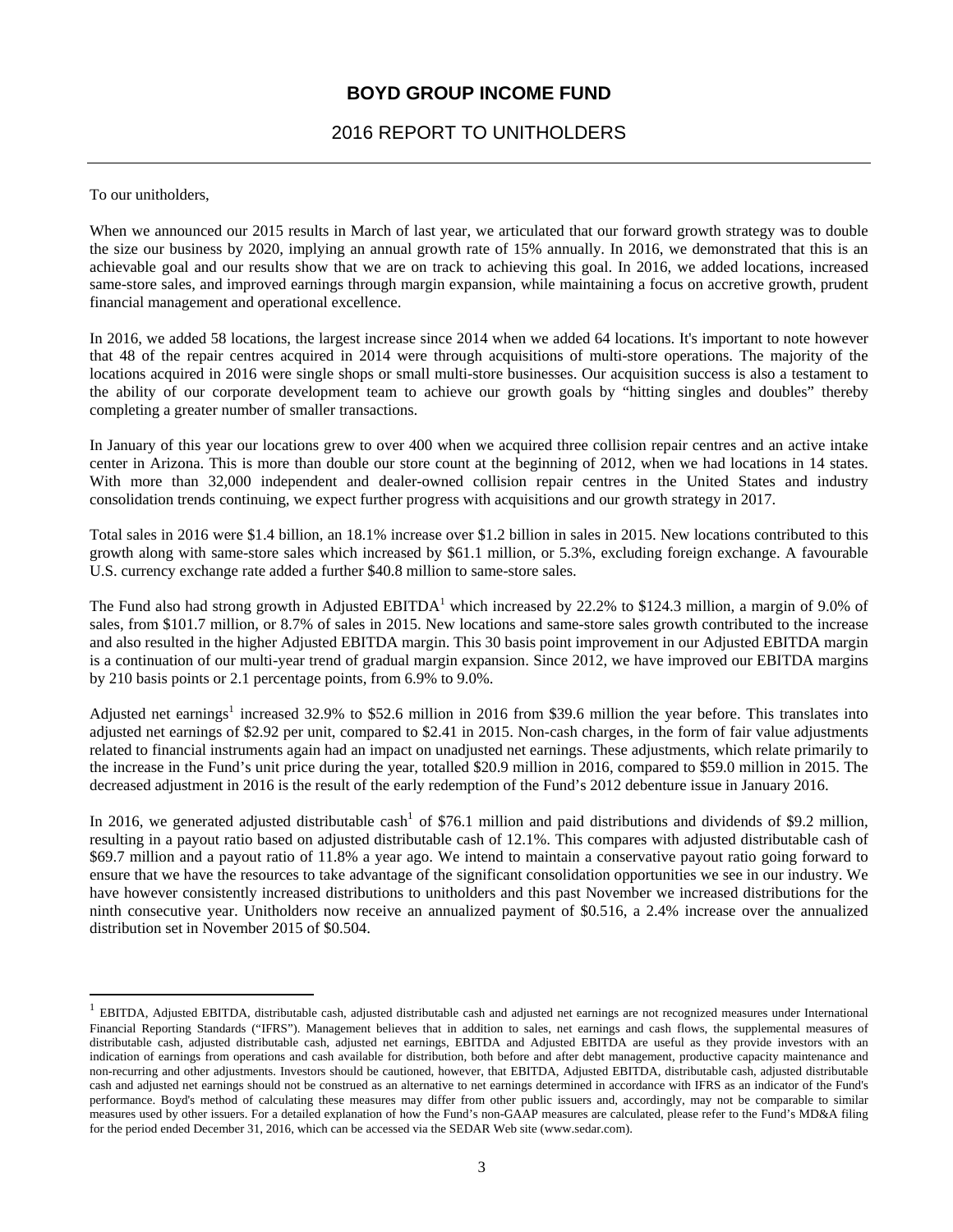We remain very conservatively leveraged with a strong balance sheet and lots of "dry powder" for growth. At December 31, 2016, the Fund had total debt, net of cash, of \$110.8 million compared to \$81.8 million at December 31, 2015. The increase is a result of acquisition and development activity. Excluding convertible debentures, which are "in-the-money" and which the Fund can redeem in units, total debt, net of cash would be \$60.0 million.

Going into 2017 we continue to maintain our growth target of doubling our business by 2020, based on our size in 2015. We will remain disciplined and selective in pursuit of high quality acquisitions along with new location development. Where we see an attractive opportunity, we will consider brownfield development of collision repair centres, as we did with five new locations in 2016. As well, the WOW Operating Way that we instituted to embed a culture of operational excellence and continuous improvement in our organization has been an important and successful initiative and now represents the way we do business.

We have also made some organizational changes early in 2017 that better position our company with breadth and depth of senior management for our continued growth. Tim O'Day who had been our President and COO, U.S. Operations since 2008 is now President and COO for all of the Boyd Group. This change puts primary responsibility for all of our operations under the same leadership, in addition to allowing me to stay focused on CEO level priorities and initiatives. It also necessitated that we elevate some of our next level operational leadership reporting to Tim, thereby ensuring that we continue to build and develop our next level leadership.

The Company remains confident in its management team, systems and experience. This, along with a strong balance sheet and financing options, will continue to position Boyd well for success into the future. On behalf of the Management of the Boyd Group Income Fund and Boyd Group employees, thank you for your continued support.

Sincerely,

*(signed)* 

Brock Bulbuck Chief Executive Officer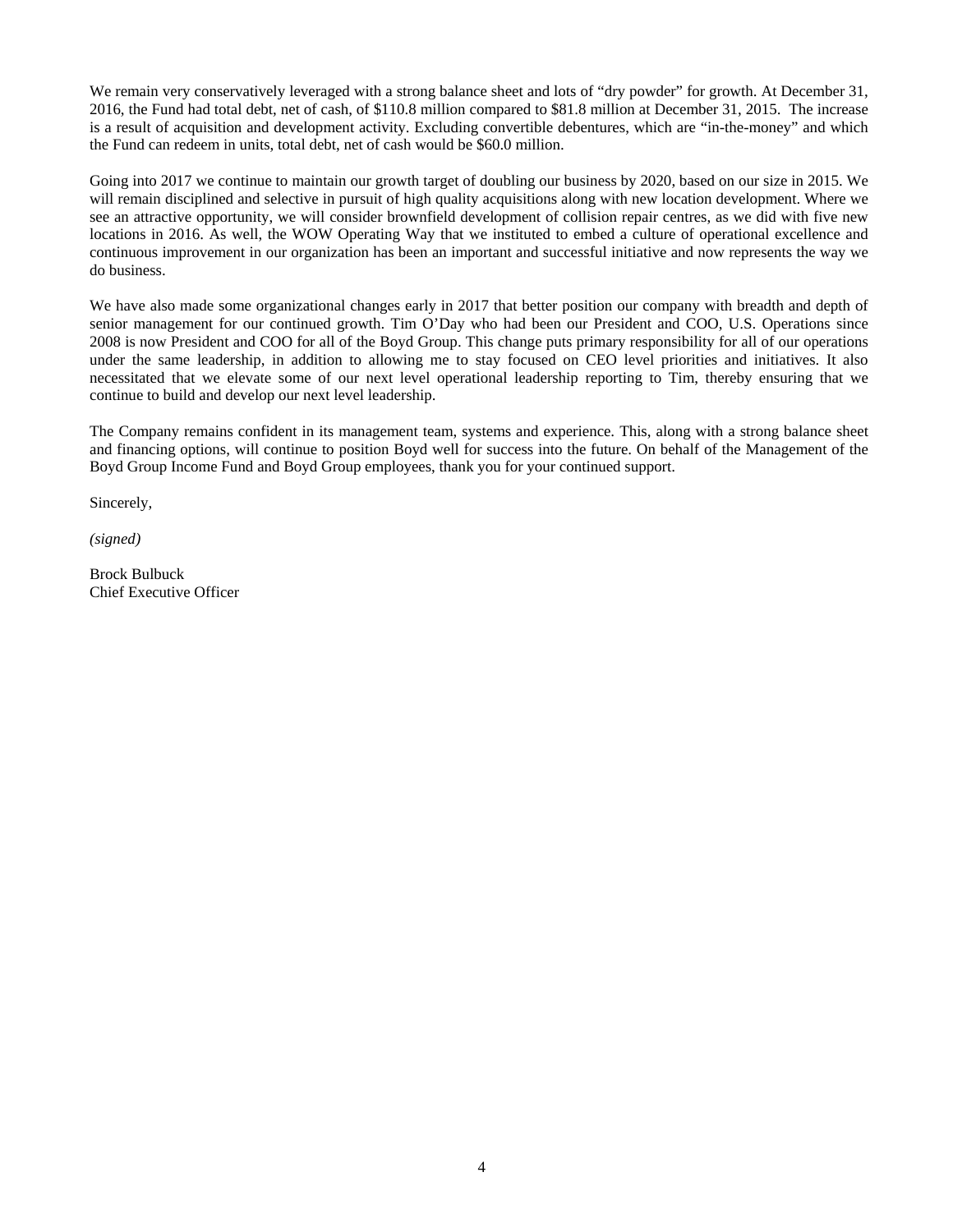## 2016 CHAIRMAN'S MESSAGE

#### To our Unitholders,

Your Board was very pleased with the results of the Boyd Group Income Fund in 2016. Management is to be congratulated for their disciplined approach to profitable growth that year after year continues to deliver unitholder value.

Next year marks 20 years since Boyd Group Income Fund was listed as a public company on the Winnipeg Stock Exchange. In the early days of the Company, management established four pillars that defined its culture and values:

- 1. Value creation for shareholders
- 2. A focus on our customer
- 3. A respect for our people
- 4. A commitment to innovation and continuous improvement

These have remained central to the Company's vision and its success to date is the result of its adherence to each of these principles. This platform has delivered long-term unitholder value and the growth in 2016 indicates that this will continue.

During 2016, the unit price of the Company increased by 29.4%. It is gratifying that our success has been recognized by the market. More important however is the long-term value unitholders have been able to enjoy. Over five years, Boyd investors would have received a total return of 742.4%, a benefit of a rising unit price and reinvested cash distributions. For the second consecutive year, BYD.UN has been the best performing stock over a ten-year period on the Toronto Stock Exchange, delivering a total return of 9,967% for the ten years ending 2016 and 4,655% for the ten years ending 2015.

As the Company has evolved, an important role of the Board has been to consult with Management to ensure it is maximizing its ability to deliver value. For 2016, the Board approved the new streamlined growth strategy that was adapted to meet the changing market conditions and to focus Boyd on a bold but achievable goal; doubling the Company by 2020. As you will have seen from the CEO's letter contained in this report, real progress has been made towards this goal with the Company reaching a milestone of operating over 400 locations and being present in 20 states and five provinces.

The Board of Trustees, working with the management team, will endeavour to continue growing our business and creating value for unitholders. We will maintain our proven growth strategies and continue to guide with prudent financial strategies in 2017.

On behalf of the Trustees of the Boyd Group Income Fund, I would like to congratulate the management team and all employees on another year of outstanding growth and thank them for their continued commitment and hard work.

Sincerely,

*(signed)* 

Allan Davis Independent Chair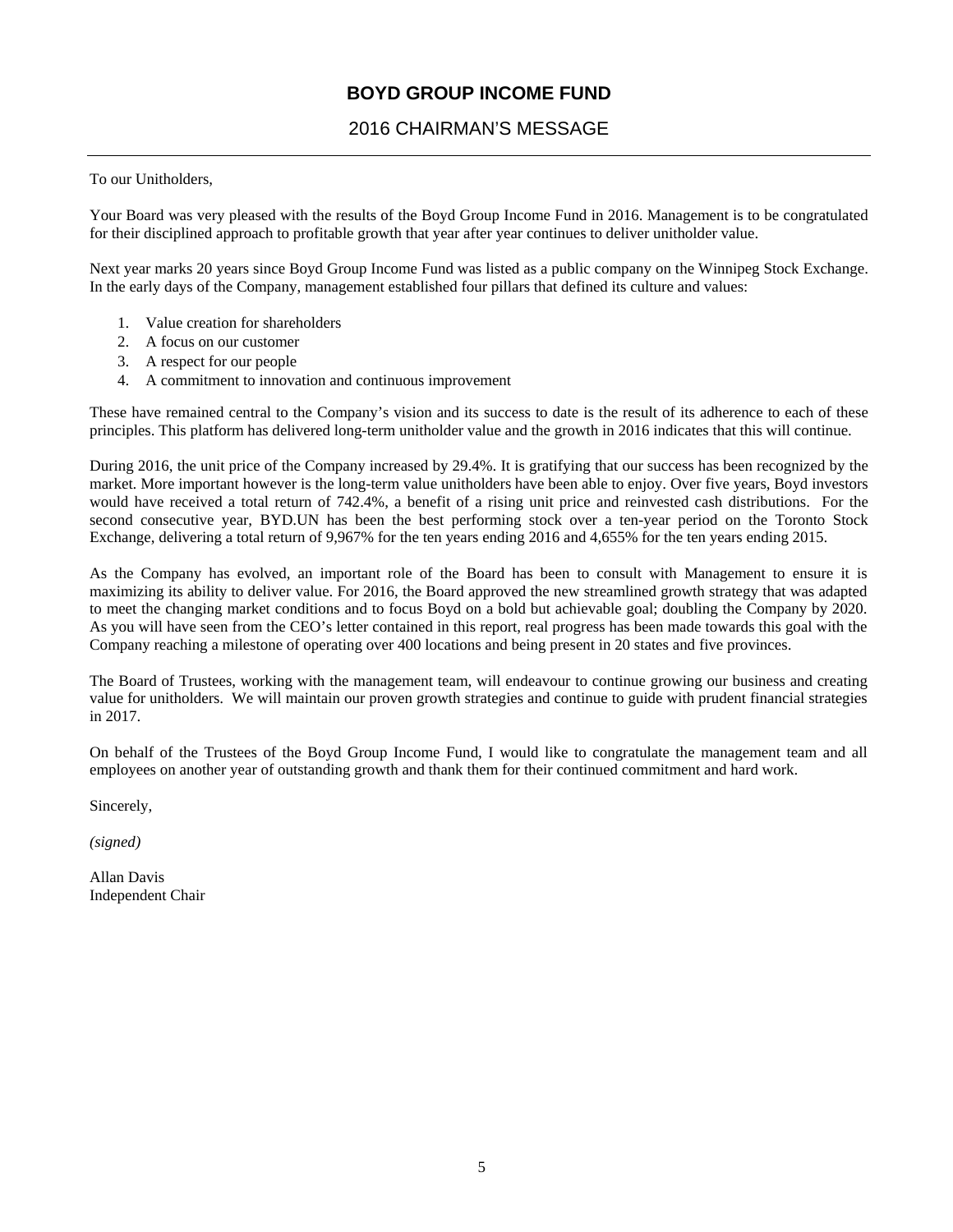## **Management's Discussion & Analysis**

## **OVERVIEW**

Boyd Group Income Fund (the "Fund"), through its operating company, The Boyd Group Inc. and its subsidiaries ("Boyd" or the "Company"), is one of the largest operators of non-franchised collision repair centers in North America in terms of number of locations and sales. The Company currently operates locations in five Canadian provinces under the trade name Boyd Autobody & Glass, as well as in 20 U.S. states under the trade name Gerber Collision & Glass. The Company uses newly acquired brand names during a transition period until acquired locations have been rebranded. The Company is also a major retail auto glass operator in the U.S. with locations across 31 U.S. states under the trade names Gerber Collision & Glass, Glass America, Auto Glass Service, Auto Glass Authority and Autoglassonly.com. The Company also operates a third party administrator, Gerber National Claims Services ("GNCS"), that offers glass, emergency roadside and first notice of loss services. GNCS has approximately 5,500 affiliated glass provider locations and 4,600 affiliated emergency roadside services providers throughout the U.S. The following is a geographic breakdown of the collision repair locations and trade names.

| <b>EXCEPT &amp; GLASS</b> | 42<br>centers  |                 |    | 362<br>centers |                | <b>GLASS-AMERICA</b>                               |
|---------------------------|----------------|-----------------|----|----------------|----------------|----------------------------------------------------|
| Manitoba                  | 14             | Florida         | 57 | Maryland       | 10             |                                                    |
| British Columbia          | 13             | <b>Illinois</b> | 55 | Louisiana      | 9              |                                                    |
| Alberta                   | 12             | Michigan        | 47 | Oregon         | 9              | <b>ae</b>                                          |
| Saskatchewan              | $\mathfrak{2}$ | North Carolina  | 31 | Oklahoma       | 5              |                                                    |
| Ontario                   | $\mathbf{1}$   | Indiana         | 24 | Pennsylvania   | 5              |                                                    |
|                           |                | Ohio            | 22 | Nevada         | 4              | <b>AUTO GLASS SERVICE</b>                          |
|                           |                | Arizona         | 20 | Utah           | $\overline{4}$ |                                                    |
|                           |                | Washington      | 20 | Kansas         | $\mathbf{1}$   |                                                    |
|                           |                | Georgia         | 20 | Idaho          | $\mathbf{1}$   |                                                    |
|                           |                | Colorado        | 17 | Kentucky       | 1              | UTO GLASS<br>UTHORITY<br>Experience the Difference |
|                           |                |                 |    |                |                | <b>AUTO &gt; GLASS only.com</b>                    |
|                           |                |                 |    |                |                |                                                    |

Boyd provides collision repair services to insurance companies, individual vehicle owners, as well as fleet and lease customers, with a high percentage of the Company's revenue being derived from insurance-paid collision repair services. In Canada, government-owned insurers operating in Manitoba, Saskatchewan and British Columbia, dominate the insurancepaid collision repair markets in which they operate. In the U.S. and Canadian markets other than Manitoba and Saskatchewan, private insurance carriers compete for consumer policyholders, and in many cases significantly influence the choice of collision repairer through Direct Repair Programs ("DRP's").

The Fund's units and convertible debentures trade on the Toronto Stock Exchange under the symbol TSX: BYD.UN and TSX: BYD.DB.A. The Fund's consolidated financial statements as well as Annual Information Form have been filed on SEDAR at www.sedar.com.

The following review of the Fund's operating and financial results for the year ended December 31, 2016, including material transactions and events up to and including March 21, 2017, as well as management's expectations for the year ahead should be read in conjunction with the annual audited consolidated financial statements of Boyd Group Income Fund for the year ended December 31, 2016 included on pages 45 to 86 of this report.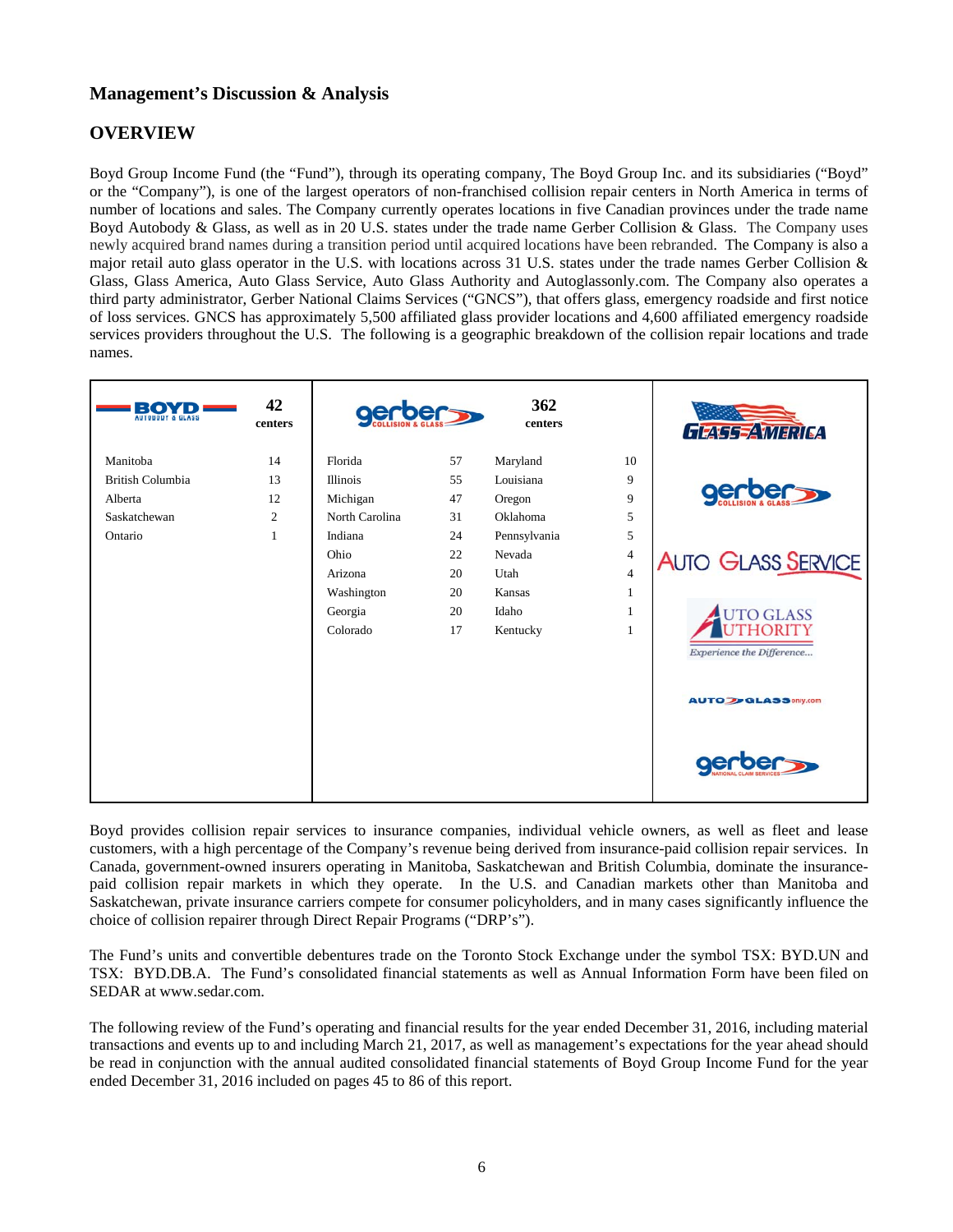## **SIGNIFICANT EVENTS**

On January 5, 2016, the Fund completed the early redemption of its 5.75% Convertible Unsecured Subordinated Debentures ("2012 Debentures") due December 31, 2017. Subsequent to the initial announcement of the early redemption, \$24.0 million principal amount of the 2012 Debentures were converted into 1,026,152 units of the Fund using a rate of 42.7350 Trust Units for each \$1,000 principal amount of 2012 Debentures and a conversion price of \$23.40 per Trust Unit as stated in the Trust Indenture dated as of December 19, 2012. The remaining \$0.2 million in 2012 Debentures were redeemed through the issuance of 3,000 units of the Fund.

On January 11, 2016 the Fund completed the settlement of the unit options issued on January 11, 2006. As a result of the settlement 200,000 units were issued at an exercise price of \$1.91.

On March 18, 2016, the Company, through its Glass America subsidiary, acquired the glass repair assets of Ryan's Auto Glass ("Ryan's") in Cincinnati, Ohio. Ryan's generated sales of approximately \$2 million U.S. for the trailing twelve months ended January 2016.

On October 31, 2016, the Fund amended the May 31, 2013 agreement that provided a member of its U.S. management team the opportunity to participate in the future growth of the Fund's U.S. glass business. The put option held by the noncontrolling shareholder continues to provide the shareholder an option to put the business back to the Fund according to a valuation formula defined in the agreement; however, the put option is not exercisable until December 31, 2018 and is exercisable anytime thereafter by the glass-business operating partner. The put option may be exercised before December 31, 2018 upon the occurrence of certain unusual events such as a change of control or resignation of the operating partner. The call option, which would require the non-controlling shareholder to sell their non-controlling interest ownership to Boyd at agreed upon valuation multiples, was also amended such that it is not exercisable until December 31, 2018. Under the call and put options, Boyd will have the option, but not the obligation, to pay the purchase price with Boyd units.

On January 4, 2017, the Fund announced the appointment of Tim O'Day as President & Chief Operating Officer.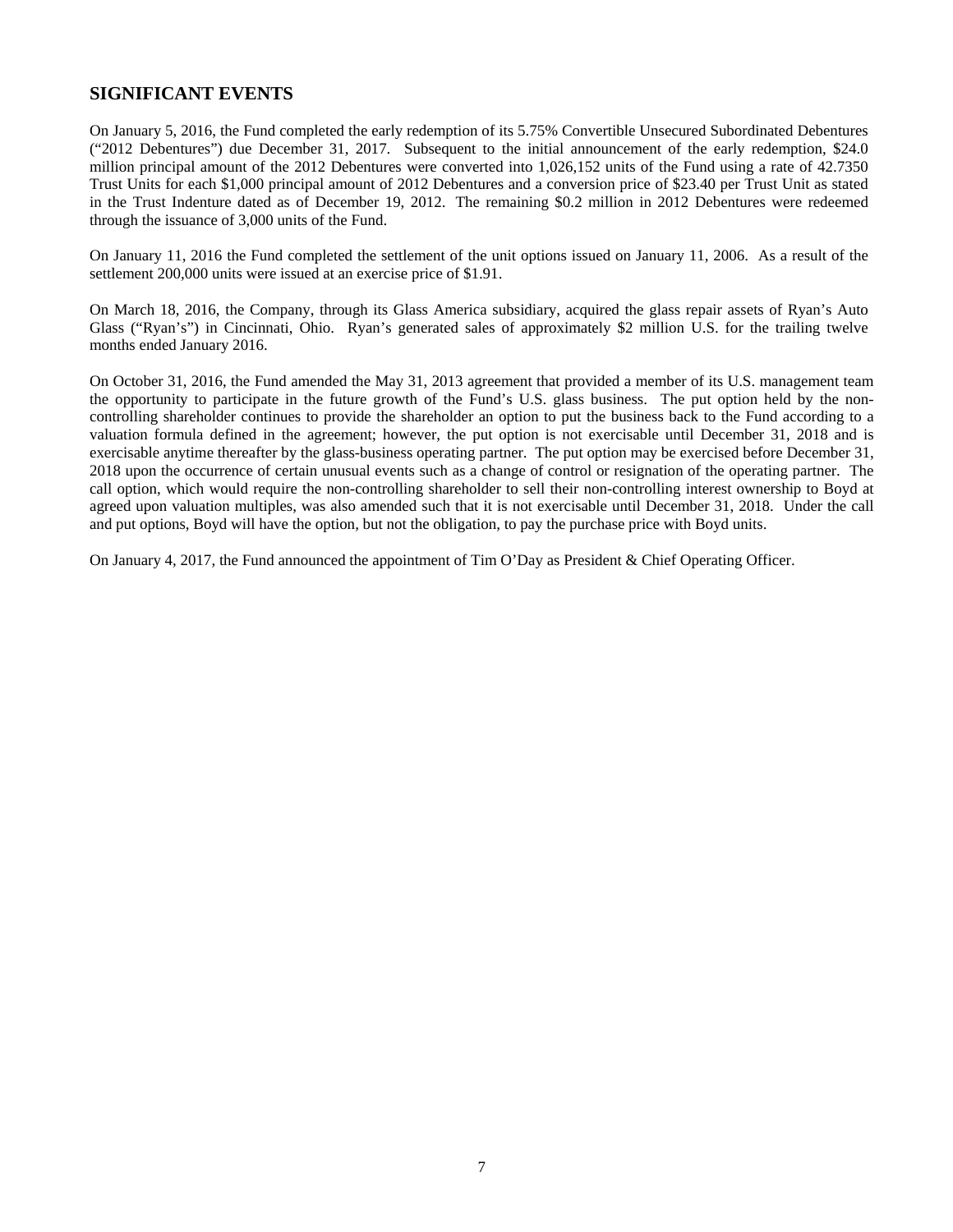| Date                               | Location                                            | Previously operated as                 |
|------------------------------------|-----------------------------------------------------|----------------------------------------|
| January 4, 2016                    | Lafayette, IN (2 locations)                         | Twin City Collision                    |
| January 15, 2016                   | Saanichton, BC and Sidney, BC (2 locations)         | Hi-Tech Collision                      |
| February 10, 2016                  | Convers, GA                                         | $n/a$ start-up                         |
| February 29, 2016                  | Punta Gorda, FL                                     | $n/a$ start-up                         |
| March 21, 2016                     | Portland Area, OR (5 locations)                     | <b>J&amp;M</b> Auto                    |
| March 31, 2016                     | Indianapolis Area, IN (6 locations)                 | <b>Collision Cure Body Werks</b>       |
| April 19, 2016                     | Hudson, OH                                          | <b>Clarke Collision Center</b>         |
| April 29, 2016                     | Rocky Mount, NC                                     | Faith Autobody                         |
| May 6, 2016                        | Burnaby, BC                                         | Galaxie Collision                      |
| May 20, 2016                       | Sapulpa, OK                                         | Finishing Touches Auto Body            |
| May 31, 2016                       | Tulsa, OK                                           | <b>Desert Rose Collision</b>           |
| June 3, 2016                       | Kalamazoo, MI                                       | n/a start-up                           |
| June 10, 2016                      | Airway Heights, WA                                  | City West Auto Body                    |
| June 28, 2016                      | Dallas, GA                                          | n/a start-up                           |
| July 8, 2016                       | Portland, OR                                        | <b>Blue Ribbon Autobody</b>            |
| July 15, 2016                      | Statesville, NC                                     | <b>Black's Collision Repair</b>        |
| July 22, 2016                      | Titusville, FL                                      | Freddy Curtis Body Shop                |
| July 29, 2016                      | Cincinatti Area, OH (9 locations) and Southgate, KY | <b>Collision Care Centers</b>          |
| August 12, 2016                    | Slidell, LA                                         | $n/a$ start-up                         |
| August 22, 2016                    | Schaumberg, IL                                      | n/a start-up                           |
| August 31, 2016                    | LaPorte, IN                                         | <b>Blake's Collision Center</b>        |
| September 7, 2016                  | Sebastian, FL                                       | Riverside Auto Body                    |
| September 16, 2016 Burnaby, BC     |                                                     | <b>Dumore's Collision</b>              |
| September 23, 2016 Portage, IN     |                                                     | Great Lakes Peterbuilt Body Shop       |
| September 30, 2016 Baton Rouge, LA |                                                     | Southern Collision                     |
| October 14, 2016                   | Greenville, NC                                      | <b>Hastings Ford</b>                   |
| October 17, 2016                   | Battle Creek, MI                                    | M-66 Auto Body & Frame                 |
| October 17, 2016                   | Fort Wayne, IN                                      | n/a start-up                           |
| October 24, 2016                   | Greenville, NC                                      | Bland & Newsome                        |
| October 28, 2016                   | Grand Junction, CO                                  | Taber Body Paint & Frame               |
| November 4, 2016                   | Detroit, Michigan Region (5 locations)              | <b>Adrian's Collision Centers</b>      |
| December 6, 2016                   | North Florida Area (3 locations)                    | Factory Spec Collision Center          |
| January 6, 2017                    | Monroe, NC                                          | <b>Griffin Motors Collision Center</b> |
| January 13, 2017                   | Phoenix, AZ (4 locations)                           | <b>Brighton Collision</b>              |
| March 17, 2017                     | Portland, OR (2 locations)                          | True Form                              |

The Fund added new collision locations since January 1, 2016 as follows:

## **OUTLOOK**

Boyd continues to execute on its growth strategy. During 2016 the Company added 58 locations, representing new location growth of 17.0% for the year, while at the same time achieving organic growth through same-store sales increases of 5.3%.

Looking forward, the Company will continue to pursue accretive growth through a combination of organic growth (samestore sales growth) as well as acquisitions and new store development. Acquisitions will include both single location acquisitions as well as multi-location acquisitions. Combined, this strategy is expected to double the size of the business and revenues (on a constant currency basis) during the five-year period ending in 2020, implying an average annual growth rate of 15%. With prudent financial management and its strong balance sheet, Boyd is further well-positioned to take advantage of large acquisition opportunities, should they arise, which could accelerate the time frame to double its size. It is expected that this growth can be achieved while continuing to be disciplined and selective in the identification and assessment of all acquisition opportunities.

As performance based DRP programs with insurance companies continue to develop and evolve it is becoming increasingly important that top performing collision repairers, including Boyd, continue to drive towards higher levels of operating performance as measured primarily by customer satisfaction ratings, repair cycle times and average cost of repair. To this end, Boyd will continue to make investments to enhance its processes and operational performance.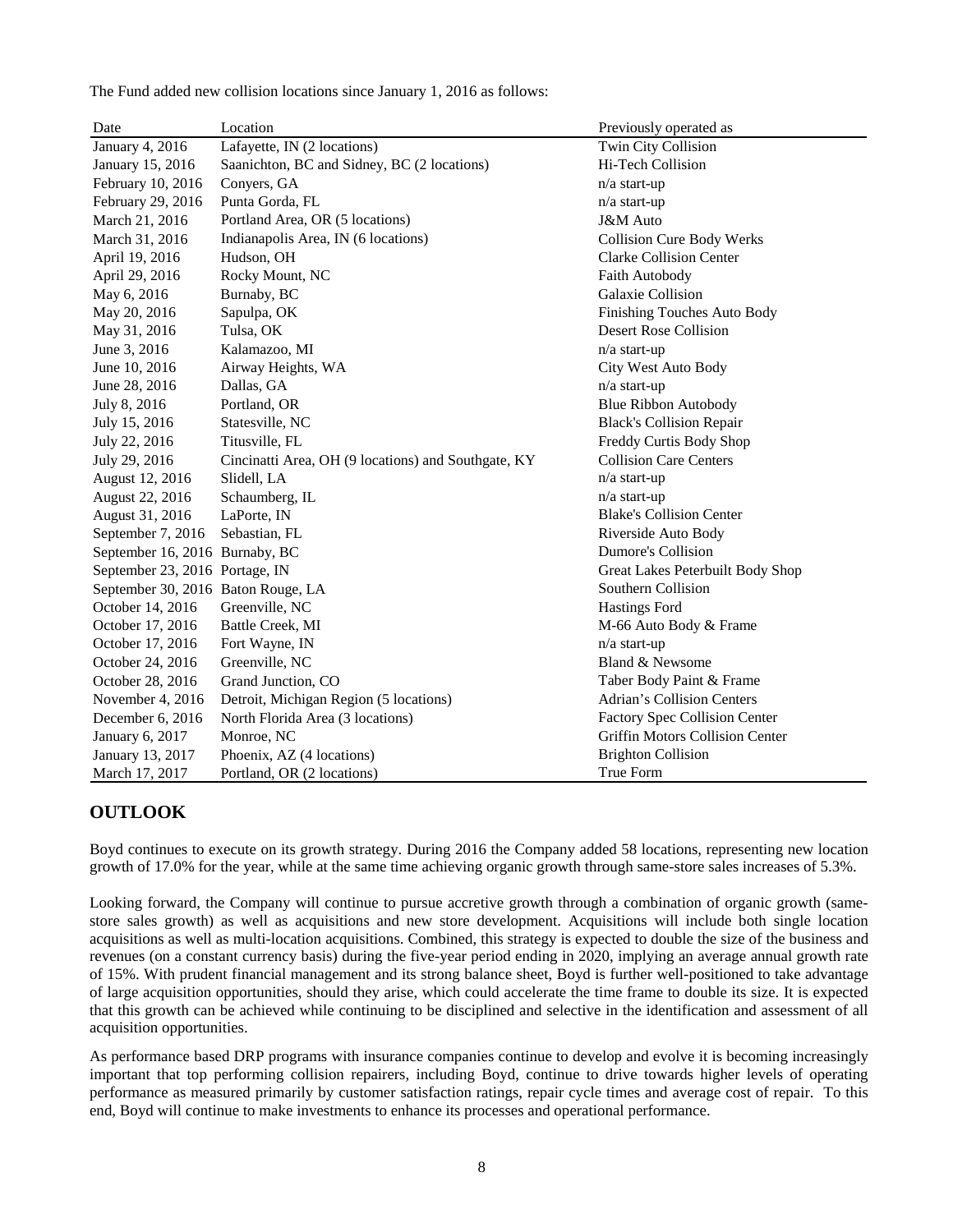Looking ahead to the first quarter, the Company is facing some headwinds that will impact results. The extremely warm and dry winter weather conditions experienced in many parts of the country are now resulting in decreased demand for services in some markets. This, combined with very strong same-store sales in the comparative period of Q1 2016, is translating into modest same-store sales growth for Q1 2017. The Company is also facing currency headwinds in Q1 2017 in comparison to Q1 2016, which will further impact reported results. Notwithstanding these short-term challenges, our business continues to perform well.

Management remains confident in its business model and its ability to increase market share by expanding its presence in North America through strategic acquisitions alongside organic growth from Boyd's existing operations. Accretive growth remains the Company's focus whether it is through organic growth or acquisitions. The North American collision repair industry remains highly fragmented and offers attractive opportunities for industry leaders to build value through focused consolidation and economies of scale. As a growth company, Boyd's objective continues to be to maintain a conservative distribution policy that will provide the financial flexibility necessary to support growth initiatives while gradually increasing distributions over time. The Company remains confident in its management team, systems and experience. This, along with a strong statement of financial position and financing options, positions Boyd well for success into the future.

## **BUSINESS ENVIRONMENT & STRATEGY**

The collision repair industry in North America is estimated by Boyd to represent approximately \$30 to \$40 billion U.S. in annual revenue. The industry is highly fragmented, consisting primarily of small independent family owned businesses operating in local markets. It is estimated that car dealerships have approximately 22% of the total market. It is believed that multi-unit collision repair operators with greater than \$20 million in annual revenues (including multi-unit car dealerships), now have approximately 22% of the total market.

Customer relationship dynamics in the Company's principal markets differ from region to region. In three of the Canadian provinces where Boyd operates, government-owned insurance companies have, by legislation, either exclusive or semiexclusive rights to provide insurance to automobile owners. Although Boyd's services in these markets are predominantly paid for by government-owned insurance companies, these insurers do not typically refer insured automobile owners to specific collision repair centers. In these markets Boyd focuses its marketing to attract business from individual vehicle owners primarily through consumer based advertising. Boyd manages relationships in the government-owned insurance markets through active participation in industry associations.

In Alberta, British Columbia, Ontario and in the United States, where private insurers operate, a greater emphasis is placed on establishing and maintaining DRP's and other referral arrangements with insurance, fleet and lease companies. DRP's are established between insurance companies and collision repair shops to better manage automobile repair claims and increase levels of customer satisfaction. Insurance, fleet and lease companies select collision repair operators to participate in their programs based on integrity, convenience and physical appearance of the facility, quality of work, customer service, cost of repair, cycle time and other key performance metrics. There is a continuing trend among major insurers in both the public and private insurance markets towards using performance-based criteria for selecting collision repair partners and for referring work to them. Local and regional DRP's, and more recently national and self-managed DRP relationships, represent an opportunity for Boyd to increase its business. Insurers have also moved to consolidate DRP repair volumes with a fewer number of repair shops. There is some preference among some insurance carriers to do business with multilocation collision repairers in order to reduce the number and complexity of contacts necessary to manage their networks of collision repair providers and to achieve a higher level of consistent performance. Boyd continues to develop and strengthen its DRP relationships with insurance carriers in both Canada and the United States and believes it is well positioned to take advantage of these trends.

In addition, Boyd has used consumer based advertising in some of its markets to complement and supplement its DRP growth strategies. The Company believes this strategy is effective in increasing its brand awareness and overall sales. Boyd plans to continue this strategy and may expand it into other Canadian and U.S. markets, as it achieves sufficient critical mass in these other markets to do so.

As described further under "Business Risks and Uncertainties", operating results are expected to be subject to fluctuations due to a variety of factors including changes in customer purchasing patterns, pricing by insurance companies, general operating effectiveness, automobile technologies, general and regional economic downturns, unemployment rates and weather conditions. A negative economic climate has the potential to affect results negatively. The Fund has worked to mitigate this risk by continuing to focus on meeting insurance companies' performance requirements, and in doing so, grow market share.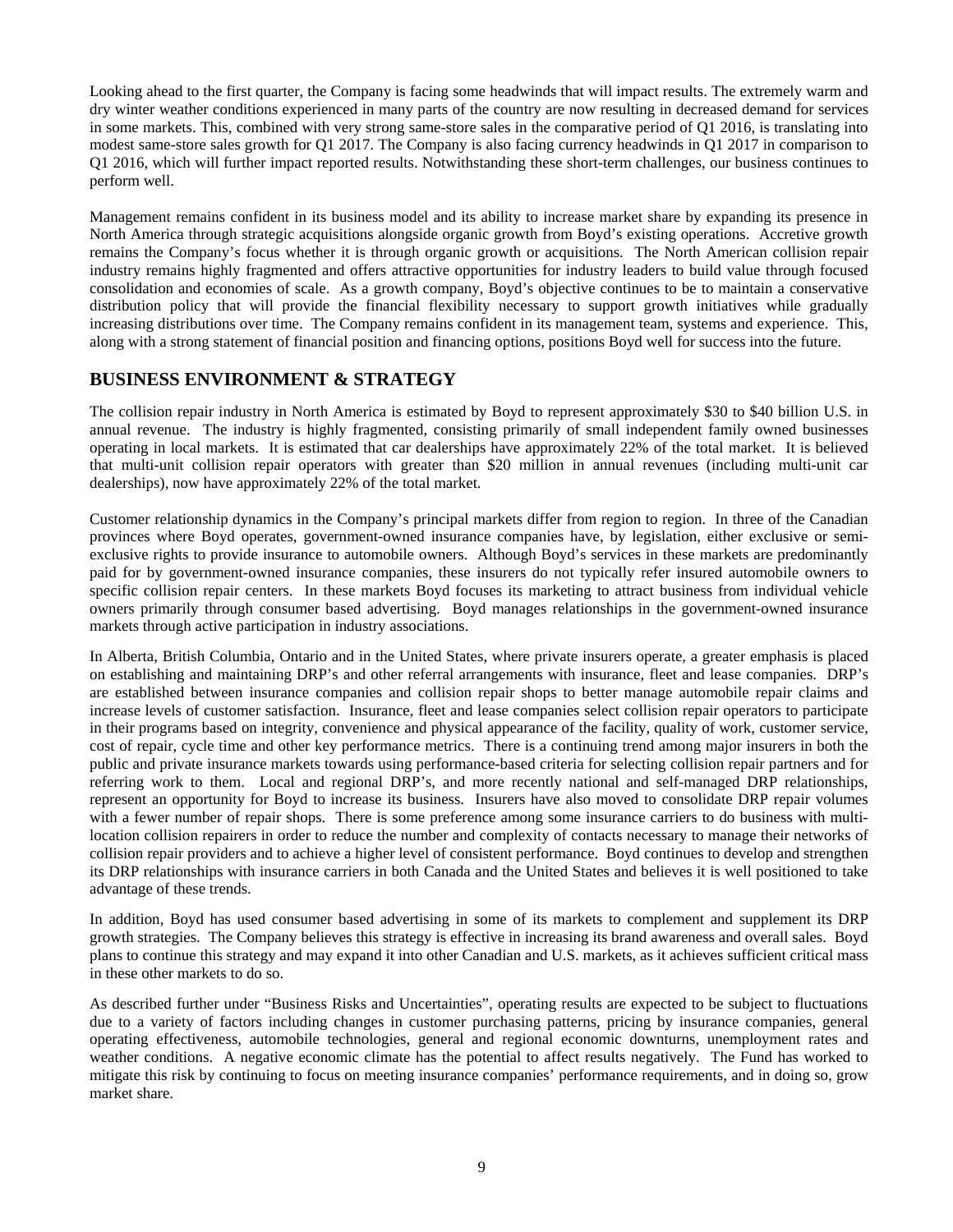Boyd's primary strategy is to continue to focus on maximizing its opportunities through a commitment to:

- Use of best practices, economies of scale and infrastructure and systems to enhance profitability and achieve operational excellence;
- Expense management through a focus on cost containment and efficiency improvements;
- Optimizing returns from existing operations by achieving same-store sales growth; and
- Growing the business through single location and multi-location acquisitions, along with new location development.

Through these strategies, Boyd expects to generate growth sufficient to double the size of its business (measured against its 2015 revenue on a constant currency basis) over a five year period, implying an average annual growth rate of 15%.

## **BUSINESS STRATEGY**



#### **Operational Excellence**

Operational excellence has been a key component of Boyd's past success and has contributed to the Company being viewed as an industry leading service provider. Delivering on our customers' expectations related to cost of repair, time to repair, quality and customer service are critical to being successful and being rewarded with same-store sales growth. The Company's commitment to operational excellence is embodied in its mission and goal, which is condensed into a top of mind cheer for its employees which is 'Wow every customer, be the best'. In 2015, Boyd rolled out and implemented its Wow Operating Way process improvement initiative which is now in place at all of its locations, except newly acquired locations, which will be implemented as part of acquisition integration. The Wow Operating Way is a repair planning and execution methodology that drives excellence in customer satisfaction, repair cycle times and operational metrics.

Boyd also conducts extensive customer satisfaction polling at all operating locations to assist in keeping customer satisfaction at the forefront of its mandate.

Boyd will also continue to invest in its infrastructure, process improvement initiatives and IT systems to contribute to high quality service to its customers and improved operational performance.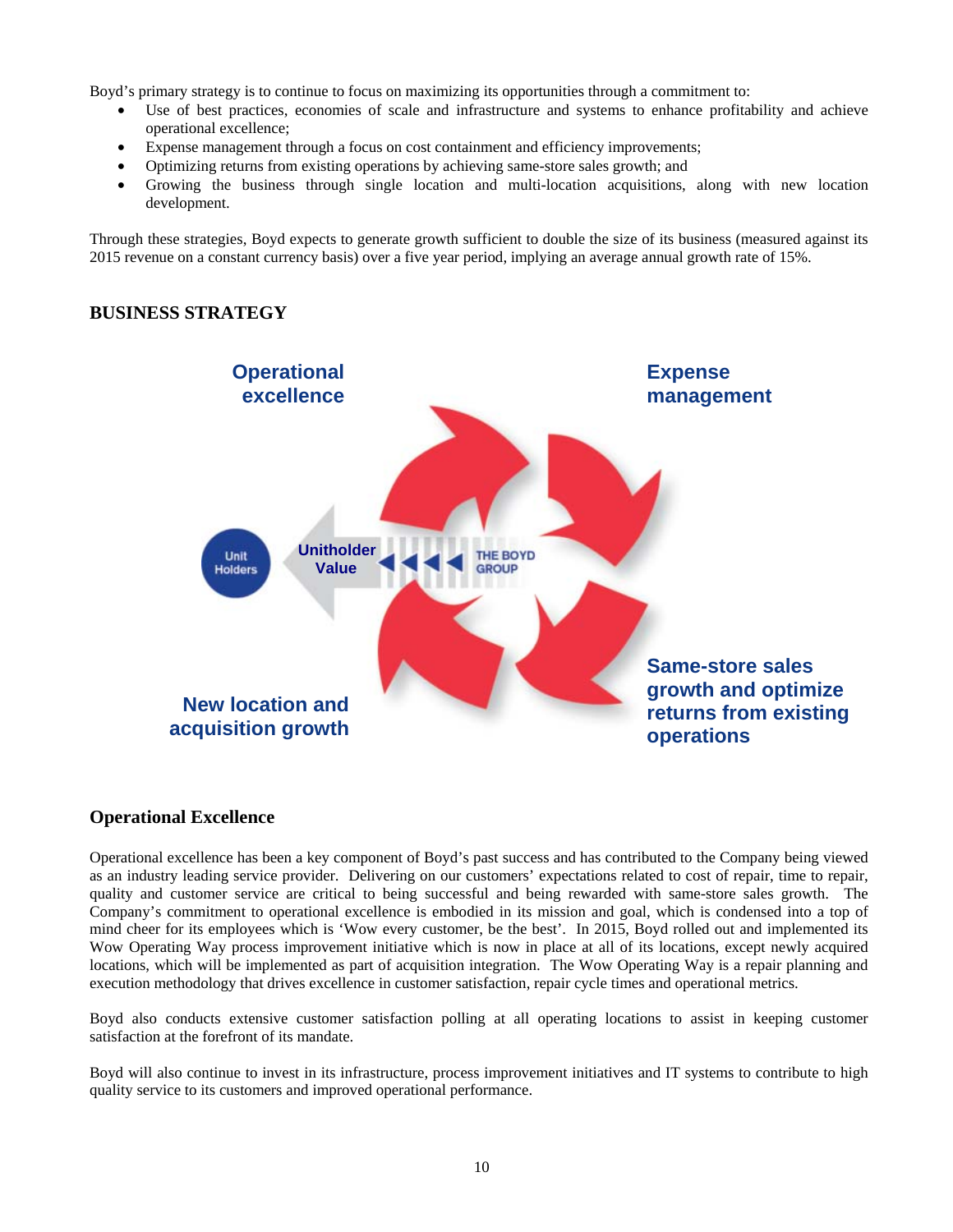## **Expense Management**

Boyd continues to manage its operating expenses as a percentage of sales. By working continuously to identify cost savings and to achieve same-store sales growth, Boyd will continue to manage this expense ratio. Operating expenses have a high fixed component and therefore same-store sales growth contributes to a lower percentage of operating expenses to sales.

#### **Same-Store Sales / Optimize Returns**

Increasing same-store sales and running shops at or near capacity has a positive impact on financial performance. Boyd continues to seek opportunities to help grow same-store sales. During the last few years, the Company has focused energy and resources on increasing its share of the automobile glass repair and replacement business.

### **New Location and Acquisition Growth**

In line with stated growth strategies, Boyd was successful in opening 58 new locations in 2016. Boyd will continue to pursue accretive growth through a combination of organic growth (same-store sales growth) as well as acquisitions and new store development. Acquisitions will include both single-location acquisitions as well as multi-location acquisitions. Combined, Boyd expects this strategy to generate growth sufficient to double the size of its business (measured against its 2015 revenue on a constant currency basis) over the next five years, implying an average annual growth rate of 15%.

## **CAUTION CONCERNING FORWARD-LOOKING STATEMENTS**

Statements made in this annual report, other than those concerning historical financial information, may be forward-looking and therefore subject to various risks and uncertainties. Some forward-looking statements may be identified by words like "may", "will", "anticipate", "estimate", "expect", "intend", or "continue" or the negative thereof or similar variations. Readers are cautioned not to place undue reliance on such statements, as actual results may differ materially from those expressed or implied in such statements.

| <b>Forward-looking Information</b>       | <b>Key Assumptions</b>                     | <b>Most Relevant Risk Factors</b>                                 |
|------------------------------------------|--------------------------------------------|-------------------------------------------------------------------|
| The stated objective of generating       | Opportunities continue to be available     | Acquisition market conditions change and repair shop owner        |
| growth sufficient to double the size of  | and are at acceptable and accretive prices | demographic trends change                                         |
| the business over the five-year period   |                                            |                                                                   |
| ending in 2020                           | Financing options continue to be           | Credit and refinancing conditions prevent or restrict the ability |
|                                          | available at reasonable rates and on       | of the Company to continue growth strategies                      |
|                                          | acceptable terms and conditions            |                                                                   |
|                                          |                                            | Changes in market conditions and operating environment            |
|                                          | New and existing customer relationships    |                                                                   |
|                                          | are expected to provide acceptable levels  | Significant declines in the number of insurance claims            |
|                                          | of revenue opportunities                   |                                                                   |
|                                          |                                            | Integration of new stores is not accomplished as planned          |
|                                          | Anticipated operating results would be     |                                                                   |
|                                          | accretive to overall Company results       | Increased competition which prevents achievement of               |
|                                          | Growth is defined as revenue on a          | acquisition and revenue goals                                     |
|                                          | constant currency basis                    |                                                                   |
|                                          |                                            |                                                                   |
| Boyd remains confident in its business   | Continued stability in economic            | Economic conditions deteriorate                                   |
| model to increase market share by        | conditions and employment rates            |                                                                   |
| expanding its presence in both the U.S.  |                                            | Loss of one or more key customers or loss of significant volume   |
| and Canada through strategic and         | Pricing in the industry remains stable     | from any customer                                                 |
| accretive acquisitions alongside organic |                                            |                                                                   |
| growth from Boyd's existing operations   | The Company's customer and supplier        | Decline in the number of insurance claims                         |
|                                          | relationships provide it with competitive  |                                                                   |
|                                          | advantages to increase sales over time     | Inability of the Company to pass cost increases to customers      |
|                                          |                                            | over time                                                         |
|                                          | Market share growth will more than         |                                                                   |
|                                          | offset systemic changes in the industry    | Increased competition which may prevent achievement of            |
|                                          | and environment                            | revenue goals                                                     |
|                                          |                                            |                                                                   |
|                                          | Anticipated operating results would be     | Changes in market conditions and operating environment            |
|                                          | accretive to overall Company results       |                                                                   |
|                                          |                                            | Changes in weather conditions                                     |

The following table outlines forward-looking information included in this MD&A: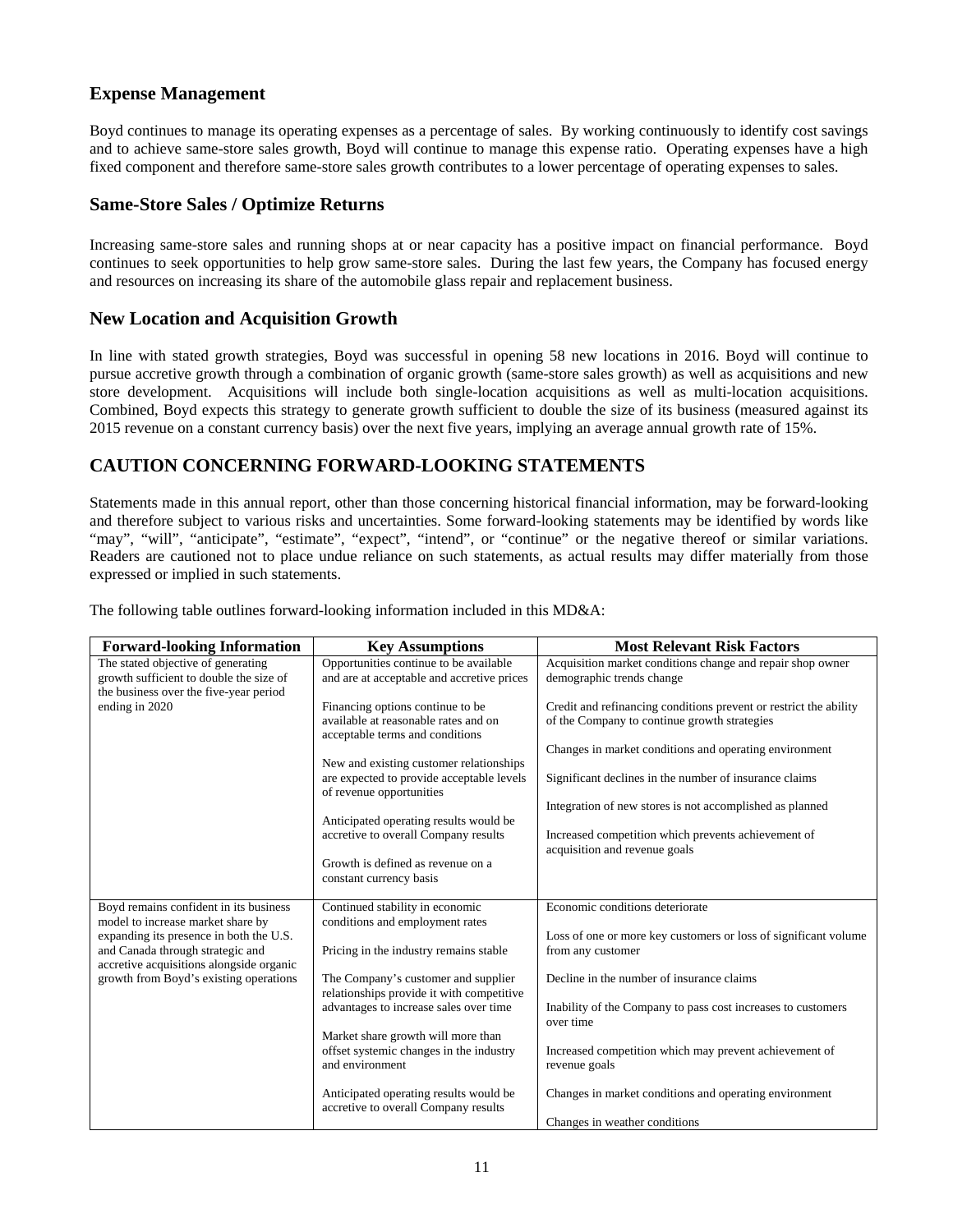| <b>Forward-looking Information</b>       | <b>Key Assumptions</b>                     | <b>Most Relevant Risk Factors</b>                               |
|------------------------------------------|--------------------------------------------|-----------------------------------------------------------------|
| Stated objective to gradually increase   | Growing profitability of the Company       | The Fund is dependent upon the operating results of the         |
| distributions over time                  | and its subsidiaries                       | Company and its ability to pay interest and dividends to the    |
|                                          |                                            | Fund                                                            |
|                                          | The continued and increasing ability of    |                                                                 |
|                                          | the Company to generate cash available     | Economic conditions deteriorate                                 |
|                                          | for distribution                           |                                                                 |
|                                          |                                            | Changes in weather conditions                                   |
|                                          | Balance sheet strength and flexibility is  |                                                                 |
|                                          | maintained and the distribution level is   | Decline in the number of insurance claims                       |
|                                          | manageable taking into consideration       |                                                                 |
|                                          | bank covenants, growth requirements        | Loss of one or more key customers or loss of significant volume |
|                                          | and maintaining a distribution level that  | from any customer                                               |
|                                          | is supportable over time                   |                                                                 |
|                                          |                                            | Changes in government regulation                                |
|                                          | No change in the Fund's structure          |                                                                 |
| Over the next year, capital expenditures | The actual cost for these capital          | Expected actual expenditures could be beyond the \$12 to \$15   |
| exceed historical<br>expected to<br>are  | expenditures agrees with the original      | million estimated.                                              |
| maintenance capital expenditure levels   | estimate.                                  |                                                                 |
| by $$12$ to $$15$ million.               |                                            | The timing of the expenditures could occur on a different       |
|                                          | The purchase, delivery and installation of | timeline.                                                       |
|                                          | the capital items is consistent with the   |                                                                 |
|                                          | estimated timeline.                        | The Fund may identify additional capital expenditure needs that |
|                                          |                                            | were not originally anticipated.                                |
|                                          | The amounts identified are subject to      |                                                                 |
|                                          | foreign exchange rates fluctuation.        |                                                                 |
|                                          |                                            |                                                                 |
|                                          | No other new capital requirements are      |                                                                 |
|                                          | identified or required during the period.  |                                                                 |

We caution that the foregoing table contains what the Fund believes are the material forward-looking statements and is not exhaustive. Therefore when relying on forward-looking statements, investors and others should refer to the "Risk Factors" section of the Fund's Annual Information Form, the "Business Risks and Uncertainties" and other sections of our Management's Discussion and Analysis and our other periodic filings with Canadian securities regulatory authorities. All forward-looking statements presented herein should be considered in conjunction with such filings.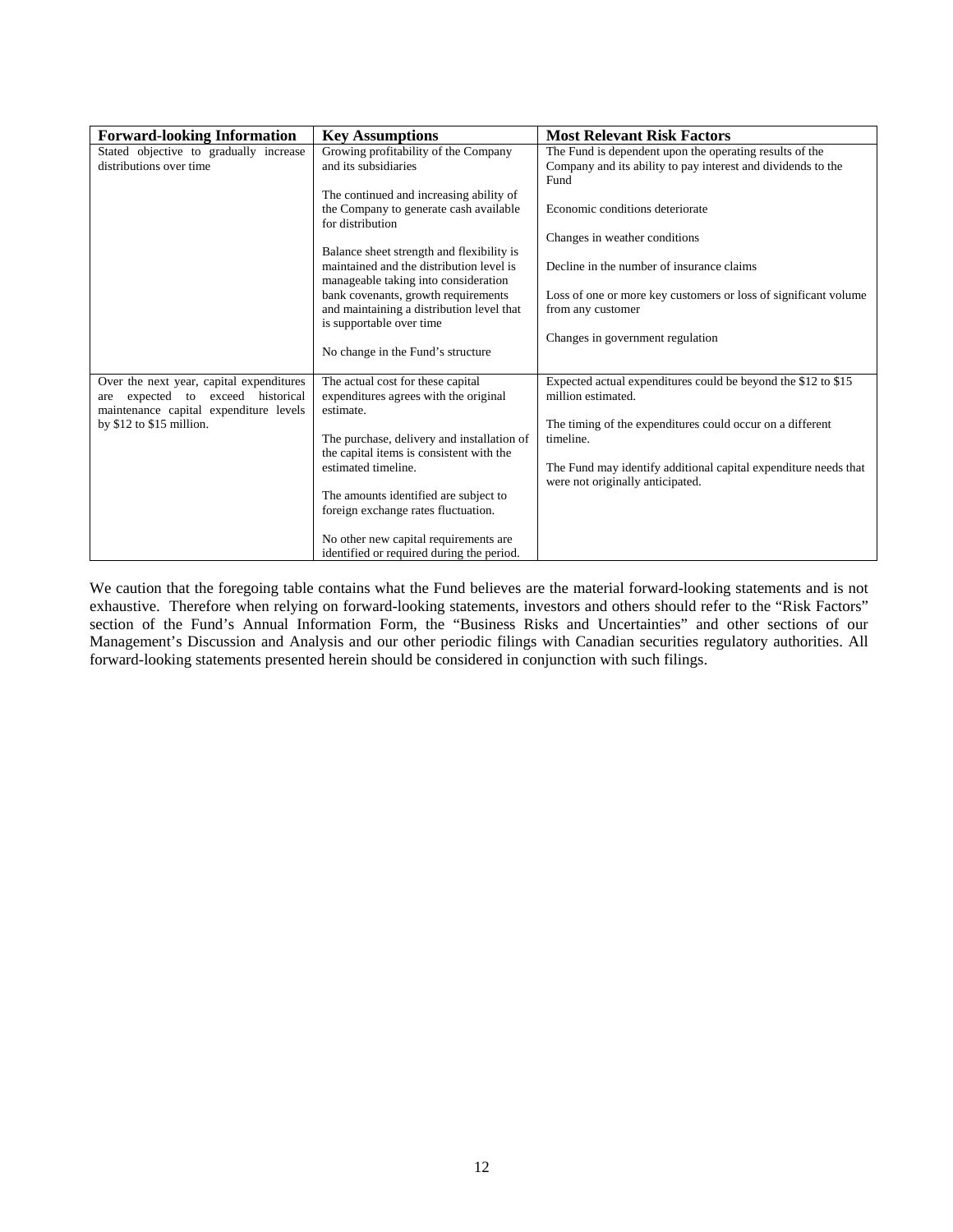## **SELECTED ANNUAL INFORMATION**

| The following table summarizes selected financial information for the Fund over the prior three years: |
|--------------------------------------------------------------------------------------------------------|
|--------------------------------------------------------------------------------------------------------|

| For the years ended December 31,                         |                 |               |               |     |          |
|----------------------------------------------------------|-----------------|---------------|---------------|-----|----------|
| (thousands of Canadian dollars, except per unit amounts) | 2016            |               | 2015          |     | 2014     |
|                                                          |                 |               |               |     |          |
| Sales                                                    | \$<br>1,387,119 | S.            | 1,174,077     | -S  | 844,104  |
| Net earnings (loss)                                      | \$<br>30,365    | -S            | $(21,962)$ \$ |     | (15,311) |
| Adjusted earnings                                        | \$<br>52,646    | <sup>\$</sup> | 39,621        | -\$ | 29,990   |
| Basic earnings (loss) per unit                           | \$<br>1.684     | - \$          | $(1.333)$ \$  |     | (0.999)  |
| Diluted earnings (loss) per unit                         | \$<br>1.420     | - \$          | $(1.333)$ \$  |     | (0.999)  |
| Adjusted net earnings per unit                           | \$<br>2.920     | \$.           | 2.406         | -\$ | 1.956    |
| Cash distributions per unit declared:                    |                 |               |               |     |          |
| Trust unit distributions                                 | \$<br>0.506     | -S            | 0.494         | -S  | 0.482    |
| As at December 31,                                       |                 |               |               |     |          |
| (thousands of Canadian dollars)                          | 2016            |               | 2015          |     | 2014     |
|                                                          |                 |               |               |     |          |
| Total assets                                             | \$<br>737,496   | S             | 638,922       | -S  | 487,813  |
| Total long-term financial liabilities                    | \$<br>252,531   | S             | 283,897       | \$  | 232,674  |

Acquisitions and new single location growth had the largest impact on growing sales from 2014 to present. In 2014 there were 48 locations added through the multi-shop acquisitions of Collision Revision, Inc. ("Collision Revision"), Collex Collision Experts Inc. ("Collex") and Champ's Holding Company, LLC ("Champ's"). As well, the Company added Netcost Claims Services ("Netcost") along with 16 new single locations. In 2015, the Company continued to grow through acquisitions with the addition of six Craftmaster locations and 23 new single locations. The strengthening of the US Dollar in relation to the Canadian Dollar also increased sales during this period. The primary driver in sales growth in 2016 was the addition of 58 locations through a combination of single locations and regional chains. Same-store sales growth in excess of 5% also contributed to higher sales in 2016.

The net earnings (loss) reported were impacted by fair value adjustments related to financial instruments that mainly arise as the Fund's unit price increases. Excluding these adjustments, net earnings would have increased each year as a result of the increase in sales and gross profit.

The change in total assets and total long-term financial liabilities was significantly impacted by acquisitions. In addition to these changes, fluctuations in total assets have primarily related to increases in property, plant and equipment as a result of new location growth, as well as capital expansion from convertible debenture and equity offerings. Long-term financial liabilities have increased primarily due to financing of acquisitions as well as the 2014 convertible debenture offering. Additional growth in finance leases and the recognition of exchangeable Class A common shares, unit based payment obligations, convertible debenture conversion features and the non-controlling interest put options as financial liabilities under IFRS has also contributed to the growth in long-term financial liabilities. During 2014 and 2015, the translation of assets and liabilities at higher exchange rates also contributed to the overall increase in these values. The reduction of the long-term financial liabilities in 2016 was primarily the result of the conversion and redemption of the 2012 Debentures into units at the beginning of the year.

Since the end of 2007, the Fund has increased monthly distributions to unitholders and Boyd Group Holdings Inc. has increased dividends to its Class A shareholders annually such that as of March 21, 2017 the distribution/dividend rate is \$0.043 per month or \$0.516 on an annualized basis.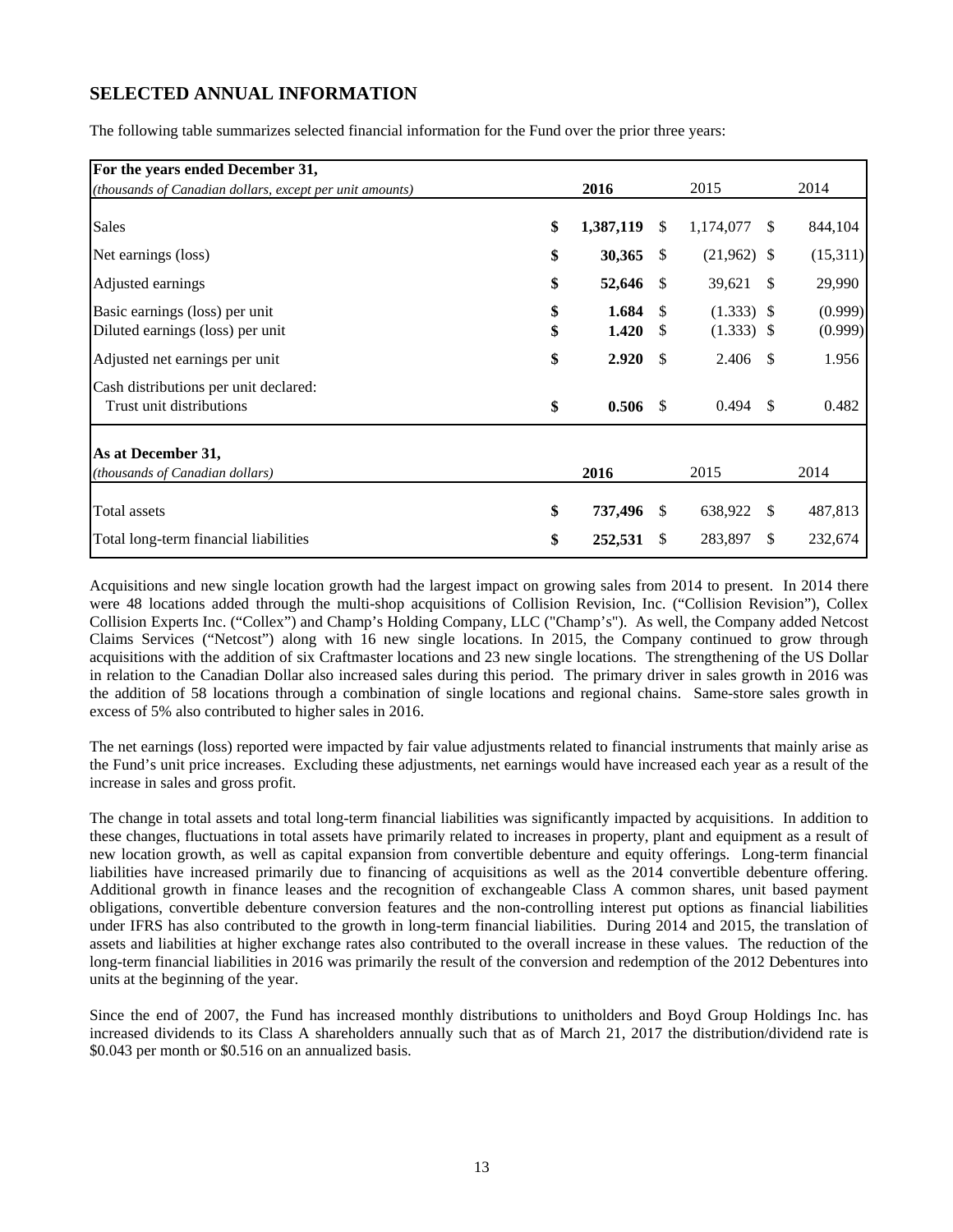Boyd Group Income Fund (the "Fund"), is an unincorporated, open-ended mutual fund trust. The Fund owns 100% of the Class I common shares and subordinated notes issued by a U.S. subsidiary of the Company, The Boyd Group (U.S.) Inc. (the "Notes"). In January 2016, 5% of the Notes issued by The Boyd Group (U.S.) Inc. were assigned to the Company by the Fund, bringing the Fund's ownership percentage of Notes issued by The Boyd Group (U.S.) Inc. to 95%. Distributions to unitholders, when paid by the Fund, were funded from a combination of interest income earned on the Notes and from dividends on the Class I common share investment or as a return of capital on Notes. There was no return of capital in 2015 and 2016. The Class I common shares held by the Fund currently, through March 21, 2017, represent 89.8% of the total common shares of the Company.

Boyd Group Holdings Inc. ("BGHI") owns 100% of the Class II common shares issued by the Company. The Class II common shares currently, through March 21, 2017, represent 10.2% of the common shares of the Company. The share structure of BGHI at March 21, 2017, consists of 100 million Voting shares, 229,126 Class A common shares and 1,833,737 Class B common shares. The Fund, through the ownership of 70 million or 70% of the Voting shares, has voting control of BGHI. The remaining 30% is held directly or indirectly by a senior officer of the Fund. Of the 229,126 Class A common shares, 107,329 are also held directly or indirectly by a senior officer of the Fund with the remaining shares being held by external third parties. The Class B common shares are all held by Boyd and are issued only upon exchange of Class A common shares for units of the Fund. Although the Fund has voting control it did not and continues not to have any significant economic interest in the activities of BGHI. All dividends received by BGHI from Boyd on the Class II common shares are passed on as dividends to Class A and B common shareholders of BGHI.

The Fund also holds 78,730 Class IV non-voting, redeemable, retractable preferred shares of the Company issued as a result of an internal restructuring in 2007, the bought deal public equity offerings completed in 2014, 2013 and 2011, the convertible debenture offering completed in 2012 and the subsequent conversion and redemption of 2012 Debentures into units.

The consolidated financial statements of the Fund, BGHI and their subsidiaries have been prepared in accordance with International Financial Reporting Standards and contain the consolidated financial position, results of operations and cash flows of the Fund, BGHI and the Company and the Company's subsidiary companies for the period ended December 31, 2016.

#### **NON-GAAP FINANCIAL MEASURES**

#### **EBITDA AND ADJUSTED EBITDA**

Earnings before interest, taxes, depreciation and amortization ("EBITDA") is not a calculation defined in International Financial Reporting Standards ("IFRS"). EBITDA should not be considered an alternative to net earnings in measuring the performance of the Fund, nor should it be used as an exclusive measure of cash flow. The Fund reports EBITDA and Adjusted EBITDA because it is a key measure that management uses to evaluate performance of the business and to reward its employees. EBITDA is also a concept utilized in measuring compliance with debt covenants. EBITDA and Adjusted EBITDA are measures commonly reported and widely used by investors and lending institutions as an indicator of a company's operating performance and ability to incur and service debt, and as a valuation metric. While EBITDA is used to assist in evaluating the operating performance and debt servicing ability of the Fund, investors are cautioned that EBITDA and Adjusted EBITDA as reported by the Fund may not be comparable in all instances to EBITDA as reported by other companies.

The CPA's Canadian Performance Reporting Board defined standardized EBITDA to foster comparability of the measure between entities. Standardized EBITDA represents an indication of an entity's capacity to generate income from operations before taking into account management's financing decisions and costs of consuming tangible and intangible capital assets, which vary according to their vintage, technological age and management's estimate of their useful life. Accordingly, standardized EBITDA comprises sales less operating expenses before finance costs, capital asset amortization and impairment charges, and income taxes. Adjusted EBITDA is calculated to exclude items of an unusual nature that do not reflect normal or ongoing operations of the Fund and which should not be considered in a valuation metric or should not be included in assessment of ability to service or incur debt. Included in this category of adjustments are the fair value adjustments to exchangeable Class A common shares, the fair value adjustments to unit based payment obligations, the fair value adjustments to convertible debenture conversion features and the fair value adjustments to the non-controlling interest put options. These items are adjustments that did not have any cash impact on the Fund. Also included as an adjustment to EBITDA are acquisition and transaction costs which do not relate to the current operating performance of the business units but are typically costs incurred to expand operations. During the second quarter of 2016, acquisition and transaction costs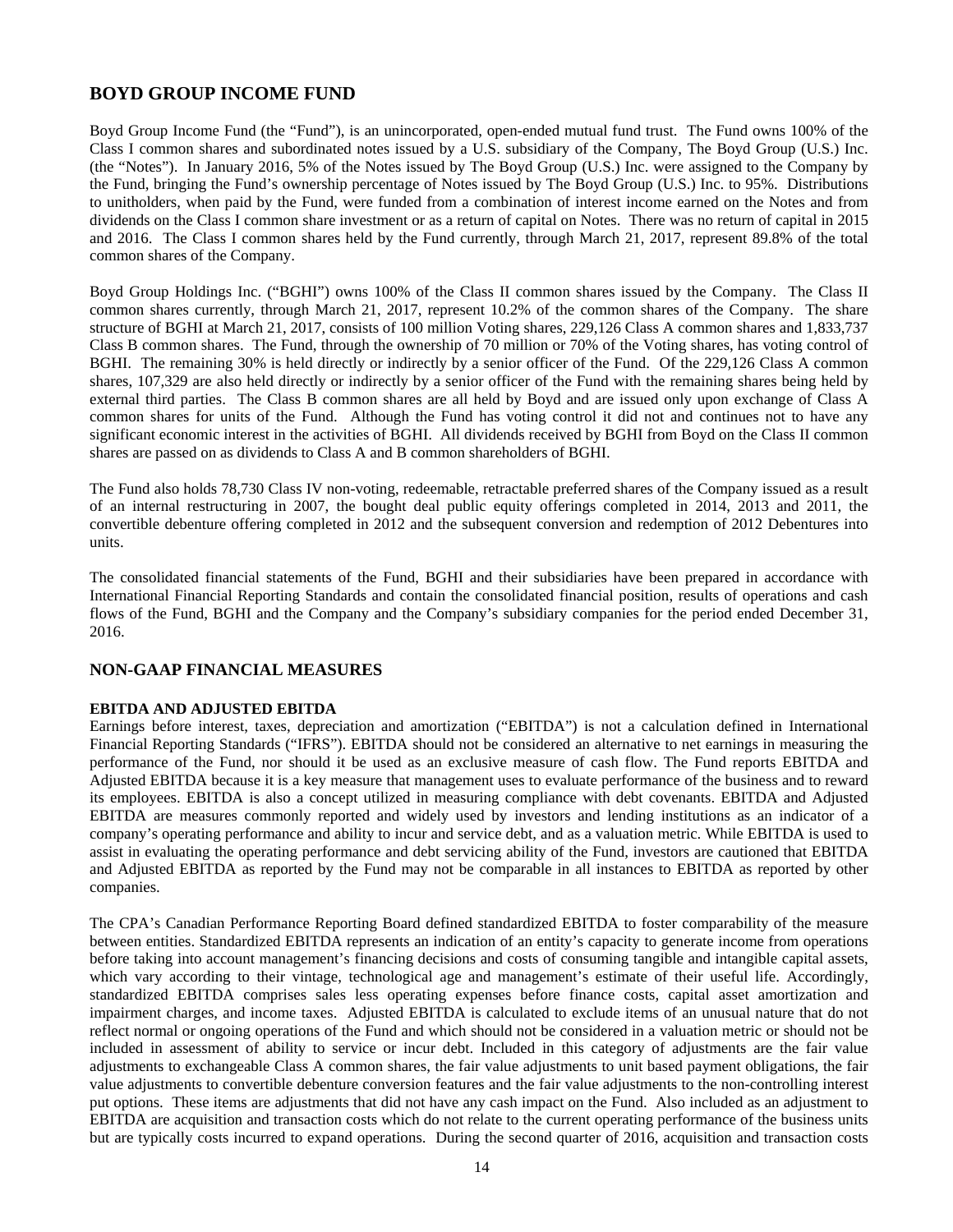were reduced for the one-time recovery of certain acquisition-related fees in the amount of \$0.4 million. From time to time, the Fund may make other adjustments to its Adjusted EBITDA for items that are not expected to recur.

The following is a reconciliation of the Fund's net earnings (loss) to EBITDA and Adjusted EBITDA:

|                                               | For the three months ended<br>December 31, |        |               |              |   | For the years ended<br>December 31, |    |          |  |
|-----------------------------------------------|--------------------------------------------|--------|---------------|--------------|---|-------------------------------------|----|----------|--|
| (thousands of Canadian dollars)               |                                            | 2016   |               | 2015         |   | 2016                                |    | 2015     |  |
| Net earnings (loss)                           | \$                                         | 8,397  | -S            | $(2,704)$ \$ |   | 30,365                              | -S | (21,962) |  |
| Add:                                          |                                            |        |               |              |   |                                     |    |          |  |
| Finance costs (net of Finance income)         |                                            | 2,602  |               | 4,611        |   | 9,869                               |    | 14,254   |  |
| Income tax expense                            |                                            | 6,430  |               | 5,532        |   | 26,696                              |    | 20,328   |  |
| Depreciation of property, plant and equipment |                                            | 6,723  |               | 5,192        |   | 23,392                              |    | 18,022   |  |
| Amortization of intangible assets             |                                            | 3,282  |               | 2,854        |   | 10,698                              |    | 10,072   |  |
| Standardized EBITDA                           | \$                                         | 27,434 | <sup>\$</sup> | 15,485       | S | 101,020                             | S  | 40,714   |  |
| Add:                                          |                                            |        |               |              |   |                                     |    |          |  |
| Fair value adjustments                        |                                            | 3,942  |               | 12,813       |   | 20,866                              |    | 58,950   |  |
| Acquisition and transaction costs             |                                            | 1,270  |               | 254          |   | 2,381                               |    | 2,003    |  |
| <b>Adjusted EBITDA</b>                        | \$                                         | 32,646 |               | 28,552       |   | 124,267                             | S  | 101,667  |  |

#### **ADJUSTED NET EARNINGS**

In addition to EBITDA and Adjusted EBITDA, the Fund believes that certain users of financial statements are interested in understanding net earnings excluding certain fair value adjustments and other unusual or infrequent adjustments. This can assist these users in comparing current results to historical results that did not include such items. The following is a reconciliation of the Fund's net earnings (loss) to adjusted net earnings:

|                                                          | For the three months ended<br>December 31. |            |    |              | For the years ended<br>December 31. |    |            |  |  |  |
|----------------------------------------------------------|--------------------------------------------|------------|----|--------------|-------------------------------------|----|------------|--|--|--|
| (thousands of Canadian dollars, except per unit amounts) |                                            | 2016       |    | 2015         | 2016                                |    | 2015       |  |  |  |
| Net earnings (loss)<br>Add:                              | \$                                         | 8,397      | -S | $(2,704)$ \$ | 30,365                              | -S | (21,962)   |  |  |  |
| Fair value adjustments (non-taxable)                     |                                            | 3,942      |    | 12,813       | 20,866                              |    | 58,950     |  |  |  |
| Acquisition and transaction costs (net of tax)           |                                            | 777        |    | 251          | 1,392                               |    | 1,722      |  |  |  |
| Amortization of acquired brand names (net of tax)        |                                            |            |    | 86           | 23                                  |    | 911        |  |  |  |
| Adjusted net earnings                                    | \$                                         | 13,116     |    | 10.446       | 52,646                              | -S | 39,621     |  |  |  |
| Weighted average number of units                         |                                            | 18,061,835 |    | 16,788,087   | 18,030,527                          |    | 16,470,702 |  |  |  |
| Adjusted net earnings per unit                           | \$                                         | 0.726      |    | 0.622        | 2.920                               |    | 2.406      |  |  |  |

 The comparative amounts disclosed for the three months and year ended December 31, 2015 have been adjusted to be presented net of tax, consistent with presentation in the current period.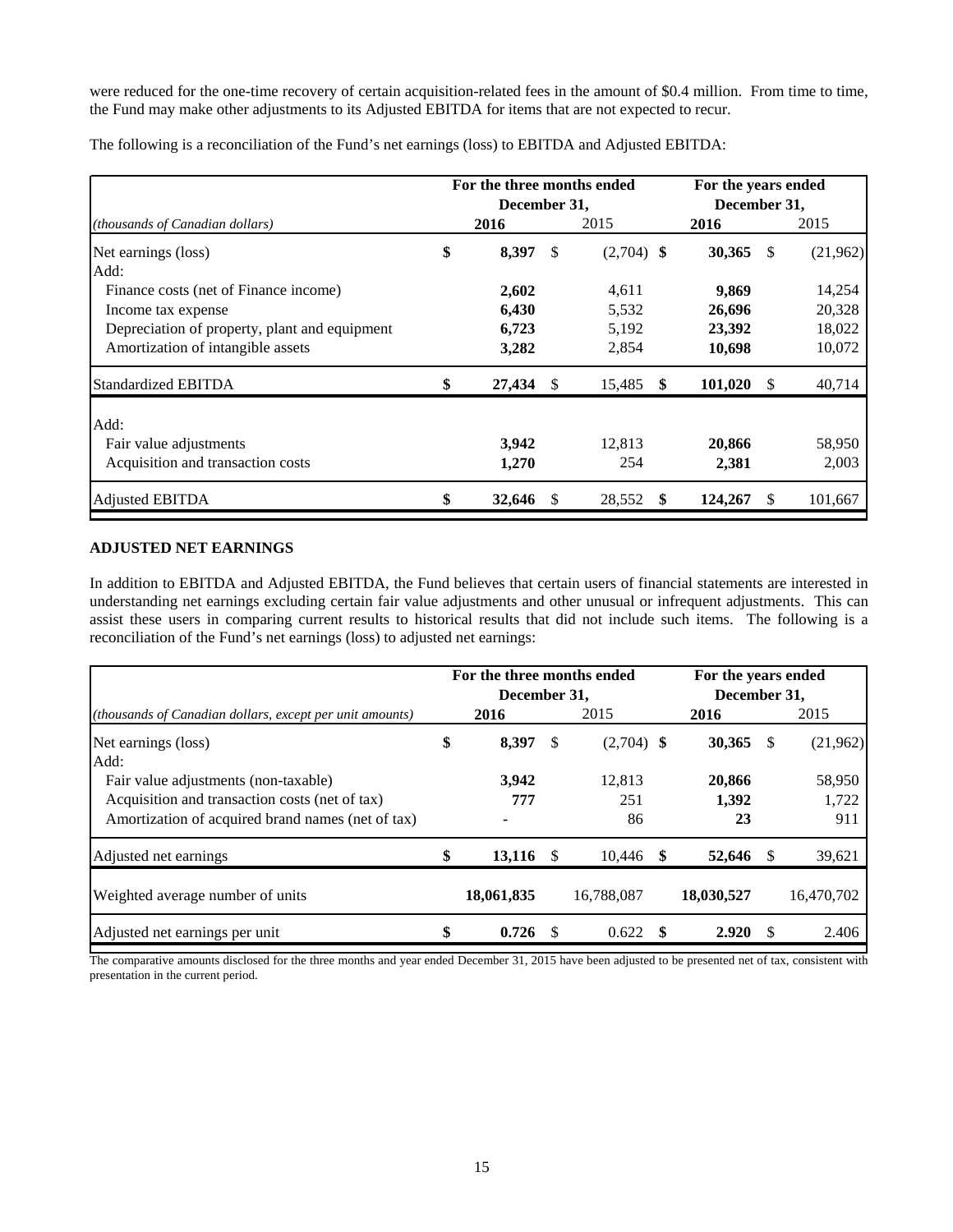#### **Distributions and Distributable Cash**

The Fund and BGHI make monthly distributions, in accordance with their distribution policies, to unitholders of the Fund and dividends to Class A common shareholders of BGHI of record on the last day of each month, payable on or about the last business day of the following month. The amount of cash distributed by the Fund is equal to the pro rata share of interest or principal repayments received on the Notes and distributions received on or in respect of the Class I common shares of the Company held by the Fund, after deducting expenses of the Fund and any cash redemptions of the Fund during the period. The amount of cash distributed by BGHI is equal to the pro rata share of dividends received on or in respect of the Class II common shares of the Company held by BGHI, after deducting expenses of BGHI. All dividends paid or allocated to unitholders of the Fund or Class A shareholders of BGHI are considered to be eligible dividends for Canadian income tax purposes.

During 2016, the Fund paid distributions totaling \$9.1 million (2015 - \$8.1 million) while BGHI paid dividends to Class A common shareholders during this same period of \$123 thousand (2015 - \$130 thousand).

Distributable cash is a non-GAAP measure that provides an indication of the Fund's ability to sustain distributions while maintaining productive capacity. Distributable cash can be compared to cash flow provided by operating activities, which is its nearest GAAP measure. In addition, a comparison can also be made to earnings.

The Fund's distribution level is currently well below cash flow provided by operating activities and adjusted distributable cash. Excess funds have been retained to grow the business and strengthen the statement of financial position. A continuation of this trend would permit the Fund to continue to increase distributions over time while maintaining a strong statement of financial position and executing its growth strategy.

| (thousands of Canadian dollars, except per unit and per share amounts) |                     |                           | Distribution per Unit / |     | <b>Distribution</b> | <b>Dividend</b> |     |  |  |        |
|------------------------------------------------------------------------|---------------------|---------------------------|-------------------------|-----|---------------------|-----------------|-----|--|--|--------|
| <b>Record date</b>                                                     | <b>Payment date</b> | <b>Dividend per Share</b> |                         |     | amount              |                 |     |  |  | amount |
| January 31, 2016                                                       | February 25, 2016   | \$                        | 0.0420                  | -\$ | 757                 | \$.             | 11  |  |  |        |
| February 29, 2016                                                      | March 29, 2016      |                           | 0.0420                  |     | 757                 |                 | 11  |  |  |        |
| March 31, 2016                                                         | April 27, 2016      |                           | 0.0420                  |     | 757                 |                 |     |  |  |        |
| April 30, 2016                                                         | May 27, 2016        |                           | 0.0420                  |     | 758                 |                 | 10  |  |  |        |
| May 31, 2016                                                           | June 28, 2016       |                           | 0.0420                  |     | 758                 |                 | 10  |  |  |        |
| June 30, 2016                                                          | July 27, 2016       |                           | 0.0420                  |     | 758                 |                 | 10  |  |  |        |
| July 31, 2016                                                          | August 29, 2016     |                           | 0.0420                  |     | 758                 |                 | 10  |  |  |        |
| August 31, 2016                                                        | September 29, 2016  |                           | 0.0420                  |     | 759                 |                 | 10  |  |  |        |
| September 30, 2016                                                     | October 27, 2016    |                           | 0.0420                  |     | 759                 |                 | 10  |  |  |        |
| October 31, 2016                                                       | November 28, 2016   |                           | 0.0420                  |     | 759                 |                 | 10  |  |  |        |
| November 30, 2016                                                      | December 21, 2016   |                           | 0.0430                  |     | 776                 |                 | 9   |  |  |        |
| December 31, 2016                                                      | January 27, 2017    |                           | 0.0430                  |     | 777                 |                 | 9   |  |  |        |
|                                                                        |                     | \$                        | 0.5060                  | S   | 9,133               | \$.             | 121 |  |  |        |

Distributions to unitholders and dividends to the BGHI shareholders were declared and paid as follows: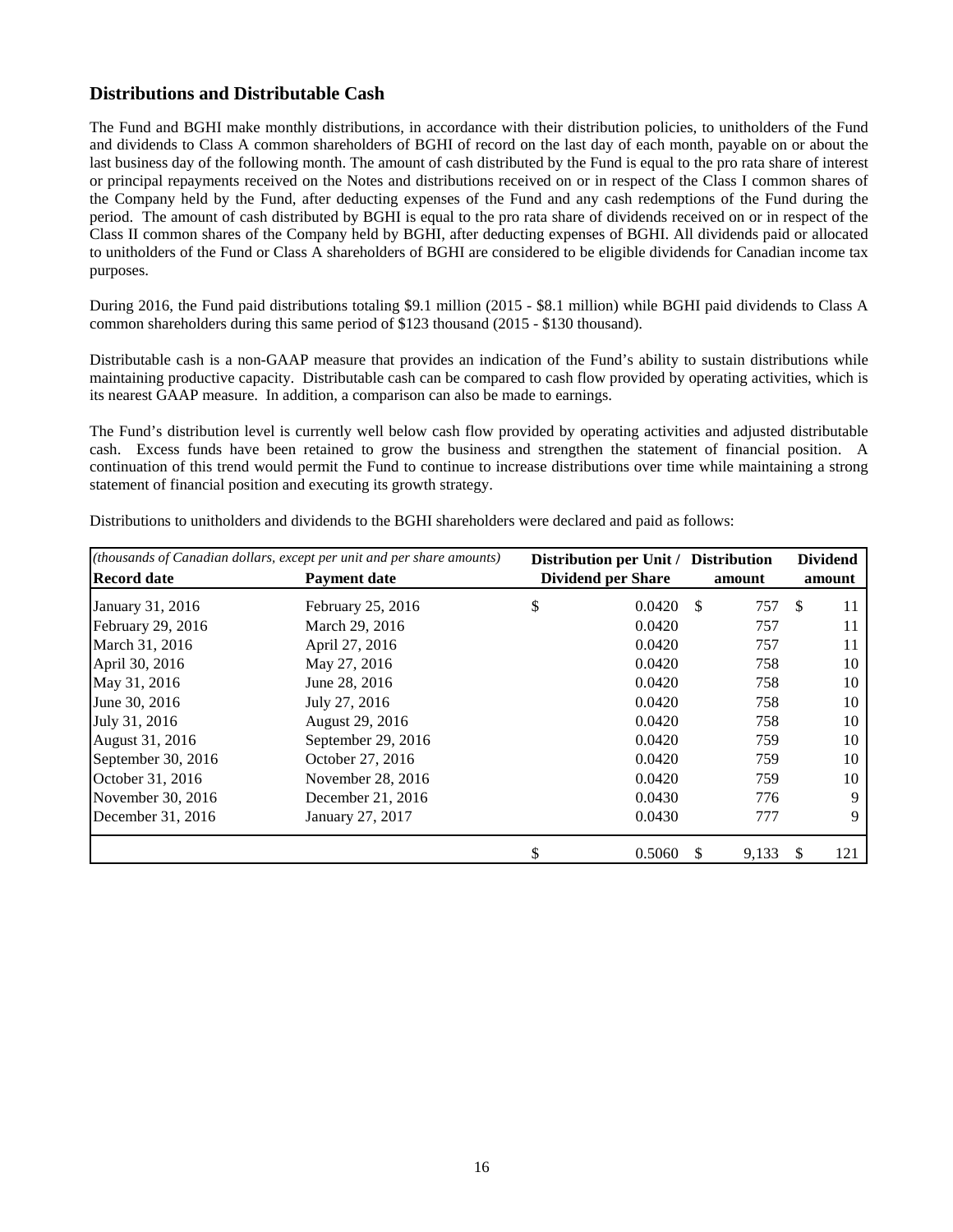| (thousands of Canadian dollars, except per unit and per share amounts) |                     |                           | Dividend per Unit / |          | <b>Distribution</b> | <b>Dividend</b> |     |  |
|------------------------------------------------------------------------|---------------------|---------------------------|---------------------|----------|---------------------|-----------------|-----|--|
| <b>Record date</b>                                                     | <b>Payment date</b> | <b>Dividend per Share</b> |                     |          | amount              | amount          |     |  |
| January 31, 2015                                                       | February 25, 2015   | \$                        | 0.0410              | -S       | 671                 | -\$             | 11  |  |
| February 28, 2015                                                      | March 27, 2015      |                           | 0.0410              |          | 671                 |                 | 11  |  |
| March 31, 2015                                                         | April 28, 2015      |                           | 0.0410              |          | 671                 |                 | 11  |  |
| April 30, 2015                                                         | May 27, 2015        |                           | 0.0410              |          | 670                 |                 | 10  |  |
| May 31, 2015                                                           | June 26, 2015       |                           | 0.0410              |          | 670                 |                 | 11  |  |
| June 30, 2015                                                          | July 29, 2015       |                           | 0.0410              |          | 671                 |                 | 11  |  |
| July 31, 2015                                                          | August 26, 2015     |                           | 0.0410              |          | 672                 |                 | 11  |  |
| August 31, 2015                                                        | September 28, 2015  |                           | 0.0410              |          | 671                 |                 | 11  |  |
| September 30, 2015                                                     | October 28, 2015    |                           | 0.0410              |          | 688                 |                 | 11  |  |
| October 31, 2015                                                       | November 26, 2015   |                           | 0.0410              |          | 688                 |                 | 11  |  |
| November 30, 2015                                                      | December 22, 2015   |                           | 0.0420              |          | 705                 |                 | 11  |  |
| December 31, 2015                                                      | January 27, 2016    |                           | 0.0420              |          | 705                 |                 | 11  |  |
|                                                                        |                     | \$                        | 0.4940              | <b>S</b> | 8.153               | S               | 131 |  |

#### **Maintaining Productive Capacity**

Productive capacity is defined by Boyd as the maintenance of the Company's facilities, equipment, signage, courtesy cars, systems, brand names and infrastructure. Although most of Boyd's repair facilities are leased, funds are required to ensure facilities are properly repaired and maintained to ensure the Company's physical appearance communicates Boyd's standard of professional service and quality. The Company's need to maintain its facilities and upgrade or replace equipment, signage, systems and courtesy car fleets forms part of the annual cash requirements of the business. The Company manages these expenditures by annually reviewing and determining its capital budget needs and then authorizing major expenditures throughout the year based upon individual business cases. The Company has managed its cash maintenance capital expenditures up to approximately 0.8% of sales, although timing of these expenditures has often varied from quarter to quarter.

During 2016, the Company embarked on further transformation of its information technology infrastructure. That program includes upgrading its management information systems as well as hardware, network and security. In 2016, the Company spent \$0.7 million on this technology infrastructure. Over the next year, the Company expects that capital expenditures in these areas will be \$8 to \$10 million in excess of historical maintenance capital expenditure levels. Additionally, in 2017, the Company intends to invest \$4 to \$5 million in specialized collision repair equipment related to new vehicle technologies. These proactive investments will position the Company to meet anticipated market needs.

In many circumstances, large equipment expenditures including automobiles, shop equipment and computers can be financed using either operating or finance leases. Cash spent on maintenance capital expenditures plus the repayment of operating and finance leases, including the interest thereon, form part of the distributable cash calculations.

#### **Non-recurring and Other Adjustments**

Non-recurring and other adjustments may include, but are not limited to, post closure environmental liabilities, restructuring costs and acquisition and transaction costs. Management is not currently aware of any environmental remediation requirements. Acquisition and transaction costs are added back to distributable cash as they occur.

#### **Debt Management**

In addition to finance lease obligations arranged to finance growth and maintenance expenditures on property and equipment, the Company has historically utilized long-term debt to finance the expansion of its business, usually through the acquisition and start-up of collision and glass repair and replacement businesses. Repayments of this debt do not form part of distributable cash calculations. Boyd's bank facilities include restrictive covenants, which could limit the Fund's ability to distribute cash. These covenants, based upon current financial results, would not prevent the Fund from paying future distributions at conservative and sustainable levels. These covenants will continue to be monitored in conjunction with any future anticipated distributions.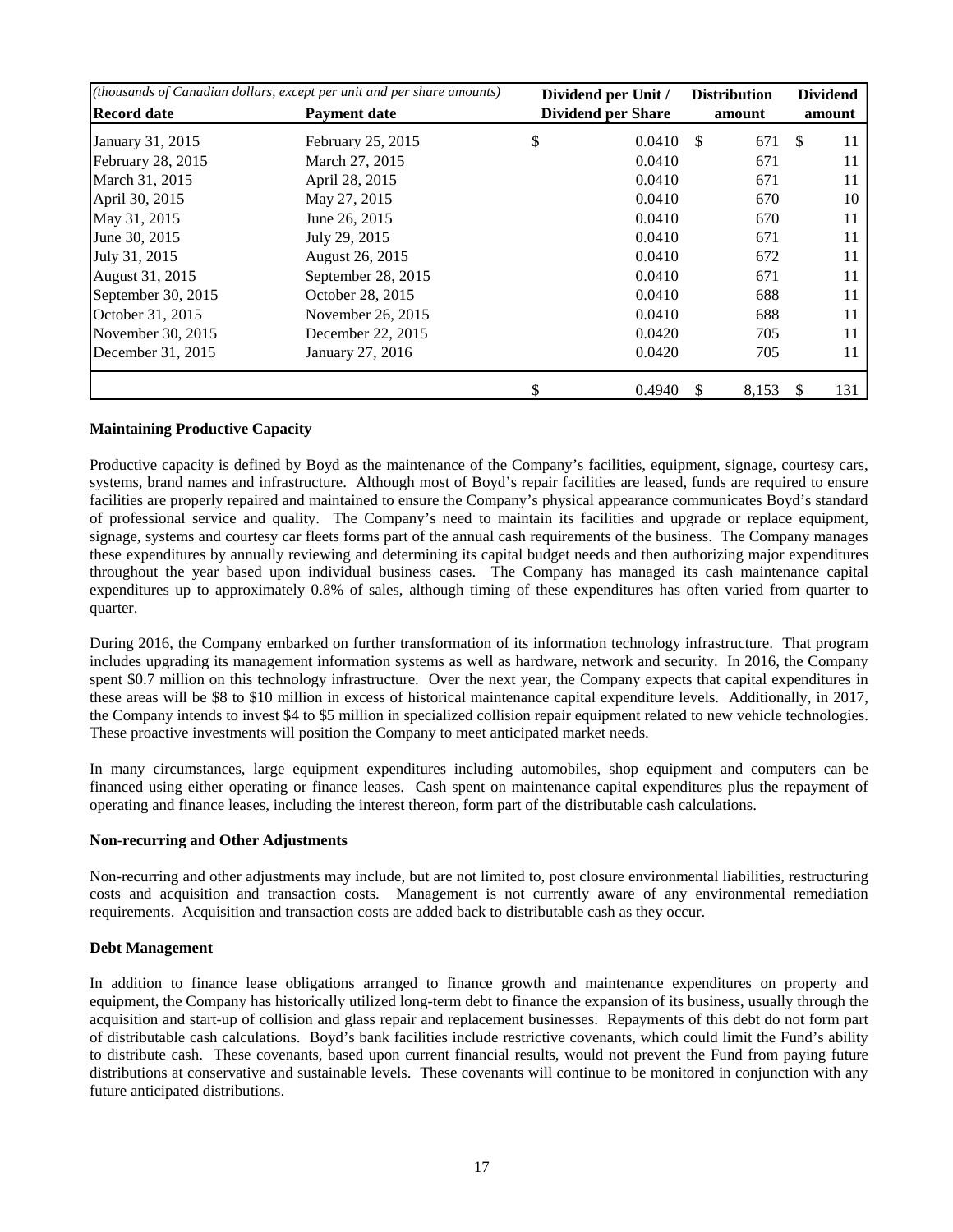The following is a standardized and adjusted distributable cash calculation for 2016 and 2015:

| Standardized and Adjusted Distributable Cash $^{(1)}$<br>(thousands of Canadian dollars, except per unit and |          | For the three months ended<br>December 31, |                           |          |                         | For the years ended<br>December 31, |                          |         |  |  |  |
|--------------------------------------------------------------------------------------------------------------|----------|--------------------------------------------|---------------------------|----------|-------------------------|-------------------------------------|--------------------------|---------|--|--|--|
| per share amounts)                                                                                           |          | 2016                                       |                           | 2015     |                         | 2016                                |                          | 2015    |  |  |  |
| Cash flow from operating activities before                                                                   |          |                                            |                           |          |                         |                                     |                          |         |  |  |  |
| changes in non-cash working capital items                                                                    | \$       | 21,855                                     | <sup>\$</sup>             | 24,046   | -SS                     | 92,048                              | -S                       | 75,311  |  |  |  |
| Changes in non-cash working capital items                                                                    |          | 14,936                                     |                           | 5,798    |                         | (1,380)                             |                          | 7,141   |  |  |  |
| Cash flows from operating activities                                                                         |          | 36,791                                     |                           | 29,844   |                         | 90,668                              |                          | 82,452  |  |  |  |
| Less adjustment for:                                                                                         |          |                                            |                           |          |                         |                                     |                          |         |  |  |  |
| Sustaining expenditures on plant, software                                                                   |          |                                            |                           |          |                         |                                     |                          |         |  |  |  |
| and equipment <sup>(2)</sup>                                                                                 |          | (2,717)                                    |                           | (2,871)  |                         | (12, 427)                           |                          | (9,560) |  |  |  |
| Standardized distributable cash                                                                              | \$       | 34,074                                     | \$                        | 26,973   | \$                      | 78,241                              | \$                       | 72,892  |  |  |  |
| Standardized distributable cash per average unit                                                             |          |                                            |                           |          |                         |                                     |                          |         |  |  |  |
| and Class A common share                                                                                     |          |                                            |                           |          |                         |                                     |                          |         |  |  |  |
| Per average unit and Class A common share                                                                    | \$       | 1.863                                      | \$                        | 1.582    | S                       | 4.283                               | S                        | 4.356   |  |  |  |
| Per diluted unit and Class A common share (5)                                                                | \$       | 1.828                                      | \$                        | 1.582    | \$                      | 4.204                               | \$                       | 4.356   |  |  |  |
| Standardized distributable cash from above                                                                   | \$       | 34,074                                     | $\mathcal{S}$             | 26,973   | \$                      | 78,241                              | \$                       | 72,892  |  |  |  |
| Add (deduct) adjustments for:                                                                                |          |                                            |                           |          |                         |                                     |                          |         |  |  |  |
| Acquisition and transaction costs <sup>(3)</sup>                                                             |          | 1,270                                      |                           | 986      |                         | 2,381                               |                          | 2,735   |  |  |  |
| Proceeds on sale of equipment and software                                                                   |          | 431                                        |                           | 111      |                         | 936                                 |                          | 352     |  |  |  |
| Principal repayments of finance leases <sup>(4)</sup>                                                        |          | (1,292)                                    |                           | (1, 336) |                         | (5,301)                             |                          | (5,228) |  |  |  |
| Payment to non-controlling interest <sup>(6)</sup>                                                           |          |                                            |                           | (316)    |                         | (156)                               |                          | (1,086) |  |  |  |
| <b>Adjusted distributable cash</b>                                                                           | \$       | 34,483                                     | \$                        | 26,418   | $\overline{\mathbf{s}}$ | 76,101                              | $\overline{\mathcal{S}}$ | 69,665  |  |  |  |
| Adjusted distributable cash per average unit and                                                             |          |                                            |                           |          |                         |                                     |                          |         |  |  |  |
| Class A common share                                                                                         |          |                                            |                           |          |                         |                                     |                          |         |  |  |  |
| Per average unit and Class A common share                                                                    | \$       | 1.885                                      | \$                        | 1.550    | \$                      | 4.166                               | \$                       | 4.163   |  |  |  |
| Per diluted unit and Class A common share (5)                                                                | \$       | 1.850                                      | \$                        | 1.550    | \$                      | 4.089                               | <sup>\$</sup>            | 4.163   |  |  |  |
|                                                                                                              |          |                                            |                           |          |                         |                                     |                          |         |  |  |  |
| Distributions and dividends paid<br>Unitholders                                                              | \$       | 2,294                                      | \$                        | 2,081    | \$                      | 9,061                               | \$                       | 8,119   |  |  |  |
| Class A common shareholders                                                                                  | \$       | 30                                         | \$                        | 32       | \$                      | 123                                 | \$                       | 130     |  |  |  |
| Total distributions and dividends paid                                                                       | \$       | 2,324                                      | $\overline{\mathcal{S}}$  | 2,113    | \$                      | 9,184                               | $\overline{\mathcal{S}}$ | 8,249   |  |  |  |
|                                                                                                              |          |                                            |                           |          |                         |                                     |                          |         |  |  |  |
| Distributions and dividends paid                                                                             |          |                                            |                           |          |                         |                                     |                          |         |  |  |  |
| Per unit<br>Per Class A common share                                                                         | \$<br>\$ | 0.127                                      | \$                        | 0.124    | \$                      | 0.505                               | \$                       | 0.493   |  |  |  |
|                                                                                                              |          | 0.127                                      | $\boldsymbol{\mathsf{S}}$ | 0.124    | \$                      | 0.505                               | $\mathbb{S}$             | 0.493   |  |  |  |
| Payout ratio based on standardized                                                                           |          |                                            |                           |          |                         |                                     |                          |         |  |  |  |
| distributable cash                                                                                           |          | 6.8%                                       |                           | 7.8%     |                         | 11.7%                               |                          | 11.3%   |  |  |  |
| Payout ratio based on adjusted distributable cash                                                            |          | 6.7%                                       |                           | 8.0%     |                         | 12.1%                               |                          | 11.8%   |  |  |  |
|                                                                                                              |          |                                            |                           |          |                         |                                     |                          |         |  |  |  |

(1) As defined in the non-GAAP financial measures section of the MD&A.

<sup>(2)</sup> Includes sustaining expenditures on plant and equipment, information technology hardware and computer software but excludes capital expenditures associated with acquisition and development activities including rebranding of acquired locations. In addition to the maintenance capital expenditures paid with cash, during 2016 the Company acquired a further \$4.5 million (2015 - \$8.0 million) in capital assets which were financed through finance leases and did not affect cash flows in the current period.

<sup>&</sup>lt;sup>(3)</sup> The Company has added back to distributable cash the costs related to acquisitions excluding non-cash other gains.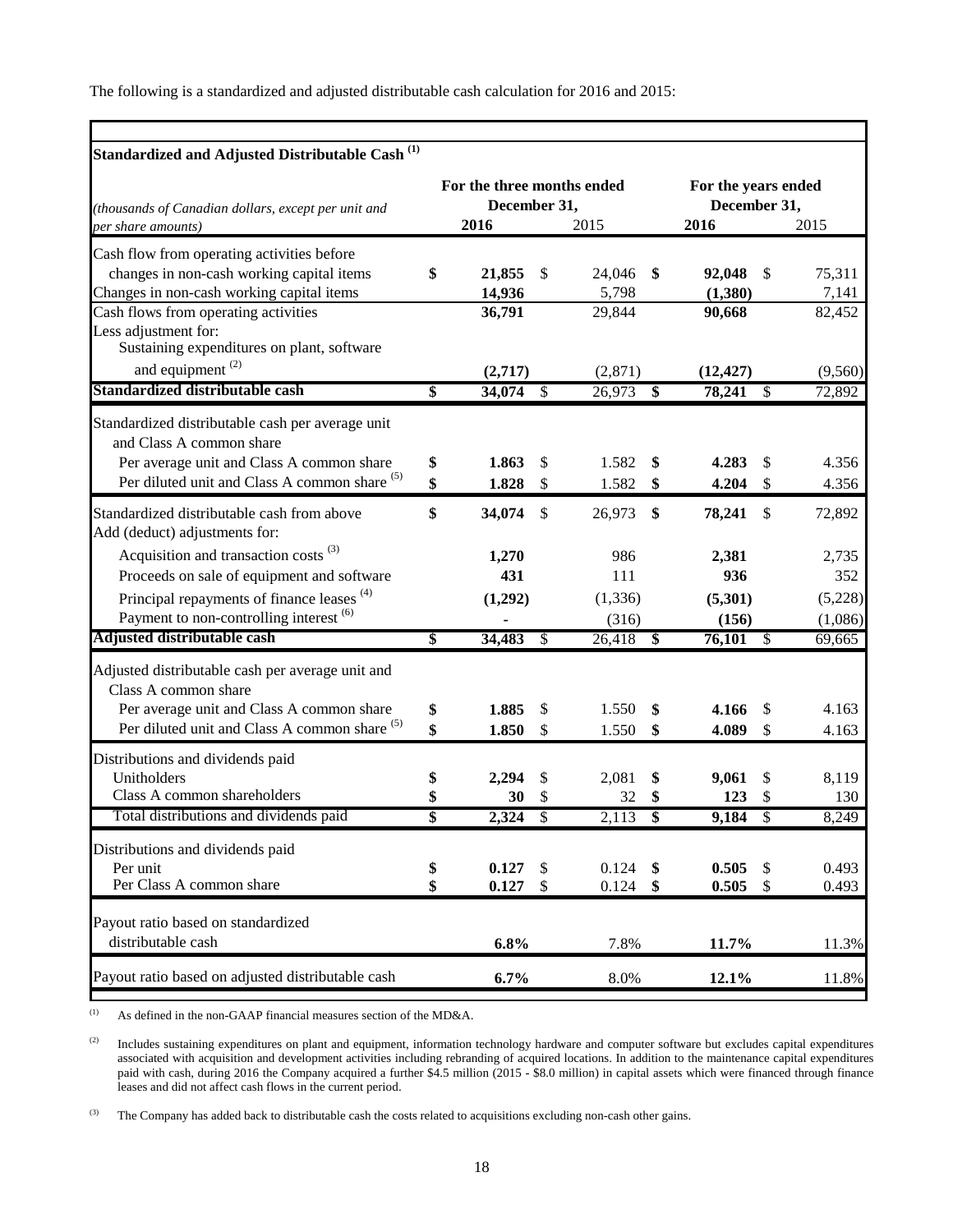- (4) Repayments of these leases represent additional cash requirements to support the productive capacity of the Company and therefore have been deducted when calculating adjusted distributed cash.
- $^{(5)}$  Per diluted unit and Class A common share amounts have been calculated in accordance with definitions of dilution and anitdilution contained in IAS 33, *Earnings per Share*. Diluted distributable cash amounts will differ from average distributable cash amounts on a per unit basis if earnings per unit calculations show a dilutive impact.
- <sup>(6)</sup> The transfer of cash during the period to the external partners of Glass America, associated with the taxable income and tax liabilities being allocated to them.

## **RESULTS OF OPERATIONS**

| <b>Results of Operations</b>                                                |         | For the three months ended<br>December 31, |         | For the years ended<br>December 31, |          |           |  |
|-----------------------------------------------------------------------------|---------|--------------------------------------------|---------|-------------------------------------|----------|-----------|--|
| (thousands of Canadian dollars, except per unit amounts)                    | 2016    | % change                                   | 2015    | 2016                                | % change | 2015      |  |
|                                                                             |         |                                            |         |                                     |          |           |  |
| Sales - Total                                                               | 360,449 | 15.3                                       | 312,505 | 1,387,119                           | 18.1     | 1,174,077 |  |
| Same-store sales - Total (excluding foreign exchange)                       | 322,076 | 4.5                                        | 308,141 | 1,209,916                           | 5.3      | 1,148,795 |  |
| Gross margin %                                                              | 45.8    | 1.1                                        | 45.3    | 45.8                                | 0.2      | 45.7      |  |
| Operating expense %                                                         | 36.8    | 1.9                                        | 36.1    | 36.8                                | (0.8)    | 37.1      |  |
| Adjusted EBITDA <sup>(1)</sup>                                              | 32,646  | 14.3                                       | 28,552  | 124,267                             | 22.2     | 101,667   |  |
| Acquisition and transaction costs                                           | 1,270   | 400.0                                      | 254     | 2,381                               | 18.9     | 2,003     |  |
| Depreciation and amortization                                               | 10,005  | 24.3                                       | 8,046   | 34,090                              | 21.3     | 28,094    |  |
| Fair value adjustments                                                      | 3,942   | (69.2)                                     | 12,813  | 20,866                              | (64.6)   | 58,950    |  |
| Finance costs                                                               | 2,602   | (43.6)                                     | 4,611   | 9,869                               | (30.8)   | 14,254    |  |
| Income tax expense                                                          | 6,430   | 16.2                                       | 5,532   | 26,696                              | 31.3     | 20,328    |  |
| Adjusted net earnings <sup>(1)</sup>                                        | 13,116  | 25.6                                       | 10,446  | 52,646                              | 32.9     | 39,621    |  |
| Adjusted net earnings per unit                                              | 0.726   | 16.7                                       | 0.622   | 2.920                               | 21.4     | 2.406     |  |
| Net earnings (loss)                                                         | 8,397   | N/A                                        | (2,704) | 30,365                              | N/A      | (21,962)  |  |
| Basic earnings (loss) per unit                                              | 0.465   | N/A                                        | (0.161) | 1.684                               | N/A      | (1.333)   |  |
| Diluted earnings (loss) per unit                                            | 0.399   | N/A                                        | (0.161) | 1.420                               | N/A      | (1.333)   |  |
| Standardized distributable cash <sup>(1)</sup>                              | 34,074  | 26.3                                       | 26,973  | 78,241                              | 7.3      | 72,892    |  |
| Adjusted distributable cash <sup>(1)</sup>                                  | 34,483  | 30.5                                       | 26,418  | 76,101                              | 9.2      | 69,665    |  |
| Distributions and dividends paid                                            | 2,324   | 10.0                                       | 2,113   | 9,184                               | 11.3     | 8,249     |  |
| $^{(1)}$ As defined in the non-GAAP financial measures section of the MD&A. |         |                                            |         |                                     |          |           |  |

#### **Sales**

*Sales* totaled \$1.387 billion for the year ended December 31, 2016, an increase of \$213.0 million or 18.1% when compared to 2015. The increase in sales was the result of the following:

- \$116.6 million of incremental sales were generated from 82 new locations
- Same-store sales excluding foreign exchange increased \$61.1 million or 5.3%, and increased a further \$40.8 million due to the translation of same-store sales at a higher U.S. dollar exchange rate. Approximately 0.8 percentage points of the same-store sales growth was due to the addition of a number of new customers within the third party administrator business, GNCS during 2016.
- Sales were affected by the closure of under-performing facilities which decreased sales by \$5.5 million.

Same-store sales are calculated by including sales for stores that have been in operation for the full comparative period.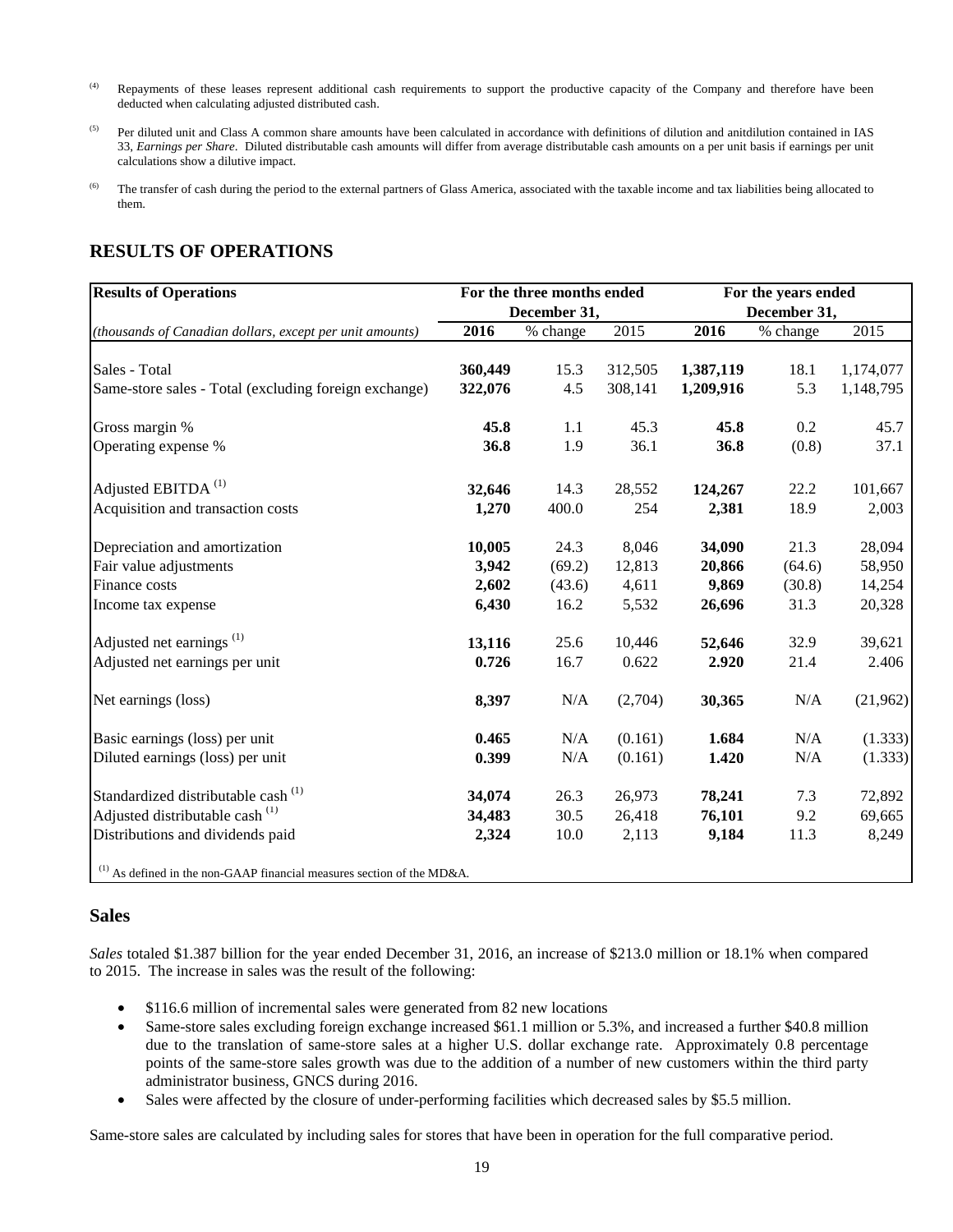## **Gross Profit**

*Gross Profit* was \$635.0 million or 45.8% of sales for the year ended December 31, 2016 compared to \$536.9 million or 45.7% of sales for the same period in 2015. Gross profit increased primarily as a result of higher sales due to acquisition growth and same-store sales growth compared to the prior period. The gross margin percentage increase is within normal ranges for mix and margin changes period to period.

## **Operating Expenses**

*Operating Expenses* for the year ended December 31, 2016 increased \$75.5 million to \$510.7 million from \$435.2 million for the same period of 2015, primarily due to the acquisition of new locations. Excluding the impact of foreign currency translation of approximately \$16.1 million, expenses increased \$62.3 million from 2015 as a result of new locations, the expanded glass business as well as higher activity levels at various locations. Closed locations lowered operating expenses by a combined \$2.9 million.

Operating expenses as a percentage of sales were 36.8% for the year ended December 31, 2016, which compared to 37.1% for the same period in 2015. The decrease in operating expenses as a percentage of sales was primarily due to the impact of higher same-store sales levels leveraging the fixed component of operating expenses.

#### **Acquisition and Transaction Costs**

*Acquisition and Transaction Costs* for 2016 were \$2.4 million compared to \$2.0 million recorded for the same period of 2015. The costs relate to various acquisitions, including acquisitions from prior periods, as well as other completed or potential acquisitions. In 2015, acquisition and transaction costs were partially offset by other gains.

### **Adjusted EBITDA**

*Earnings before interest, income taxes, depreciation and amortization, adjusted for the fair value adjustments related to the exchangeable share liability and unit option liability, convertible debenture conversion features and non-controlling interest*  put option, as well as acquisition and transaction costs ("Adjusted EBITDA")<sup>2</sup> for the year ended December 31, 2016 totaled \$124.3 million or 9.0% of sales compared to Adjusted EBITDA of \$101.7 million or 8.7% of sales in the prior year. The \$22.6 million increase was primarily the result of incremental EBITDA contribution from new location growth, combined with increases in same-store sales. Changes in U.S. dollar exchange rates in 2016 increased Adjusted EBITDA by \$3.4 million.

#### **Depreciation and Amortization**

*Depreciation* Expense related to property, plant and equipment totaled \$23.4 million or 1.7% of sales for the year ended December 31, 2016, an increase of \$5.4 million when compared to the \$18.0 million or 1.5% of sales recorded in the same period of the prior year. The increase was primarily due to the growth in the business.

*Amortization* of intangible assets for 2016 totaled \$10.7 million or 0.8% of sales, an increase of \$0.6 million when compared to the \$10.1 million or 0.9% of sales expensed for the same period in the prior year. The increase is primarily the result of the addition of new intangible assets from recent acquisitions.

#### **Fair Value Adjustments**

*Fair Value Adjustment to Convertible Debenture Conversion Features liability* resulted in a non-cash expense of \$11.6 million for 2016, compared to \$34.1 million in the same period last year.The fair value for the convertible debenture conversion feature is estimated using a Black-Scholes valuation model. The decrease in the liability and the related expense is primarily the result of the early redemption of the 2012 Debentures on January 5, 2016, offset by the impact of the

 2 As defined in the non-GAAP financial measures section of the MD&A.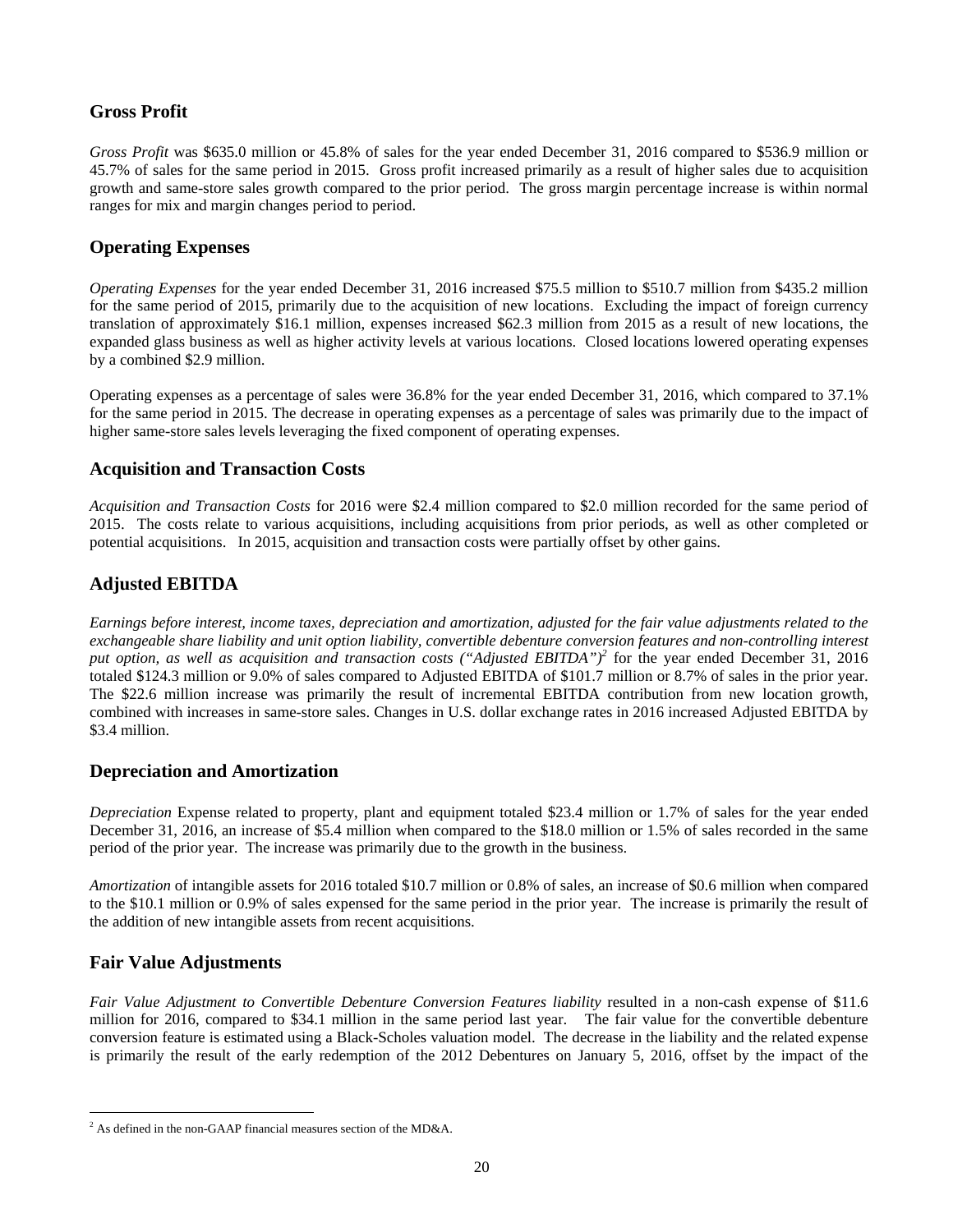increase in the market value of the Fund's units over the conversion price for the remaining 5.25% Convertible Unsecured Subordinated Debentures.

*Fair Value Adjustment to Exchangeable Class A Common Shares liability* resulted in a non-cash expense of \$4.2 million during 2016 compared to \$4.4 million in the prior year. The Class A exchangeable shares of BGHI are exchangeable into units of the Fund. This exchangeable feature results in the shares being presented as financial liabilities of the Fund. The liability represents the value of the Fund attributable to these shareholders. Exchangeable Class A shares are measured at the market price of the units of the Fund as of the statement of financial position date. The fair value adjustment, which increased the liability and resulted in the recording of the related expense, is the result of increases in the value of the Fund's units.

*Fair Value Adjustment to Unit Based Payment Obligation liability* was a non-cash expense of \$9.3 million for 2016 compared to \$12.9 million in the prior year. Similar to the exchangeable share liability, the unit option liability is impacted by changes in the value of the Fund's units. The cost of cash-settled unit-based transactions is measured at fair value using a Black-Scholes model and expensed over the vesting period with the recognition of a corresponding liability. The decrease in the liability is primarily the result of the settlement of 200,000 unit options on January 11, 2016. The decrease in the expense compared to the prior year is due to the settlement of unit options on January 11, 2016, offset by the increase in the value of the Fund's units.

*Fair Value Adjustment to Non-controlling Interest Put Options liability* resulted in a non-cash recovery of \$4.3 million for 2016 compared to a \$7.6 million charge to expense in the same period of the prior year. The expense relates to two separate agreements the Fund entered into on May 31, 2013, in connection with the acquisition of Glass America, which provide the non-controlling interest partners with the right to require the Company to purchase their retained interest according to a valuation formula defined in the agreements. On October 31, 2016, the Fund amended one of the May 31, 2013 agreements. This put option is not exercisable until December 31, 2018 and is exercisable anytime thereafter by the glass-business operating partner. The value of the put options is determined by discounting the estimated future payment obligations at each statement of financial position date. Soft market conditions in 2016 resulted in a reduction in the value of the put options.

#### **Finance Costs**

*Finance Costs* of \$9.9 million or 0.7% of sales for 2016 decreased from \$14.3 million or 1.2% of sales for the prior year. The decrease in finance costs primarily resulted from the conversion and redemption of the 2012 Debentures in early 2016.

#### **Income Taxes**

*Current and Deferred Income Tax Expense* of \$26.7 million in 2016 compares to an expense of \$20.3 million in 2015. Income tax expense is impacted by permanent differences such as mark-to-market adjustments which impacts the tax computed on accounting income. At the end of 2016, the Fund reported remaining loss carryforward amounts in Canada of \$6.4 million and in the U.S. of \$nil.

#### **Net Earnings (Loss) and Earnings (Loss) Per Unit**

*Net Earnings* for the year ended December 31, 2016 was \$30.4 million or 2.2% of sales compared to a net loss of \$22.0 million or 1.9% of sales last year. The net earnings amount in 2016 was negatively impacted by the fair value adjustments of \$20.9 million which are primarily due to the increase in unit price during the period, acquisition and transaction costs of \$1.4 million (net of tax) and accelerated amortization of acquired brand names of \$23 thousand (net of tax). Excluding the impact of these adjustments, net earnings would have increased to \$52.6 million or 3.8% of sales. This compares to adjusted net earnings of \$39.6 million or 3.4% of sales for the same period in 2015 if the same items were adjusted. The increase in the adjusted net earnings for the year is the result of the contribution of new location growth as well as increases in samestore sales and lower finance costs offset by higher income taxes, depreciation and amortization.

*Basic Earnings Per Unit* was \$1.684 per unit for the year ended December 31, 2016 compared to a basic loss per unit of \$1.333 in the same period in 2015. Diluted earnings per unit was \$1.420 for the year ended December 31, 2016 compared to a diluted loss per unit of \$1.333 in the same period of 2015. The increases in these amounts for 2016 are primarily attributed to the contribution of new location growth and same-store sales growth along with a smaller impact of the fair value adjustments during 2016 compared to 2015.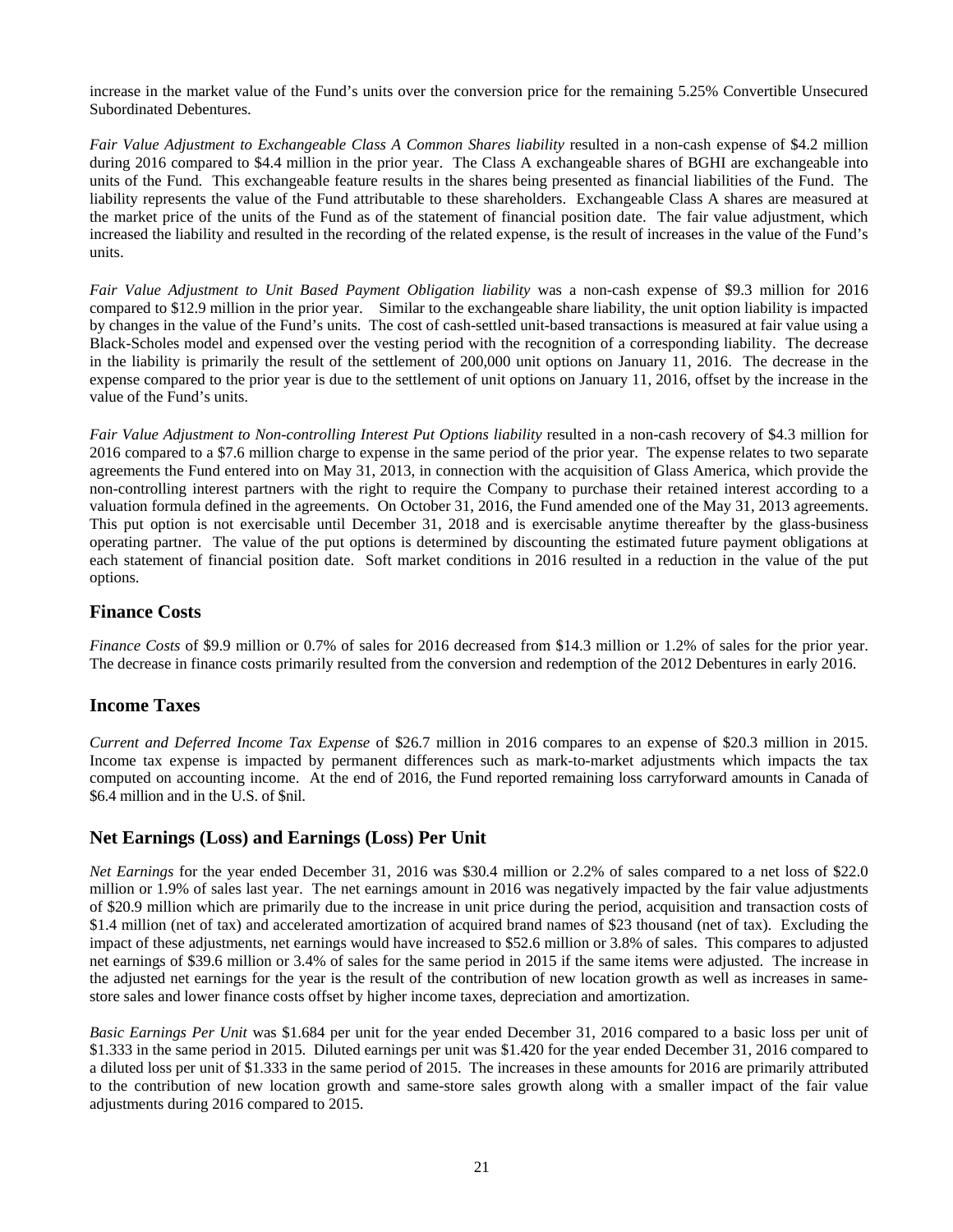| <b>Summary of Quarterly Results</b>                                                                                                                                                                                                             |                     |     |           |      |         |     |              |     |              |               |                |     |           |     |          |
|-------------------------------------------------------------------------------------------------------------------------------------------------------------------------------------------------------------------------------------------------|---------------------|-----|-----------|------|---------|-----|--------------|-----|--------------|---------------|----------------|-----|-----------|-----|----------|
|                                                                                                                                                                                                                                                 |                     |     |           |      |         |     |              |     |              |               |                |     |           |     |          |
| (in thousands of Canadian dollars,<br>except per unit amounts)                                                                                                                                                                                  | 2016 O <sub>4</sub> |     | 2016 03   |      | 2016 02 |     | 2016 Q1      |     | 2015 04      |               | 2015 03        |     | 2015 Q2   |     | 2015 Q1  |
| <b>Sales</b>                                                                                                                                                                                                                                    | \$<br>360,449       |     | \$345,309 | -S   | 331,005 |     | \$350,356    |     | \$ 312,505   | S             | 301,076        |     | \$278,726 |     | 281,770  |
| Adjusted EBITDA <sup>(1)</sup>                                                                                                                                                                                                                  | 32,646              | \$. | 31,620    | -S   | 30,511  | \$. | 29,490       | S   | 28,552       | \$            | 26,425         | \$. | 25,505    | £.  | 21,185   |
| Net earnings (loss)                                                                                                                                                                                                                             | \$<br>8,397         | \$  | 6,474     | -S   | 15,212  | \$. | 282          | \$. | $(2,704)$ \$ |               | $(19, 479)$ \$ |     | 8,657     | \$. | (8, 436) |
| Basic earnings (loss) per unit                                                                                                                                                                                                                  | \$<br>0.465         | \$. | 0.358     | - \$ | 0.843   | \$. | 0.016        | \$. | $(0.161)$ \$ |               | $(1.189)$ \$   |     | 0.529     | £.  | (0.516)  |
| Diluted earnings (loss) per unit                                                                                                                                                                                                                | \$<br>0.399         | \$. | 0.158     | \$.  | 0.683   | S   | $(0.010)$ \$ |     | $(0.161)$ \$ |               | $(1.189)$ \$   |     | 0.394     | \$. | (0.516)  |
| Adjusted net earnings $(1)(2)$                                                                                                                                                                                                                  | 13,116              | \$. | 13,069    | -S   | 13,633  | S   | 12,828       | \$. | 10,446       | <sup>\$</sup> | 10,100         | \$. | 11,079    | -SS | 7,996    |
| Adjusted net earnings per unit $(1)(2)$                                                                                                                                                                                                         | \$<br>0.726         | S   | 0.724     | -S   | 0.756   | S   | 0.714        | \$. | 0.622        | £.            | 0.617          | \$  | 0.677     | £.  | 0.489    |
| $^{(1)}$ As defined in the non-GAAP financial measures section of the MD&A.<br><sup>(2)</sup> Adjusted net earnings for 2015 have been revised to reflect the impact of tax on adjustments, consistent with presentation in the current period. |                     |     |           |      |         |     |              |     |              |               |                |     |           |     |          |

Sales and adjusted EBITDA have increased in recent quarters due to the acquisitions of Craftmaster, J&M Auto, Collision Cure, Collision Care, Adrian's Collision Centers and other new locations as well as same-store sales increases and the impact of foreign currency. The loss in certain quarters is primarily due to the fair value adjustments for exchangeable Class A common shares, unit options, convertible debenture conversion features and non-controlling interest put options, which reduced net earnings, as well as due to expensing acquisition and transaction costs.

## **STATUS AS A SPECIFIED INVESTMENT FLOW-THROUGH AND TAXATION**

Under the previous taxation regime for income trusts, the Fund had been exempt from tax on its income to the extent that its income was distributed to unitholders. This exemption did not apply to the Company or its subsidiaries, which are corporations that are subject to income tax. Under the tax regime effective for 2010 and years thereafter for trusts, certain distributions from a "specified investment flow-through" trust or partnership ("SIFT") are no longer deductible in computing a SIFT's taxable income, and a SIFT is subject to tax on such distributions at a rate that is substantially equivalent to the general tax rate applicable to a Canadian corporation. Foreign investment income from non-portfolio investments is not subject to the SIFT tax.

In 2009, the Fund investigated and evaluated its structuring alternatives in connection with the SIFT rules with a view of preserving and maximizing unitholder value. Based upon its investigation, analysis and due diligence and given its size and circumstances, the Fund determined at that time, and continues to believe today, that a change to a share corporation structure would not be advantageous to the Fund or its unitholders. This determination is based on several reasons. First, the Fund does not believe it will achieve any net tax savings by converting. Second, the Fund believes that the cost of conversion is not a prudent use of cash and is not justified by any perceived benefits from conversion for a fund of Boyd's size. Third, to the extent that the Fund pays SIFT tax, it believes that its taxable unitholders will benefit from the lower tax rate on distributions received, as it expects to be able to maintain distributions, despite any trust tax that the Fund will incur. Lastly, the Fund's current distribution level to unitholders is being funded almost entirely by its U.S. operations and since distributions that are sourced from U.S. business earnings are not subject to the SIFT tax, the Fund benefits from a tax deduction at the U.S. corporate entity level for interest paid to the Fund which is distributed to unitholders.

The Fund is required to record income tax expense at its effective tax rate. The Fund's effective tax rate varies due to the fixed level of interest that is deducted from the U.S. operations and paid to the trust unitholders as distributions. This amount of interest was approximately \$9.1 million for the year ended December 31, 2016 (2015 - \$8.2 million). The Fund estimates that its basic Canadian provincial and federal tax rate is approximately 26% and its U.S. federal and state tax rate is approximately 39%. In forecasting future tax obligations, the Fund deducts the interest amount above from the U.S. taxable income to estimate the U.S. tax expense. As a result of the fixed nature of the interest deduction and the potential for change in the U.S. – Canada mix of income, it is not possible to provide a reliable estimate of the future effective tax rate for the Fund.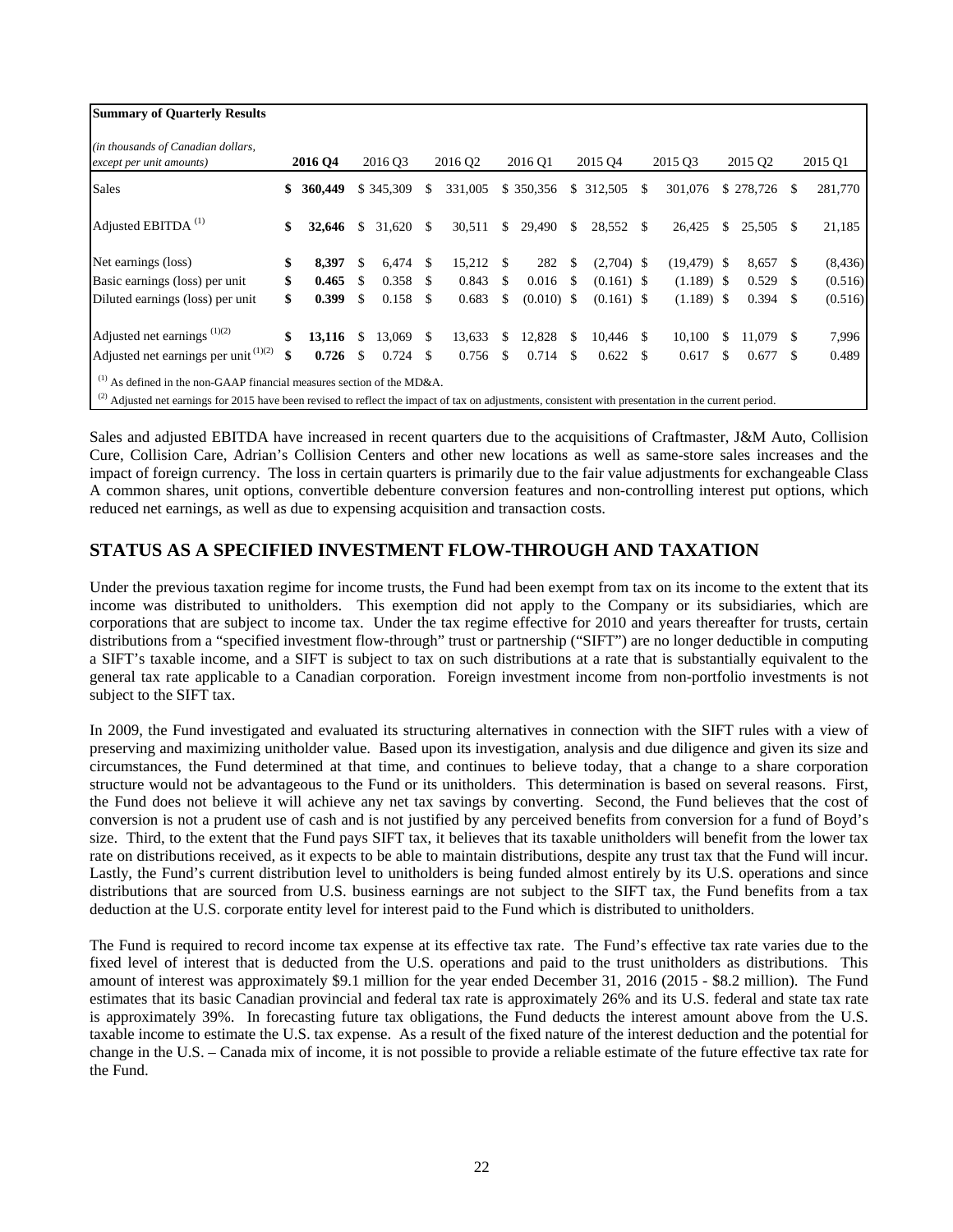The following illustration demonstrates the differences in the effective tax rate depending on the level of net income and a fixed interest deduction in the U.S.

| <b>Effective tax rate (illustration only)</b>                                                                            |                               |                      |                   |
|--------------------------------------------------------------------------------------------------------------------------|-------------------------------|----------------------|-------------------|
| Net income level $(1)$<br>U.S. interest deduction re: distribution                                                       | \$<br>25,000<br>-S<br>(5,000) | 50,000 \$<br>(5,000) | 75,000<br>(5,000) |
|                                                                                                                          | \$<br>20,000<br>S             | 45,000 \$            | 70,000            |
| Example blended tax rate (U.S. and Canada)                                                                               | 35.00%                        | 35.00%               | 35.00%            |
|                                                                                                                          | 7,000<br>-S                   | 15,750<br>- \$       | 24,500            |
| Effective tax rate - % of total                                                                                          | 28.00%                        | 31.50%               | 32.67%            |
| Net income level is before tax and excludes other non-taxable adjustments such as fair value and put option adjustments. |                               |                      |                   |

While the Fund intends on remaining in its current structure for the foreseeable future, it will continue to evaluate this decision in the context of changing circumstances.

## **LIQUIDITY AND CAPITAL RESOURCES**

Cash flow from operations, together with cash on hand and unutilized credit available on existing credit facilities are expected to be sufficient to meet operating requirements, capital expenditures and distributions. At December 31, 2016, the Fund had cash, net of outstanding deposits and cheques, held on deposit in bank accounts totaling \$53.5 million (December 31, 2015 - \$72.9 million). The net working capital ratio (current assets divided by current liabilities) was 1.03:1 at December 31, 2016 (December 31, 2015 – 1.17:1).

At December 31, 2016, the Fund had total debt outstanding, net of cash, of \$110.8 compared to \$119.7 million at September 30, 2016, \$85.3 million at June 30, 2016, \$99.8 million at March 31, 2016 and \$81.8 million at December 31, 2015. Debt, net of cash, increased when compared to December 31, 2015 as a result of acquisition and development activity, partially offset by the conversion and redemption of the 2012 Debentures in early 2016.

| Total debt, net of cash<br>(thousands of Canadian dollars)                                                                                                   | December 31,<br>2016                       |      | September 30.<br>2016                |               | June $30$ ,<br>2016                 |      | March 31.<br>2016                    |      | December 31.<br>2015       |
|--------------------------------------------------------------------------------------------------------------------------------------------------------------|--------------------------------------------|------|--------------------------------------|---------------|-------------------------------------|------|--------------------------------------|------|----------------------------|
| Revolving credit facility<br>Convertible debentures<br>Seller notes <sup>(1)</sup><br>Obligations under finance leases                                       | \$<br>33,318<br>50,808<br>68,299<br>11,892 | - \$ | 32,525<br>50,775<br>68,645<br>12.044 | - \$          | 6,220<br>51,303<br>63,417<br>12,221 | - \$ | 21,099<br>51,144<br>64,311<br>12,529 | - \$ | 75,120<br>66,547<br>13,023 |
| Total debt<br>Cash                                                                                                                                           | \$<br>164,317<br>53,515                    | S    | 163,989<br>44,333                    | <sup>\$</sup> | 133,161<br>47.868                   | S.   | 149,083<br>49.274                    | S.   | 154,690<br>72,926          |
| Total debt, net of cash<br>(1)<br>Seller notes are loans granted to the Company by the sellers of businesses related to the acquisition of those businesses. | \$<br>110,802                              | S    | 119,656                              | -S            | 85,293                              | \$.  | 99.809                               | S    | 81,764                     |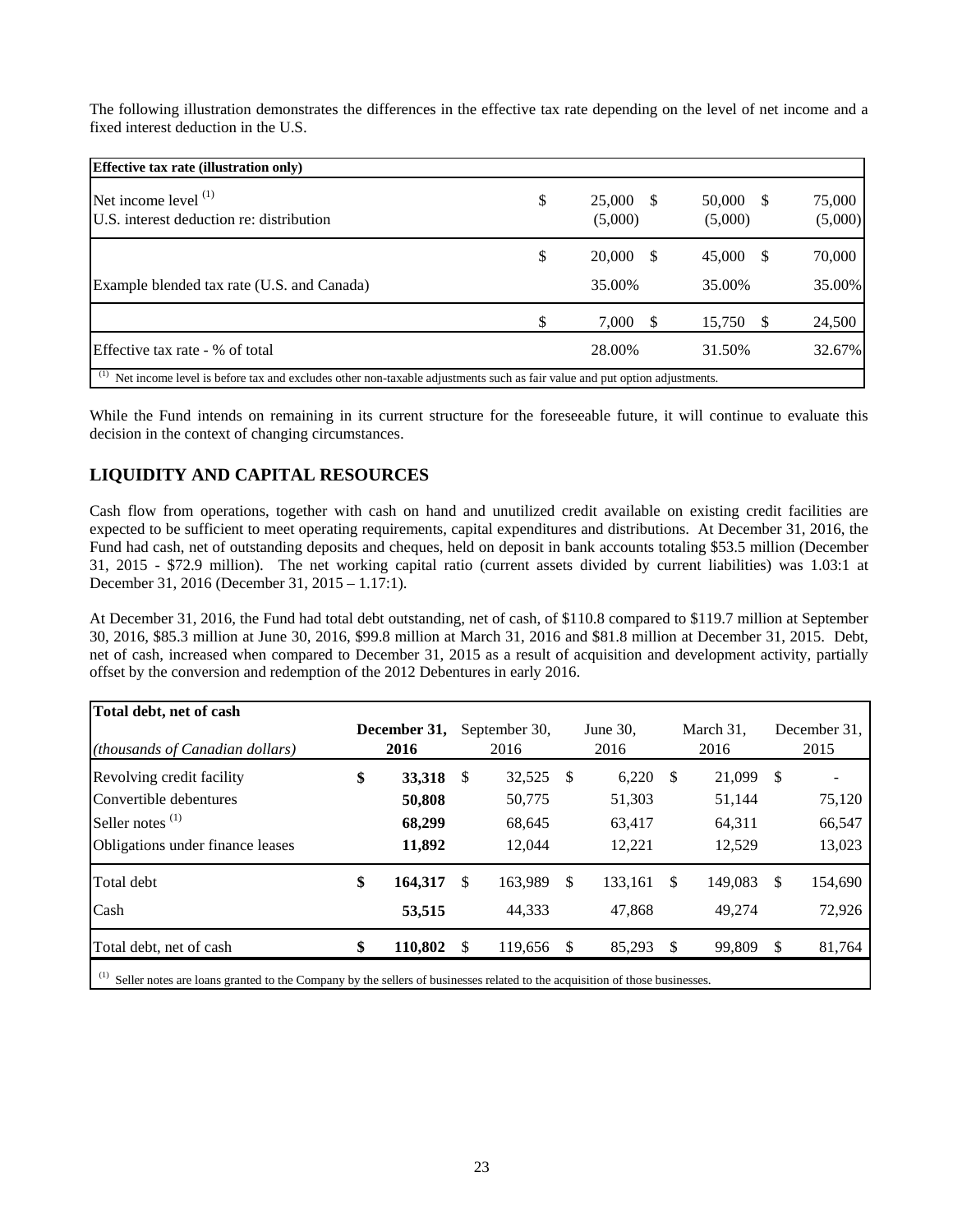The following table summarizes the contractual obligations at December 31, 2016 and required payments over the next five years:

| <b>Contractual Obligations</b><br>(thousands of Canadian dollars) | Total                          | Within 1<br>year         |                                | 1 to 2 years 2 to 3 years 3 to 4 years 4 to 5 years |              |              | After 5<br>years               |
|-------------------------------------------------------------------|--------------------------------|--------------------------|--------------------------------|-----------------------------------------------------|--------------|--------------|--------------------------------|
| <b>Bank</b> indebtedness<br>Accounts payable and accrued          | \$<br>$\overline{\phantom{a}}$ | \$                       | \$<br>$\overline{\phantom{0}}$ | \$<br>$\overline{\phantom{a}}$                      | \$           |              | \$<br>$\overline{\phantom{m}}$ |
| liabilities                                                       | 158,794                        | 158.794                  |                                |                                                     |              |              |                                |
| Long-term debt                                                    | 101.617                        | 12.329                   | 13.691                         | 9.772                                               | 41.539       | 4,926        | 19,360                         |
| Obligations under finance leases                                  | 11,892                         | 4,229                    | 3,564                          | 2,980                                               | 1,021        | 98           |                                |
| Convertible debentures                                            | 56,465                         | $\overline{\phantom{a}}$ | $\overline{\phantom{a}}$       | -                                                   |              | 56,465       | $\overline{\phantom{a}}$       |
| Operating lease obligation                                        | 384,397                        | 68,580                   | 60,866                         | 53,575                                              | 46,416       | 37,974       | 116,986                        |
| Purchase obligations <sup>(1)</sup>                               |                                | unknown                  | unknown                        | unknown                                             | unknown      | unknown      | unknown                        |
|                                                                   | \$713,165                      | \$243,932                | 78,121<br>\$.                  | 66,327<br>S.                                        | 88.976<br>S. | \$<br>99,463 | \$136,346                      |

(1) Subject to fulfilling certain conditions such as meeting contractual purchase obligations and no change in control the repayment amount would be nil.

## **Operating Activities**

Cash flow generated from operations, before considering working capital changes, was \$92.0 million for 2016 compared to \$75.3 million in 2015. The increase was due to increased adjusted EBITDA in 2016, resulting from new location growth, combined with increases in same-store sales.

In 2016, changes in working capital items used net cash of \$1.4 million compared with providing net cash of \$7.1 million in 2015. Increases and decreases in accounts receivable, inventory, prepaid expenses, income taxes, accounts payable and accrued liabilities are significantly influenced by timing of collections and expenditures.

#### **Financing Activities**

Cash provided by financing activities totalled \$8.9 million for the year ended December 31, 2016 compared to cash used by financing activities of \$23.8 million for the prior year. During 2016, cash was provided by draws of the revolving credit facility in the amount of \$54.3 million offset by cash used to repay draws as well as long-term debt associated with seller notes in the amount of \$31.1 million. Cash was also used to repay finance leases in the amount of \$5.3 million and to pay distributions to unitholders, dividends to Class A common shareholders and payments to non-controlling interests totaling \$9.3 million. During 2015, cash was used to repay long-term debt on seller notes in the amount of \$8.9 million, to repay finance leases in the amount of \$5.2 million and to pay distributions to unitholders, dividends to Class A common shareholders and payments to non-controlling interests totaling \$9.3 million.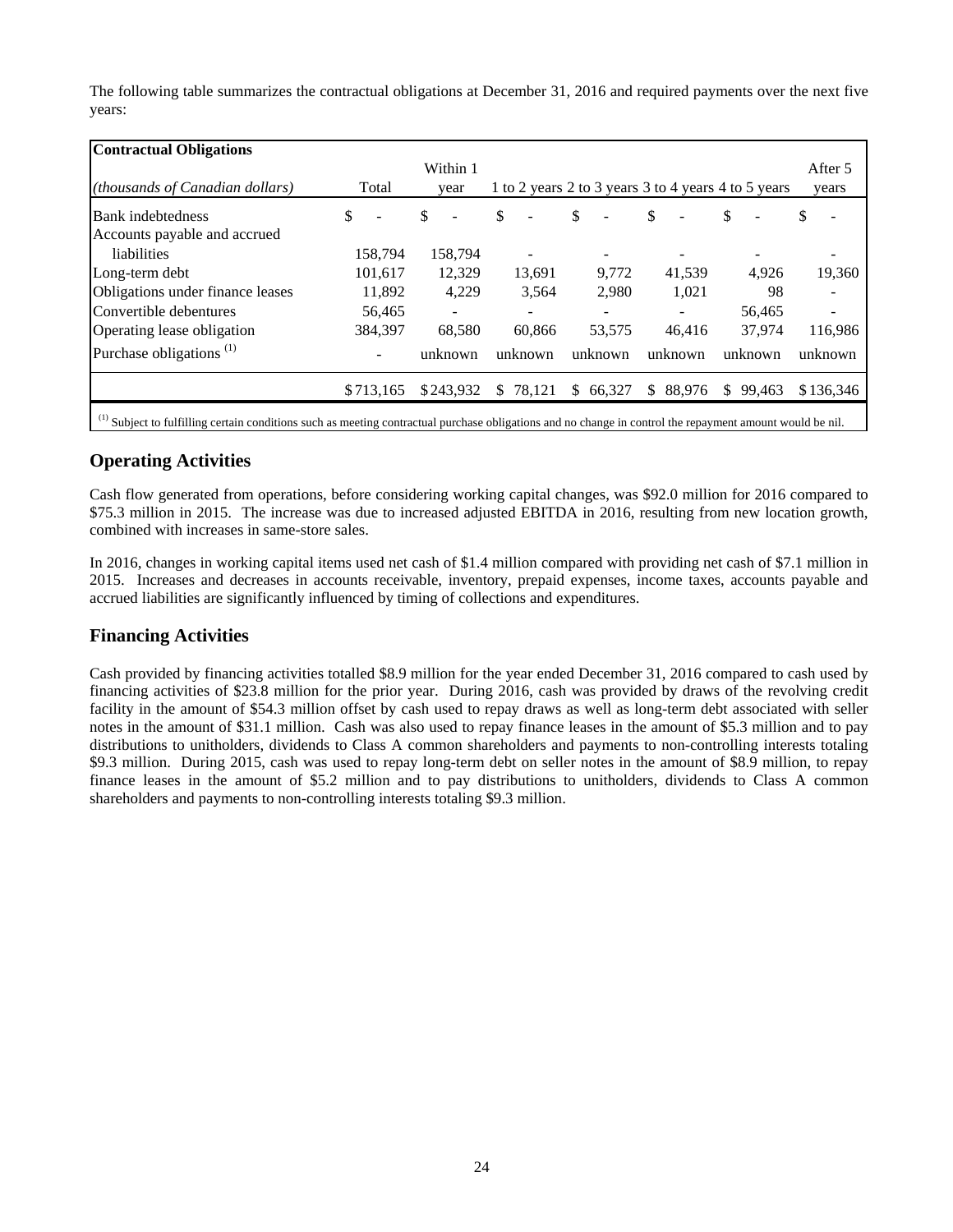#### **Debt Financing**

The Company has a revolving credit facility of up to \$150 million U.S. with an accordion feature which can increase the facility to a maximum of \$250 million U.S. The facility is with a syndicate of Canadian and U.S. banks and is secured by the shares and assets of the Company as well as by guarantees of the Fund and BGHI. The interest rate is based on a pricing grid of the Fund's ratio of total funded debt to EBITDA as determined under the credit agreement. The Company can draw the facility in either the U.S. or in Canada, in either U.S. or Canadian dollars. The Company can make draws in tranches as required. Tranches bear interest only and are not repayable until the maturity date but can be voluntarily repaid at any time. The Company has the ability to choose the base interest rate between Prime, Bankers Acceptances ("BA") or London Inter Bank Offer Rate ("LIBOR"). The total syndicated facility includes a swing line up to a maximum of \$3.0 million in Canada and \$12.0 million in the U.S. At December 31, 2016 the Company has drawn \$25.0 million U.S. on the facility.

Under the revolving facility, Boyd is subject to certain financial covenants which must be maintained to avoid acceleration of the termination of the credit agreement. The financial covenants require the Fund to maintain a total debt to EBITDA ratio of less than 4.25; a senior debt to EBITDA ratio of less than 3.5 up to December 31, 2016 and less than 3.25 thereafter; and a fixed charge coverage ratio of greater than 1.03. For three quarters following a material acquisition, the total debt to EBITDA ratio may be increased to less than 4.75, the senior debt to EBITDA ratio may be increased to less than 4.0 up to December 31, 2016 and increased to less than 3.75 thereafter. The debt calculations exclude the convertible debentures.

The Company supplements its debt financing by negotiating with sellers in certain acquisitions to provide financing to the Company in the form of term notes. The notes payable to sellers are typically at favourable interest rates and for terms of five to 15 years. This source of financing is another means of supporting the Fund's growth, at a relatively low cost. During 2016, the Fund entered into 18 new seller notes for an aggregate amount of \$13.7 million. The Company repaid seller notes in 2016 totaling approximately \$9.9 million (2015 - \$8.9 million).

The Fund has traditionally used capital leases to finance a portion of both its maintenance and expansion capital expenditures. The Fund expects to continue to use this source of financing where available at competitive interest rates and terms, although this financing also impacts the total leverage capacity covenants under its debt facility. During 2016, \$4.5 million (2015 - \$8.0 million) of expenditures for new equipment, technology infrastructure and vehicles were financed through capital leases. In 2015, this included an increase of approximately \$3.0 million due to the purchase of specialized aluminum welding equipment.

#### **Unitholders' Capital**

On January 5, 2016, the Fund completed the early redemption and cancellation of the 2012 Debentures. Subsequent to the initial announcement of the early redemption, \$24.0 million principal amount of the 2012 Debentures were converted into 1,026,152 units of the Fund. The remaining \$0.2 million in 2012 Debentures were redeemed and cancelled by issuing 3,000 units. The fair value of the 2012 Debentures on conversion and redemption was \$68.0 million. During 2015, the Fund issued 424,227 units related to the conversion of the 2012 Debentures.

During 2016, at the request of the holder, the Fund converted \$1.0 million principal amount of the 2014 Debentures into 16,856 units of the Fund (2015 – nil).

On January 11, 2016, the Fund completed the settlement of the unit options issued on January 11, 2006. As a result of the settlement, 200,000 units were issued at an exercise price of \$1.91. The fair value of the unit options at settlement was \$12.1 million.

A unitholder is entitled to request the redemption of units at any time, and the Fund is obligated to redeem those units, subject to a cash redemption maximum of \$25,000 for any one month. The redemption price is determined as the lower of 90% of the market price during the 10 trading day period commencing immediately after the date of the redemption or 100% of the closing market price on the date of redemption. No amounts were redeemed in either 2016 or 2015.

A Class A common shareholder of BGHI can exchange Class A common shares for units of the Fund upon request. The retraction of Class A common shares is achieved by BGHI issuing Class B common shares to the Fund in exchange for units of the Fund, and the units so received being delivered to the Class A shareholder requesting the retraction. For the year ended December 31, 2016, BGHI received requests and retracted 30,843 (2015 – 4,875) Class A common shares, issued 30,843 (2015 – 4,875) Class B common shares to the Fund and received 30,843 (2015 – 4,875) units of the Fund as consideration, which were delivered to the Class A shareholders in respect of the retraction.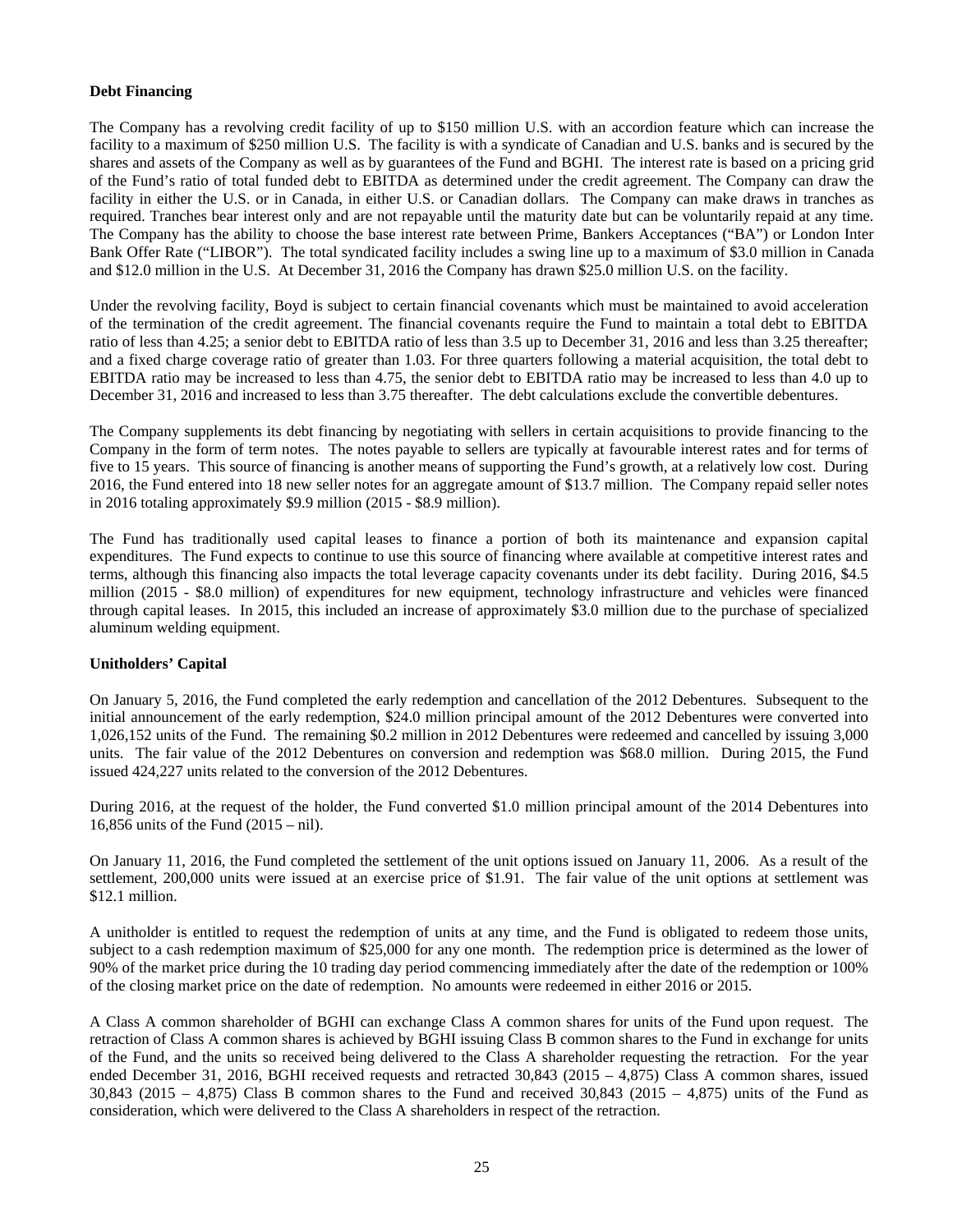The Fund sells the Class B shares to the Company in exchange for Notes and Class I shares to fund future distributions on the Trust units. The exchange value is equivalent to the unit value provided to the Class A common shareholder. The Fund anticipates that it will continue to sell any Class B shares of BGHI that it receives as a result of these retractions, to the Company.

The holders of the Class A common shares receive cash dividends on a monthly basis at a rate equivalent to the monthly cash distribution paid to unitholders of the Fund.

The following chart discloses outstanding unit data of the Fund, including information on all outstanding securities of the Fund and its subsidiaries that are convertible or exchangeable for units of the Fund as of March 21, 2017.

| Convertible or exchangeable units of the Fund<br>As of March 21, 2017 | $#$ or $\$$ amount<br>of securities<br>outstanding | # of units to be issued in<br>conversion or exchange by holder | Maximum # of<br>units to be<br>issued |
|-----------------------------------------------------------------------|----------------------------------------------------|----------------------------------------------------------------|---------------------------------------|
| Units outstanding                                                     | 18,065,558                                         | 18,065,558                                                     | 18,065,558                            |
| Class A common shares of BGHI $^{(1)}$                                | 203.695                                            | 203,695                                                        | 203,695                               |
| Unit options:<br>Date Granted - November 8, 2007 <sup>(2)</sup>       | 450,000                                            | 450,000                                                        | 450,000                               |
| Convertible debentures <sup>(3)</sup>                                 | \$<br>56,465,000                                   | 919.625                                                        | Unknown                               |
|                                                                       |                                                    | 19,638,878                                                     | Unknown                               |

(1) The Fund is obligated to issue units to BGHI, in exchange for Class B shares of BGHI, upon a request for retraction by the holders of the Class A shares of BGHI on a 1:1 basis.

(2) On November 8, 2007, the Fund granted options to certain key employees allowing them to exercise the right to purchase, in the aggregate, up to  $450,000$ units of the Fund, such options to purchase up to 150,000 units issued on each of January 2, 2008, 2009 and 2010. The options may be exercised at any time after 9 years and 255 days after the dates on which the options were granted up to and including 9 years and 345 days after such dates. The units shall be purchased, to the extent validly exercised on the 10<sup>th</sup> anniversary of the respective issue dates. The purchase price per unit under the options issued on each issue date is the greater of the closing price for units on the Toronto Stock Exchange on the option grant date (being \$2.70 per unit) and the weighted average trading price of the units on the Toronto Stock Exchange for the first 15 trading days in the month of January of the year in which each issue date falls, being \$2.70, \$3.14 and \$5.41, respectively. The cost of the options is being recognized over the term between the date when unitholder approval is obtained and the date the options become exercisable.

(3) The 2014 convertible debentures are convertible, at the option of the holder, to units of the Fund at any time, at a fixed conversion price of \$61.40 per unit. On and after October 31, 2017, the Fund, through the Company, has the right to settle the principal amount of the debentures at maturity through the issue of units, at then market prices provided that certain thresholds are met surrounding the weighted average market price of the units at that time.

#### **Investing Activities**

Cash used in investing activities totalled \$117.5 million for the year ended December 31, 2016, compared to \$52.2 million used in the prior year. The large investing activity in both years relate primarily to new location growth that occurred during these periods.

#### **Acquisitions and Development of Businesses**

On March 18, 2016, the Company, through its Glass America subsidiary, acquired the glass repair assets of Ryan's Auto Glass ("Ryan's") in Cincinnati, Ohio. Ryan's generated sales of approximately \$2 million U.S. for the trailing twelve months ended January 2016.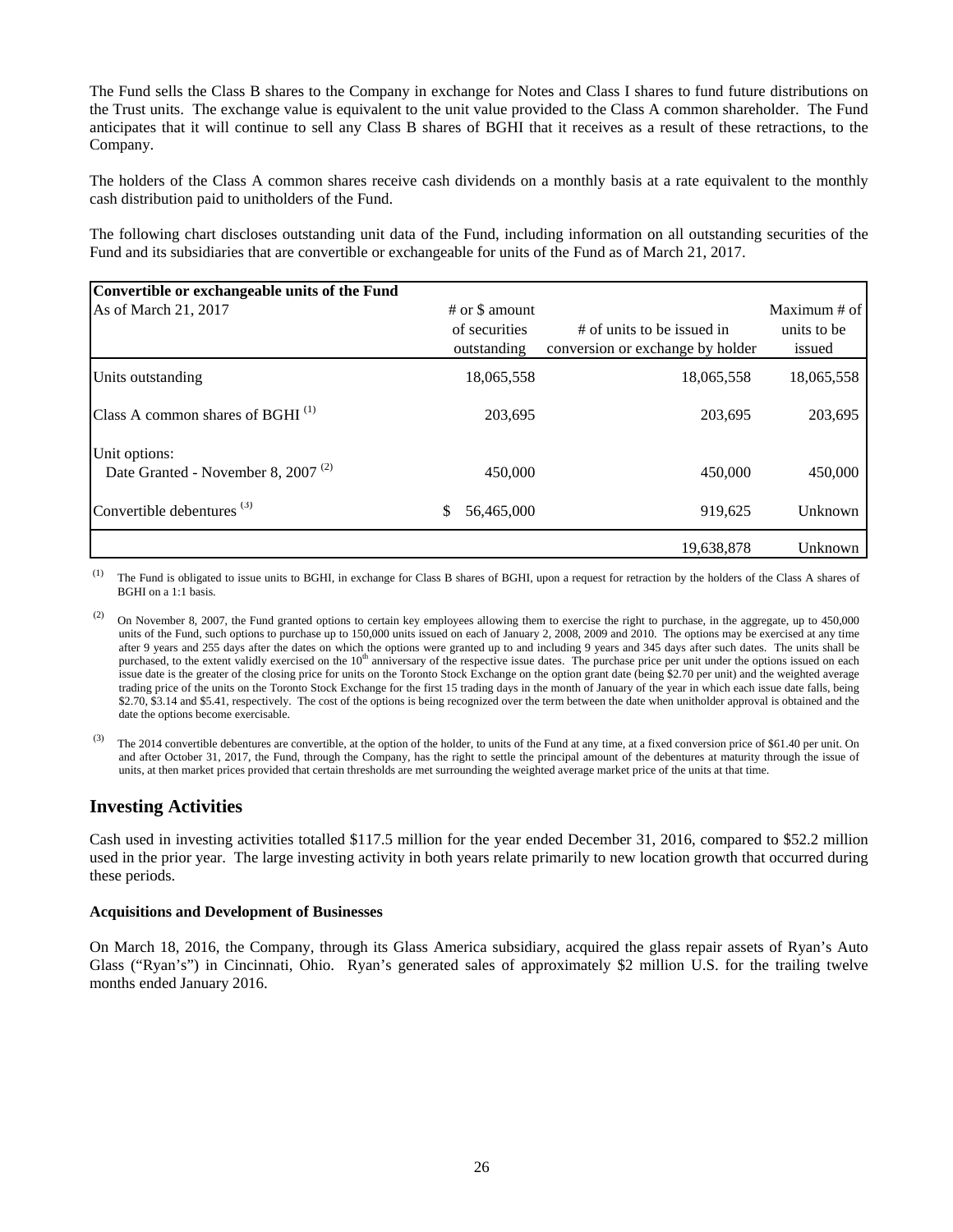| Since the beginning of 2016, the Company has added 65 collision locations as follows: |  |  |  |
|---------------------------------------------------------------------------------------|--|--|--|
|---------------------------------------------------------------------------------------|--|--|--|

| Date                               | Location                                            | Previously operated as                 |
|------------------------------------|-----------------------------------------------------|----------------------------------------|
| January 4, 2016                    | Lafayette, IN (2 locations)                         | Twin City Collision                    |
| January 15, 2016                   | Saanichton, BC and Sidney, BC (2 locations)         | Hi-Tech Collision                      |
| February 10, 2016                  | Conyers, GA                                         | $n/a$ start-up                         |
| February 29, 2016                  | Punta Gorda, FL                                     | n/a start-up                           |
| March 21, 2016                     | Portland Area, OR (5 locations)                     | J&M Auto                               |
| March 31, 2016                     | Indianapolis Area, IN (6 locations)                 | <b>Collision Cure Body Werks</b>       |
| April 19, 2016                     | Hudson, OH                                          | <b>Clarke Collision Center</b>         |
| April 29, 2016                     | Rocky Mount, NC                                     | Faith Autobody                         |
| May 6, 2016                        | Burnaby, BC                                         | <b>Galaxie Collision</b>               |
| May 20, 2016                       | Sapulpa, OK                                         | Finishing Touches Auto Body            |
| May 31, 2016                       | Tulsa, OK                                           | <b>Desert Rose Collision</b>           |
| June 3, 2016                       | Kalamazoo, MI                                       | $n/a$ start-up                         |
| June 10, 2016                      | Airway Heights, WA                                  | City West Auto Body                    |
| June 28, 2016                      | Dallas, GA                                          | $n/a$ start-up                         |
| July 8, 2016                       | Portland, OR                                        | <b>Blue Ribbon Autobody</b>            |
| July 15, 2016                      | Statesville, NC                                     | <b>Black's Collision Repair</b>        |
| July 22, 2016                      | Titusville, FL                                      | Freddy Curtis Body Shop                |
| July 29, 2016                      | Cincinatti Area, OH (9 locations) and Southgate, KY | <b>Collision Care Centers</b>          |
| August 12, 2016                    | Slidell, LA                                         | $n/a$ start-up                         |
| August 22, 2016                    | Schaumberg, IL                                      | n/a start-up                           |
| August 31, 2016                    | LaPorte, IN                                         | <b>Blake's Collision Center</b>        |
| September 7, 2016                  | Sebastian, FL                                       | Riverside Auto Body                    |
| September 16, 2016 Burnaby, BC     |                                                     | <b>Dumore's Collision</b>              |
| September 23, 2016 Portage, IN     |                                                     | Great Lakes Peterbuilt Body Shop       |
| September 30, 2016 Baton Rouge, LA |                                                     | Southern Collision                     |
| October 14, 2016                   | Greenville, NC                                      | <b>Hastings Ford</b>                   |
| October 17, 2016                   | Battle Creek, MI                                    | M-66 Auto Body & Frame                 |
| October 17, 2016                   | Fort Wayne, IN                                      | n/a start-up                           |
| October 24, 2016                   | Greenville, NC                                      | Bland & Newsome                        |
| October 28, 2016                   | Grand Junction, CO                                  | Taber Body Paint & Frame               |
| November 4, 2016                   | Detroit, Michigan Region (5 locations)              | <b>Adrian's Collision Centers</b>      |
| December 6, 2016                   | North Florida Area (3 locations)                    | Factory Spec Collision Center          |
| January 6, 2017                    | Monroe, NC                                          | <b>Griffin Motors Collision Center</b> |
| January 13, 2017                   | Phoenix, AZ (4 locations)                           | <b>Brighton Collision</b>              |
| March 17, 2017                     | Portland, OR (2 locations)                          | <b>True Form</b>                       |

On January 2, 2015, the Company acquired the assets of Craftmaster, a multi-location collision repair company that operated six locations in the Florida market. Craftmaster was established in 1981 and generated sales of approximately \$13.6 million U.S for the trailing twelve months ended August 2014. Total consideration for the transaction of approximately \$8.7 million (\$7.4 million U.S.) was funded with a combination of cash and seller notes. The Company also completed the acquisition or start-up of 23 other locations during 2015.

#### **Start-ups**

In 2016, the Company commenced operations in seven new start-up collision repair facilities. The total combined investment in leaseholds and equipment for these facilities was approximately \$2.8 million, financed through a combination of cash and finance leases. The Company commenced operations in two new start-up collision repair facilities in 2015 with a combined investment of approximately \$2.6 million. The Company anticipates it will use similar start-up strategies as part of its continued growth in the future.

#### **Capital Expenditures**

Although most of Boyd's repair facilities are leased, funds are required to ensure facilities are properly repaired and maintained to ensure the Company's physical appearance communicates Boyd's standard of professional service and quality. The Company's need to maintain its facilities and upgrade or replace equipment, signage, computers, software and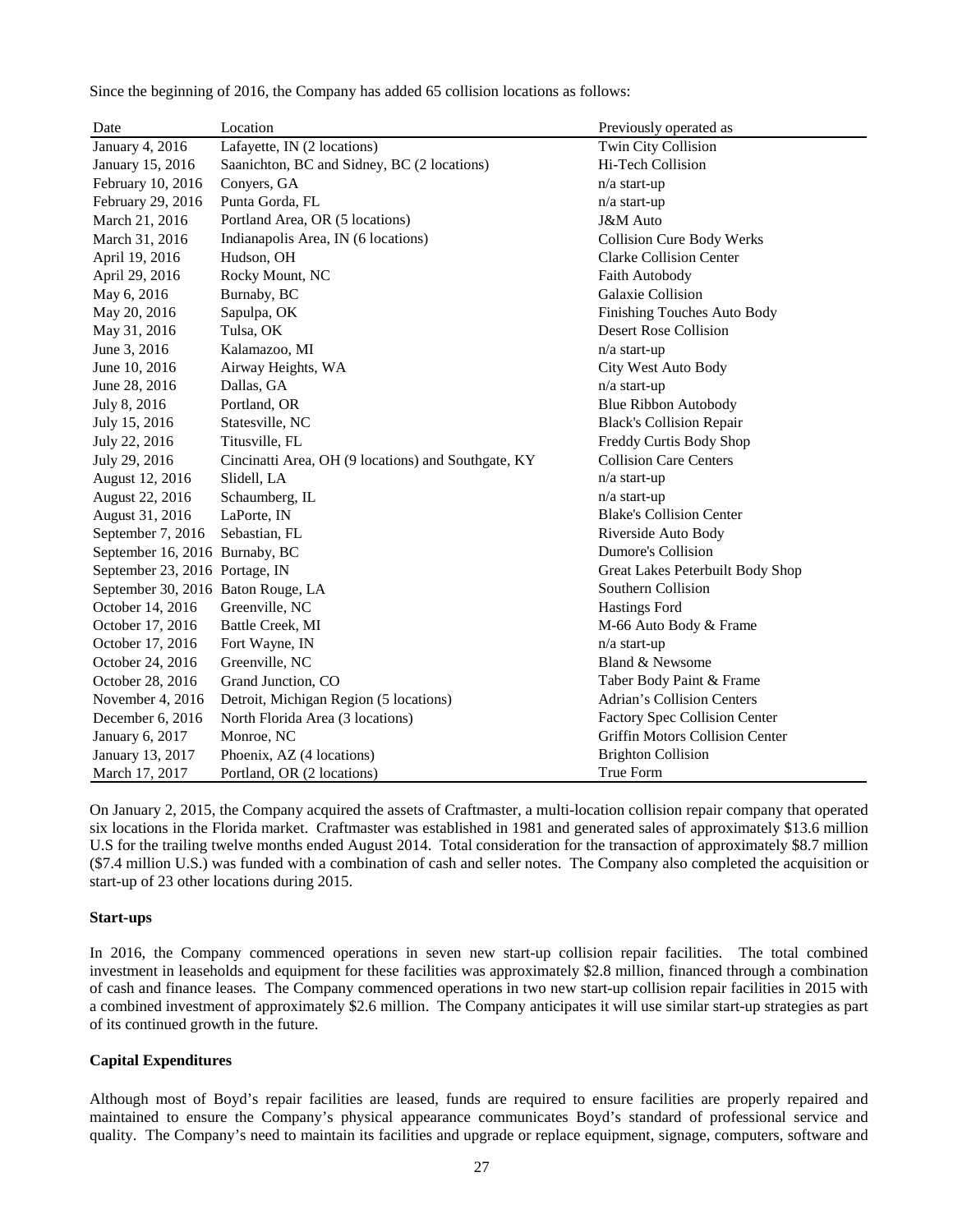courtesy car fleets forms part of the annual cash requirements of the business. The Company manages these expenditures by annually reviewing and determining its capital budget needs and then authorizing major expenditures throughout the year based upon individual business cases. Excluding expenditures related to acquisition and development and those funded through finance leases, the Company spent approximately \$12.4 million or 0.9% of sales on sustaining capital expenditures during 2016, compared to \$9.6 million or 0.8% of sales during 2015. During 2016, the Company embarked on further transformation of its information technology infrastructure. That program includes upgrading its management information systems as well as hardware, network and security. In 2016, the Company spent \$0.7 million on this technology infrastructure. Excluding these information technology items as well as expenditures related to acquisition and development, the Company spent \$11.7 million or 0.8% of sales during 2016.

## **LEGAL PROCEEDINGS**

Following the completion of the Collision Revision acquisition, an issue arose with respect to the seller's arrangements with a third party supplier to the acquired business. During 2015, the matter was settled. As a result of settlement, the working capital accounts receivable balance was written off and an intangible asset was recognized. The settlement did not have a material adverse effect on the Fund's business. Amounts related to the settlement of this matter are recorded in acquisition and transaction costs.

## **RELATED PARTY TRANSACTIONS**

To broaden and deepen management ownership in the Fund, the Company established the Senior Managers Unit Loan Program ("Unit Loan Program") in December 2012, which facilitated the one-time purchase of 121,607 of trust units held by Brock Bulbuck, President and Chief Executive Officer, and Tim O'Day, President and Chief Operating Officer US Operations, by existing Boyd trustees and senior managers. Only senior managers were eligible to receive loan support, and only up to 75% of each senior manager's purchase. The loans bear interest at a fixed rate of 3% per annum with interest payable monthly. Each year, 2% of the original loan amount will be forgiven and applied as a reduction of the loan principal for the first five years of the loan. This forgiveness is conditional on the employee being employed by the Company and the employee not being in default of the loan. Participants are required to make monthly payments equal to .25% of the original principal amount. Beginning March 31, 2013 participants are required to make additional minimum repayments of principal equal to the lesser of 12.5% of their annual pre-tax bonus or 12.5% of the original loan amount. Participants are required to repay the loan in full on the earlier of termination of employment, the sale of the units, or ten years from the date of loan issuance. The loan can be repaid at any time without penalty; however, the 2% future annual forgiveness would be forfeited. Units purchased are held by the Company as security for repayment of the loan. Pursuant to the conditions of the senior manager unit loan program, loan repayments by senior managers amounted to \$0.2 million for 2016 (2015 - \$0.2 million). At December 31, 2016, the carrying value of loans made under the Unit Loan Program included in Note receivable was \$0.3 million (2015 - \$0.5 million).

In certain circumstances the Company has entered into property lease arrangements where an employee of the Company is the landlord. The property leases for these locations do not contain any significant non-standard terms and conditions that would not normally exist in an arm's length relationship, and the Fund has determined that the terms and conditions of the leases are representative of fair market rent values.

|  | The following are the lease expense amounts for facilities under lease with related parties: |
|--|----------------------------------------------------------------------------------------------|
|  |                                                                                              |

| Landlord                    | Affiliated Person(s)         | Location        | Lease<br>Expires | December 31,<br>2016            | December 31.<br>2015 |
|-----------------------------|------------------------------|-----------------|------------------|---------------------------------|----------------------|
|                             | <b>Brock Bulbuck</b>         |                 | 2027             | \$ 35 thousand \$ 61 thousand   |                      |
| 3577997 Manitoba Inc.       |                              | Selkirk, MB     |                  |                                 |                      |
| Gerber Building No. 1 Ptnrp | Eddie Cheskis<br>& Tim O'Day | South Elgin, IL | 2018             | $$120$ thousand $$113$ thousand |                      |

On August 1, 2016, the property owned by 3577997 Manitoba Inc. was sold to an unrelated party.

The Fund's subsidiary, The Boyd Group Inc., has declared dividends totaling \$54 thousand (2015 - \$53 thousand), through BGHI to 4612094 Manitoba Inc., an entity controlled by a senior officer of the Fund. At December 31, 2016, 4612094 Manitoba Inc. owned 107,329 (2015 – 107,329) Class A common shares and 30,000,000 (2015 – 30,000,000) voting common shares of BGHI, representing approximately 30% of the total voting shares of BGHI.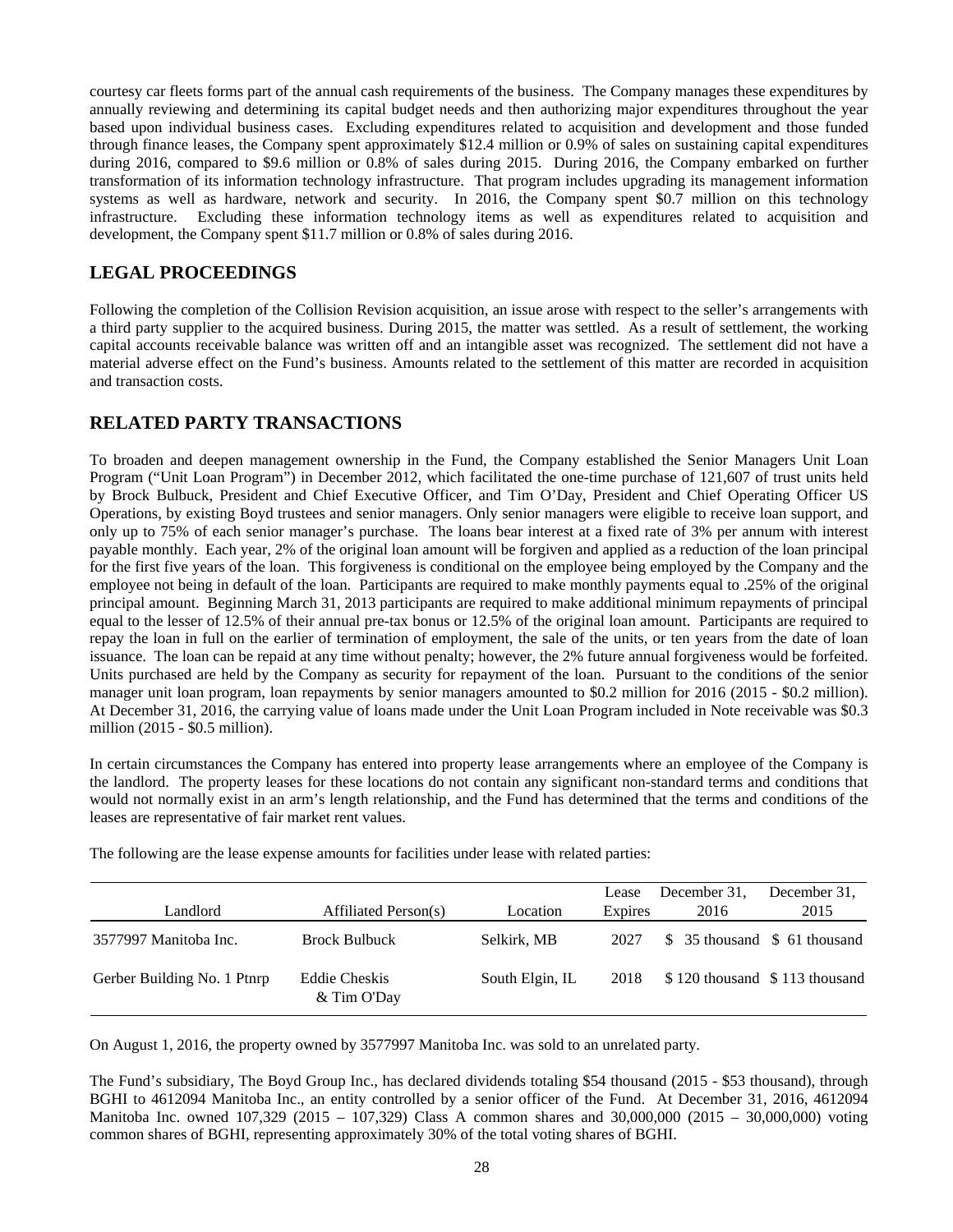On January 11, 2016, the Fund completed the settlement of the unit options issued on January 11, 2006. As a result of the settlement 200,000 units were issued at an exercise price of \$1.91. The fair value of the unit options at settlement was approximately \$12 million.

## **FOURTH QUARTER**

*Sales* for the three months ended December 31, 2016 totaled \$360.4 million, an increase of \$47.9 million or 15.3% compared to the same period in 2015. Overall same-store sales excluding foreign exchange increased \$13.9 million, or 4.5% in the fourth quarter of 2016 when compared to the fourth quarter of 2015 and decreased \$0.4 million due to the translation of same-store sales at a lower U.S. dollar exchange rate. Approximately 0.2 percentage points of the same-store sales growth was due to the addition of a number of new customers within the third party administrator business, GNCS during 2016. Sales growth of \$35.5 million was attributable to incremental sales generated from 68 new locations. The closure of under-performing facilities accounted for a decrease in sales of \$1.1 million.

*Gross Profit* for the fourth quarter increased to 45.8% from 45.3% last year. The gross profit percentage fluctuation is within normal ranges for mix and margin changes period to period.

*Adjusted EBITDA* for the fourth quarter of 2016 totaled \$32.6 million or 9.1% of sales compared to Adjusted EBITDA of \$28.6 million or 9.1% of sales in the same period of the prior year. The \$4.0 million increase was primarily the result of improvements in same-store sales along with incremental EBITDA contribution from new locations.

*Current and Deferred Income Tax Expense* of \$6.4 million in 2016 compared to an expense of \$5.5 million in 2015.

*Net Earnings* for the fourth quarter was \$8.4 million or \$0.40 per fully diluted unit compared to a net loss of \$2.7 million or \$0.16 per fully diluted unit for the same period in the prior year. The net earnings in 2016 and the net loss in 2015 were both impacted by the recording of fair value adjustments for exchangeable shares, unit options, convertible debenture conversion features and non-controlling interest put option adjustments as well as the recording of acquisition and transaction costs and the amortization of acquired brand names. Excluding these impacts, adjusted net earnings for the fourth quarter was \$13.1 million or \$0.73 per unit compared to adjusted net earnings of \$10.4 million or \$0.62 per unit for the same period in the prior year. The increase in adjusted net earnings of \$2.7 million is the result of higher Adjusted EBITDA and lower finance costs, partly offset by higher depreciation, amortization and income taxes.

*Standardized Distributable Cash* for the fourth quarter increased to \$34.1 million from \$27.0 million for the same period in 2015. Adjusted distributable cash for the fourth quarter increased to \$34.5 million from \$26.4 million for the same period a year ago, representing a payout ratio of 6.7% for 2016 compared to 8.0% for the same period last year. The increase in distributable cash is primarily the result of higher Adjusted EBITDA levels as well as cash provided by working capital items in the fourth quarter of 2016 when compared to the fourth quarter of 2015.

## **FINANCIAL INSTRUMENTS**

In order to limit the variability of earnings due to the foreign exchange translation exposure on the income and expenses of the U.S. operations, the Company will at times enter into foreign exchange contracts. These contracts are marked to market monthly with unrealized gains and losses included in earnings. The Company did not have any such contract in place during 2016 or 2015.

Transactional foreign currency risk also exists in limited circumstances where U.S. denominated cash is received in Canada. The Company monitors U.S. denominated cash flows to be received in Canada and evaluates whether to use forward foreign exchange contracts. No such foreign exchange contracts were used during 2016 or 2015.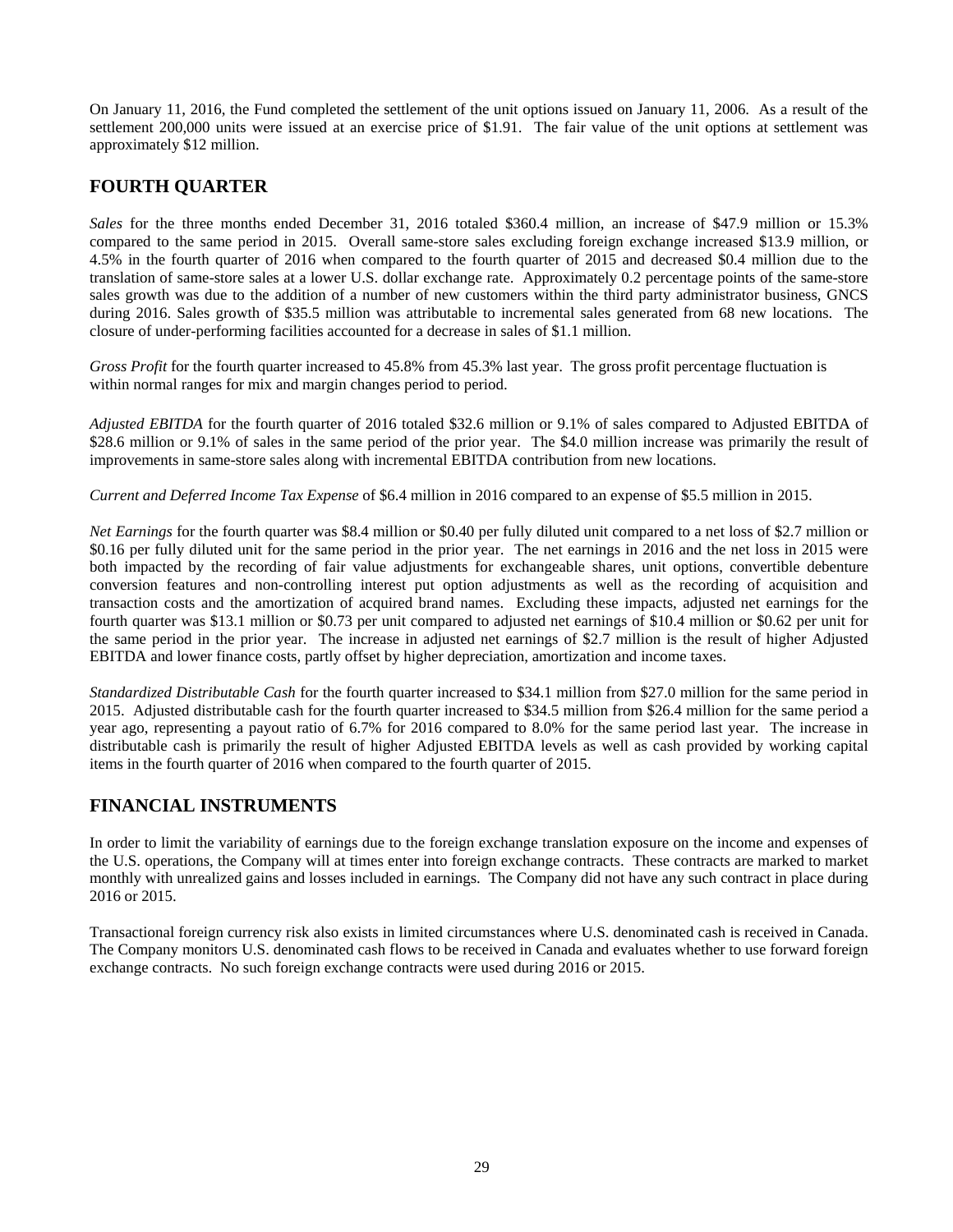## **CRITICAL ACCOUNTING ESTIMATES**

The preparation of financial statements that present fairly the financial position, financial condition and results of operations requires that the Fund make estimates and assumptions that affect the reported amounts of assets and liabilities, the disclosure of contingent assets and liabilities at the balance sheet date and reported amounts of revenues and expenses during the reporting period. Actual results could differ materially from these estimates. The following is a summary of critical accounting estimates and assumptions that the Fund believes could materially impact its financial position, financial condition or results of operations:

#### Impairment of Goodwill and Intangible Assets

When testing goodwill and intangibles for impairment, the Fund uses the recorded historical cash flows of the cash generating unit ("CGU") or group of CGU's to which the asset relate for the most recent two years, and an estimate or forecast of cash flows for the next year to establish an estimate of the Fund's future cash flows. An estimate of the recoverable amount is then calculated as the higher of an asset's fair value less costs to sell and value in use (being the present value of the expected future cash flows of the relevant asset or CGU). An impairment loss is recognized for the amount by which the asset's carrying amount exceeds its recoverable amount. The methods used to value intangible assets and goodwill require critical estimates to be made regarding the future cash flows and useful lives of the intangible assets. Goodwill and intangible asset impairments, when recognized, are recorded as a separate charge to earnings (loss), and could materially impact the operating results of the Fund for any particular accounting period.

#### Impairment of Other Long-lived Assets

The Fund assesses the recoverability of its long-lived assets, other than goodwill and intangibles, after considering the potential impairment indicated by such factors as business and market trends, the Fund's ability to transfer the assets, future prospects, current market value and other economic factors. In performing its review of recoverability, management estimates the future cash flows expected to result from the use of the assets and their potential disposition. If the discounted sum of the expected future cash flows is less than the carrying value of the assets generating those cash flows, an impairment loss would be recognized based on the excess of the carrying amounts of the assets over their estimated recoverable value. The underlying estimates for cash flows include estimates for future sales, gross margin rates and operating expenses. Changes which may impact these estimates include, but are not limited to, business risks and uncertainties and economic conditions. To the extent that management's estimates are not realized, future assessments could result in impairment charges that may have a material impact on the Fund's consolidated financial statements.

#### Fair Value of Financial Instruments

The Fund has applied discounted cash flow methods to establish the fair value of certain financial liabilities recorded on the Statement of Financial Position, as well as disclosed in the notes to the financial statements. The Fund also establishes mark-to-market valuations for derivative instruments, which are assumed to represent the current fair value of these instruments. These valuations rely on assumptions regarding future interest and exchange rates as well as other economic indicators, which at the time of establishing the fair value for disclosure, have a high degree of uncertainty. Unrealized gains or losses on these derivative financial instruments may not be realized as markets change.

#### Income Taxes

The Fund is subject to income tax in several jurisdictions and estimates are used to determine the provision for income taxes. During the ordinary course of business, there are transactions and calculations for which the ultimate tax determination is uncertain. As a result, the Fund recognizes tax liabilities based on estimates of whether additional taxes and interest will be due. Uncertain tax liabilities may be recognized when, despite the Fund's belief that its tax return positions are supportable, the Fund believes that certain positions are likely to be challenged and may not be fully sustained upon review by tax authorities. The Fund believes that its accruals for tax liabilities are adequate for all open audit years based on its assessment of many factors including past experience and interpretations of tax law. To the extent that the final tax outcome is different than the amounts recorded, such differences will impact income tax expense in the period in which such determination is made.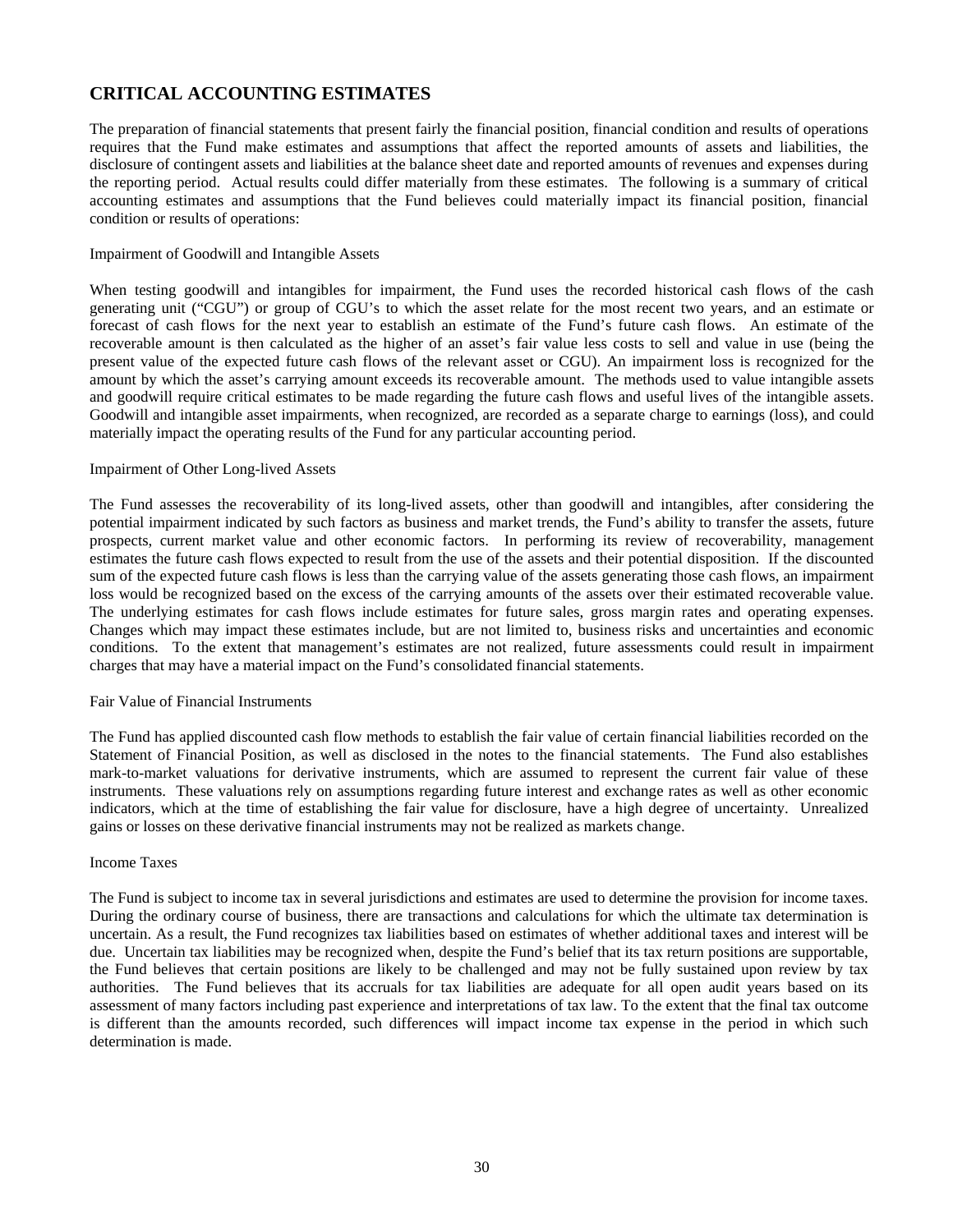## **FUTURE ACCOUNTING STANDARDS**

The following is an overview of accounting standard changes that the Fund will be required to adopt in future years:

IFRS 15, *Revenue from Contracts with Customers*, was issued by the International Accounting Standards Board ("IASB") on May 28, 2014 and will replace current guidance found in IAS 11, *Construction Contracts* and IAS 18, *Revenue*. IFRS 15 outlines a single comprehensive model to use in accounting for revenue arising from contracts with customers. On July 22, 2015, the IASB announced a deferral in the effective date for this standard. The standard is effective for reporting periods beginning on or after January 1, 2018 with early application permitted. A choice of retrospective application or a modified transition approach is provided. On April 12, 2016, the IASB issued clarifying amendments to IFRS 15, *Revenue from Contracts with Customers*. The amendments clarify how to identify a performance obligation in a contract, determine whether a company is a principal or an agent and determine whether the revenue from granting a licence should be recognized at a point in time or over time. The amendments also include additional relief to reduce cost and complexity on initial application. The amendments also require application January 1, 2018. The Fund is currently evaluating the impact of adopting IFRS 15 on its financial statements.

IFRS 9, *Financial Instruments*, was issued by the IASB on July 24, 2014 and will replace current guidance found in IAS 39, *Financial Instruments: Recognition and Measurement*. IFRS 9 includes a logical model for classification and measurement, a single, forward-looking 'expected loss' impairment model and a substantially-reformed approach to hedge accounting. The new standard will come into effect on January 1, 2018 with early application permitted. The Fund is currently evaluating the impact of adopting IFRS 9 on its financial statements.

IFRS 16, *Leases*, was issued by the IASB on January 13, 2016 and will replace the current guidance found in IAS 17, *Leases* and related interpretations. The new standard will bring most leases on-balance sheet through recognition of related assets and liabilities. IFRS 16 establishes principles for recognition, measurement, presentation and disclosure of leases. The new standard will come into effect on January 1, 2019 with early application permitted if IFRS 15, *Revenue from Contracts with Customers* has also been applied*.* The Fund is currently evaluating the impact of adopting IFRS 16 on its financial statements, but expects this standard will have a significant impact on its consolidated balance sheet, along with a change to the recognition, measurement and presentation of lease expenses in the consolidated statement of earnings.

On January 19, 2016, the IASB issued narrow-scope amendments to IAS 12, *Income Taxes.* The amendments clarify how to account for deferred tax assets related to debt instruments measured at fair value, and require application for annual periods beginning on or after January 1, 2017 with early application permitted. The Fund is currently evaluating the impact of adopting these amendments on its financial statements.

On January 29, 2016, the IASB issued amendments to IAS 7, *Statement of Cash Flows.* The amendments require a reconciliation of liabilities arising from financing activities to enable users of the financial statements to evaluate both cash flow and non-cash changes in the net debt of a company. The amendments become mandatory for annual periods beginning on or after January 1, 2017. The Fund is currently evaluating the impact of adopting these amendments on its financial statements.

On June 20, 2016, the IASB issued narrow-scope amendments to IFRS 2, *Share-based Payment.* The amendments provide requirements on the accounting for: (1) the effects of vesting and non-vesting conditions on the measurement of cash-settled share-based payments; (2) share-based payment transactions with a net settlement feature for withholding tax obligations; and (3) a modification to the terms and conditions of a share-based payment that changes the classification of the transaction from cash-settled to equity settled. The amendments become mandatory for annual periods beginning on or after January 1, 2018 with early application permitted. The Fund is currently evaluating the impact of adopting these amendments on its financial statements.

## **CERTIFICATION OF DISCLOSURE CONTROLS**

Management's responsibility for financial information contained in this Annual Report is described on page 46. In addition, the Fund's Audit Committee of the Board of Trustees has reviewed this Annual Report, and the Board of Trustees has reviewed and approved this Annual Report prior to its release. The Fund is committed to providing timely, accurate and balanced disclosure of all material information about the Fund and to providing fair and equal access to such information. As of December 31, 2016, the Fund's management evaluated the effectiveness of the design and operation of its disclosure controls and procedures, as defined under the rules adopted by the Canadian securities regulatory authorities. Disclosure controls are procedures designed to ensure that information required to be disclosed in reports filed with securities regulatory authorities is recorded, processed, summarized and reported on a timely basis, and is accumulated and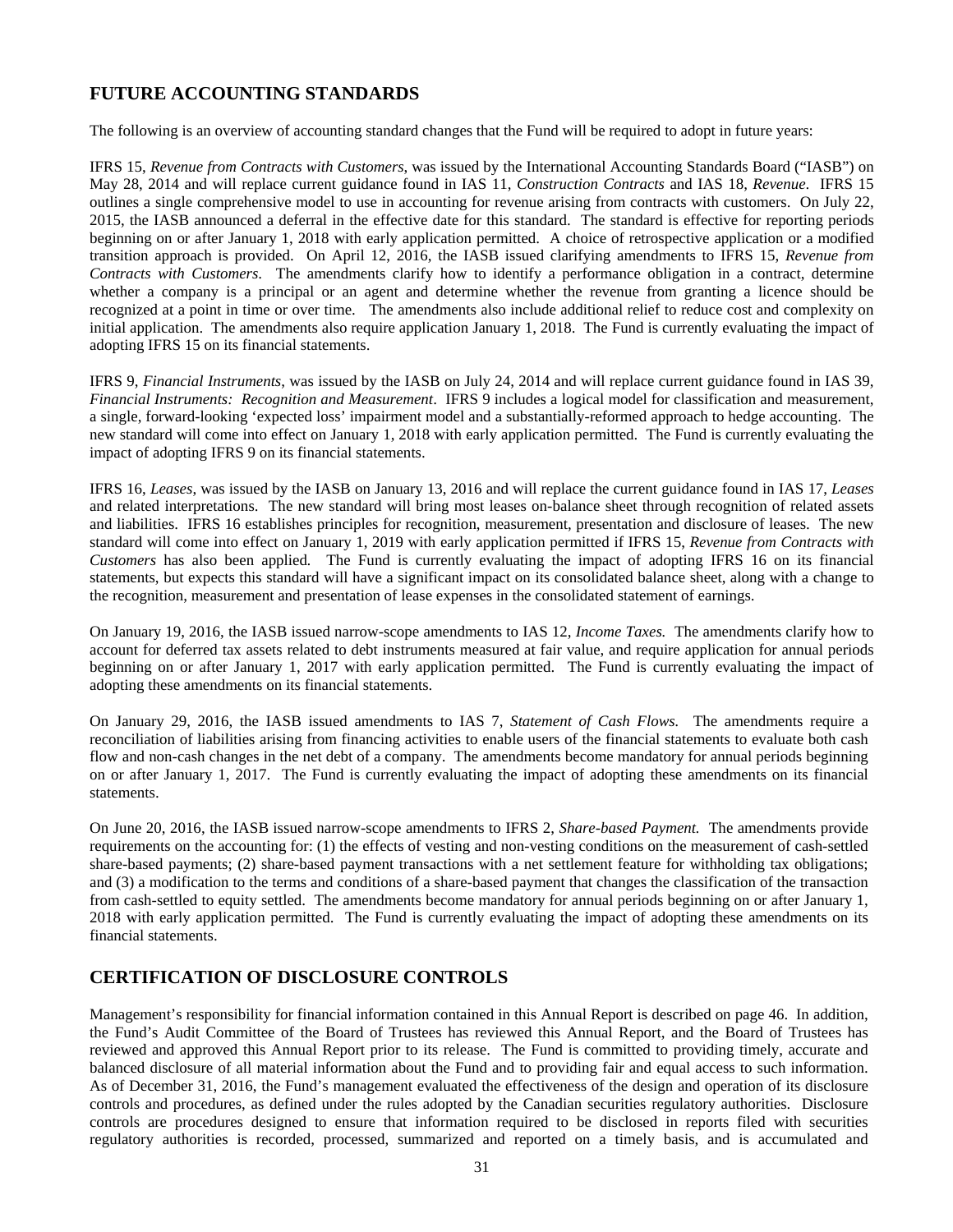communicated to the Fund's management, including the CEO and the CFO, as appropriate, to allow timely decisions regarding required disclosure.

The Fund's management, including the CEO and the CFO, does not expect that the Fund's disclosure controls will prevent or detect all misstatements due to error or fraud. Because of the inherent limitations in all control systems, an evaluation of controls can provide only reasonable, not absolute assurance, that all control issues and instances of fraud or error, if any, within the Fund have been detected. The Fund is continually evolving and enhancing its systems of controls and procedures. Based on the evaluation of disclosure controls, the CEO and the CFO have concluded that, subject to the inherent limitations noted above, the Fund's disclosure controls are effective in ensuring that material information relating to the Fund is made known to management on a timely basis, and is fairly presented in all material respects in this Annual Report.

## **CERTIFICATION ON INTERNAL CONTROL OVER FINANCIAL REPORTING**

Management is responsible for the design and effectiveness of internal control over financial reporting in order to provide reasonable assurance regarding the reliability of financial reporting and the preparation of financial statements for external purposes in accordance with Canadian generally accepted accounting principles which incorporates International Financial Reporting Standards for publicly accountable enterprises. The Fund's management, including the CEO and the CFO, does not expect that the Fund's internal control over financial reporting will prevent or detect all misstatements due to error or fraud. Because of the inherent limitations in all control systems, an evaluation of controls can provide only reasonable, not absolute assurance, that all control issues and instances of fraud or error, if any, within the Fund have been detected. The Fund is continually evolving and enhancing its systems of internal controls over financial reporting. The CEO and CFO of the Fund have evaluated the design and effectiveness of the Fund's internal control over financial reporting as at the end of the period covered by the annual filings and have concluded that, subject to the inherent limitations noted above, the controls are sufficient to provide reasonable assurance.

In addition, during the fourth quarter of 2016, there have been no changes in the Fund's internal control over financial reporting that have materially affected, or are reasonably likely to materially affect, the Fund's internal control over financial reporting.

## **BUSINESS RISKS AND UNCERTAINTIES**

The following information is a summary of certain risk factors relating to the business of the Fund and Boyd, and is qualified in its entirety by reference to, and must be read in conjunction with, the detailed information appearing elsewhere in this Annual Report and the documents incorporated by reference herein.

The Fund and the Company are subject to certain risks inherent in the operation of the business. The Fund manages risk and risk exposures through a combination of management oversight, insurance, its system of internal controls and disclosures and sound operating policies and practices.

The Board of Trustees has the responsibility to identify the principal risks of the Fund's business and ensure that appropriate systems are in place to manage these risks. The Audit Committee has the responsibility to discuss with management the Fund's major financial risk exposures and the steps management has taken to monitor and control such exposures, including the Fund's risk assessment and risk management policies. In order to support these responsibilities, management has a risk management committee which meets on an ongoing basis to evaluate and assess the Fund's risks.

The process being followed by the management risk committee is a systematic one which includes identifying risks; analyzing the likelihood and consequence of risks; and then evaluating risks as to risk tolerance and control effectiveness. This approach stratifies risks into four risk categories as follows:

| <b>Extreme Risks:</b> | Immediate/ongoing action is required – involvement of senior management is required. Avoidance of<br>the item may be necessary if risk reduction techniques are insufficient to address the risk. |
|-----------------------|---------------------------------------------------------------------------------------------------------------------------------------------------------------------------------------------------|
| High Risks:           | Risk item is significant and management responsibility should be specified and appropriate action<br>taken.                                                                                       |
| Moderate Risks:       | Managed by specific monitoring or response procedures. Additional risk mitigation techniques could<br>be considered if benefits exceed the cost.                                                  |
| Low Risks:            | Managed by routine procedures. No further action is required at this time.                                                                                                                        |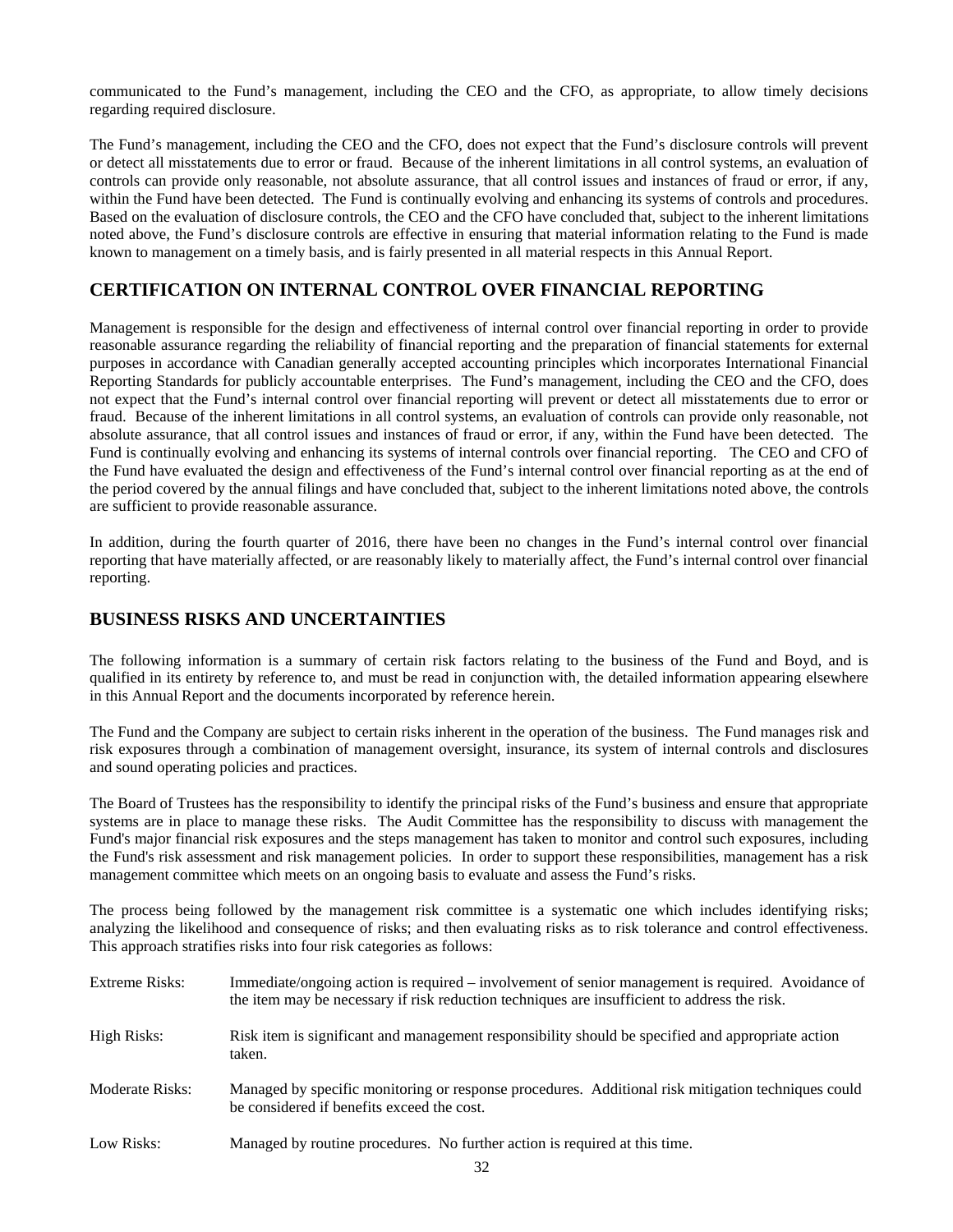Risks can be reduced by limiting the likelihood or the consequence of a particular risk. This can be achieved by adjusting the Company's activities, implementing additional control/monitoring processes, or insuring/ hedging against certain outcomes. Residual risk remains after mitigation and control techniques are applied to an identified risk. Awareness of the residual risk that the Fund ultimately accepts is a key benefit of the risk management process.

The following describes the risks that are most material to the Fund's business; however, this is not a complete list of the potential risks the Fund faces. There may be other risks that the Fund is not aware of, or risks that are not material today that could become material in the future.

#### **Dependence on The Boyd Group Inc. and its Subsidiaries**

The Fund is an unincorporated open-ended, limited purpose mutual fund trust which is entirely dependent upon the operations and assets of the Company through the Fund's ownership of the Notes, Class I and Class IV shares of the Company. Accordingly, the Fund's ability to make cash distributions to the unitholders will be dependent upon the ability of the Company and its subsidiaries to pay its interest and principle obligations under the Notes and to declare dividends, return capital, or make other distributions.

#### **Operational Performance**

In order to compete in the market place, the Company must consistently meet the operational performance metrics expected by its insurance company clients and its customers. Failing to deliver on metrics such as cycle time, quality of repair, customer satisfaction and cost of repair can, over time, result in reductions to pricing, repair volumes, or both. The Company has implemented processes as well as measuring and monitoring systems to assist it in delivering on these key metrics. However, there can be no assurance that the Company will be able to continue to deliver on these metrics or that the metrics themselves will not change in the future.

#### **Acquisition Risk**

The Company plans to continue to increase revenues and earnings through the acquisition of additional collision repair facilities and other businesses. The Company follows a detailed process of due diligence and approvals to limit the possibility of acquiring a non-performing location or business. However, there can be no assurance that the Company will be able to find suitable acquisition targets at acceptable pricing levels or that the locations acquired will achieve sales and profitability levels to justify the Company's investment.

Boyd views the United States and Canada as having significant potential for further expansion of its business. There can be no assurance that any market for the Company's services and products will develop either at the local, regional or national level. Economic instability, laws and regulations, increasing acquisition valuations and the presence of competition in all or certain jurisdictions may limit the Company's ability to successfully expand operations.

The Company has grown rapidly since 2009, through multi-location acquisitions as well as single location growth opportunities. Rapid growth can put a strain on managerial, operational, financial, human and other resources. Risks related to rapid growth include administrative and operational challenges such as the management of an expanded number of locations, the assimilation of financial reporting systems, technology and other systems of acquired companies, increased pressure on senior management and increased demand on systems and internal controls. The ability of the Company to manage its operations and expansion effectively depends on the continued development and implementation of plans, systems and controls that meet its operational, financial and management needs. If Boyd is unable to continue to develop and implement these plans, systems or controls or otherwise manage its operations and growth effectively, the Company will be unable to maintain or increase margins or achieve sustained profitability, and the business could be harmed.

A key element of the Company's strategy is to successfully integrate acquired businesses in order to sustain and enhance profitability. There can be no assurance that the Company will be able to profitably integrate and manage additional repair facilities. Successful integration can depend upon a number of factors, including the ability to maintain and grow DRP relationships, the ability to retain and motivate certain key management and staff, retaining and leveraging client and supplier relationships and implementing standardized procedures and best practices. In the event that any significant acquisition cannot be successfully integrated into Boyd's operations or performs below expectations, the business could be materially and adversely affected.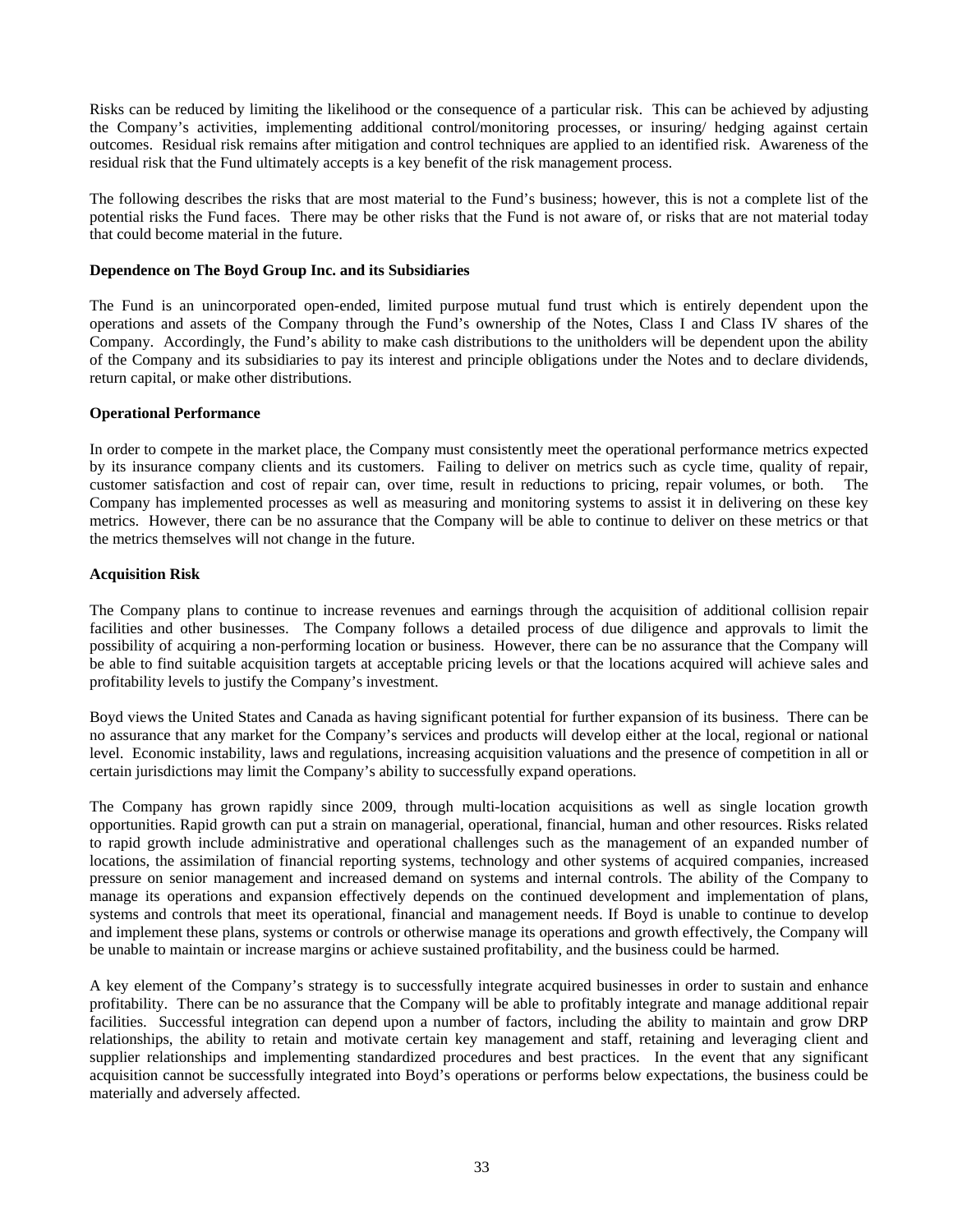To the extent that the prior owners of businesses acquired by Boyd failed to comply with or otherwise violated applicable laws, the Company, as the successor owner, may be financially responsible for these violations and any associated undisclosed liability. The Company seeks, through systematic investigation and due diligence, and through indemnification by former owners, to minimize the risk of material undisclosed liabilities associated with acquisitions. The discovery of any material liabilities, including but not limited to tax, legal and environmental liabilities, could have a material adverse effect on the Company's business, financial condition and future prospects.

#### **Employee Relations and Staffing**

Boyd currently employs approximately 6,646 people, of which 574 are in Canada and 6,072 are in the U.S. The current work force is not unionized, except for approximately 14 employees located in the U.S. who are subject to collective bargaining agreements. The automobile collision repair industry typically experiences high employee turnover rates. A shortage of qualified employees can impact the volume and pace at which collision repair shops can fix damaged vehicles. Although the Company believes that it is on good terms with its employees, there are no assurances that a disruption in service would not occur as a result of employee unrest or employee turnover. There is no guarantee that a significant work disruption or the inability to maintain, replace or grow staff levels would not have a material effect on the Company.

#### **Brand Management and Reputation**

The Company's success is impacted by its ability to protect, maintain and enhance the value of its brands and reputation. Brand value and reputation can be damaged by isolated incidents, particularly if the incident receives considerable publicity or if it draws litigation. Incidents may occur from events beyond the Company's control or may be isolated to actions that occur in one particular location. Demand for the Company's services could diminish significantly if an incident or other matter damages its brand or erodes the confidence of its insurance company clients or directly with the vehicle owners themselves. With the advent of the Internet and the evolution of social media there is an increased ability for individuals to adversely affect the brand and reputation of the Company. There can be no assurance that past or future incidents will not negatively affect the Company's brand or reputation.

#### **Market Environment Change**

The collision repair industry is subject to continual change in terms of regulations, technology, repair processes and changes in the strategic direction of clients, suppliers and competitors. The Company endeavors to stay abreast of developments in the industry and make strategic decisions to manage through these changes. In certain situations, the Company is involved in leading change by anticipating or developing new methods to address changing market needs. The Company however, may not be able to correctly anticipate the need for change or may not effectively implement changes to maintain or improve its relative position with competitors. There can be no assurance that market environment changes will not occur that could negatively affect the financial performance of the Company.

#### **Foreign Currency Risk**

In the past, the Company has financed acquisitions of U.S. businesses in part by making U.S. denominated loans available under its credit facilities that could then be serviced and repaid from anticipated future U.S. earnings streams. Although this natural hedging strategy is partially effective in mitigating future foreign currency risks, a substantial portion of Boyd's revenue and cash flow are now, and are expected to continue to be, generated in U.S. dollars. Fluctuations in exchange rates between the Canadian dollar and the U.S. currency may have a material adverse effect on the Company's reported earnings and cash flows and its ability to make future Canadian dollar cash distributions. Fluctuations in the exchange rates between the Canadian dollar and the U.S. currency may also have a material adverse effect on the Fund's unit price.

There can be no assurance that fluctuations in the U.S dollar relative to the Canadian dollar can be hedged effectively for long periods of time and there can be no assurances given that any currency hedges or partial hedges in place would remain effective in the future.

#### **Loss of Key Customers**

A high percentage of the Company's revenues are derived from insurance companies. Over the past 25+ years, many private insurance companies have implemented DRP's with collision repair operators who have been recognized as consistent high quality, performance based repairers in the industry. The Company's ability to continue to grow its business, as well as maintain existing business volume and pricing, is largely reliant on its ability to maintain these DRP relationships. The Company continues to develop and monitor these relationships through ongoing measurement of the success factors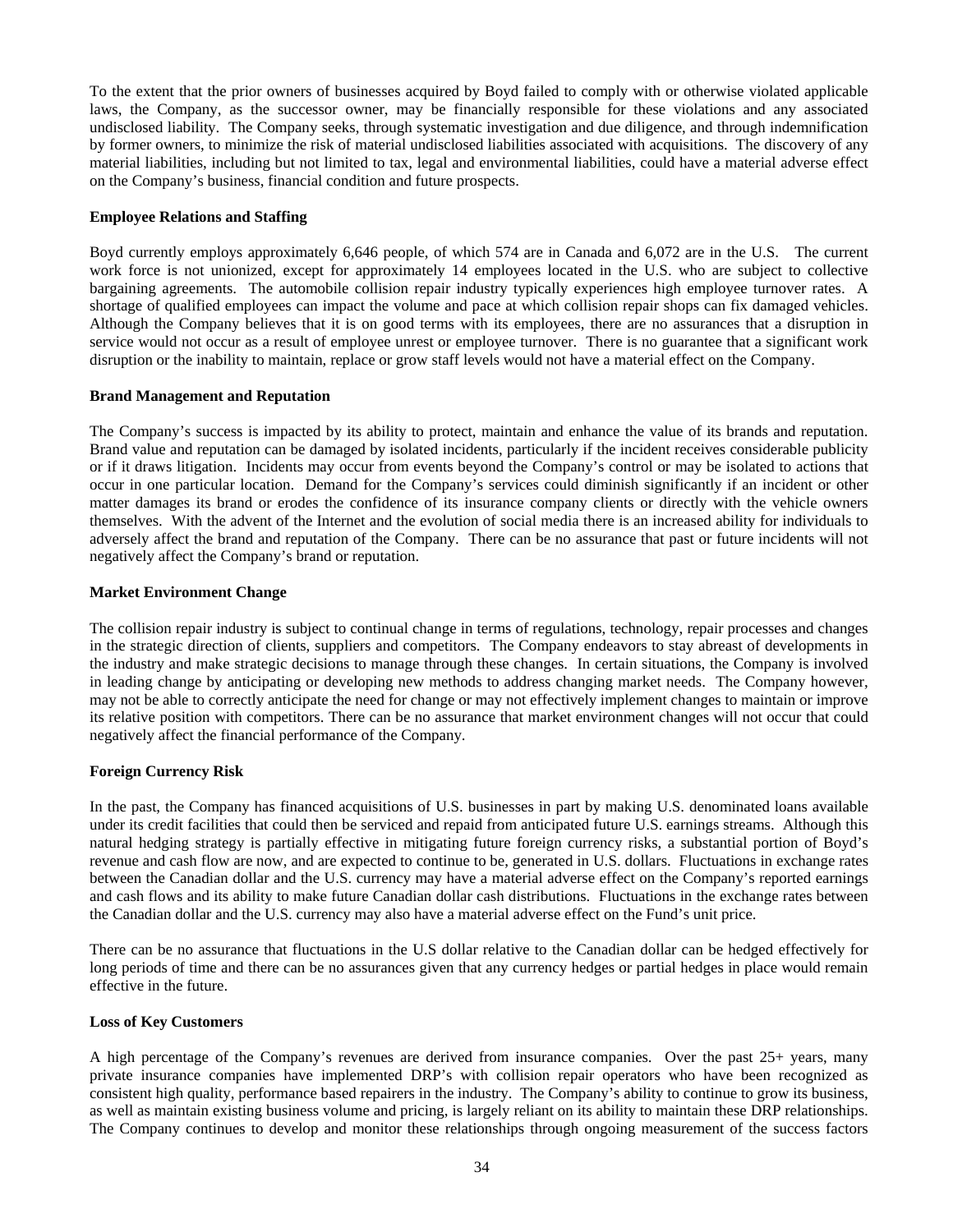considered critical by insurance clients. The loss of any existing material DRP relationship, or a material component of a significant DRP relationship, could have a material adverse effect on Boyd's operations and business prospects. Of the top five non-government owned insurance companies that the Company deals with, which in aggregate account for approximately  $47\%$  (2015 – 49%) of total sales, one insurance company represents approximately  $15\%$  (2015 – 15%) of the Company's total sales, while a second insurance company represents approximately  $14%$  (2015 – 14%).

DRP relationships are governed by agreements that are usually cancellable upon short notice. These relationships can change quickly, both in terms of pricing and volumes, depending upon collision repair shop performance, cycle time, cost of repair, customer satisfaction, competition, insurance company management, program changes and general economic activity. To mitigate this risk, management fosters close working relationships with its insurance company clients and customers and the Company continually seeks to diversify and grow its client base both in Canada and the U.S. There can be no assurance given that relationships with insurance company clients will not change in the future, which could impair Boyd's revenues and result in a material adverse effect on the Company's business.

#### **Decline in Number of Insurance Claims**

The automobile collision repair industry is dependent on the number of accidents which occur and, for the most part, become repairable insurance claims. The volume of accidents and related insurance claims can be significantly impacted by technological disruption and changes in technology such as ride sharing, collision avoidance systems, driverless vehicles and other safety improvements made to vehicles. Other changes which have and can continue to affect insurance claim volumes include, but are not limited to, weather, general economic conditions, unemployment rates, changing demographics, vehicle miles driven, new vehicle production, insurance policy deductibles, auto insurance premiums, photo radar and graduated licensing. In addition, repairable claims volumes have been and can continue to be impacted by an increased number of non-repairable claims or "write-offs". There can be no assurance that a significant decline in insurance claims will not occur, which could impair Boyd's revenues and result in a material adverse affect on the Company's business.

#### **Margin Pressure and Sales Mix Changes**

The Company's costs to repair vehicles, including the cost of parts, materials and labour are market driven and can fluctuate either suddenly or over time. Increasing vehicle complexity due to advances in technology may also increase the cost associated with vehicle repair. The Company is not always able to pass these cost increases on to end users in the form of higher selling prices to its customers and/or its insurance company clients. As a result, there can be no assurance that increases in the costs to repair vehicles will ultimately be recoverable from its insurance company clients and customers. While negotiations with insurance companies and other influencing factors over time can result in selling price increases, the timing and extent of such increases is not determinable. As a result, there can be no assurance that increases in the costs to repair vehicles will ultimately be recoverable from the Company's clients or customers.

The Company's margin is also impacted by the mix of collision repair, retail glass and glass network sales as well as the mix of parts, labour and materials within each business area. There can be no assurance that changes to sales mix will not occur that could negatively impact the financial performance of the Company.

The Company currently makes its own part sourcing decisions for parts used in the provision of vehicle repair services. The Company's clients could, in the future, decide to source products directly or impose the use of certain parts suppliers on the Company. Such a decision could have an adverse effect on the Company's margin.

#### **Reliance on Technology**

As is the case with most businesses in today's environment, there is a risk associated with Boyd's reliance on computerized operational and reporting systems. Boyd makes reasonable efforts to ensure that back-up systems and redundancies are in place and functioning appropriately. Boyd has disaster recovery programs to protect against significant system failures. Although a computer system failure would not be expected to critically damage the Company in the long term, there can be no assurance that a computer system crash or like event would not have a material impact on its financial results. Reliance on technology in order to gain or maintain competitive advantage is becoming more significant and therefore the Company is faced with determining the appropriate level of investment in new technology in order to be competitive. There can be no assurance that the Company will correctly identify or successfully implement the appropriate technologies for its operations.

Increased reliance on computerized operational and reporting systems also results in increased cyber security risk, including potential unauthorized access to customer, supplier and employee sensitive information, corruption or loss of data and release of sensitive or confidential information. Disruptions due to cyber security incidents could aversely affect the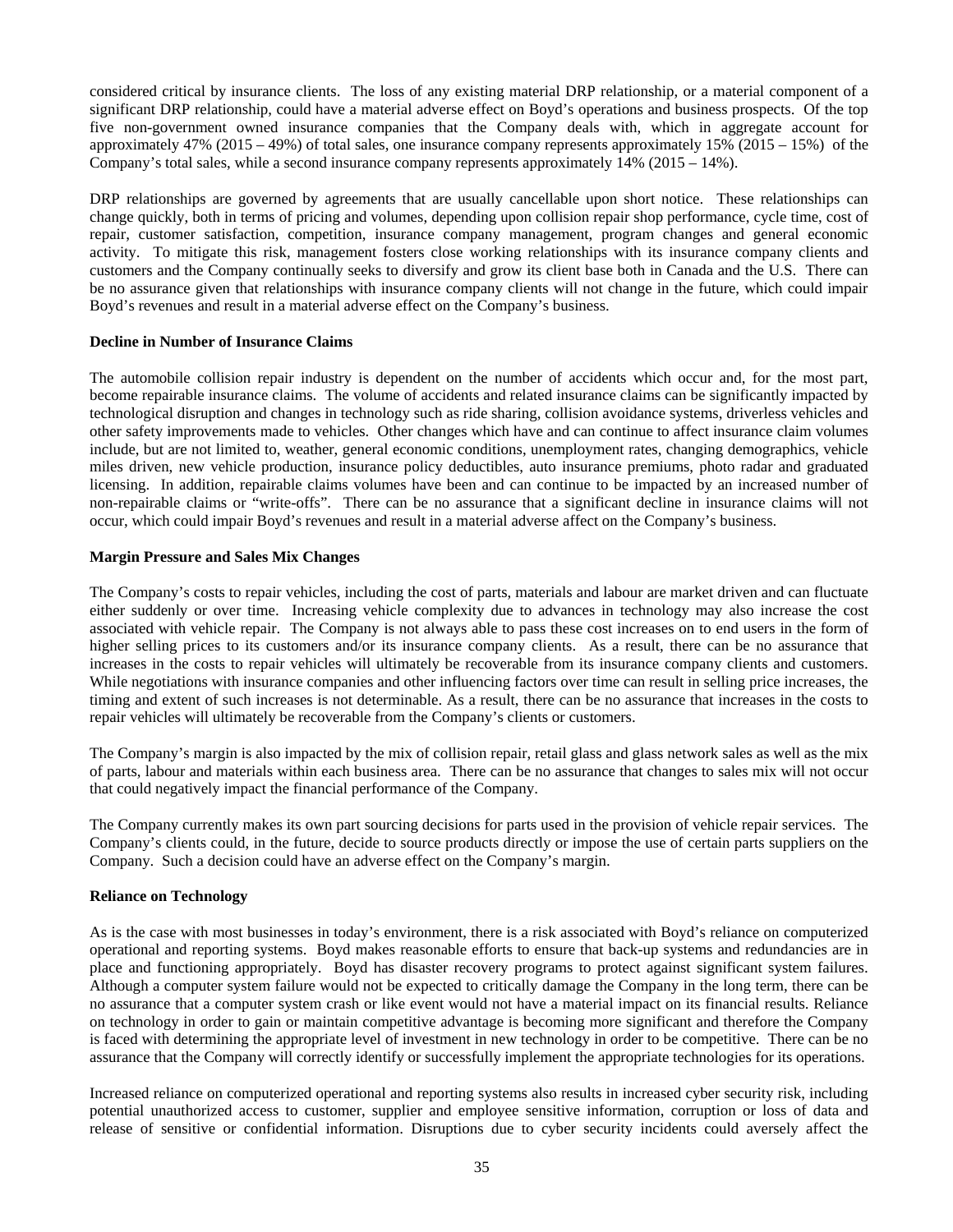business, results of operations and financial condition. Cyber security incidents could result in operational delays, disruption to work flow and reputational harm. There can be no assurance that Boyd will be able to anticipate, prevent or mitigate rapidly evolving types of cyber-attacks.

#### **Weather Conditions**

The effect of weather conditions on collision repair volume represents an element of risk to the Company's ability to maintain sales. Historically, extremely mild winters and dry weather conditions have had a negative impact on collision repair sales volumes. Natural disasters resulting in business interruption could also negatively impact the Company's operations. Even with market share gains, this type of weather related decline in market size can result in sales declines which could have a material impact on the Company's business.

#### **Competition**

The collision repair industry in North America, estimated at approximately \$30 to \$40 billion U.S. is very competitive. The main competitive factors are price, service, quality, customer satisfaction and adherence to various insurance company processes and performance requirements. There can be no assurance that Boyd's competitors will not achieve greater market acceptance due to pricing or other factors.

Although competition exists mainly on a regional basis, Boyd competes with a small number of other multi-location collision repair operators in multiple markets in which it operates.

Given these industry characteristics, existing or new competitors, including other automotive-related businesses, may become significantly larger and have greater financial and marketing resources than Boyd. These competitors may compete with Boyd in rendering services in the markets in which Boyd currently operates and also in seeking existing facilities to acquire, or new locations to open, in markets in which Boyd desires to expand. There can be no assurance that the Company will be able to maintain or achieve its desired market share.

#### **Access to Capital**

The Company grows, in part, through future acquisitions or start-up of collision and glass repair and replacement businesses. There can be no assurance that Boyd will have sufficient capital resources available to implement its growth strategy. Inability to raise new capital, in the form of debt or equity, could limit Boyd's future growth through acquisition or start-up.

The Company will endeavour, through a variety of strategies, to ensure in advance that it has sufficient capital for growth. Potential sources of capital that the Company has been successful at accessing in the past include public and private equity placements, convertible debt offerings, using equity securities to directly pay for a portion of acquisitions, capital available through strategic alliances with trading partners, capital lease financing, seller financing and both senior and subordinate debt facilities or by deferring possible future purchase price payments using contingent consideration and call or put options. There can be no assurance that the Company will be successful in accessing these or other sources of capital in the future.

The Company and its subsidiaries use financial leverage through the use of debt, which have debt service obligations. The Company's ability to refinance or to make scheduled payments of interest or principal on its indebtedness will depend on its future operating performance and cash flow, which are subject to prevailing economic conditions, prevailing interest rates, and financial, competitive, business and other factors, many of which are beyond its control.

The Company's revolving credit facilities contain restrictive covenants that limit the discretion of the Company's management and the ability of the Company to incur additional indebtedness, to make acquisitions of collision repair businesses, to create liens or other encumbrances, to pay dividends and fund distributions, to redeem any equity or debt, or to make investments, capital expenditures, loans or guarantees and to sell or otherwise dispose of assets and merge or consolidate with another entity. In addition, the revolving credit facilities contain a number of financial covenants that require the Fund and its subsidiaries to meet certain financial ratios and financial condition tests. A failure to comply with the obligations under these credit facilities could result in an event of default, which, if not cured or waived, could permit acceleration of the relevant indebtedness. If the indebtedness were to be accelerated, there can be no assurance that the assets of the Company and its subsidiaries would be sufficient to repay the indebtedness in full. There can also be no assurance that the Company will be able to refinance the credit facilities as and when they mature. The revolving credit facility is secured by the assets of the Company.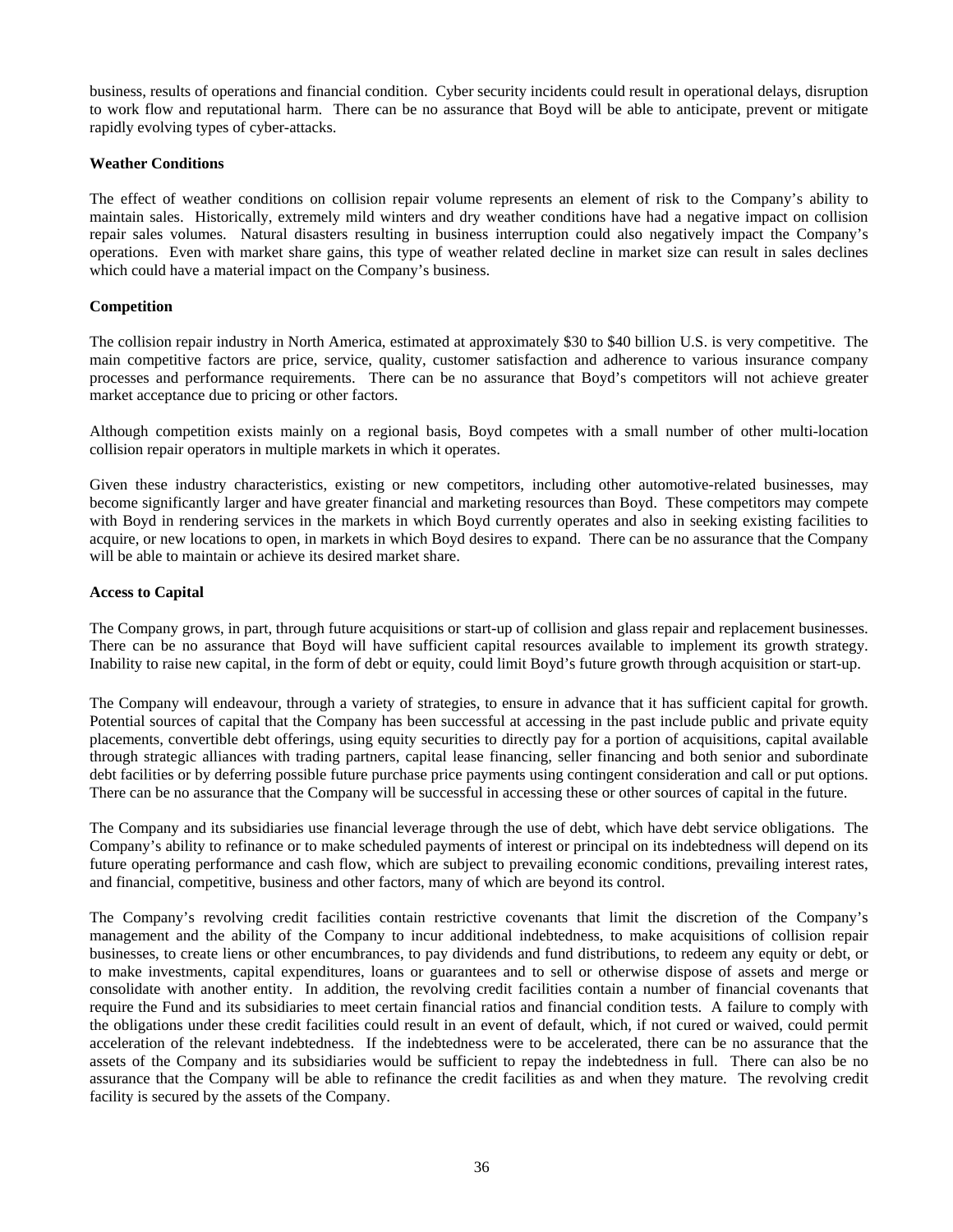### **Dependence on Key Personnel**

The success of the Company is dependent on the services of a number of members of management. The experience and talent of these individuals is a significant factor in Boyd's continued success and growth. The loss of one or more of these individuals could have a material adverse effect on the Company's business operations and prospects. The Company has entered into management agreements with key members of management in order to mitigate this risk.

### **Tax Position Risk**

The Fund and its subsidiaries account for income tax positions in accordance with accounting standards for income taxes, which require that that the Company recognize in the financial statements, the impact of a tax position, if that position is more likely than not of being sustained on examination by taxation authorities, based on the technical merits of the position.

Inherent risks and uncertainties can arise over tax positions taken, or expected to be taken, with respect to matters including but not limited to acquisitions, transfer pricing, inter-company charges and allocations, financing charges, fees, related party transactions, tax credits, tax based incentives and stock based transactions. Management uses tax experts to assist the Fund in correctly applying and accounting for the tax rules, however there can be no assurance that a position taken will not be challenged by the taxation authorities that could result in an unexpected material financial obligation.

Expenses incurred by the Fund are only deductible to the extent they are reasonable. There can be no assurance that the taxation authorities will not challenge the reasonableness of certain expenses. If such a challenge were successful against the Fund, it may materially and adversely affect the distributable cash flow of the Fund. Management of the Fund believes the expenses inherent in the structure of the Fund are supportable and reasonable in the circumstances.

The Units will cease to be qualified investments for a Registered Plan under the Tax Act unless the Units are listed on a "designated stock exchange" (as defined in the Tax Act) or the Company qualifies as a "mutual fund trust" (as defined in the Tax Act).

Securities received from the Company as a result of a redemption of Units may not be qualified investments for a Registered Plan, which may result in adverse tax consequences for the Registered Plan and the annuitant under, or the holder of, the Registered Plan.

There can be no assurance that additional changes to the taxation of income trust or corporations or changes to other government laws, rules and regulations, either in Canada or the U.S., will not be undertaken which could have a material adverse effect on the Fund's unit price and business. There can be no assurance the Fund will benefit from these rules, that the rules will not change in the future or that the Fund will avail itself of them.

### **Quality of Corporate Governance**

Securities law imposes statutory civil liability for misrepresentations in continuous disclosure documents including failure to make timely disclosure. Investors have a right of action if they are harmed by a misrepresentation in an issuer's disclosure document or in a public oral statement relating to an issuer, or the failure of an issuer to make timely disclosure of a material change. Potentially liable parties include the issuer, each officer or Trustee of the issuer who authorizes, permits or acquiesces in the release of the document containing a misrepresentation, the making of the public statement containing a misrepresentation or in the failure to make a timely disclosure.

Under the Ontario Securities Act, section 138.4(6), a due diligence defense is available. The due diligence defense requires the following items to be addressed:

- the issuer must have a system designed to ensure the issuer is meeting its disclosure obligations;
- the defendant must have conducted a reasonable investigation to support reliance on the system; and
- defendants must have no reasonable grounds to believe that the document or a public oral statement contained a misrepresentation or that the failure to make the required disclosure would occur.

The Fund is keenly aware of the significance of these laws and the interrelationships between civil liability, disclosure controls and good governance. The Fund has adopted policies, practices and processes to reduce the risk of a governance or control breakdown. A statement of the Fund's governance practices is included in the Fund's most recent information circular which can be found at www.sedar.com. Although the Fund believes it follows good corporate governance practices, there can be no assurance that these practices will eliminate or mitigate the impact of a material lawsuit in this area.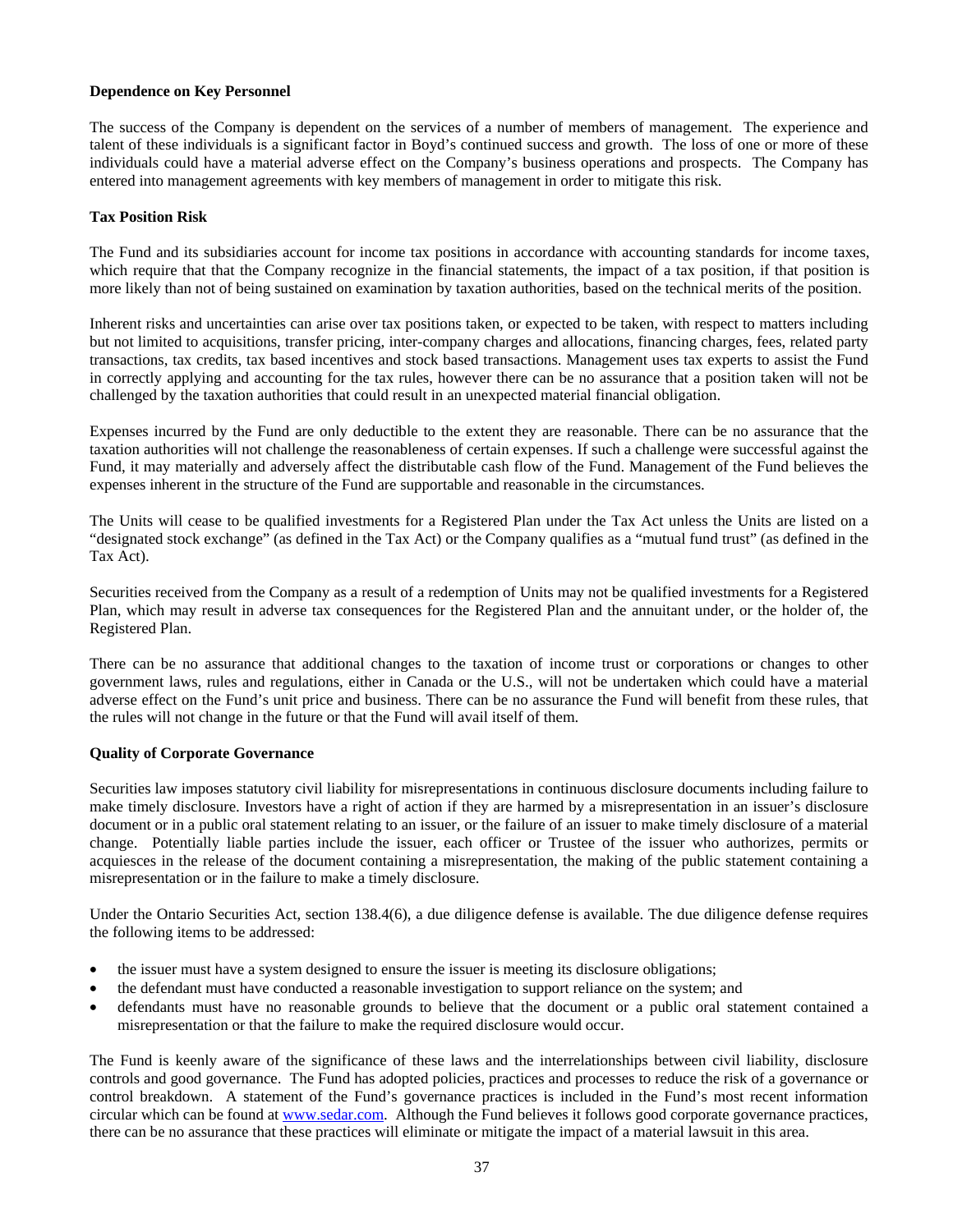#### **Economic Downturn**

Historically the auto collision repair industry has proven to be resilient to economic downturns along with the accompanying unemployment, and while the Company works to mitigate the effect of economic downturn on its operations, economic conditions, which are beyond the Company's control, could lead to a decrease in accident repair claims volumes due to fewer miles driven or due to vehicle owners being less inclined to have their vehicles repaired. It is difficult to predict the severity and the duration of any decrease in claims volumes resulting from an economic downturn and the accompanying unemployment and what affect it may have on the auto collision repair industry, in general, and the financial performance of the Company in particular. There can be no assurance that an economic downturn would not negatively affect the financial performance of the Company.

### **Increased Government Regulation and Tax Risk**

The Fund, the Company and its subsidiaries are subject to various federal, provincial, state and local laws, regulations and taxation authorities. Various federal, provincial, state and local agencies as well as other governmental departments administer such laws, regulations and their related rules and policies. New laws governing the Fund or its business could be enacted or changes or amendments to existing laws and regulations could be enacted which could have a significant impact on Boyd. The Fund utilizes the services of professional advisors in the areas of taxation, environmental, health and safety, labour and general business law to mitigate the risk of non-compliance. Failure by the Fund to comply with the applicable laws, regulations or tax changes may subject it to civil or regulatory proceedings and no assurance can be given that this will not have a material impact on the Fund or its financial results.

Canada, Maryland, Delaware and urban centers in Utah and California have regulations to limit emissions pollutants used in a number of consumer and commercial products including automotive paint and coatings. As a result, the automobile collision repair industry in those regions has adapted their refinish processes and equipment to waterborne basecoat technology. The Company also converts all new U.S. operations to waterborne basecoat technology and has converted all new locations since August 2009. Although to date, there have been no negative consequences to this conversion there can be no assurance that conversion to this new technology or compliance with legislation will not have a material adverse affect on the Fund's business or financial results.

The Fund has investigated and evaluated its structuring alternatives in connection with the Specified Investment Flowthrough ("SIFT") rules with a view of preserving and maximizing unitholder value. Based upon its investigation, analysis and due diligence to date, and given its current size and circumstances, the Fund has determined that a change to a share corporation structure would not be advantageous to the Fund or its unitholders. This determination has been made based on several reasons. First, the Fund does not believe it will achieve any net tax savings by converting. Second, the Fund believes that the cost of conversion, which it estimates to be between \$500,000 and \$1 million, is not a prudent use of cash and is not justified by any perceived benefits from conversion for a fund of its size. Third, to the extent that the Fund pays SIFT tax it believes that its taxable unitholders will benefit from the lower tax rate on distributions received, as it expects to be able to maintain distributions, despite any trust tax that the Fund would incur. On December 15, 2010 the Trustees of the Fund approved an internal capital restructuring plan that better reflects its significant U.S. base of business and its expected source of future growth. A consequence of this restructuring is that distributions to unitholders are funded almost entirely by its U.S. operations. Fund distributions that are sourced from U.S. business earnings are not subject to the SIFT tax. There can be no assurance that additional changes to the taxation of income trusts or corporations or changes to other government laws, rules and regulations, either in Canada or the U.S., will not be undertaken which could have a material adverse effect on the Fund's unit price and business. There can be no assurance that the Fund will benefit from these rules, that the rules will not change in the future or that the Fund will avail itself of them.

### **Environmental, Health and Safety Risk**

The nature of the collision repair business means that hazardous substances must be used, which could cause damage to the environment or individuals if not handled properly. The Company's environmental protection policy requires environmental site assessments to be performed on all business locations prior to acquisition, start-up or relocation so that any existing or potential environmental situations can be remedied or otherwise appropriately addressed. It is also Boyd's practice to secure environmental indemnification from landlords and former owners of acquired collision repair businesses, where such indemnification is available. Boyd also engages a private environmental consulting firm to perform regular compliance reviews to ensure that the Company's environmental and health and safety policies are followed.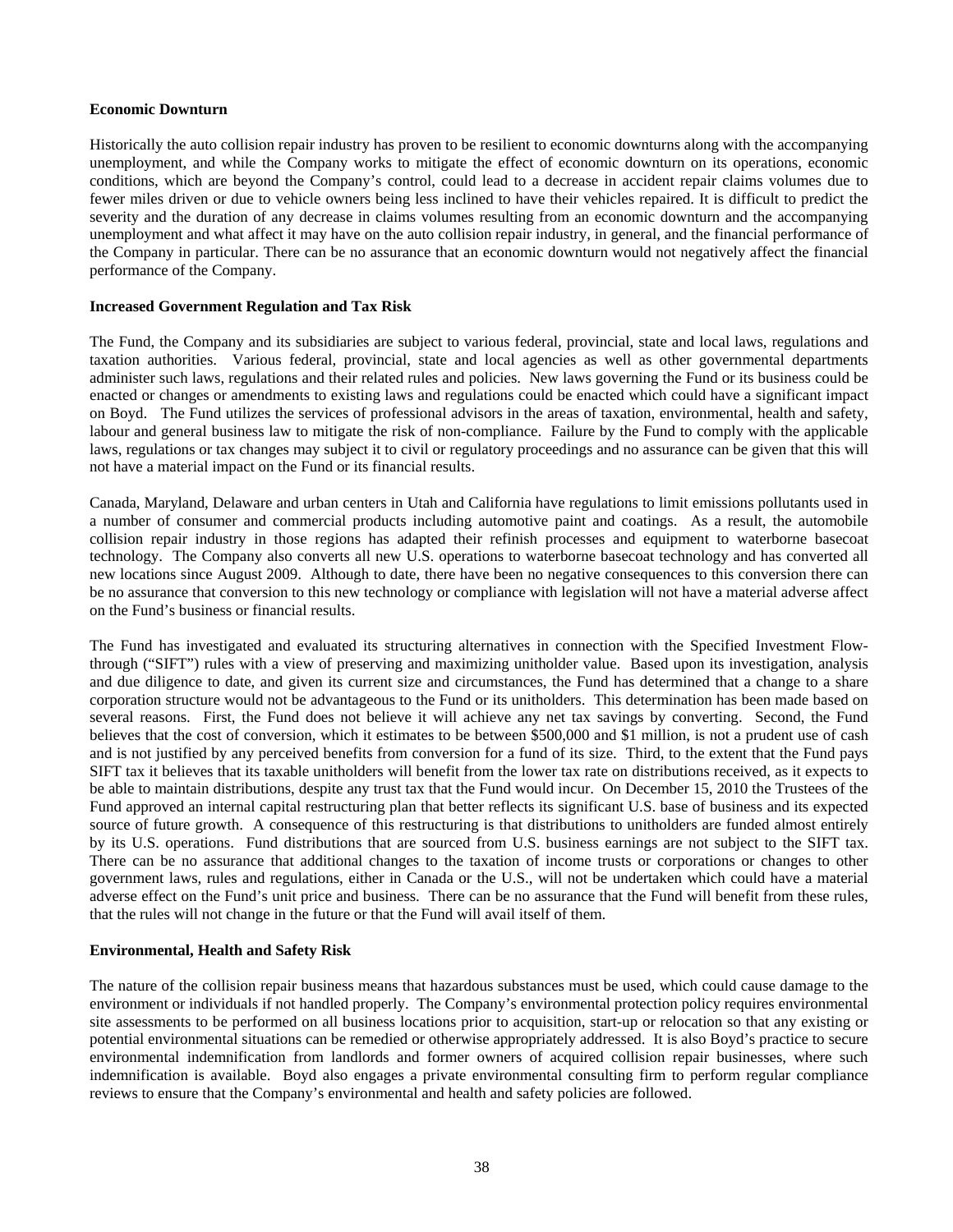To date, the Company has not encountered any environmental protection requirements or issues which would be expected to have a material financial or operational effect on its current business and it is not aware of any material environmental issues that could have a material impact on future results or prospects. No assurance can be given, however, that the prior activities of Boyd, or its predecessors, or the activities of a prior owner or lessee, have not created a material environmental problem or that future uses or evolving regulations will not result in the imposition of material environmental, health or safety liability upon Boyd.

### **Fluctuations in Operating Results and Seasonality**

The Company's operating results have been and are expected to continue to be subject to quarterly fluctuations due to a variety of factors including changes in customer purchasing patterns, pricing paid to insurance companies, general operating effectiveness, automobile technologies, general and regional economic downturns, unemployment rates and weather conditions. These factors can affect Boyd's ability to fund ongoing operations and finance future activities.

### **Risk of Litigation**

The Fund and its subsidiaries could become involved in various legal actions in the ordinary course of business. Litigation loss accruals may be established if it becomes probable that the Fund will incur an expense and the amount can be reasonably estimated. The Fund's management and internal and external experts are involved in assessing the probability and in estimating any amounts involved. Changes in these assessments may lead to changes in recorded loss accruals. Claims are reviewed on a case by case basis, taking into consideration all information available to the Fund.

The actual costs of resolving claims could be substantially higher or lower than the amounts accrued. In certain cases, legal claims may be covered under the Fund's various insurance policies.

### **Execution on New Strategies**

New initiatives are introduced from time to time in order to grow Boyd's business. Initiatives such as entering new markets or introducing and improving related products and services have the potential to be accretive to the Company's business when the opportunity is accurately identified and executed. There can be no assurance that the Company identifies new strategies that are accretive to the business or that it is successful in implementing such initiatives.

### **Insurance Risk**

The Fund insures its property, plant and equipment, including vehicles through insurance policies with insurance carriers located in Canada and the U.S. Included within these policies is insurance protection against property loss and general liability. The Fund also insures its directors and officers against liabilities arising from errors, omissions and wrongful acts. Management uses its knowledge, as well as the knowledge of experienced brokers, to ensure that insurable risks are insured appropriately under terms and conditions that would protect the Fund and its subsidiaries from losses. There can be no assurance that all perils would be fully covered or that a material loss would be recoverable under such insurance policies.

### **Cash Distributions Not Guaranteed**

The Fund and BGHI receive cash in the form of interest payments on the Notes and dividends from the Company or its subsidiaries. The Fund and BGHI distribute the cash they receive, net of expenses and amounts reserved, to unitholders and Class A common shareholders respectively. The actual amount of cash received and ultimately distributed by the Fund and BGHI in the future will depend upon numerous factors, including profitability, fluctuations in working capital, sustainability of margins, required capital expenditures, the need to maintain productive capacity, required funding of long-term contractual obligations, repurchases of units, restrictions on distributions arising from compliance with financial debt covenants, taxation on income or on distributions and debt repayments expected to be funded by cash flows generated from operations. There can be no assurance regarding the amount of distributable cash generated by the Company or its subsidiaries, and therefore no assurance as to the amount of cash which may be distributed by the Fund or BGHI in the future.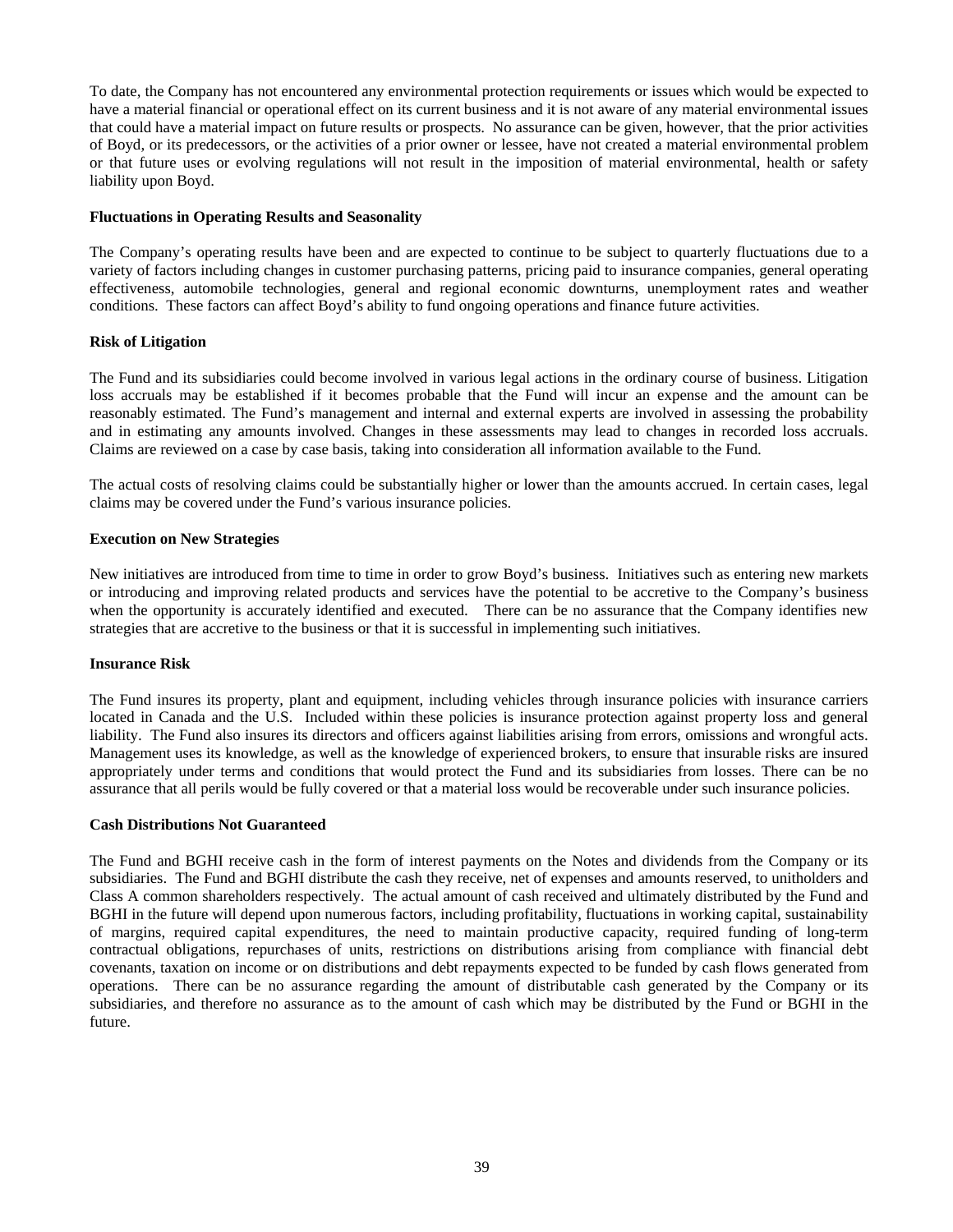### **Unitholder Limited Liability is Subject to Contractual and Statutory Assurances That May Have Some Enforcement Risks**

The Declaration of Trust provides that no Unitholder will be subject to any liability in connection with the Fund or its obligations and affairs and, in the event that a court determines Unitholders are subject to any such liabilities, the liabilities will be enforceable only against, and will be satisfied only out of, the Fund's assets.

However, there remains a risk, which is considered by the Fund to be remote in the circumstances, that a Unitholder could be held personally liable, despite such statement in the Declaration of Trust, for the obligations of the Fund to the extent that claims are not satisfied out of the assets of the Fund.

### **Real Estate Management**

The Fund has various operating lease commitments, primarily in respect of leased premises for the majority of repair locations. Beginning January 1, 2019, the Fund will be required to bring most leases on-balance sheet through recognition of related assets and liabilities. This will impact both the reported financial condition and results of operations of the Fund.

### **Low Capture Rates**

Sales growth can be enhanced if the Company is effective at booking repair orders for all sales opportunities that are identified. The Company is exposed to missed jobs to the extent employees are ineffective at capturing all sales opportunities. Measurement of capture rates, management support and training are methods that are employed to enhance capture rates. However, it is possible that the Company may not be able to capture sales effectively enough to maximize sales.

### **Interest Rates**

The Company occasionally fixes the interest rate on its debt using interest rate swap contracts or other provisions available in its debt facilities. There can be no guarantee that interest rate swaps or other contract terms that effectively turn variable rate debt into fixed rates will be an effective hedge against long term interest rate fluctuations.

The Company has not fixed interest rates within its revolving credit facility. There can be no assurance that interest rates either in Canada or the U.S. will not increase in the future, which could result in a material adverse effect on the Company's business.

### **U.S. Health Care Costs and Workers Compensation Claims**

The Fund accrues for the estimated amount of U.S. health care claims and workers compensation claims that may have occurred but were not reported at the end of the reporting period under its health care and workers compensation plans. The accruals are based upon the Company's knowledge of current claims as well as third party estimates derived from past experience. Significant claim occurrences which remain unreported for a number of months could materially impact this accrual. In addition, as U.S health care costs increase, there can be no assurance given that the Company can continue to offer health care insurance to its employees at a reasonable cost.

### **Energy Costs**

The Company is exposed to fluctuations in the price of energy. These costs not only impact the costs associated with occupying and operating collision repair facilities but may also affect costs of parts and materials used in the repair process as well as miles driven by automobile owners. There can be no assurance that escalating costs which cannot be offset by energy conservation practices, price increases to clients and customers or productivity gains, would not result in materially lower operating margins. As well, there can be no assurance that escalating energy costs will not materially reduce automobile miles driven and in turn reduce the number of collisions.

### **Capital Expenditures**

The business of the Company requires ongoing capital maintenance. Moreover, opportunities may arise for capital upgrades providing returns or cost savings that may not be realized in the immediate future but, rather, over several years. To the extent that capital expenditures are in excess of amounts budgeted, the amounts of cash available for distribution may decrease.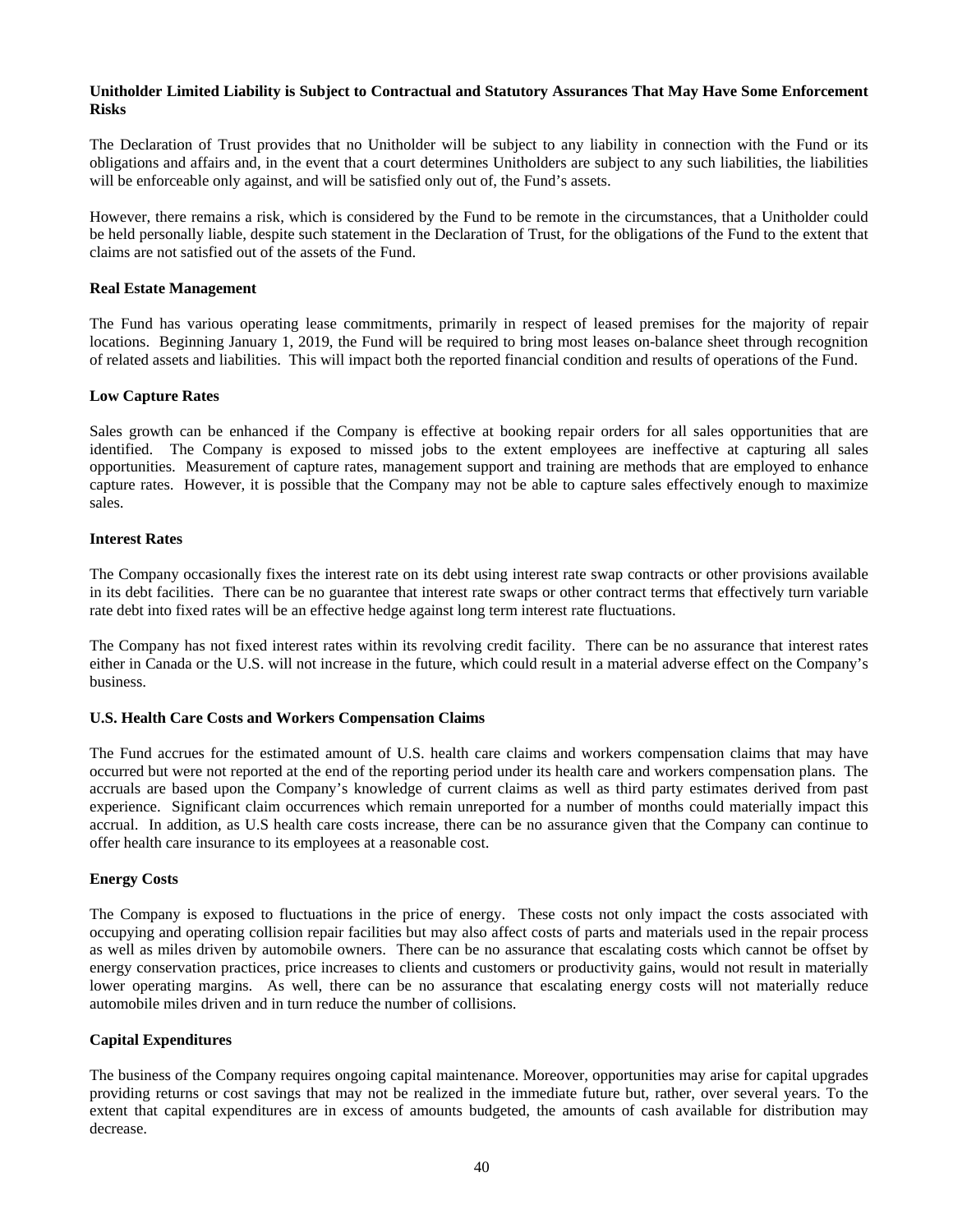### **FORM 52-109F1 CERTIFICATION OF ANNUAL FILINGS FULL CERTIFICATE**

### I, **Brock Bulbuck, Chief Executive Officer, Boyd Group Income Fund**, certify the following:

- 1. *Review:* I have reviewed the AIF, if any, annual financial statements and annual MD&A, including, for greater certainty, all documents and information that are incorporated by reference in the AIF (together, the "annual filings") of **Boyd Group Income Fund** (the "issuer") for the financial year ended **December 31, 2016**.
- 2. *No misrepresentations:* Based on my knowledge, having exercised reasonable diligence, the annual filings do not contain any untrue statement of a material fact or omit to state a material fact required to be stated or that is necessary to make a statement not misleading in light of the circumstances under which it was made, for the period covered by the annual filings.
- 3. *Fair presentation:* Based on my knowledge, having exercised reasonable diligence, the annual financial statements together with the other financial information included in the annual filings fairly present in all material respects the financial condition, financial performance and cash flows of the issuer, as of the date of and for the periods presented in the annual filings.
- 4. *Responsibility:* The issuer's other certifying officer(s) and I are responsible for establishing and maintaining disclosure controls and procedures (DC&P) and internal control over financial reporting (ICFR), as those terms are defined in National Instrument 52-109 Certification of Disclosure in Issuers' Annual and Interim Filings, for the issuer.
- 5. *Design:* Subject to the limitations, if any, described in paragraphs 5.2 and 5.3, the issuer's other certifying officer(s) and I have, as at the financial year end
	- (a) designed DC&P, or caused it to be designed under our supervision, to provide reasonable assurance that
		- (i) material information relating to the issuer is made known to us by others, particularly during the period in which the annual filings are being prepared; and
		- (ii) information required to be disclosed by the issuer in its annual filings, interim filings or other reports filed or submitted by it under securities legislation is recorded, processed, summarized and reported within the time periods specified in securities legislation; and
	- (b) designed ICFR, or caused it to be designed under our supervision, to provide reasonable assurance regarding the reliability of financial reporting and the preparation of financial statements for external purposes in accordance with the issuer's GAAP.
- 5.1 *Control framework:* The control framework the issuer's other certifying officer(s) and I used to design the issuer's ICFR is the Internal Control – Integrated Framework (COSO 2013 Framework), published by The Committee of Sponsoring Organizations of the Treadway Commission.

### 5.2 *ICFR – material weakness relating to design:* N/A

### 5.3 *Limitation on scope of design:* N/A

- 6. *Evaluation:* The issuer's other certifying officer(s) and I have
	- (a) evaluated, or caused to be evaluated under our supervision, the effectiveness of the issuer's DC&P at the financial year end and the issuer has disclosed in its annual MD&A our conclusions about the effectiveness of DC&P at the financial year end based on that evaluation; and
	- (b) evaluated, or caused to be evaluated under our supervision, the effectiveness of the issuer's ICFR at the financial year end and the issuer has disclosed in its annual MD&A
		- (i) our conclusions about the effectiveness of ICFR at the financial year end based on that evaluation; and
		- $(iii)$   $N/A$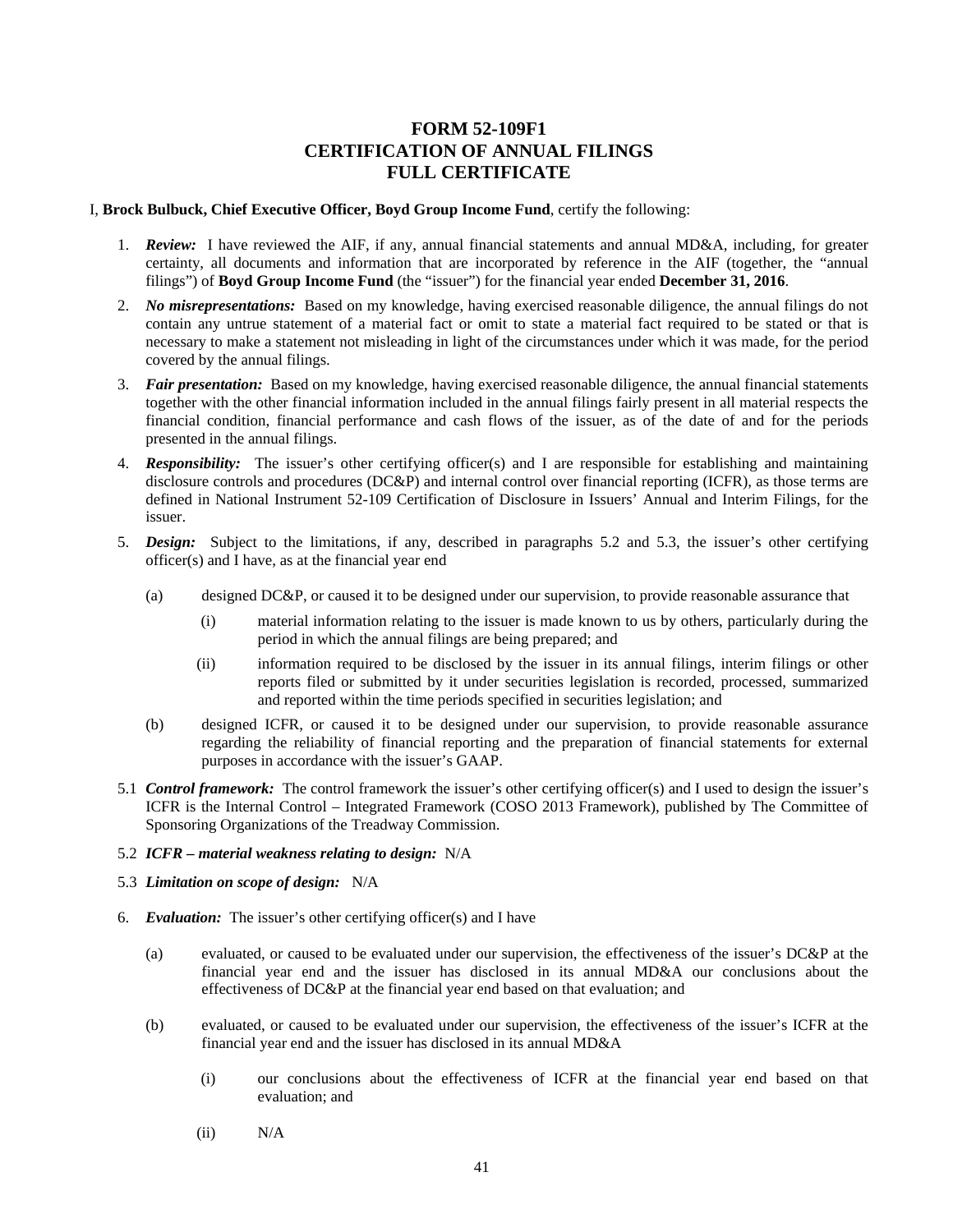- 7. *Reporting changes in ICFR:* The issuer has disclosed in its annual MD&A any change in the issuer's ICFR that occurred during the period beginning on October 1, 2016 and ended on December 31, 2016 that has materially affected, or is reasonably likely to materially affect, the issuer's ICFR.
- 8. **Reporting to the issuer's auditors and board of directors or audit committee:** The issuer's other certifying officer(s) and I have disclosed, based on our most recent evaluation of ICFR, to the issuer's auditors, and the board of directors or the audit committee of the board of directors any fraud that involves management or other employees who have a significant role in the issuer's ICFR.

Date: March 22, 2017

 *(signed)* 

Brock Bulbuck *Chief Executive Officer*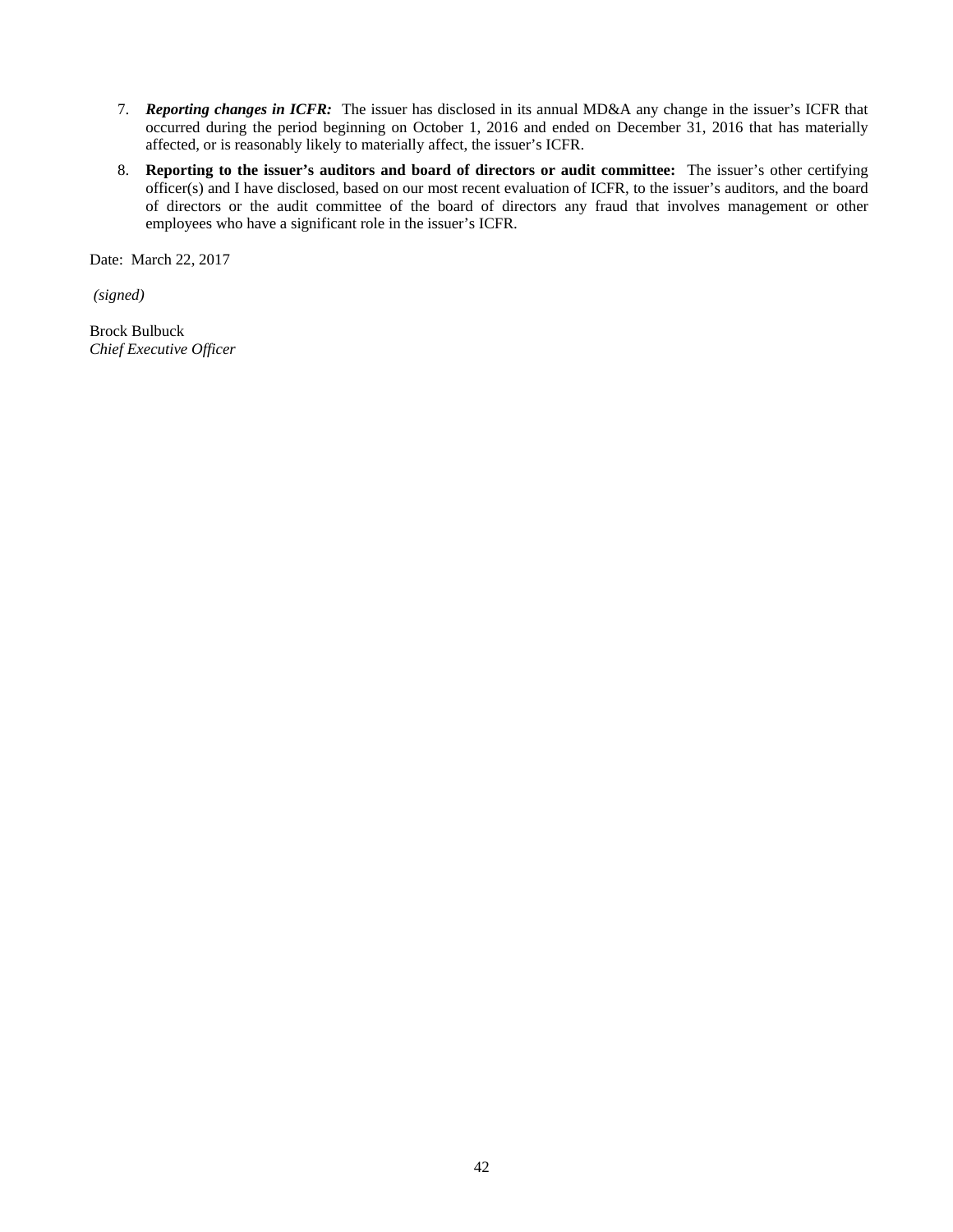### **FORM 52-109F1 CERTIFICATION OF ANNUAL FILINGS FULL CERTIFICATE**

### I, **Narendra Pathipati, Chief Financial Officer, Boyd Group Income Fund**, certify the following:

- 1. *Review:* I have reviewed the AIF, if any, annual financial statements and annual MD&A, including, for greater certainty, all documents and information that are incorporated by reference in the AIF (together, the "annual filings") of **Boyd Group Income Fund** (the "issuer") for the financial year ended **December 31, 2016**.
- 2. *No misrepresentations:* Based on my knowledge, having exercised reasonable diligence, the annual filings do not contain any untrue statement of a material fact or omit to state a material fact required to be stated or that is necessary to make a statement not misleading in light of the circumstances under which it was made, for the period covered by the annual filings.
- 3. *Fair presentation:* Based on my knowledge, having exercised reasonable diligence, the annual financial statements together with the other financial information included in the annual filings fairly present in all material respects the financial condition, financial performance and cash flows of the issuer, as of the date of and for the periods presented in the annual filings.
- 4. *Responsibility:* The issuer's other certifying officer(s) and I are responsible for establishing and maintaining disclosure controls and procedures (DC&P) and internal control over financial reporting (ICFR), as those terms are defined in National Instrument 52-109 Certification of Disclosure in Issuers' Annual and Interim Filings, for the issuer.
- 5. *Design:* Subject to the limitations, if any, described in paragraphs 5.2 and 5.3, the issuer's other certifying officer(s) and I have, as at the financial year end
	- (a) designed DC&P, or caused it to be designed under our supervision, to provide reasonable assurance that
		- (i) material information relating to the issuer is made known to us by others, particularly during the period in which the annual filings are being prepared; and
		- (ii) information required to be disclosed by the issuer in its annual filings, interim filings or other reports filed or submitted by it under securities legislation is recorded, processed, summarized and reported within the time periods specified in securities legislation; and
	- (b) designed ICFR, or caused it to be designed under our supervision, to provide reasonable assurance regarding the reliability of financial reporting and the preparation of financial statements for external purposes in accordance with the issuer's GAAP.
- 5.1 *Control framework:* The control framework the issuer's other certifying officer(s) and I used to design the issuer's ICFR is the Internal Control – Integrated Framework (COSO 2013 Framework), published by The Committee of Sponsoring Organizations of the Treadway Commission.

### 5.2 *ICFR – material weakness relating to design:* N/A

### 5.3 *Limitation on scope of design:* N/A

- 6. *Evaluation:* The issuer's other certifying officer(s) and I have
	- (a) evaluated, or caused to be evaluated under our supervision, the effectiveness of the issuer's DC&P at the financial year end and the issuer has disclosed in its annual MD&A our conclusions about the effectiveness of DC&P at the financial year end based on that evaluation; and
	- (b) evaluated, or caused to be evaluated under our supervision, the effectiveness of the issuer's ICFR at the financial year end and the issuer has disclosed in its annual MD&A
		- (i) our conclusions about the effectiveness of ICFR at the financial year end based on that evaluation; and
		- $(ii)$   $N/A$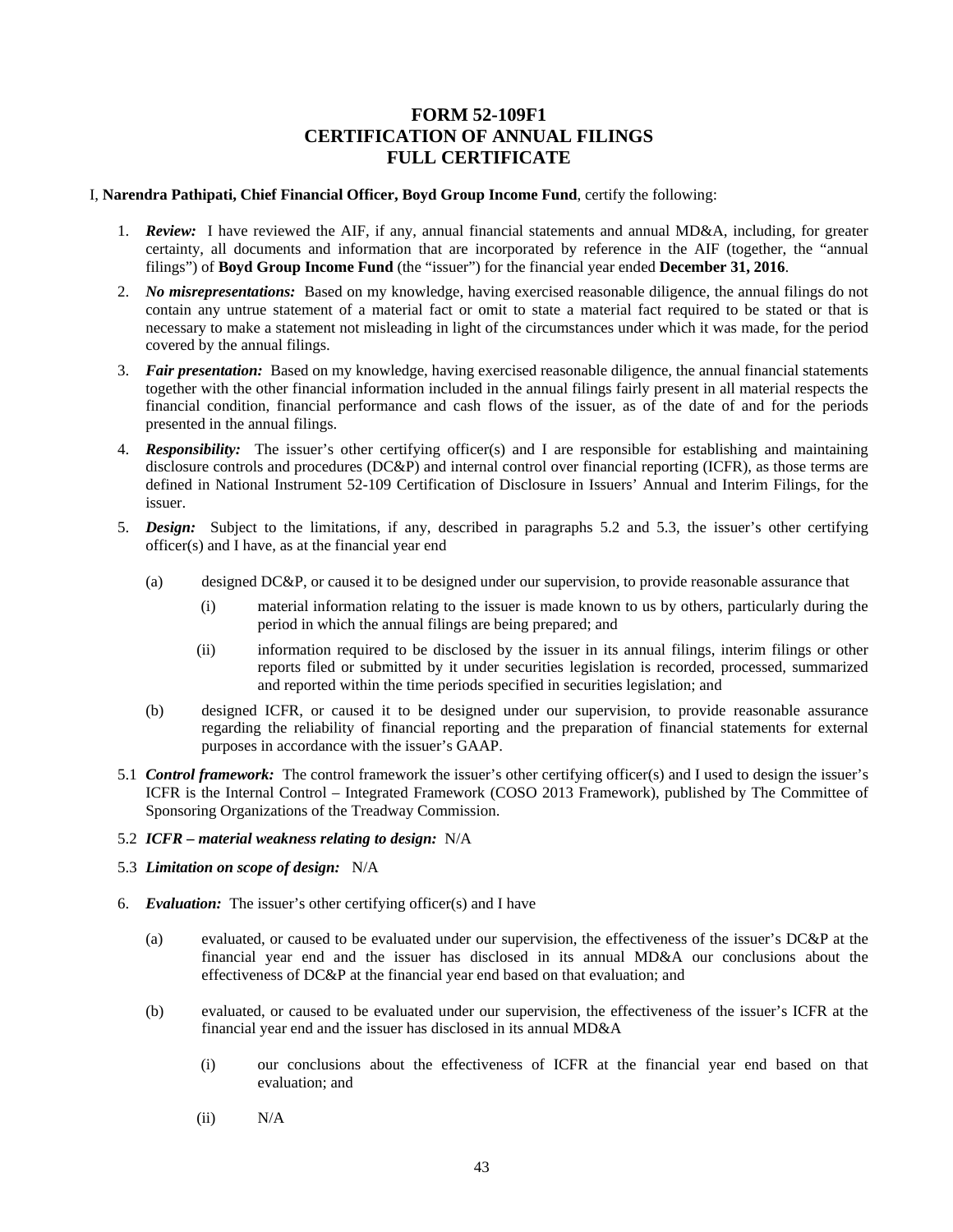- 7. *Reporting changes in ICFR:* The issuer has disclosed in its annual MD&A any change in the issuer's ICFR that occurred during the period beginning on October 1, 2016 and ended on December 31, 2016 that has materially affected, or is reasonably likely to materially affect, the issuer's ICFR.
- 8. **Reporting to the issuer's auditors and board of directors or audit committee:** The issuer's other certifying officer(s) and I have disclosed, based on our most recent evaluation of ICFR, to the issuer's auditors, and the board of directors or the audit committee of the board of directors any fraud that involves management or other employees who have a significant role in the issuer's ICFR.

Date: March 22, 2017

*(signed)* 

Narendra Pathipati *Executive Vice President & Chief Financial Officer*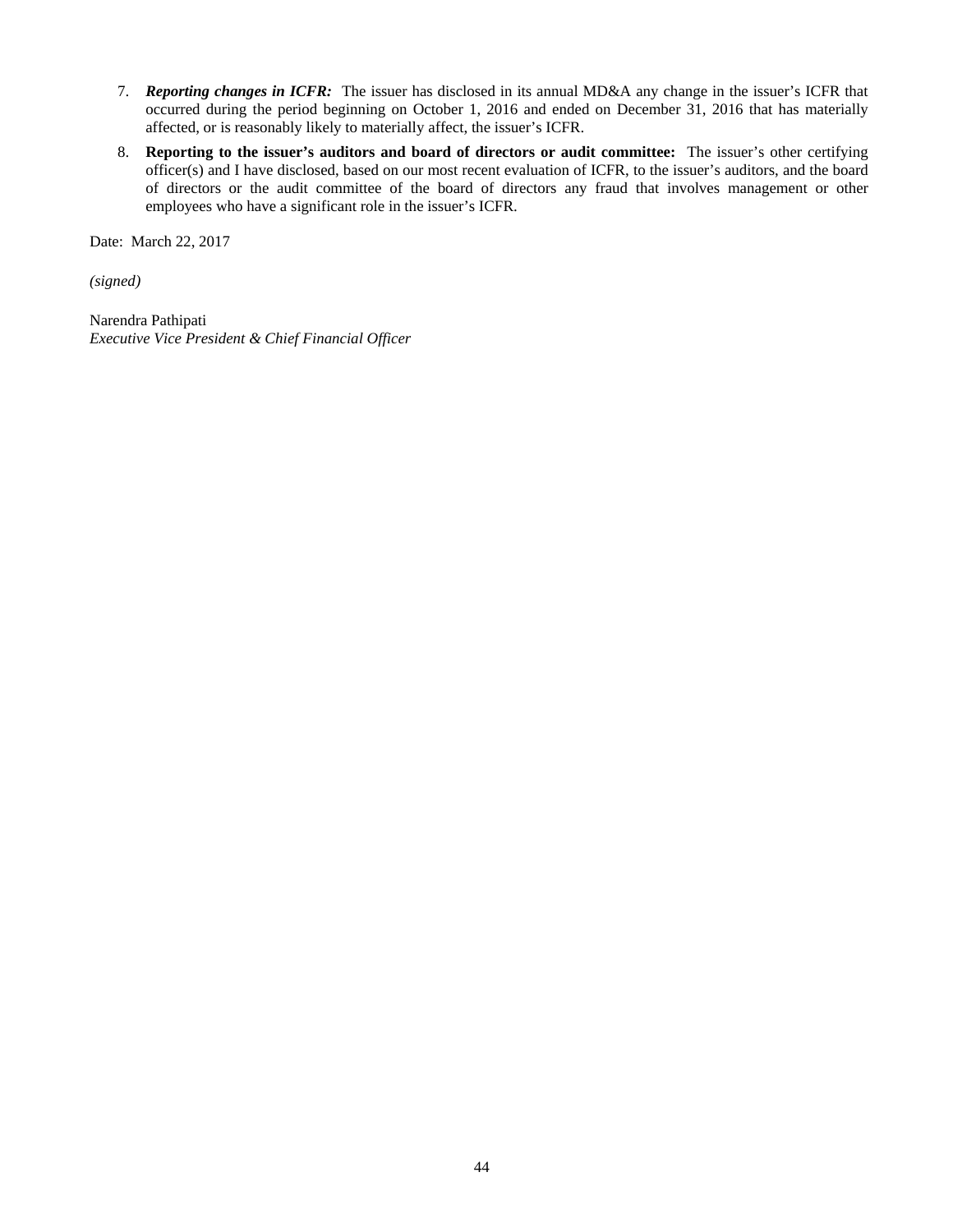

Year Ended December 31, 2016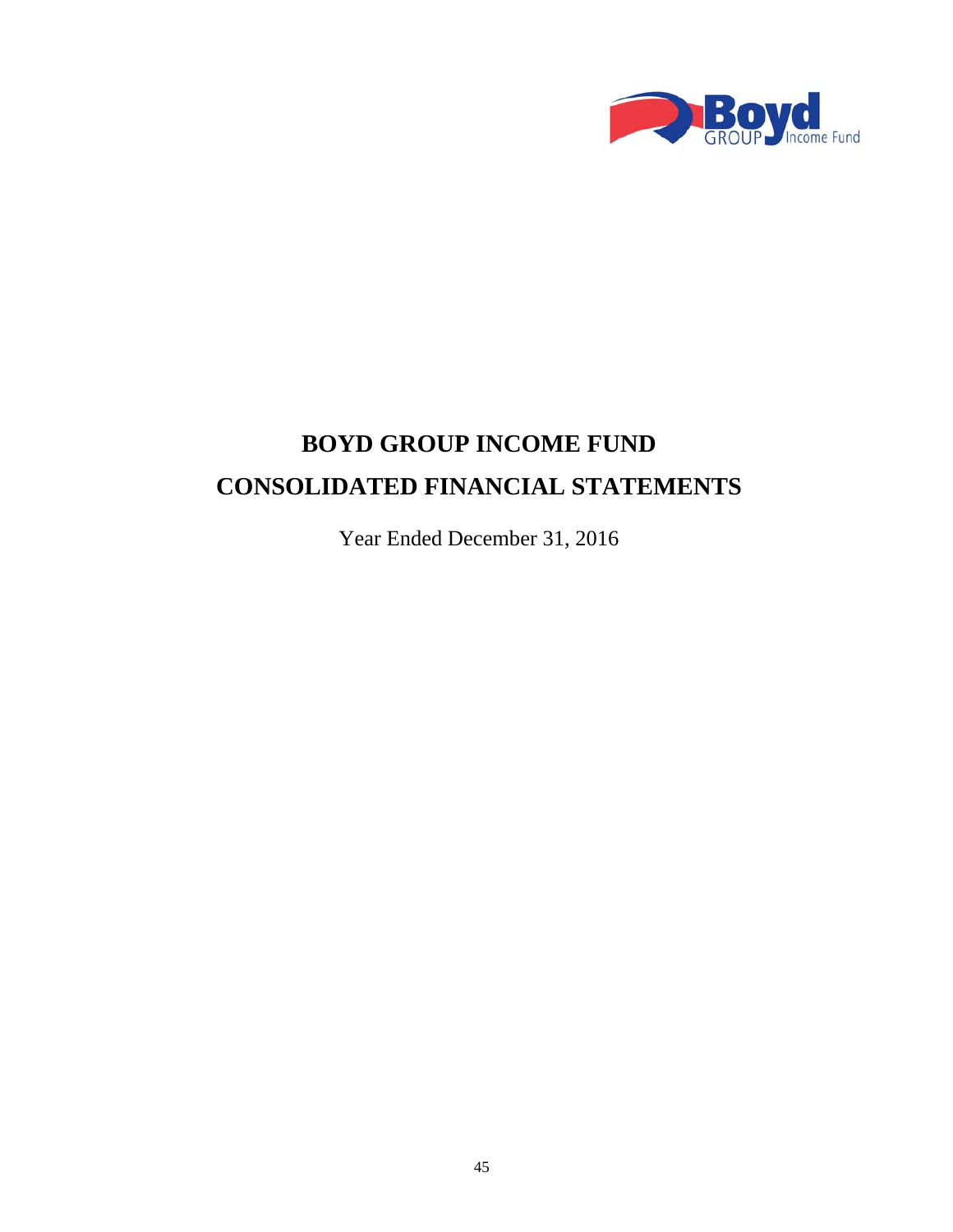### **MANAGEMENT'S RESPONSIBILITY FOR FINANCIAL REPORTING**

These consolidated financial statements have been prepared by management in accordance with Canadian generally accepted accounting principles. Management is responsible for their integrity, objectivity and reliability, and for the maintenance of financial and operating systems, which include effective controls, to provide reasonable assurance that the Fund's assets are safeguarded and that reliable financial information is produced.

The Board of Trustees is responsible for ensuring that management fulfills its responsibilities for financial reporting, disclosure control and internal control. The Board exercises these responsibilities through its Audit Committee, all members of which are not involved in the daily activities of the Fund. The Audit Committee meets with management and, as necessary, with the independent auditors, Deloitte LLP, to satisfy itself that management's responsibilities are properly discharged and to review and report to the Board on the consolidated financial statements.

In accordance with Canadian generally accepted auditing standards, the independent auditors conduct an examination each year in order to express a professional opinion on the consolidated financial statements.

*(signed) (signed)* 

Brock Bulbuck **Narendra Pathipati** Narendra Pathipati

**Chief Executive Officer Chief Executive Officer Executive Vice President & Chief Financial Officer** 

Winnipeg, Manitoba March 21, 2017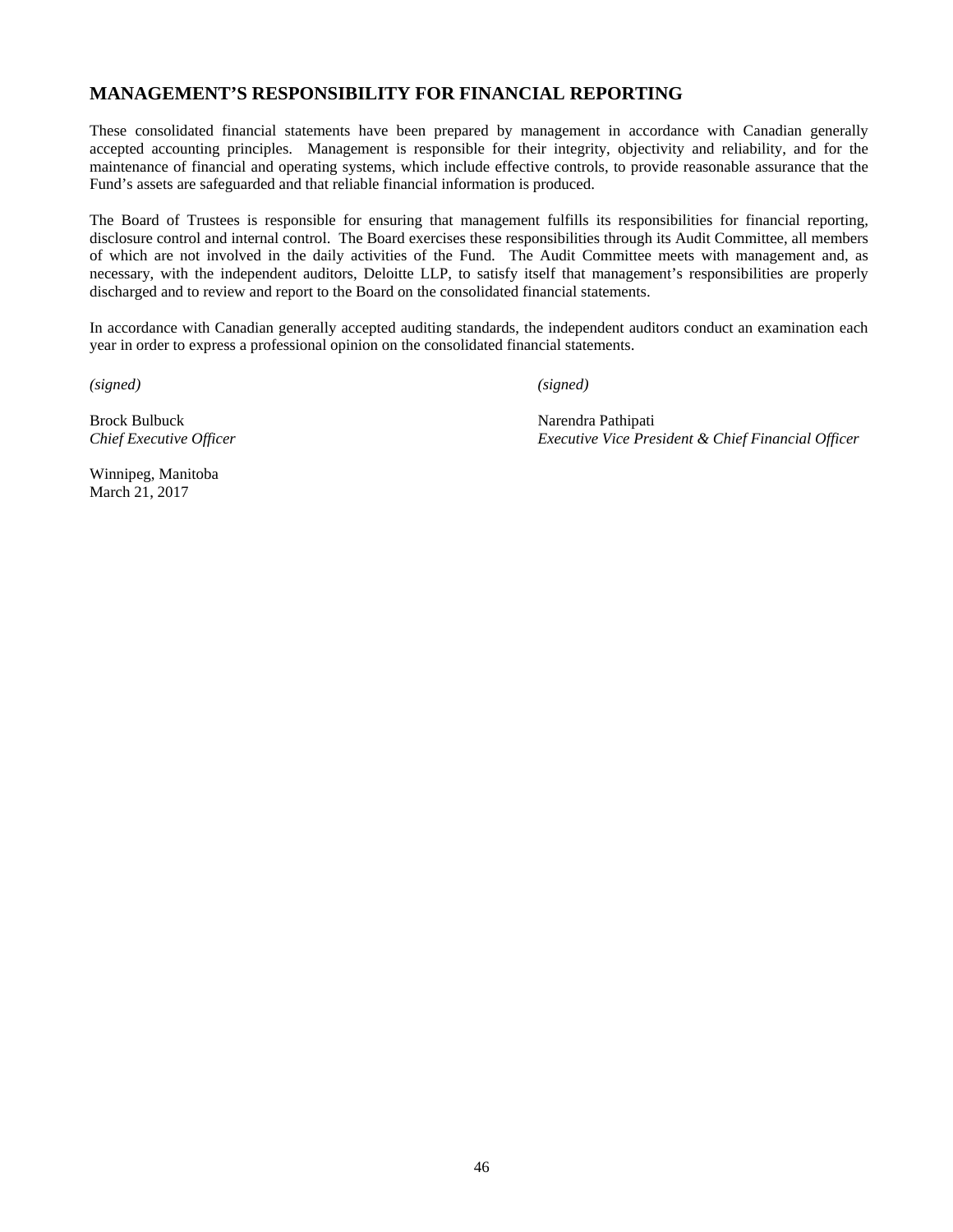### INDEPENDENT AUDITOR'S REPORT

#### To the Unitholders of Boyd Group Income Fund

We have audited the accompanying consolidated financial statements of Boyd Group Income Fund, which comprise the consolidated statements of financial position as at December 31, 2016 and December 31, 2015, and the consolidated statements of earnings (loss), consolidated statements of comprehensive earnings, consolidated statements of changes in equity and consolidated statements of cash flows for the years then ended, and a summary of significant accounting policies and other explanatory information.

#### **Management's Responsibility for the Consolidated Financial Statements**

Management is responsible for the preparation and fair presentation of these consolidated financial statements in accordance with International Financial Reporting Standards, and for such internal control as management determines is necessary to enable the preparation of consolidated financial statements that are free from material misstatement, whether due to fraud or error.

### **Auditor's Responsibility**

Our responsibility is to express an opinion on these consolidated financial statements based on our audits. We conducted our audits in accordance with Canadian generally accepted auditing standards. Those standards require that we comply with ethical requirements and plan and perform the audit to obtain reasonable assurance about whether the consolidated financial statements are free from material misstatement.

An audit involves performing procedures to obtain audit evidence about the amounts and disclosures in the consolidated financial statements. The procedures selected depend on the auditor's judgment, including the assessment of the risks of material misstatement of the consolidated financial statements, whether due to fraud or error. In making those risk assessments, the auditor considers internal control relevant to the entity's preparation and fair presentation of the consolidated financial statements in order to design audit procedures that are appropriate in the circumstances, but not for the purpose of expressing an opinion on the effectiveness of the entity's internal control. An audit also includes evaluating the appropriateness of accounting policies used and the reasonableness of accounting estimates made by management, as well as evaluating the overall presentation of the consolidated financial statements.

We believe that the audit evidence we have obtained in our audits is sufficient and appropriate to provide a basis for our audit opinion.

### **Opinion**

In our opinion, the consolidated financial statements present fairly, in all material respects, the financial position of Boyd Group Income Fund as at December 31, 2016 and December 31, 2015, and its financial performance and its cash flows for the years then ended in accordance with International Financial Reporting Standards.

Delaitte LLP

Chartered Professional Accountants

March 21, 2017 Winnipeg, Manitoba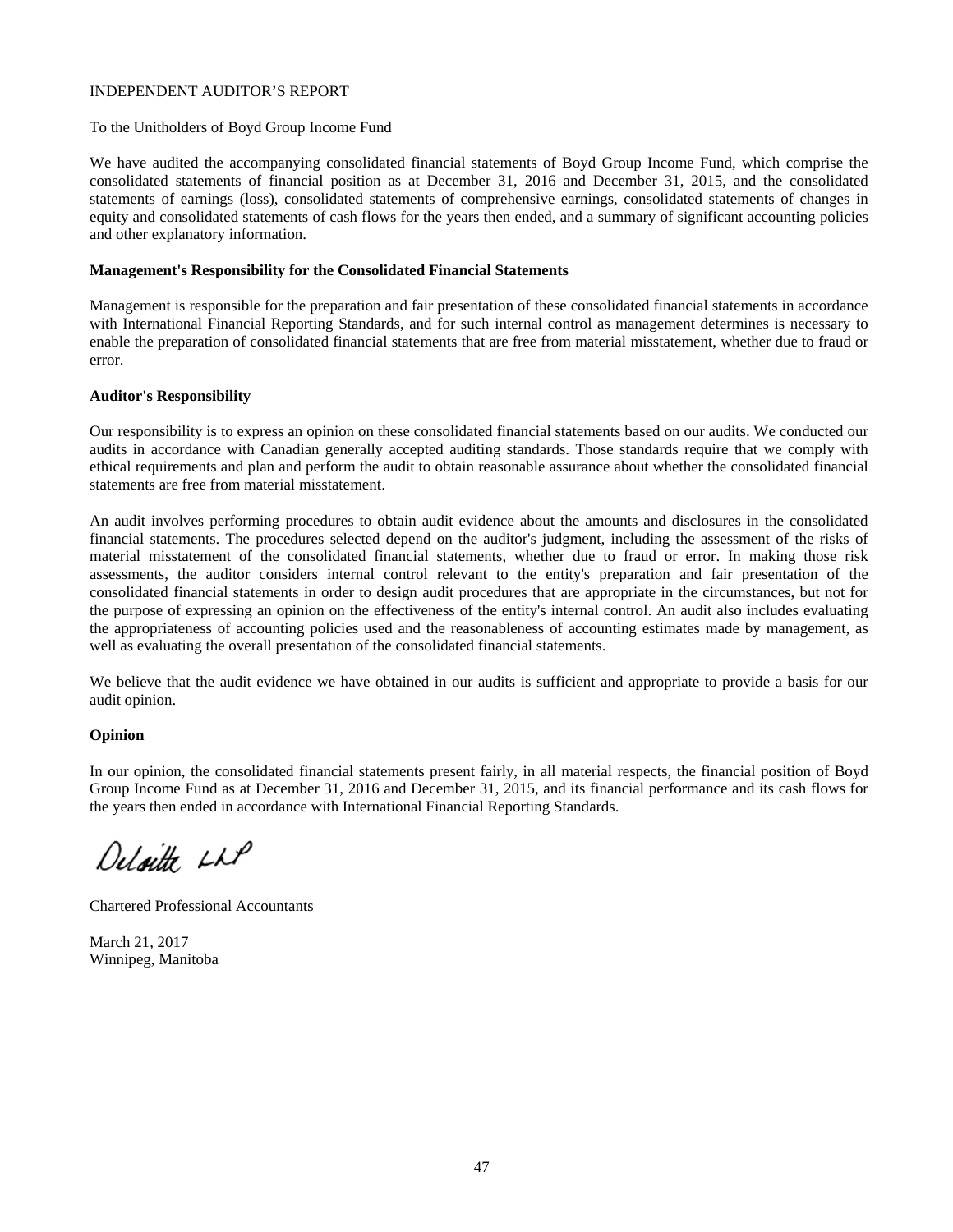### **BOYD GROUP INCOME FUND CONSOLIDATED STATEMENTS OF FINANCIAL POSITION**

As at December 31,

*(thousands of Canadian dollars)*

|                                                     |                  | 2016             |               | 2015       |
|-----------------------------------------------------|------------------|------------------|---------------|------------|
|                                                     | Note             |                  |               |            |
| <b>Assets</b>                                       |                  |                  |               |            |
| Current assets:                                     |                  |                  |               |            |
| Cash                                                |                  | \$<br>53,515     | \$            | 72,926     |
| Accounts receivable                                 | 16               | 87,822           |               | 64,798     |
| Income taxes recoverable                            |                  |                  |               | 3,115      |
| Inventory                                           | 6                | 23,517           |               | 20,977     |
| Prepaid expenses                                    |                  | 19,851           |               | 13,140     |
|                                                     |                  | 184,705          |               | 174,956    |
| Note receivable                                     | 25               | 434              |               | 678        |
| Property, plant and equipment                       | $\overline{7}$   | 161,813          |               | 133,043    |
| Deferred income tax asset                           | $\boldsymbol{8}$ | 1,329            |               | 2,622      |
| Deferred financing costs                            | 12               |                  |               | 321        |
| Intangible assets                                   | 9                | 158,514          |               | 143,679    |
| Goodwill                                            | 10               | 230,701          |               | 183,623    |
|                                                     |                  | \$<br>737,496    | $\mathcal{S}$ | 638,922    |
| <b>Liabilities and Equity</b>                       |                  |                  |               |            |
| Current liabilities:                                |                  |                  |               |            |
| Accounts payable and accrued liabilities            |                  | \$<br>158,794 \$ |               | 134,431    |
| Income taxes payable                                |                  | 2,810            |               |            |
| Distributions payable                               | II               | 777              |               | 705        |
| Dividends payable                                   | 11               | 10               |               | 11         |
| Current portion of long-term debt                   | 12               | 12,329           |               | 9,802      |
| Current portion of obligations under finance leases | 14               | 4,229            |               | 4,547      |
|                                                     |                  | 178,949          |               | 149,496    |
| Long-term debt                                      | 12               | 89,288           |               | 56,745     |
| Obligations under finance leases                    | 14               | 7,663            |               | 8,476      |
| Convertible debentures                              | 13, 16           | 50,808           |               | 75,120     |
| Convertible debenture conversion features           | 16               | 27,697           |               | 60,164     |
| Deferred income tax liability                       | 8                | 25,478           |               | 20,602     |
| Exchangeable Class A common shares                  | 16               | 17,471           |               | 15,536     |
| Unit based payment obligation                       | 17               | 30,402           |               | 33,118     |
| Non-controlling interest put options                | 16               | 29,202           |               | 34,738     |
|                                                     |                  | 456,958          |               | 453,995    |
| Equity                                              |                  |                  |               |            |
| Accumulated other comprehensive earnings            | 20               | 65,560           |               | 75,111     |
| Deficit                                             |                  | (95, 285)        |               | (116, 517) |
| Unitholders' capital                                | $2\sqrt{l}$      | 306,261          |               | 222,331    |
| Contributed surplus                                 | 22               | 4,002            |               | 4,002      |
|                                                     |                  | 280,538          |               | 184,927    |
|                                                     |                  | \$<br>737,496 \$ |               | 638,922    |

*The accompanying notes are an integral part of these consolidated financial statements*

Approved by the Board:

BROCK BULBUCK ALLAN DAVIS **Trustee** Trustee Trustee Trustee Trustee Trustee Trustee Trustee Trustee Trustee Trustee Trustee Trustee Trustee Trustee Trustee Trustee Trustee Trustee Trustee Trustee Trustee Trustee Trustee Trustee Trustee Trustee Trus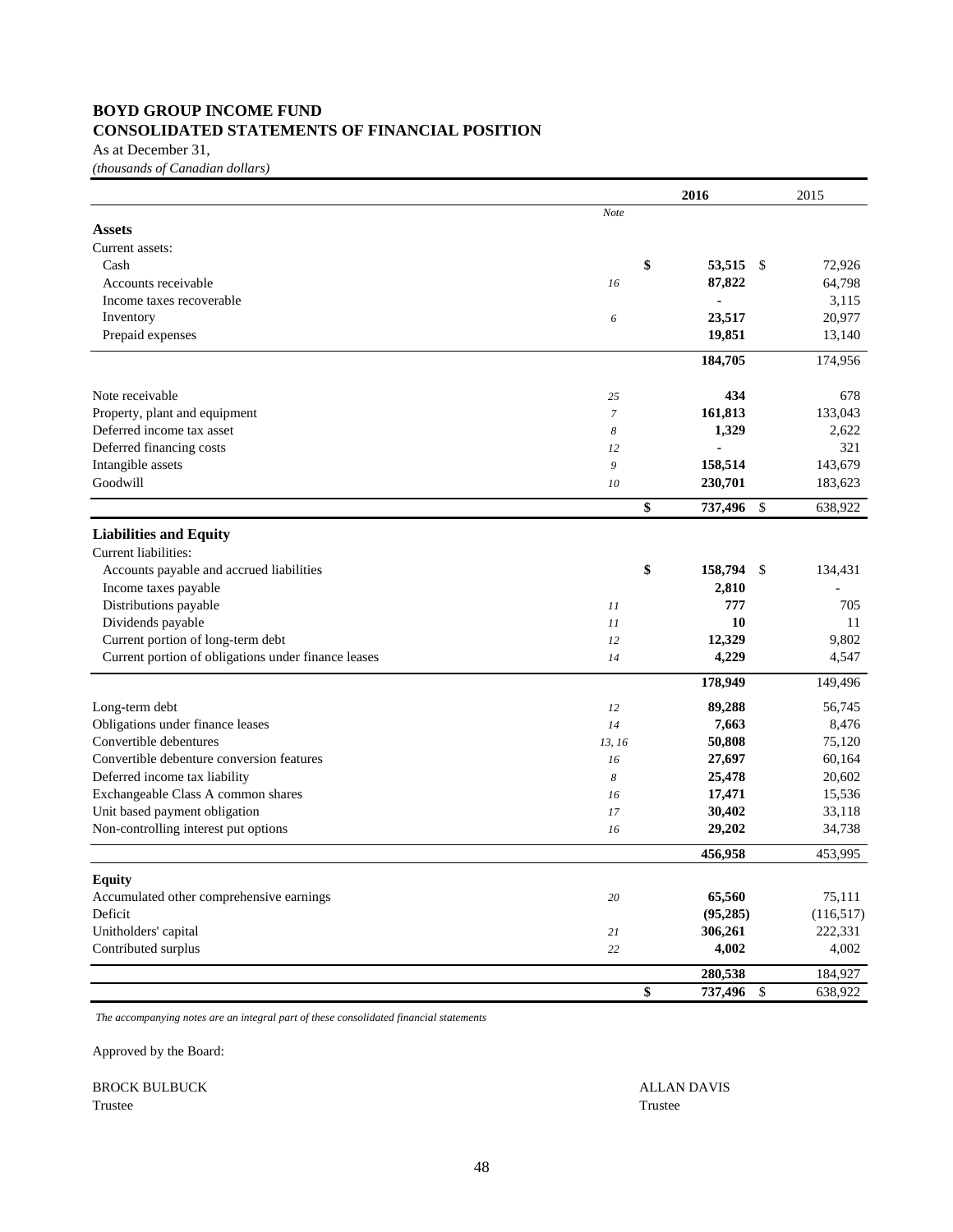### **BOYD GROUP INCOME FUND CONSOLIDATED STATEMENTS OF CHANGES IN EQUITY**

*(thousands of Canadian dollars, except unit amounts)*

|                                                                                                                                                                            |                |                                | <b>Unitholders' Capital</b> |                                   |    | <b>Contributed</b> |              | <b>Accumulated Other</b><br>Comprehensive |                 |    |                                   |
|----------------------------------------------------------------------------------------------------------------------------------------------------------------------------|----------------|--------------------------------|-----------------------------|-----------------------------------|----|--------------------|--------------|-------------------------------------------|-----------------|----|-----------------------------------|
|                                                                                                                                                                            |                | <b>Units</b>                   |                             | Amount                            |    | <b>Surplus</b>     |              | <b>Earnings</b>                           | <b>Deficit</b>  |    | <b>Total Equity</b>               |
|                                                                                                                                                                            | Note           |                                |                             |                                   |    |                    |              |                                           |                 |    |                                   |
| Balances - January 1, 2015                                                                                                                                                 |                | 16,359,107                     | S.                          | 196,406                           | -S | 4,002              | \$           | 21,977                                    | \$<br>(86, 402) | \$ | 135,983                           |
| Issue costs (net of tax of \$nil)<br>Retractions<br>Conversion of convertible debentures                                                                                   | 16<br>13       | 4,875<br>424,227               |                             | (29)<br>259<br>25,695             |    |                    |              |                                           |                 |    | (29)<br>259<br>25,695             |
| Other comprehensive earnings<br>Net loss                                                                                                                                   | 20             |                                |                             |                                   |    |                    |              | 53,134                                    | (21,962)        |    | 53,134<br>(21,962)                |
| Comprehensive earnings                                                                                                                                                     |                |                                |                             |                                   |    |                    |              | 53,134                                    | (21,962)        |    | 31,172                            |
| Distributions to unitholders                                                                                                                                               | 11             |                                |                             |                                   |    |                    |              |                                           | (8, 153)        |    | (8, 153)                          |
| Balances - December 31, 2015                                                                                                                                               |                | 16,788,209                     | \$                          | 222,331                           | \$ | 4,002              | $\mathbb{S}$ | 75,111                                    | \$<br>(116,517) | S. | 184,927                           |
| Issue costs (net of tax of \$nil)<br>Units issued from treasury in connection with options exercised<br>Retractions<br>Conversion and redemption of convertible debentures | 21<br>16<br>13 | 200,000<br>30,843<br>1,046,008 |                             | (75)<br>12,432<br>2,255<br>69,318 |    |                    |              |                                           |                 |    | (75)<br>12,432<br>2,255<br>69,318 |
| Other comprehensive loss<br>Net earnings                                                                                                                                   | 20             |                                |                             |                                   |    |                    |              | (9, 551)                                  | 30,365          |    | (9, 551)<br>30,365                |
| Comprehensive earnings                                                                                                                                                     |                |                                |                             |                                   |    |                    |              | (9, 551)                                  | 30,365          |    | 20,814                            |
| Distributions to unitholders                                                                                                                                               | 11             |                                |                             |                                   |    |                    |              |                                           | (9,133)         |    | (9,133)                           |
| Balances - December 31, 2016                                                                                                                                               |                | 18,065,060                     | \$                          | 306,261                           | \$ | 4,002              | \$           | 65,560                                    | \$<br>(95, 285) |    | 280,538                           |

*The accompanying notes are an integral part of these consolidated financial statements*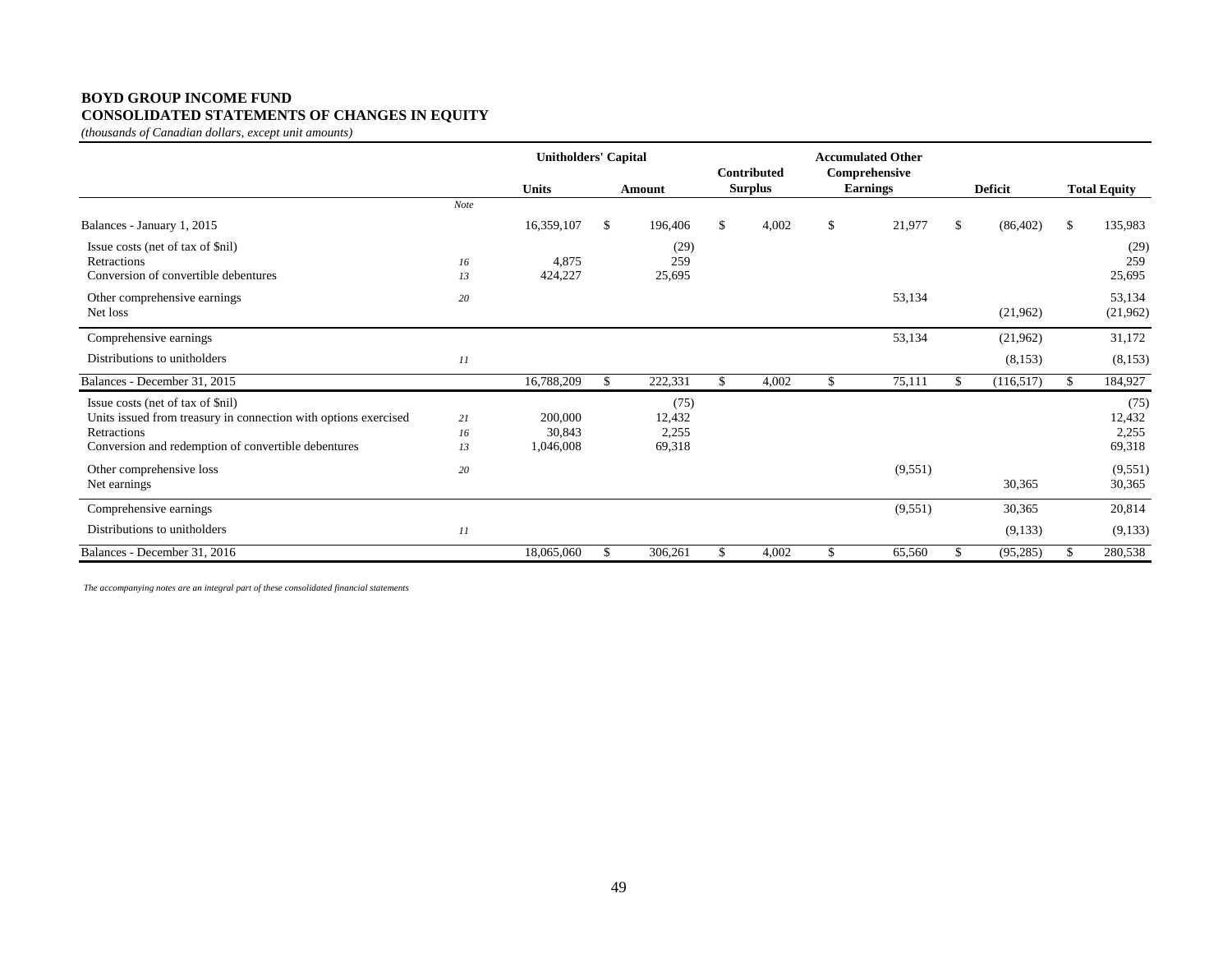### **BOYD GROUP INCOME FUND CONSOLIDATED STATEMENTS OF EARNINGS (LOSS)**

For the years ended December 31,

*(thousands of Canadian dollars, except unit and per unit amounts)*

|                                                                                           |                | 2016            |               | 2015       |
|-------------------------------------------------------------------------------------------|----------------|-----------------|---------------|------------|
|                                                                                           | Note           |                 |               |            |
| <b>Sales</b>                                                                              | 26             | \$<br>1,387,119 | -S            | 1,174,077  |
| Cost of sales                                                                             |                | 752,103         |               | 637,212    |
| Gross profit                                                                              |                | 635,016         |               | 536,865    |
| Operating expenses                                                                        |                | 510,749         |               | 435,198    |
| Acquisition and transaction costs                                                         |                | 2,381           |               | 2,003      |
| Depreciation of property, plant and equipment                                             | $\overline{7}$ | 23,392          |               | 18,022     |
| Amortization of intangible assets                                                         | 9              | 10,698          |               | 10,072     |
| Fair value adjustments                                                                    | 15             | 20,866          |               | 58,950     |
| Finance costs                                                                             |                | 9,869           |               | 14,254     |
|                                                                                           |                | 577,955         |               | 538,499    |
| Earnings (loss) before income taxes                                                       |                | 57,061          |               | (1,634)    |
| Income tax expense                                                                        |                |                 |               |            |
| Current                                                                                   | 8              | 20,514          |               | 13,551     |
| Deferred                                                                                  | 8              | 6,182           |               | 6,777      |
|                                                                                           |                | 26,696          |               | 20,328     |
| Net earnings (loss)                                                                       |                | \$<br>30,365    | $\mathbb{S}$  | (21,962)   |
| The accompanying notes are an integral part of these consolidated financial statements    |                |                 |               |            |
| Basic earnings (loss) per unit                                                            | 31             | \$<br>1.684     | <sup>\$</sup> | (1.333)    |
| Diluted earnings (loss) per unit                                                          | 31             | \$<br>1.420     | $\mathbf{s}$  | (1.333)    |
| Basic weighted average number of units outstanding                                        | 31             | 18,030,527      |               | 16,470,702 |
| Diluted weighted average number of units outstanding                                      | 31             | 18,374,423      |               | 16,470,702 |
| <b>BOYD GROUP INCOME FUND</b><br><b>CONSOLIDATED STATEMENTS OF COMPREHENSIVE EARNINGS</b> |                |                 |               |            |

For the years ended December 31, *(thousands of Canadian dollars)*

|                                                                                              |    | 2016        | 2015     |
|----------------------------------------------------------------------------------------------|----|-------------|----------|
| Net earnings (loss)<br>Other comprehensive (loss) earnings                                   | \$ | $30,365$ \$ | (21,962) |
| Items that may be reclassified subsequently to Consolidated Statements of<br>Earnings (Loss) |    |             |          |
| Change in unrealized earnings on translating<br>financial statements of foreign operations   | 20 | (9,551)     | 53,134   |
| Other comprehensive (loss) earnings                                                          |    | (9,551)     | 53,134   |
| <b>Comprehensive earnings</b>                                                                |    | $20,814$ \$ | 31,172   |

*The accompanying notes are an integral part of these consolidated financial statements*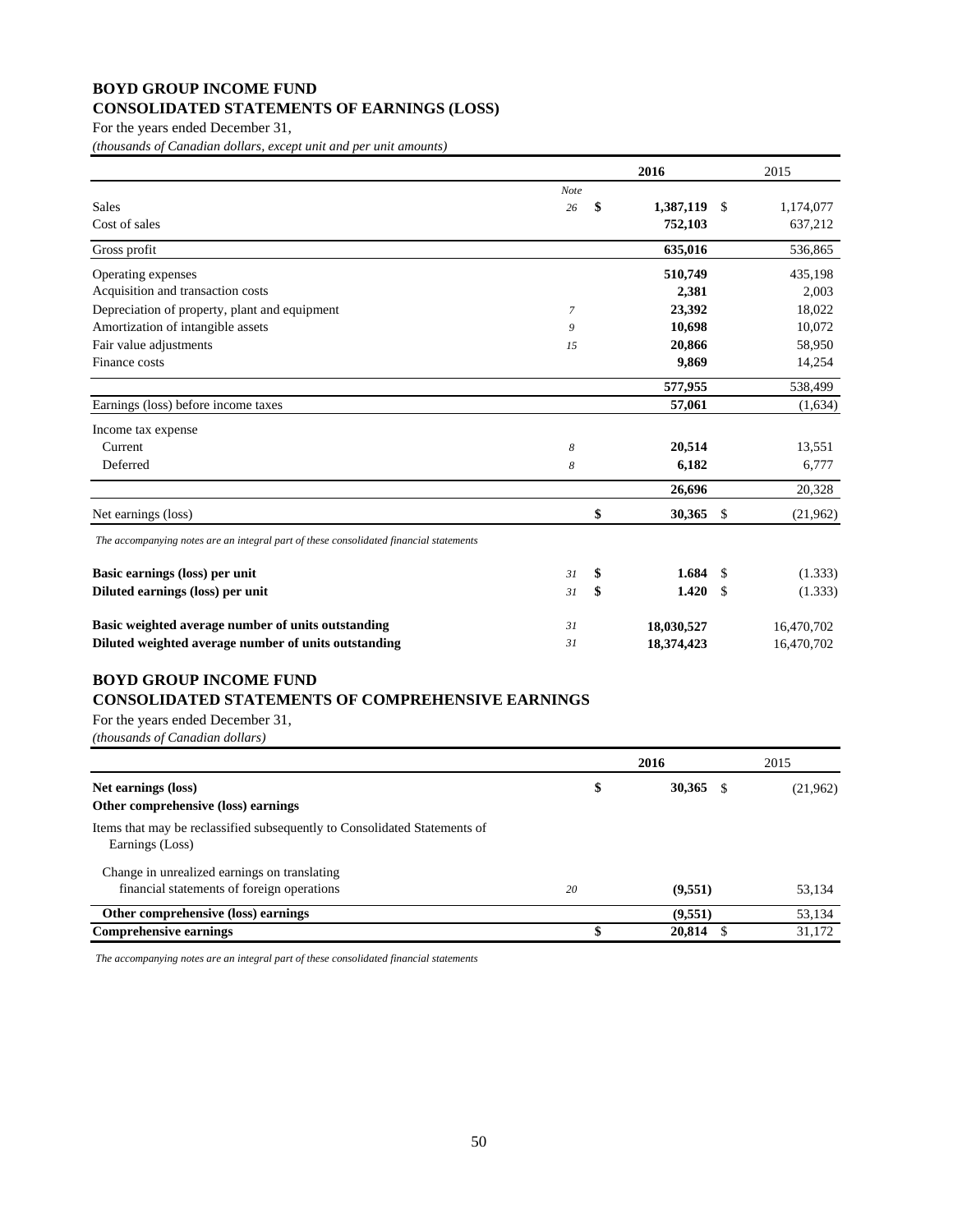### **BOYD GROUP INCOME FUND CONSOLIDATED STATEMENTS OF CASH FLOWS**

For the years ended December 31, *(thousands of Canadian dollars)*

|                                                       |      | 2016           | 2015        |
|-------------------------------------------------------|------|----------------|-------------|
|                                                       | Note |                |             |
| <b>Cash flows from operating activities</b>           |      |                |             |
| Net earnings (loss)                                   | \$   | 30,365<br>- \$ | (21,962)    |
| Items not affecting cash                              |      |                |             |
| Fair value adjustments                                |      | 20,866         | 58,950      |
| Deferred income taxes                                 |      | 6,182          | 6,777       |
| Amortization of discount on convertible debt          |      | 927            | 3,383       |
| Amortization of deferred finance costs                |      | 71             | 885         |
| Amortization of intangible assets                     |      | 10,698         | 10.072      |
| Depreciation of property, plant and equipment         |      | 23,392         | 18,022      |
| Gain on disposal of equipment and software            |      | (574)          | (214)       |
| Interest accrued on Exchangeable Class A              |      |                |             |
| common shares                                         |      | 121            | 130         |
| Other gains                                           |      |                | (732)       |
|                                                       |      | 92,048         | 75,311      |
| Changes in non-cash working capital items             | 32   | (1,380)        | 7,141       |
|                                                       |      | 90,668         | 82,452      |
| Cash flows provided by (used in) financing activities |      |                |             |
| Fund units issued from treasury                       |      |                |             |
| in connection with options exercised                  |      | 382            |             |
| Issue costs                                           |      | (75)           | (29)        |
| Increase in obligations under long-term debt          |      | 54,332         |             |
| Repayment of long-term debt                           |      | (31, 147)      | (8,926)     |
| Repayment of obligations under finance leases         |      | (5,301)        | (5,228)     |
| Dividends paid on Exchangeable Class A                |      |                |             |
| common shares                                         |      | (123)          | (130)       |
| Distributions paid to unitholders                     |      | (9,061)        | (8,119)     |
| Payment to non-controlling interests                  |      | (156)          | (1,086)     |
| Payment of financing costs                            |      |                |             |
| Collection of notes receivable                        |      |                | (356)<br>59 |
|                                                       |      | 8,851          | (23, 815)   |
|                                                       |      |                |             |
| Cash flows used in investing activities               |      |                |             |
| Proceeds on sale of equipment and software            |      | 936            | 352         |
| Equipment purchases and facility improvements         |      | (11,058)       | (9,183)     |
| Acquisition and development of businesses             |      |                |             |
| (net of cash acquired)                                |      | (106, 280)     | (43, 214)   |
| Software purchases and licensing                      |      | (1,369)        | (377)       |
| Senior managers unit loan program                     |      | 240            | 181         |
|                                                       |      | (117, 531)     | (52, 241)   |
| Effect of foreign exchange rate changes on cash       |      | (1,399)        | 9,020       |
| Net (decrease) increase in cash position              |      | (19, 411)      | 15,416      |
| Cash, beginning of year                               |      | 72,926         | 57,510      |
| Cash, end of year                                     | \$   | 53,515<br>\$   | 72,926      |
| Income taxes paid                                     | \$   | 14,593<br>\$   | 15,762      |
| Interest paid                                         | \$   | 8,985<br>\$    | 11,174      |

*The accompanying notes are an integral part of these consolidated financial statements*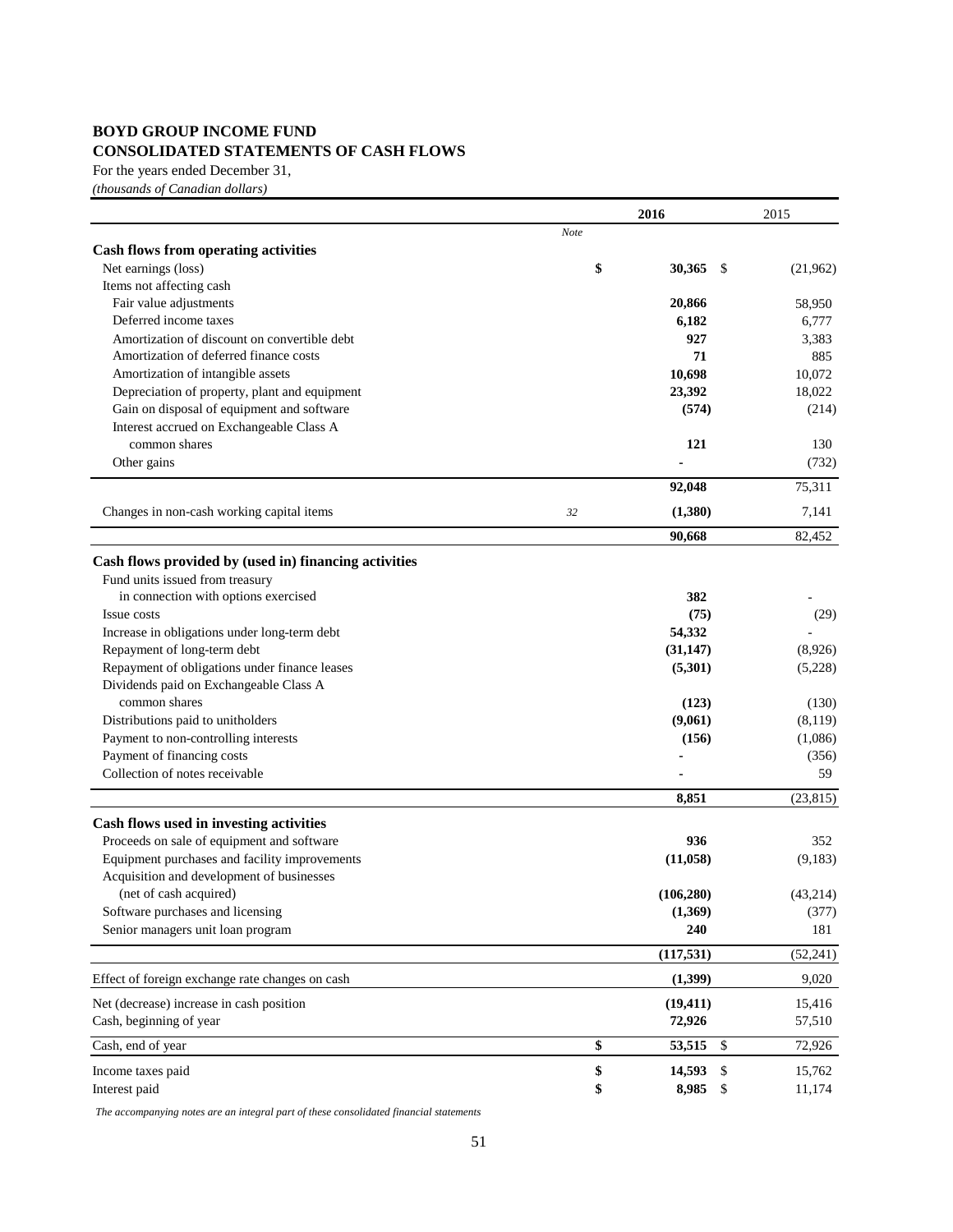For the years ended December 31, 2016 and 2015

*(thousands of Canadian dollars, except unit, share and per unit/share amounts)* 

### **1. GENERAL INFORMATION**

Boyd Group Income Fund (the "Fund" or "BGIF") is an unincorporated, open-ended mutual fund trust established under the laws of the Province of Manitoba, Canada on December 16, 2002. It was established for the purposes of acquiring and holding a majority interest in The Boyd Group Inc. (the "Company"). The Company is partially owned by Boyd Group Holdings Inc. ("BGHI"), which is controlled by the Fund. These financial statements reflect the activities of the Fund, the Company and all its subsidiaries including BGHI.

The Company's business consists of the ownership and operation of autobody/autoglass repair facilities and related services. At the reporting date, the Company operated locations in five Canadian provinces under the trade name Boyd Autobody & Glass, as well as in 20 U.S. states under the trade name Gerber Collision & Glass. The Company uses newly acquired brand names during a transition period until acquired locations have been rebranded. The Company is also a major retail auto glass operator in the U.S. with locations across 31 U.S. states under the trade names Gerber Collision & Glass, Glass America, Auto Glass Service, Auto Glass Authority and Autoglassonly.com. The Company also operates Gerber National Claim Services ("GNCS"), which offers glass, emergency roadside and first notice of loss services with approximately 5,500 glass provider locations and 4,600 Emergency Roadside Services provider locations throughout the U.S.

The units and convertible debentures of the Fund are listed on the Toronto Stock Exchange and trade under the symbols "BYD.UN" and "BYD.DB.A". The head office and principal address of the Fund are located at 3570 Portage Avenue, Winnipeg, Manitoba, Canada, R3K 0Z8.

The consolidated financial statements for the year ended December 31, 2016 (including comparatives) were approved and authorized for issue by the Board of Trustees on March 21, 2017.

### **2. SIGNIFICANT ACCOUNTING POLICIES**

### *a) Basis of presentation*

The consolidated financial statements of the Fund have been prepared in accordance with International Financial Reporting Standards ("IFRS") as issued by the International Accounting Standards Board ("IASB"). These consolidated financial statements are presented in thousands of Canadian dollars, except unit, share and per unit/share amounts.

### *b) Revenue recognition*

The Fund recognizes revenue to the extent that it is probable that the economic benefits will flow to the Fund, the sales price is fixed or determinable and collectability is reasonably assured. Revenue is measured at the fair value of the consideration received. Revenue is recognized when the profitability of the repair or service can be measured reliably. As the majority of repairs and services are of short duration, revenue is recognized when the repair or service is complete or substantially complete.

c*) Inventory* 

Inventory is valued at the lower of cost and net realizable value. Cost is determined on the first-in, first-out basis. Net realizable value is the estimated selling price in the ordinary course of business less any applicable selling expenses.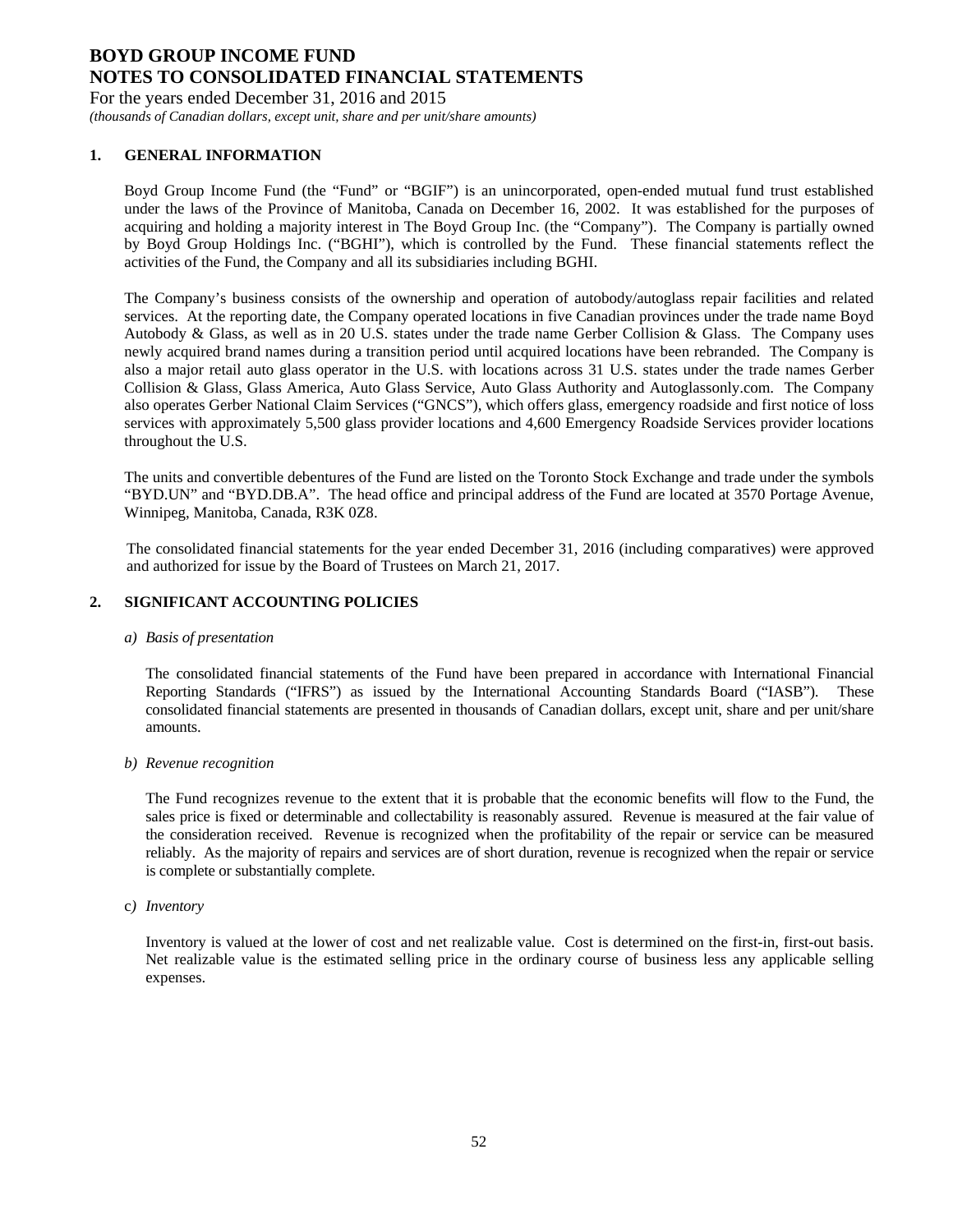For the years ended December 31, 2016 and 2015

*(thousands of Canadian dollars, except unit, share and per unit/share amounts)* 

#### *d) Property, plant and equipment*

Property, plant and equipment assets are stated at cost less accumulated depreciation and accumulated impairment losses. The cost of an item of property, plant and equipment consists of the purchase price, any costs directly attributable to bringing the asset to the location and condition necessary for its intended use and an estimate of the costs of dismantling and removing the item and restoring the site on which it is located.

Depreciation is calculated using the declining balance and straight line rates as disclosed in the property, plant and equipment note. Leasehold improvements are amortized on the straight line basis over the period of estimated benefit.

An item of property, plant and equipment is reclassified as held for sale or derecognized upon disposal, or when no future economic benefits are expected to arise from the continued use of the asset. Any gain or loss arising on disposal of the asset, determined as the difference between the net disposal proceeds and the carrying amount of the asset, is recognized in the consolidated statement of earnings (loss).

The Fund conducts an annual assessment of the residual balances, useful lives and depreciation methods being used for property, plant and equipment and any changes arising from the assessment are applied by the Fund prospectively.

#### *e) Consolidation*

The financial statements of the Fund consolidate the accounts of the Fund and its subsidiaries. All intercompany transactions, balances and unrealized gains and losses from intercompany transactions are eliminated on consolidation.

Subsidiaries are those entities which the Fund controls by having the power to govern the financial and operating policies. The existence and effect of potential voting rights that are currently exercisable or convertible are considered when assessing whether the Fund controls another entity. Subsidiaries are fully consolidated from the date on which control is obtained by the Fund and are de-consolidated from the date that control ceases.

### *f) Business combinations, goodwill and other intangible assets*

Acquisitions of subsidiaries and businesses are accounted for using the acquisition method of accounting. The cost of the acquisition is measured at the aggregate of the fair values (at the acquisition date) of assets transferred, liabilities incurred or assumed, and equity instruments issued by the Fund in exchange for control of the acquired company. Acquisition costs are expensed as incurred. The acquired company's identifiable assets (including previously unrecognized intangible assets), liabilities and contingent liabilities are recognized at their fair values at the acquisition date.

Goodwill represents the excess of the cost of an acquisition over the fair value of the Fund's share of the net identifiable assets of the acquired subsidiary at the date of acquisition. Goodwill is carried at cost less accumulated impairment losses.

Intangible assets are recognized only when it is probable that the expected future economic benefits attributable to the assets will accrue to the Fund and the cost can be reliably measured. Intangible assets acquired in a business combination are recorded at fair value. Intangible assets that do not have indefinite lives are amortized over their useful lives using an amortization method which reflects the economic benefit of the intangible asset. Customer relationships are amortized on a straight-line basis over the expected period of benefit of 20 years. Contractual rights, which consist of non-compete agreements, zoned property rights and favourable lease agreements, are amortized on a straight-line basis over the term of the contract. Computer software is amortized on a straight-line basis over periods of three and five years. Brand names which the Company continues to use in the conduct of its business are considered indefinite life because their value is not expected to degrade over time. To the extent the Company decides to discontinue the use of a certain brand, an estimate of the remaining useful life is made and the intangible asset is amortized over the remaining period.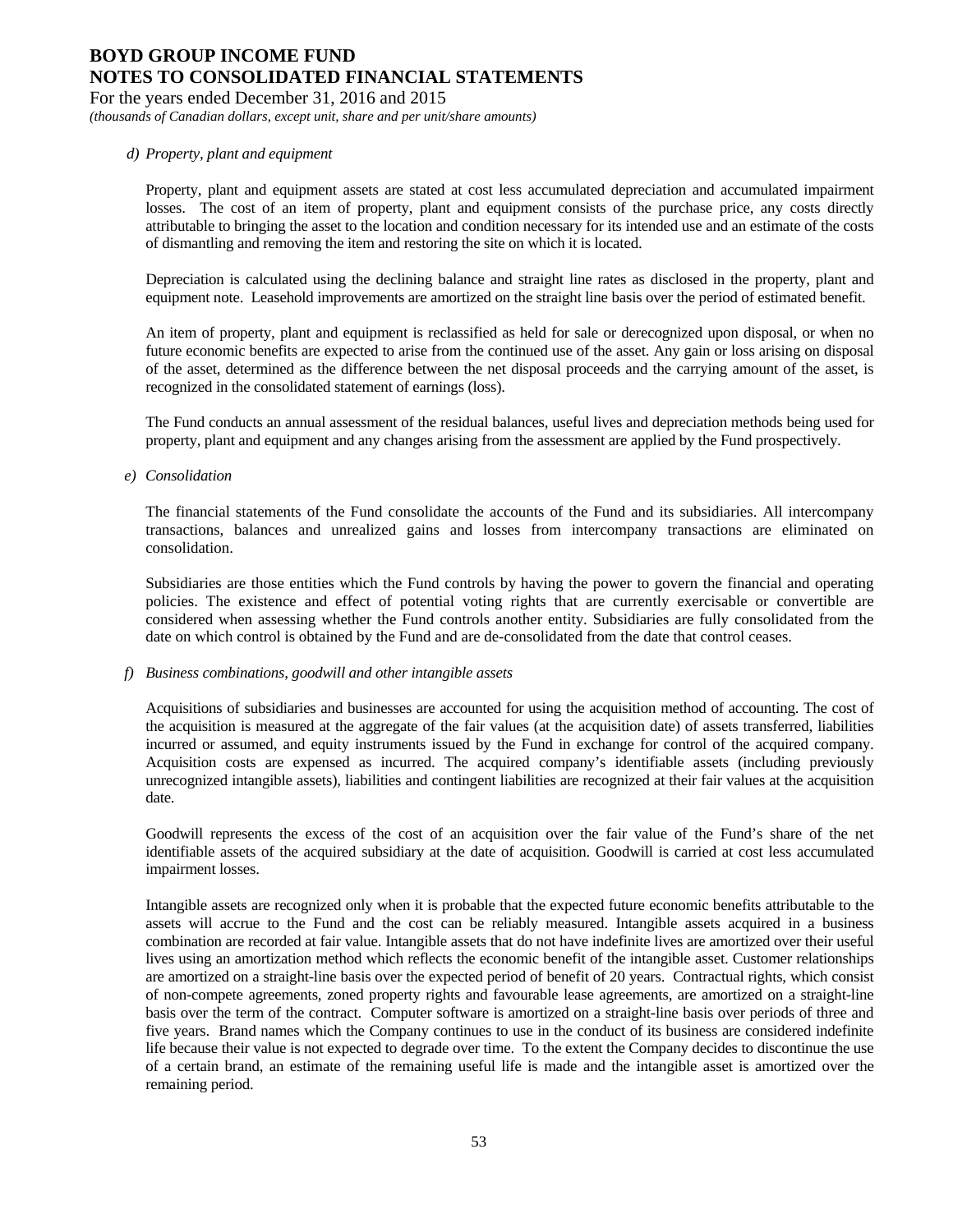For the years ended December 31, 2016 and 2015

*(thousands of Canadian dollars, except unit, share and per unit/share amounts)* 

#### *g) Impairment of non-financial assets*

Property, plant and equipment and definite life intangible assets are tested for impairment when events or changes in circumstances indicate that the carrying amount may not be recoverable. For the purpose of measuring recoverable amounts, assets are grouped at the lowest levels for which there are separately identifiable cash inflows (cashgenerating unit or "CGU"). The recoverable amount is the higher of an asset's fair value less costs to sell and value in use (being the present value of the expected future cash flows of the relevant asset or CGU). An impairment loss is recognized for the amount by which the asset's carrying amount exceeds its recoverable amount.

Goodwill and indefinite lived intangible assets are reviewed for impairment annually or at any time if an indicator of impairment exists. As well, newly acquired goodwill is reviewed for impairment at the end of the year in which it was acquired.

Goodwill acquired through a business combination is allocated to each CGU, or group of CGUs, that are expected to benefit from the related business combination. A group of CGUs represents the lowest level within the entity at which the goodwill is monitored for internal management purposes, which is not higher than an operating segment. Impairment losses on goodwill are not reversed.

The Fund evaluates impairment losses, other than goodwill impairment, for potential reversals when events or circumstances warrant such consideration.

#### *h) Cash and cash equivalents*

Cash and cash equivalents include cash on hand, deposits held with banks, and other short-term highly liquid investments with original maturities of three months or less.

#### *i) Income taxes*

Income tax comprises current and deferred tax. Income tax is recognized in the statement of earnings (loss) except to the extent that it relates to items recognized directly in equity, in which case the income tax is recognized directly in equity.

Current tax is the expected tax payable on the taxable income for the year, using tax rates enacted, or substantively enacted, at the end of the reporting period, and any adjustment to tax payable in respect of previous years.

In general, deferred tax is recognized in respect of temporary differences arising between the tax bases of assets and liabilities and their carrying amounts in the consolidated financial statements. Deferred income tax is determined on a non-discounted basis using tax rates and laws that have been enacted or substantively enacted at the statement of financial position date and are expected to apply when the deferred tax asset or liability is settled. Deferred tax assets are recognized to the extent that it is probable that the assets can be recovered.

Deferred income tax is provided on temporary differences arising on investments in subsidiaries except, in the case of subsidiaries, where the timing of the reversal of the temporary difference is controlled by the Fund and it is probable that the temporary difference will not reverse in the foreseeable future.

### *j) Unitholders' capital*

Under IAS 32, a financial instrument that gives the holder the right to put the instrument back to the issuer for cash or another financial asset (a 'puttable instrument') is a financial liability, except for those instruments that meet the exceptions to be classified as equity instruments. The trust units of the Fund meet the puttable equity exceptions and therefore are classified as equity.

The Fund's declaration of trust allows a unitholder to tender their units for cash redemption. This cash redemption right is restricted, at the Fund's option, to an aggregate cash amount of \$25 per month. Historically, the Fund has not been asked to redeem units for cash.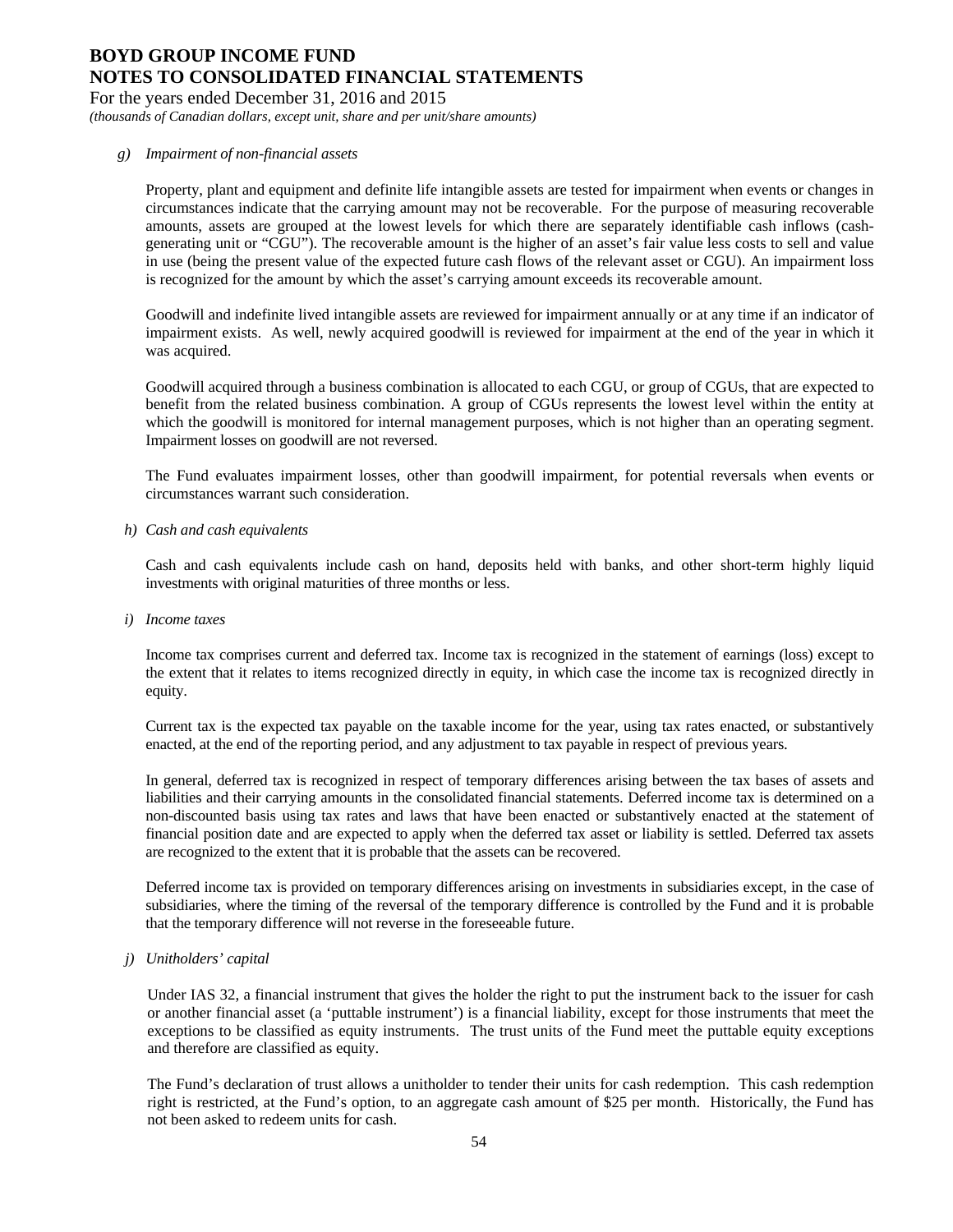For the years ended December 31, 2016 and 2015

*(thousands of Canadian dollars, except unit, share and per unit/share amounts)* 

#### *k) Unit-Based Compensation*

The Fund issues unit-based awards to certain employees in the form of unit options. The unit options are financial liabilities since the units are ultimately puttable back to the Fund in exchange for cash. The cost of cash-settled unitbased transactions are measured at fair value using a Black-Scholes model and expensed over the vesting period with the recognition of a corresponding liability. The liability is re-measured at each reporting date with changes in fair value recognized in earnings (loss).

#### *l) Earnings per unit*

Basic earnings (loss) per unit (EPU) is calculated by dividing the net earnings (loss) for the period attributable to equity owners of the Fund by the weighted average number of units outstanding during the period.

Diluted EPU is calculated by adjusting the weighted average number of units outstanding and corresponding earnings impact for dilutive instruments. The Fund's dilutive instruments comprise unit options, exchangeable shares, convertible debentures and non-controlling interest put options. The number of shares included with respect to unit options is computed using the treasury stock method. The exchangeable Class A shares are evaluated as to whether or not they are dilutive based on the effect on earnings per unit of eliminating the liability adjustment for the period and increasing the weighted average number of units outstanding for the units that would be exchanged for the Class A shares. The dilutive impact of the convertible debentures and non-controlling interest put options is calculated using the "if converted" method.

#### *m) Foreign currency translation*

Items included in the financial statements of each subsidiary are measured using the currency of the primary economic environment in which the entity operates (the "functional currency"). The consolidated financial statements are presented in Canadian dollars, which is the Fund's functional currency. The financial statements of entities that have a functional currency different from that of the Fund are translated into Canadian dollars. Assets and liabilities are translated into Canadian dollars at the noon rate of exchange prevailing at the statement of financial position dates and income and expense items are translated at the average exchange rate during the period (as this is considered a reasonable approximation to actual rates). The adjustment arising from the translation of these accounts is recognized in other comprehensive earnings (loss) as cumulative translation adjustments.

When an entity disposes of its entire interest in a foreign operation, or loses control, joint control, or significant influence over a foreign operation, the foreign currency gains or losses accumulated in other comprehensive earnings (loss) related to the foreign operation are recognized in earnings (loss). If an entity disposes of part of an interest in a foreign operation which remains a subsidiary, a proportionate amount of foreign currency gains or losses accumulated in other comprehensive earnings (loss) related to the subsidiary are reallocated between controlling and non-controlling interests.

Foreign currency transactions are translated into the functional currency using the exchange rates prevailing at the dates of the transactions. Generally, foreign exchange gains and losses resulting from the settlement of foreign currency transactions and from the translation at year-end exchange rates of monetary assets and liabilities denominated in currencies other than an operation's functional currency are recognized in earnings (loss).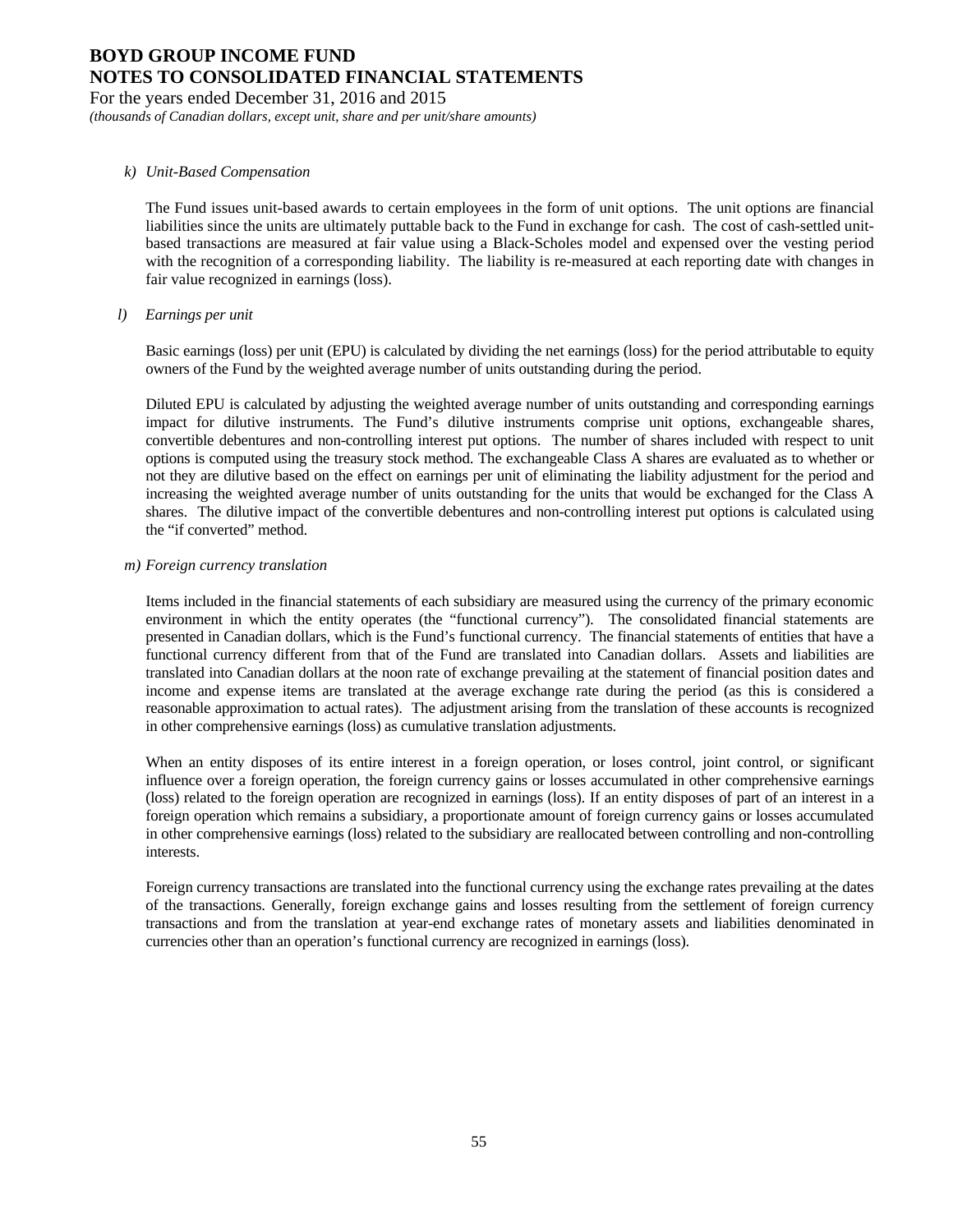For the years ended December 31, 2016 and 2015

*(thousands of Canadian dollars, except unit, share and per unit/share amounts)* 

### *n) Financial instruments*

Financial assets and liabilities are recognized when the Fund becomes a party to the contractual provisions of the instrument.

Financial assets and liabilities are offset and the net amount reported in the statement of financial position when there is a legally enforceable right to offset the recognized amounts and there is an intention to settle on a net basis, or realize the asset and settle the liability simultaneously.

At initial recognition, the Fund classifies its financial instruments in the following categories depending on the purpose for which the instruments were acquired:

Cash is classified as "Financial Assets at Fair Value Through Profit or Loss" (FVTPL). This financial asset is measured at fair value at each period end.

Derivative contracts including convertible debenture conversion features and non-controlling interest put options are classified as "Financial Assets or Financial Liabilities at Fair Value Through Profit or Loss" with mark-to-market adjustments being recorded to net earnings (loss) at each period end.

Accounts receivable and notes receivable are classified as "Loans and Receivables". After their initial fair value measurement, they are measured at amortized cost using the effective interest method, as reduced by appropriate allowances for estimated unrecoverable amounts.

Accounts payable and accrued liabilities, dividends payable, distributions payable, the non-derivative component of convertible debentures, and long-term debt are classified as "Other Liabilities" and are net of any related financing fees or issue costs. After their initial fair value measurement, they are measured at amortized cost using the effective interest method.

As a result of the Fund's units being redeemable for cash, the exchangeable Class A shares of the Fund's subsidiary BGHI, are presented as financial liabilities and classified as "Financial Assets or Financial Liabilities at Fair Value Through Profit or Loss". Exchangeable Class A shares are measured at the market price of the units of Fund as of the statement of financial position date.

For those financial instruments where fair value is recognized in the Statement of Financial Position the methods and assumptions used to develop fair value measurements have been classified into one of the three levels of the fair value hierarchy for financial instruments:

- Level 1 includes quoted prices (unadjusted) in active markets for identical assets or liabilities
- Level 2 includes inputs that are observable other than quoted prices included in Level 1
- Level 3 includes inputs that are not based on observable market data

For net investment hedging relationships, foreign exchange gains and losses are recognized in other comprehensive earnings (loss). Amounts recorded in accumulated other comprehensive earnings (loss) are recognized in net earnings (loss) when there is a disposition of the foreign subsidiary.

### *o) Non-controlling interests*

The Company accounts for transactions where a non-controlling interest exists, and where a put option has been granted to third parties under IFRS 10 whereby the non-controlling interest is initially recognized at fair value and then immediately derecognized upon the issuance and recognition of the put option. Differences between the put option liability recognized at fair value and the amount of any non-controlling interest derecognized is recognized directly in equity.

When there is no allocation of profit or loss to non-controlling partners, no non-controlling interest is recognized in the Statement of Financial Position. Distributions to non-controlling partners are recognized as an expense when paid or payable based on the distribution formula of the agreement.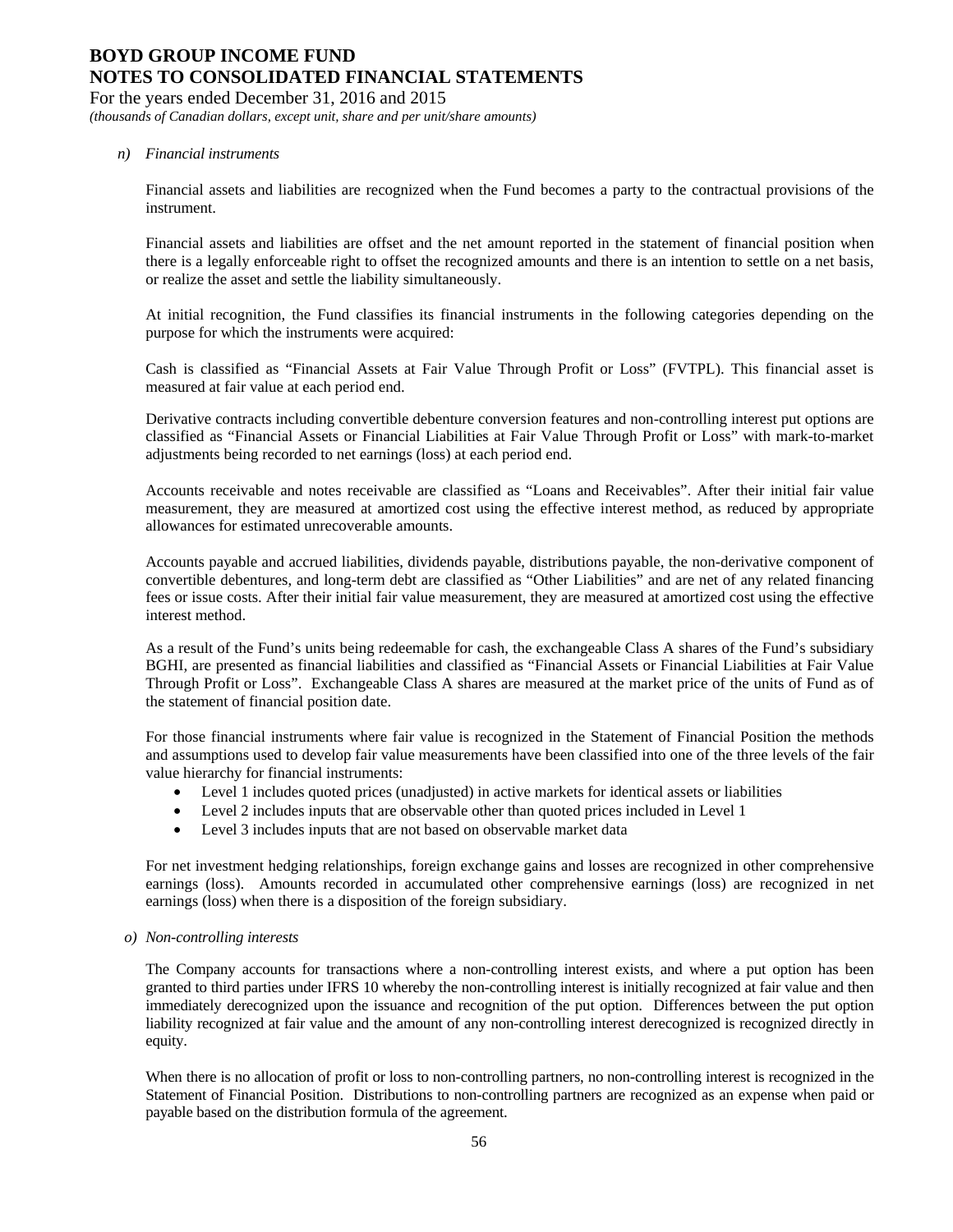For the years ended December 31, 2016 and 2015

*(thousands of Canadian dollars, except unit, share and per unit/share amounts)* 

#### *p) Pensions and other post-retirement benefits*

The Company contributes to defined contribution pension plans of employees. Contributions are recognized within operating expenses at an amount equal to contributions payable for the period. Any outstanding contributions are recognized as liabilities within accrued liabilities.

 *q) Provisions*

Provisions are recognized when the Fund has a present legal or constructive obligation that has arisen as a result of a past event and it is probable that a future outflow of resources will be required to settle the obligation, provided that a reliable estimate can be made of the amount of the obligation.

Provisions are measured at management's best estimate of the expenditure required to settle the obligation at the end of the reporting period, and are discounted to present value where the effect is significant. The increase in the provision due to the passage of time is recognized as a finance cost.

*r) Segment reporting*

The chief operating decision-maker is responsible for allocating resources and assessing performance of the operating segments and has been identified as the chief executive officer of the Fund.

The Fund's primary line of business is automotive collision and glass repair and related services, with the majority of revenues relating to this group of similar services. This line of business operates in Canada and the U.S. and both regions exhibit similar long-term economic characteristics. In this circumstance, IFRS requires the Company to provide specific geographical disclosure. For the years reported, the Company's revenues were derived within Canada or the U.S. and all property, plant and equipment, goodwill and intangible assets are located within these two geographic areas.

### **3. CRITICAL ACCOUNTING ESTIMATES AND JUDGMENTS**

Estimates and judgments are continually evaluated and are based on historical experience and other factors, including expectations of future events that are believed to be reasonable under the circumstances.

### **Critical accounting estimates**

The Fund makes estimates, including the assumptions applied therein, concerning the future. The resulting accounting estimates will, by definition, seldom equal the related actual results. The estimates and assumptions that have a significant risk of causing a material adjustment to the carrying amounts of assets and liabilities within the next financial year are addressed below.

### Impairment of Goodwill and Intangible Assets

When testing goodwill and intangibles for impairment, the Fund uses the recorded historical cash flows of the CGU or group of CGUs to which the asset relate for the most recent two years, and an estimate or forecast of cash flows for the next year to establish an estimate of the Fund's future cash flows. An estimate of the recoverable amount is then calculated as the higher of an asset's fair value less costs to sell and value in use (being the present value of the expected future cash flows of the relevant asset or CGU). An impairment loss is recognized for the amount by which the asset's carrying amount exceeds its recoverable amount. The methods used to value intangible assets and goodwill require critical estimates to be made regarding the future cash flows and useful lives of the intangible assets. Goodwill and intangible asset impairments, when recognized, are recorded as a separate charge to earnings (loss), and could materially impact the operating results of the Fund for any particular accounting period.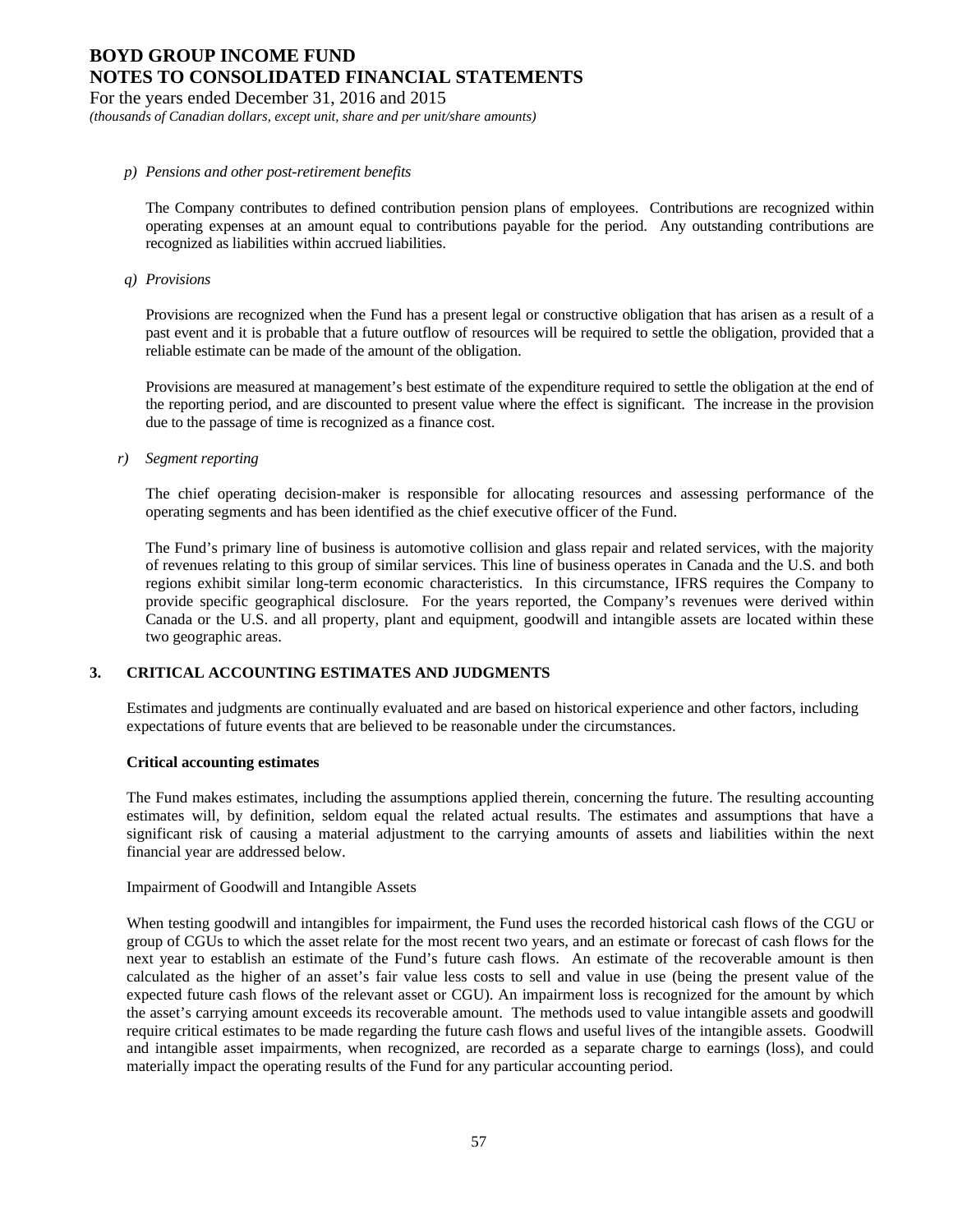For the years ended December 31, 2016 and 2015

*(thousands of Canadian dollars, except unit, share and per unit/share amounts)* 

Impairment of Other Long-lived Assets

The Fund assesses the recoverability of its long-lived assets, other than goodwill and intangibles, after considering the potential impairment indicated by such factors as business and market trends, the Fund's ability to transfer the assets, future prospects, current market value and other economic factors. In performing its review of recoverability, management estimates the future cash flows expected to result from the use of the assets and their potential disposition. If the discounted sum of the expected future cash flows is less than the carrying value of the assets generating those cash flows, an impairment loss would be recognized based on the excess of the carrying amounts of the assets over their estimated recoverable value. The underlying estimates for cash flows include estimates for future sales, gross margin rates and operating expenses. Changes which may impact these estimates include, but are not limited to, business risks and uncertainties and economic conditions. To the extent that management's estimates are not realized, future assessments could result in impairment charges that may have a material impact on the Fund's consolidated financial statements.

#### Fair Value of Financial Instruments

The Fund has applied discounted cash flow methods to establish the fair value of certain financial liabilities recorded on the Statement of Financial Position, as well as disclosed in the notes to the financial statements. The Fund also establishes mark-to-market valuations for derivative instruments, which are assumed to represent the current fair value of these instruments. These valuations rely on assumptions regarding interest and exchange rates as well as other economic indicators, which at the time of establishing the fair value for disclosure, have a high degree of uncertainty. Unrealized gains or losses on these derivative financial instruments may not be realized as markets change.

#### Income Taxes

The Fund is subject to income tax in several jurisdictions and estimates are used to determine the provision for income taxes. During the ordinary course of business, there are transactions and calculations for which the ultimate tax determination is uncertain. As a result, the Fund recognizes tax liabilities based on estimates of whether additional taxes and interest will be due. Uncertain tax liabilities may be recognized when, despite the Fund's belief that its tax return positions are supportable, the Fund believes that certain positions are likely to be challenged and may not be fully sustained upon review by tax authorities. The Fund believes that its accruals for tax liabilities are adequate for all open audit years based on its assessment of many factors including past experience and interpretations of tax law. To the extent that the final tax outcome of these matters is different than the amounts recorded, such differences will impact income tax expense in the period in which such determination is made.

### **Critical judgments in applying the entity's accounting policies**

### Deferred Tax Assets

The assessment of the probability of future taxable income in which deferred tax assets can be utilized is based on the Fund's latest forecasts which are adjusted for significant non-taxable income and expenses and specific limits to the use of any unused tax loss or credit. The tax rules in the numerous jurisdictions in which the Fund operates are also carefully taken into consideration. If a positive forecast of taxable income indicates the probable use of a deferred tax asset, that deferred tax asset is recognized in full. The recognition of deferred tax assets that are subject to certain legal or economic limits or uncertainties is assessed individually by management based on the specific facts and circumstances. The judgments inherent in these assessments are subject to uncertainty and if changed could materially affect the Fund's assessment of its ability to realize the benefit of these tax assets.

#### Leases

In applying the classification of leases in IAS 17, management considers its premise leases as well as certain equipment and vehicle leases as operating lease arrangements. In some cases, the lease transaction is not conclusive, and management uses judgment in determining whether the lease is a finance lease arrangement that transfers substantially all the risks and rewards incidental to ownership or an operating lease where substantially all the risks and rewards incidental to ownership are not transferred.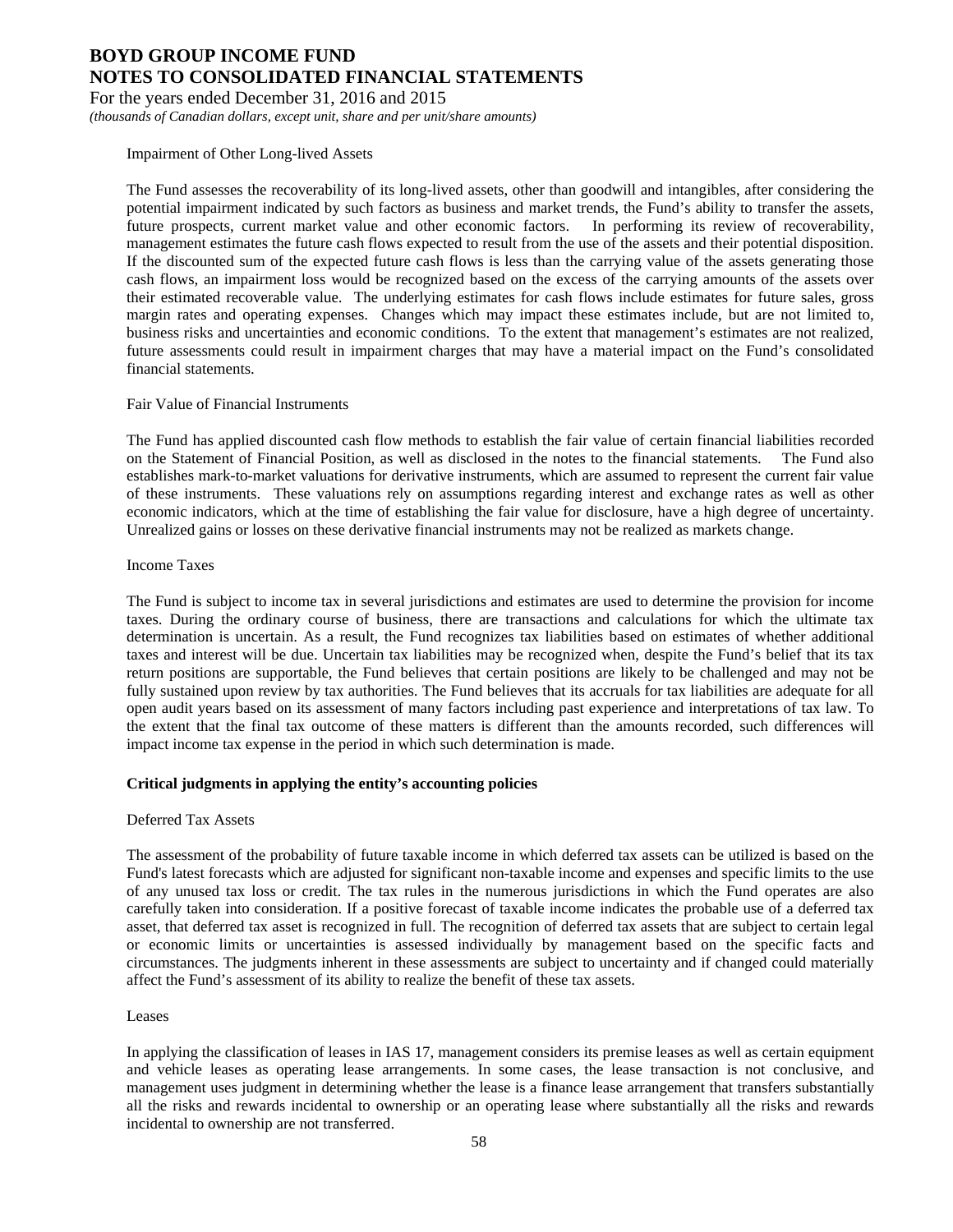For the years ended December 31, 2016 and 2015

*(thousands of Canadian dollars, except unit, share and per unit/share amounts)* 

### **4. ACCOUNTING STANDARDS AND AMENDMENTS ISSUED BUT NOT YET ADOPTED**

The following is an overview of accounting standard changes that the Fund will be required to adopt in future years:

IFRS 15, *Revenue from Contracts with Customers*, was issued by the International Accounting Standards Board ("IASB") on May 28, 2014 and will replace current guidance found in IAS 11, *Construction Contracts* and IAS 18, *Revenue*. IFRS 15 outlines a single comprehensive model to use in accounting for revenue arising from contracts with customers. On July 22, 2015, the IASB announced a deferral in the effective date for this standard. The standard is effective for reporting periods beginning on or after January 1, 2018 with early application permitted. A choice of retrospective application or a modified transition approach is provided. On April 12, 2016, the IASB issued clarifying amendments to IFRS 15, *Revenue from Contracts with Customers*. The amendments clarify how to identify a performance obligation in a contract, determine whether a company is a principal or an agent and determine whether the revenue from granting a licence should be recognized at a point in time or over time. The amendments also include additional relief to reduce cost and complexity on initial application. The amendments also require application January 1, 2018. The Fund is currently evaluating the impact of adopting IFRS 15 on its financial statements.

IFRS 9, *Financial Instruments*, was issued by the IASB on July 24, 2014 and will replace current guidance found in IAS 39, *Financial Instruments: Recognition and Measurement*. IFRS 9 includes a logical model for classification and measurement, a single, forward-looking 'expected loss' impairment model and a substantially-reformed approach to hedge accounting. The new standard will come into effect on January 1, 2018 with early application permitted. The Fund is currently evaluating the impact of adopting IFRS 9 on its financial statements.

IFRS 16, *Leases*, was issued by the IASB on January 13, 2016 and will replace the current guidance found in IAS 17, *Leases* and related interpretations. The new standard will bring most leases on-balance sheet through recognition of related assets and liabilities. IFRS 16 establishes principles for recognition, measurement, presentation and disclosure of leases. The new standard will come into effect on January 1, 2019 with early application permitted if IFRS 15, *Revenue from Contracts with Customers* has also been applied*.* The Fund is currently evaluating the impact of adopting IFRS 16 on its financial statements, but expects this standard will have a significant impact on its consolidated balance sheet, along with a change to the recognition, measurement and presentation of lease expenses in the consolidated statement of earnings.

On January 19, 2016, the IASB issued narrow-scope amendments to IAS 12, *Income Taxes.* The amendments clarify how to account for deferred tax assets related to debt instruments measured at fair value, and require application for annual periods beginning on or after January 1, 2017 with early application permitted. The Fund is currently evaluating the impact of adopting these amendments on its financial statements.

On January 29, 2016, the IASB issued amendments to IAS 7, *Statement of Cash Flows.* The amendments require a reconciliation of liabilities arising from financing activities to enable users of the financial statements to evaluate both cash flow and non-cash changes in the net debt of a company. The amendments become mandatory for annual periods beginning on or after January 1, 2017. The Fund is currently evaluating the impact of adopting these amendments on its financial statements.

On June 20, 2016, the IASB issued narrow-scope amendments to IFRS 2, *Share-based Payment.* The amendments provide requirements on the accounting for: (1) the effects of vesting and non-vesting conditions on the measurement of cash-settled share-based payments; (2) share-based payment transactions with a net settlement feature for withholding tax obligations; and (3) a modification to the terms and conditions of a share-based payment that changes the classification of the transaction from cash-settled to equity settled. The amendments become mandatory for annual periods beginning on or after January 1, 2018 with early application permitted. The Fund is currently evaluating the impact of adopting these amendments on its financial statements.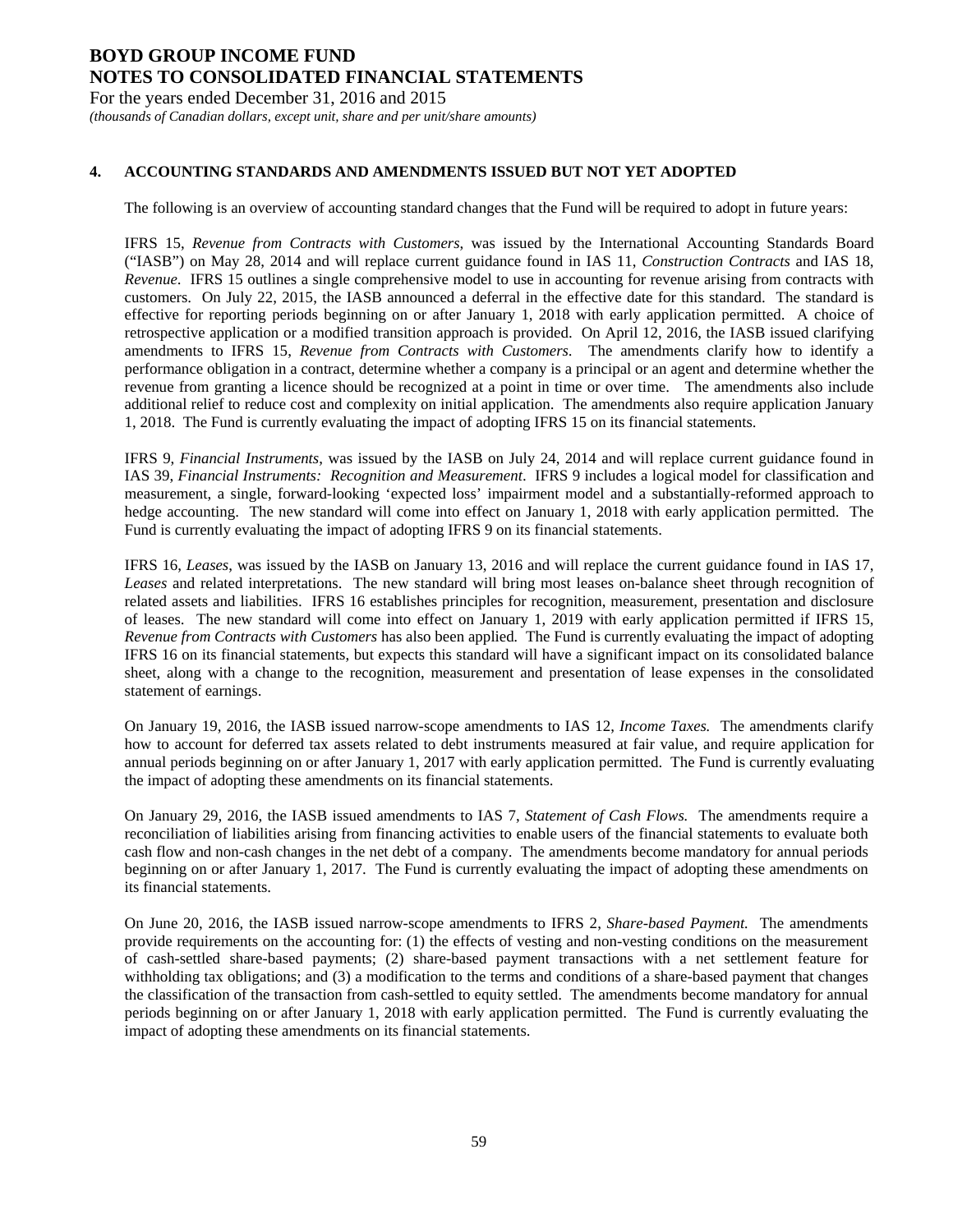For the years ended December 31, 2016 and 2015 *(thousands of Canadian dollars, except unit, share and per unit/share amounts)* 

### **5. ACQUISITIONS**

The Fund completed 25 acquisitions that added 51 locations, as well as the acquisition of a glass repair business with four locations during the year ended December 31, 2016 as follows:

| Location                                                                |
|-------------------------------------------------------------------------|
| Lafayette, Indiana (2 locations)                                        |
| Saanichton, British Columbia and Sidney, British Columbia               |
| Cincinnati, Ohio (4 autoglass locations)                                |
| Portland Area, Oregon (5 locations)                                     |
| Indianapolis Area, Indiana (6 locations)                                |
| Hudson, Ohio                                                            |
| Rocky Mount, North Carolina                                             |
| Burnaby, British Columbia                                               |
| Sapulpa, Oklahoma                                                       |
| Tulsa, Oklahoma                                                         |
| Airway Heights, Washington                                              |
| Portland, Oregon                                                        |
| Statesville, North Carolina                                             |
| Titusville, Florida                                                     |
| Cincinatti Region, Ohio (9 locations), Southgate, Kentucky (1 location) |
| LaPorte, Indiana                                                        |
| Sebastian, Florida                                                      |
| Burnaby, British Columbia                                               |
| Portage, Indiana                                                        |
| Baton Rouge, Louisiana                                                  |
| Greenville, North Carolina                                              |
| Battle Creek, Michigan                                                  |
| Greenville, North Carolina                                              |
| Grand Junction, Colorado                                                |
| Detroit, Michigan Region (5 locations)                                  |
| Crestview, Fort Walton Beach and Panama City Beach, Florida             |
|                                                                         |

Effective January 2, 2015, the Company completed a transaction acquiring the assets of Craftmaster Auto Body Group, Inc. ("Craftmaster"), which owned and operated six collision repair locations in Florida. Funding for the transaction was a combination of seller financing and cash.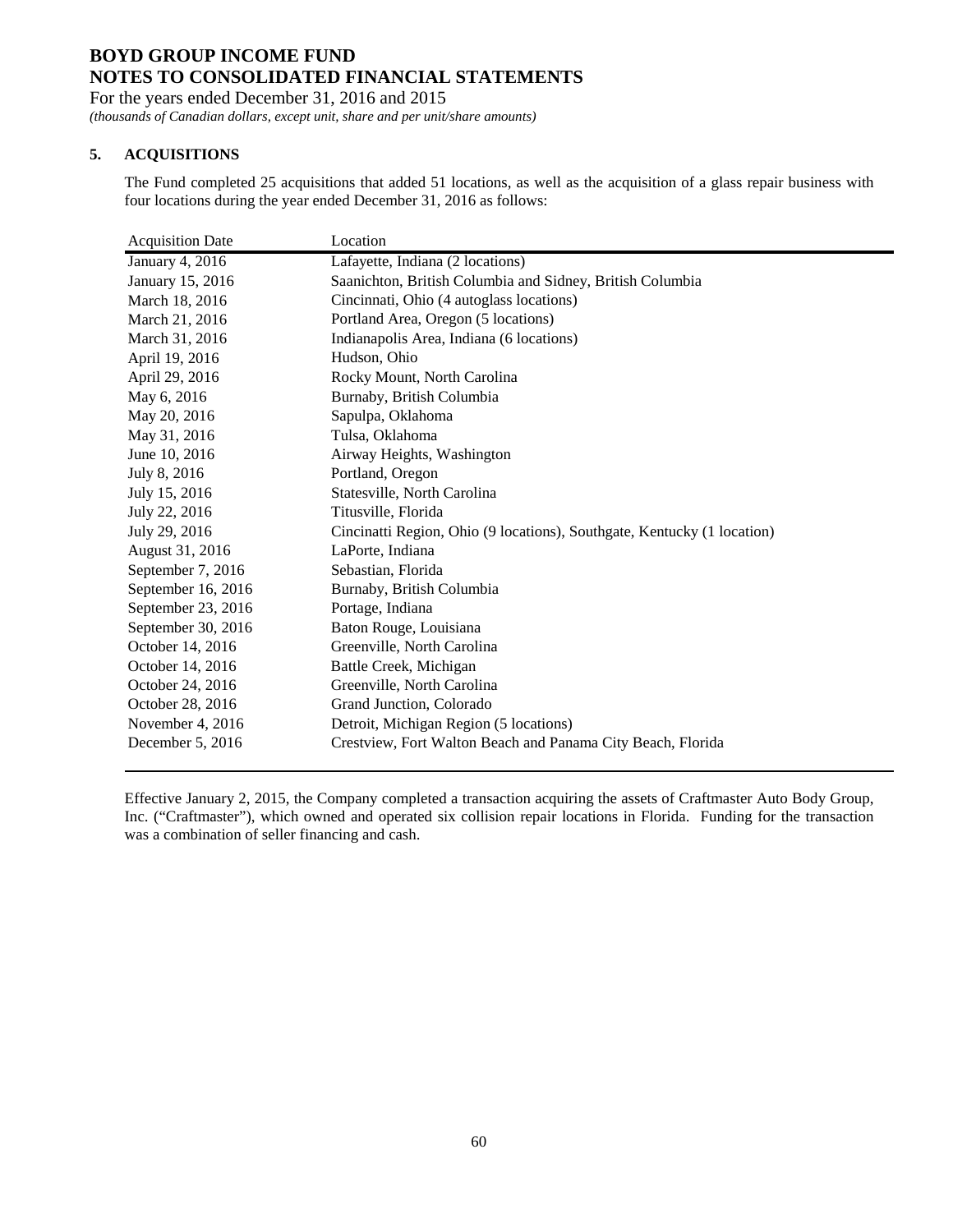For the years ended December 31, 2016 and 2015

*(thousands of Canadian dollars, except unit, share and per unit/share amounts)* 

The Fund also completed 16 other acquisitions that added 21 locations during 2015 as follows:

| Location                                                |
|---------------------------------------------------------|
| Pittsburgh, Pennsylvania                                |
| Spokane Valley, Washington                              |
| Battle Creek, Michigan                                  |
| Plainwell, Michigan                                     |
| Salt Lake City, Utah (4 locations)                      |
| Mesa, Arizona                                           |
| Highland Ranch, Colorado                                |
| Lake City, Florida                                      |
| Jacksonville, North Carolina                            |
| Glenwood Springs, Colorado and Grand Junction, Colorado |
| Dayton, Ohio (2 locations)                              |
| Mayfield Heights, Ohio                                  |
| Gresham, Oregon                                         |
| Bremerton, Washington                                   |
| Shereville, Indiana                                     |
| Charlotte, North Carolina                               |
|                                                         |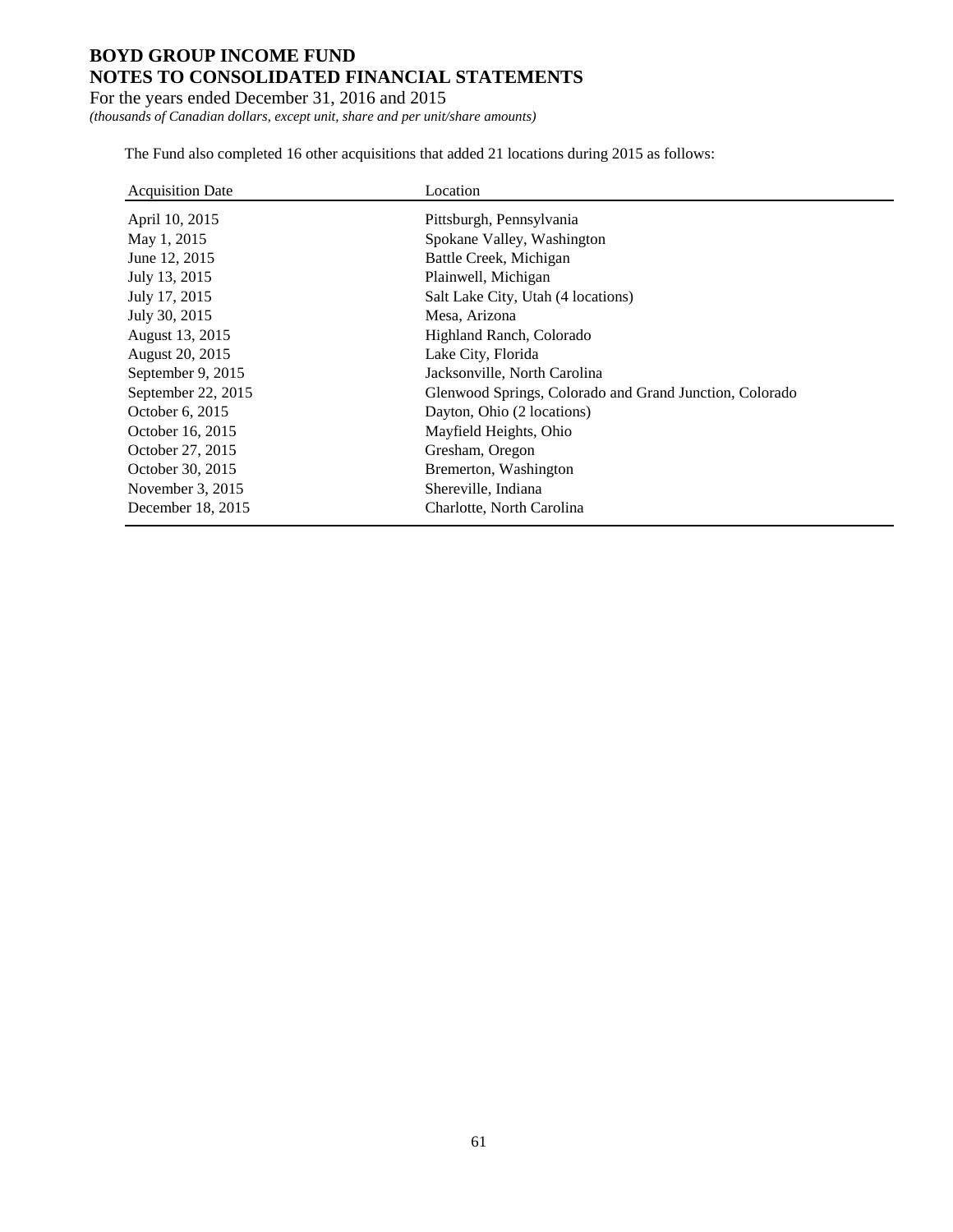For the years ended December 31, 2016 and 2015

*(thousands of Canadian dollars, except unit, share and per unit/share amounts)* 

The Fund has accounted for the acquisitions using the acquisition method as follows:

| <b>Acquisitions in 2016</b>                     |    |                  |  |  |  |  |
|-------------------------------------------------|----|------------------|--|--|--|--|
| Identifiable net assets acquired at fair value: |    |                  |  |  |  |  |
| Other currents assets                           | \$ | 1,908            |  |  |  |  |
| Property, plant and equipment                   |    | 20,979           |  |  |  |  |
| Identified intangible assets                    |    |                  |  |  |  |  |
| Customer relationships                          |    | 26,788           |  |  |  |  |
| Non-compete agreements                          |    | 1,183            |  |  |  |  |
| Liabilities assumed                             |    | (441)            |  |  |  |  |
| Deferred income tax liability                   |    | (430)            |  |  |  |  |
| Identifiable net assets acquired<br>Goodwill    | \$ | 49,987<br>51,319 |  |  |  |  |
| Total purchase consideration                    | \$ | 101,306          |  |  |  |  |
| <b>Consideration provided</b>                   |    |                  |  |  |  |  |
| Cash paid or payable                            | \$ | 85,887           |  |  |  |  |
| Contingent consideration                        |    | 1,713            |  |  |  |  |
| Sellers notes                                   |    | 13,706           |  |  |  |  |
| Total consideration provided                    | \$ | 101,306          |  |  |  |  |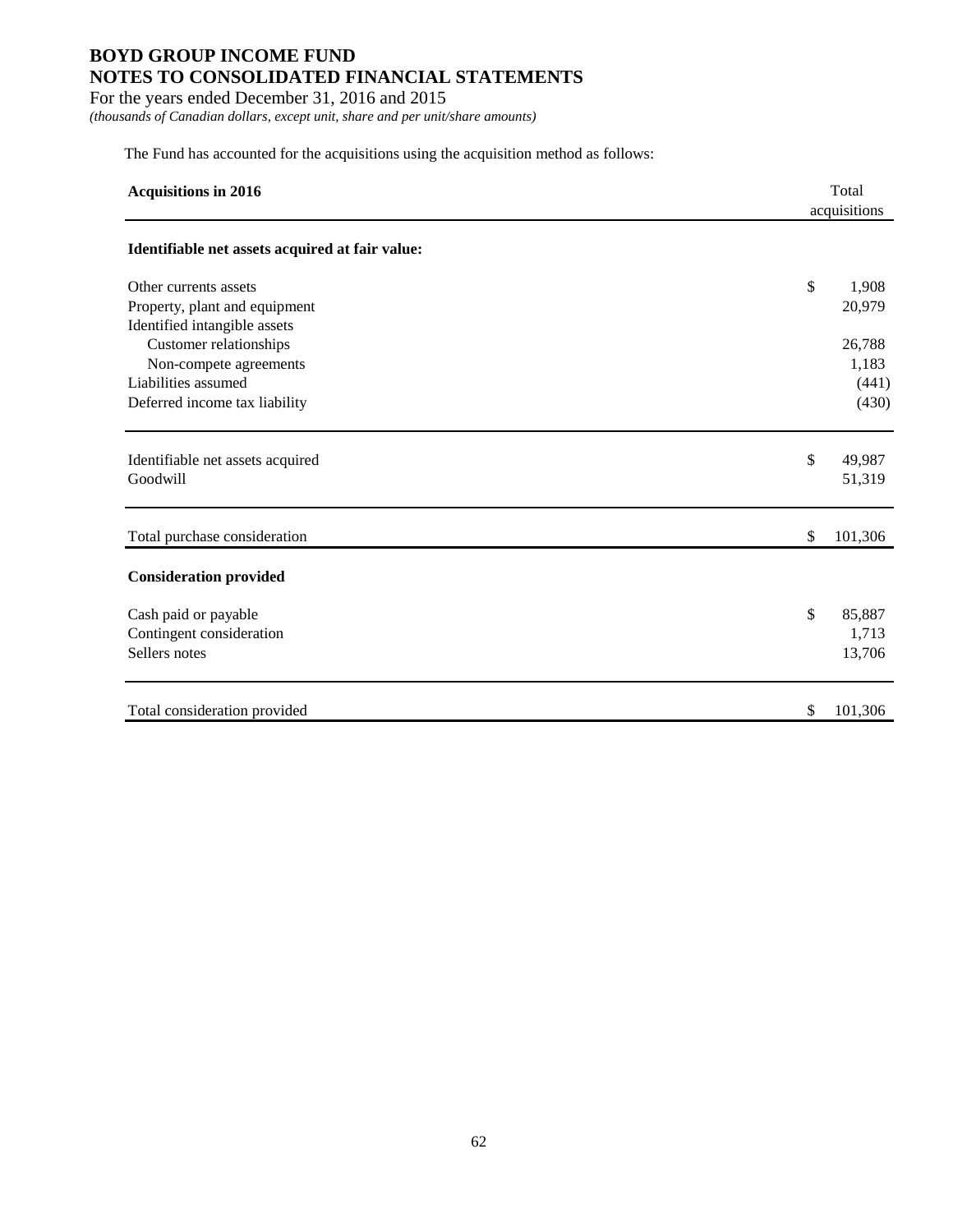For the years ended December 31, 2016 and 2015

*(thousands of Canadian dollars, except unit, share and per unit/share amounts)* 

The following table summarizes the preliminary purchase consideration and preliminary purchase price allocation as reported in the Fund's 2015 year-end financial statements:

| <b>Acquisitions in 2015</b>                     |    |             |               |              |               |        |  |
|-------------------------------------------------|----|-------------|---------------|--------------|---------------|--------|--|
|                                                 |    | Craftmaster |               | acquisitions |               | Total  |  |
| Identifiable net assets acquired at fair value: |    |             |               |              |               |        |  |
| Cash                                            | \$ | 5           | $\mathcal{S}$ |              | \$            | 5      |  |
| Other currents assets                           |    | 259         |               | 460          |               | 719    |  |
| Property, plant and equipment                   |    | 1,727       |               | 12,650       |               | 14,377 |  |
| Identified intangible assets                    |    |             |               |              |               |        |  |
| Customer relationships                          |    | 2,287       |               | 7,096        |               | 9,383  |  |
| Brand name                                      |    | 235         |               | 126          |               | 361    |  |
| Non-compete agreements                          |    | 469         |               | 517          |               | 986    |  |
| Liabilities assumed                             |    | (131)       |               | (29)         |               | (160)  |  |
| Identifiable net assets acquired                | \$ | 4,851       | $\mathbb{S}$  | 20,820       | \$            | 25,671 |  |
| Goodwill                                        |    | 3,828       |               | 7,737        |               | 11,565 |  |
| Total purchase consideration                    | \$ | 8,679       | <sup>\$</sup> | 28,557       | <sup>\$</sup> | 37,236 |  |
| <b>Consideration provided</b>                   |    |             |               |              |               |        |  |
| Cash paid or payable                            | \$ | 7,037       | <sup>\$</sup> | 22,228       | $\mathbb{S}$  | 29,265 |  |
| Sellers notes                                   |    | 1,642       |               | 6,329        |               | 7,971  |  |
|                                                 |    |             |               |              |               |        |  |
| Total consideration provided                    | \$ | 8,679       | \$            | 28,557       | \$            | 37,236 |  |

During 2016, no adjustments were made to the 2015 acquisitions presented above.

The preliminary purchase prices for the 2016 acquisitions as disclosed above may be revised as additional information becomes available. Further adjustments may be recorded in future periods as purchase price adjustments are finalized.

U.S. acquisition transactions are initially recognized in Canadian dollars at the rates of exchange in effect on the transaction dates. Subsequently, the assets and liabilities are translated at the rate in effect at the Statement of Financial Position date.

A significant part of the goodwill recorded on the acquisitions can be attributed to the assembled workforce and the operating know-how of key personnel. However, no intangible assets qualified for separate recognition in this respect.

Goodwill recognized during 2016 is expected to be deductible for tax purposes, except for goodwill related to the March 21, 2016 acquisition in the Portland Area of Oregon. Goodwill recognized on this transaction totalled \$7,008.

On November 4, 2016, the Company acquired the assets of Adrian Enterprises, Inc. The contingent consideration recorded is based on business meeting predetermined earnings targets during the period from April 1, 2017 to March 31, 2018. A maximum payment of \$1,500 in 2018 would be required if the business meets or exceeds the target. The present value of the contingent consideration has been determined at the maximum payment level using a 9% discount rate.

The results of operations reflect the revenues and expenses of acquired operations from the date of acquisition. Revenue contributed by 2016 acquisitions since the date of acquisition was \$67,810. Net earnings contributed by 2016 acquisitions since the date of acquisition were \$2,794. If 2016 acquisitions had been acquired on January 1, 2016, the Fund's net earnings for the year ended December 31, 2016 would have been \$35,889 (unaudited).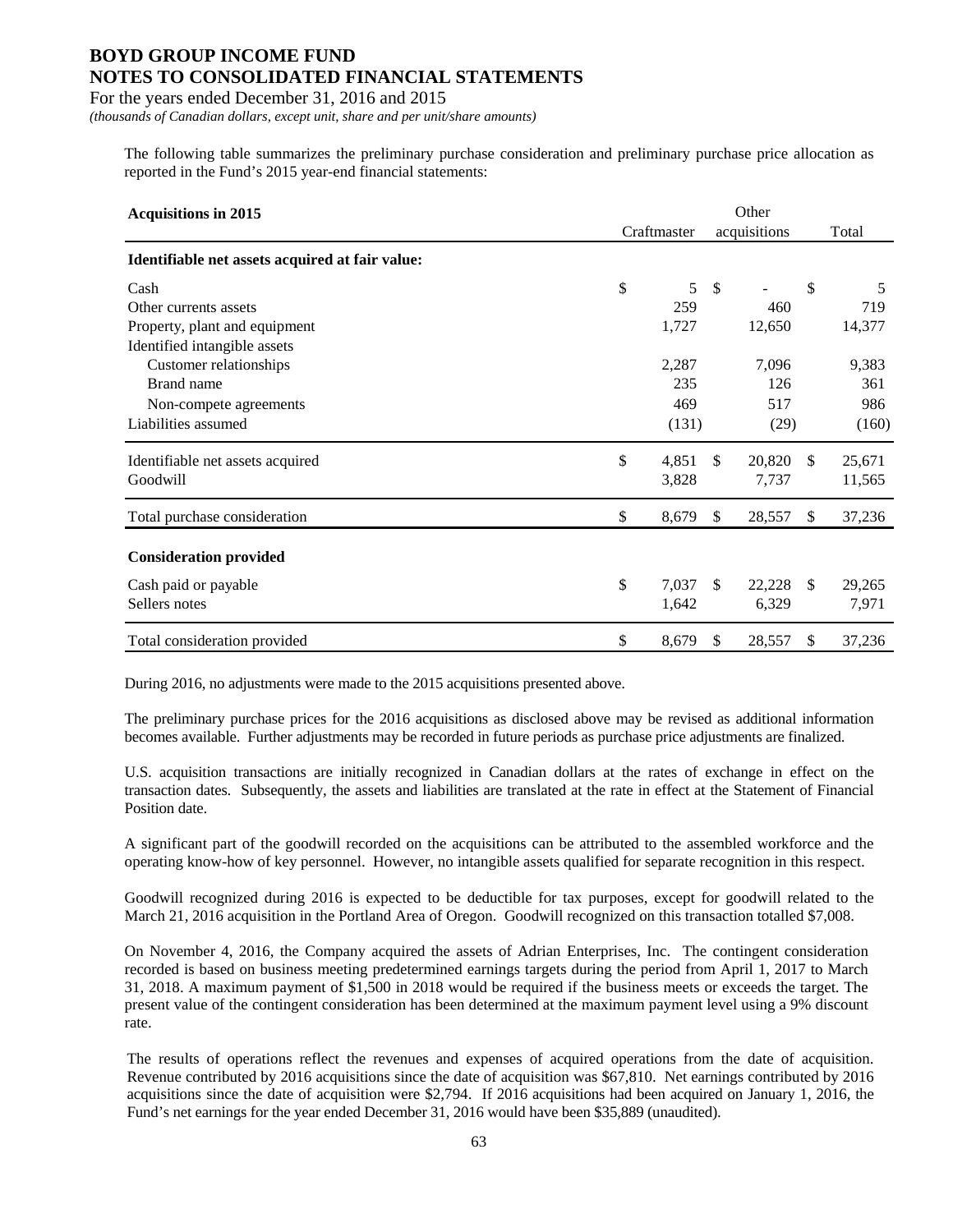For the years ended December 31, 2016 and 2015 *(thousands of Canadian dollars, except unit, share and per unit/share amounts)* 

### **6. INVENTORY**

| As at                                  | December 31,<br>2016   |      | December 31,<br>2015 |
|----------------------------------------|------------------------|------|----------------------|
| Parts and materials<br>Work in process | 11,076<br>\$<br>12,441 | - \$ | 9,634<br>11,343      |
|                                        | \$<br>23,517           |      | 20,977               |

Included in cost of sales for the year ended December 31, 2016 are parts and material costs of \$420,106 (2015 – \$357,851) and labour costs of \$229,537 (2015 – \$193,382) with the balance of cost of sales primarily made up of sublet charges.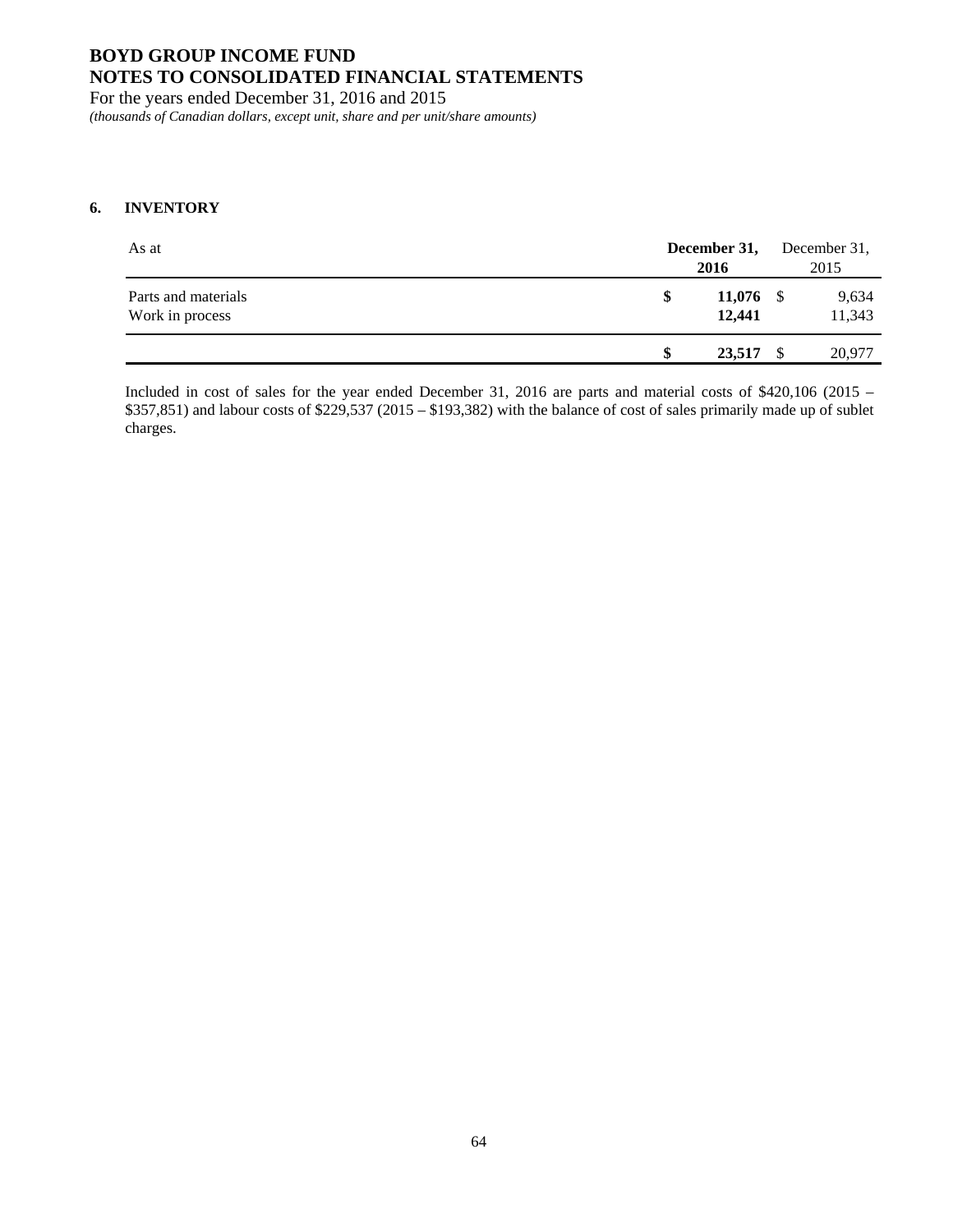For the years ended December 31, 2016 and 2015

*(thousands of Canadian dollars, except unit, share and per unit/share amounts)* 

### **7. PROPERTY, PLANT AND EQUIPMENT**

|                                              | Land                     | <b>Buildings</b> | Shop<br>Equipment | Office<br>Equipment |      | Computer<br>Hardware |     | Signage     |      | Vehicles  |                                 | Leasehold<br>Improvements | Total      |
|----------------------------------------------|--------------------------|------------------|-------------------|---------------------|------|----------------------|-----|-------------|------|-----------|---------------------------------|---------------------------|------------|
| Depreciation rates                           |                          | 5%               | 15%               | 20%                 |      | 30%                  |     | 15%         |      | 30%       | 10 to 25 years<br>straight line |                           |            |
| As at January 1, 2015<br>Cost<br>Accumulated | \$<br>146                | \$<br>2,330      | \$<br>69,893 \$   | $6,166$ \$          |      | 7,670 \$             |     | 5,836 \$    |      | 11,926    | - \$                            | 45,949 \$                 | 149,916    |
| depreciation                                 |                          | (315)            | (28, 278)         | (2,719)             |      | (4, 569)             |     | (2,008)     |      | (7, 422)  |                                 | (15, 341)                 | (60, 652)  |
| Net book value                               | \$<br>146                | \$<br>2,015      | \$<br>41,615 \$   | 3,447               | \$   | 3,101                | -\$ | 3,828       | - \$ | 4,504     | - \$                            | 30,608 \$                 | 89.264     |
| For the year ended<br>December 31, 2015      |                          |                  |                   |                     |      |                      |     |             |      |           |                                 |                           |            |
| Additions<br>Proceeds on                     | 2,619                    | 3,305            | 14,930            | 1,439               |      | 1,201                |     | 1,621       |      | 4,244     |                                 | 14,810                    | 44,169     |
| disposal<br>Gain (loss) on                   | $\overline{\phantom{a}}$ | $\sim$           | (68)              |                     |      | ÷                    |     | ÷,          |      | (284)     |                                 | ÷,                        | (352)      |
| disposal                                     | ÷,                       | ä,               | (1)               | (1)                 |      | ÷                    |     | ä,          |      | 217       |                                 | $\blacksquare$            | 215        |
| Depreciation                                 |                          | (164)            | (7,750)           | (839)               |      | (1,105)              |     | (770)       |      | (2,082)   |                                 | (5,312)                   | (18,022)   |
| Foreign exchange                             | 243                      | 630              | 8,061             | 568                 |      | 499                  |     | 774         |      | 735       |                                 | 6,259                     | 17,769     |
| Net book value                               | \$<br>3,008              | \$<br>5,786      | \$<br>56,787 \$   | $4,614$ \$          |      | $3,696$ \$           |     | 5,453 \$    |      | 7,334     | $\mathbb{S}$                    | 46,365 \$                 | 133,043    |
| As at December 31, 2015                      |                          |                  |                   |                     |      |                      |     |             |      |           |                                 |                           |            |
| Cost                                         | \$<br>3,008              | \$<br>6,317      | \$<br>99,430 \$   | 8,693               | - \$ | $10,334$ \$          |     | 8,657 \$    |      | 17,338 \$ |                                 | 71,029 \$                 | 224,806    |
| Accumulated<br>depreciation                  | ä,                       | (531)            | (42, 643)         | (4,079)             |      | (6, 638)             |     | (3,204)     |      | (10,004)  |                                 | (24, 664)                 | (91, 763)  |
| Net book value                               | \$<br>3,008              | \$<br>5,786 \$   | 56,787 \$         | 4,614 \$            |      | 3,696 \$             |     | 5,453 \$    |      | 7,334 \$  |                                 | 46,365 \$                 | 133,043    |
| For the year ended<br>December 31, 2016      |                          |                  |                   |                     |      |                      |     |             |      |           |                                 |                           |            |
| <b>Additions</b><br>Proceeds on              | 1,743                    | 2,503            | 18,429            | 2,941               |      | 1,527                |     | 2,242       |      | 4,990     |                                 | 21,105                    | 55,480     |
| disposal<br>Gain (loss) on                   |                          | ÷,               | (158)             |                     |      |                      |     | ÷,          |      | (747)     |                                 | (31)                      | (936)      |
| disposal                                     |                          | ÷,               | 47                |                     |      | (2)                  |     | (1)         |      | 555       |                                 | (25)                      | 574        |
| Depreciation                                 |                          | (310)            | (9,517)           | (1, 339)            |      | (1,249)              |     | (926)       |      | (3,038)   |                                 | (7,013)                   | (23, 392)  |
| Foreign exchange                             | (47)                     | (109)            | (1, 592)          | (61)                |      | (68)                 |     | (112)       |      | (89)      |                                 | (878)                     | (2,956)    |
| Net book value                               | \$<br>4,704 \$           | 7,870 \$         | 63,996 \$         | $6,155$ \$          |      | 3,904 \$             |     | $6,656$ \$  |      | 9,005 \$  |                                 | 59,523 \$                 | 161,813    |
| As at December 31, 2016                      |                          |                  |                   |                     |      |                      |     |             |      |           |                                 |                           |            |
| Cost                                         | \$<br>$4,704$ \$         | 8,704 \$         | 114,915 \$        | 11,456 \$           |      | $11,264$ \$          |     | $10,635$ \$ |      | 20,756 \$ |                                 | 90,134 \$                 | 272,568    |
| Accumulated<br>depreciation                  | ÷,                       | (834)            | (50, 919)         | (5,301)             |      | (7,360)              |     | (3,979)     |      | (11,751)  |                                 | (30,611)                  | (110, 755) |
| Net book value                               | \$<br>4,704 \$           | 7,870 \$         | 63,996 \$         | $6,155$ \$          |      | $3,904$ \$           |     | $6,656$ \$  |      | 9,005 \$  |                                 | 59,523 \$                 | 161,813    |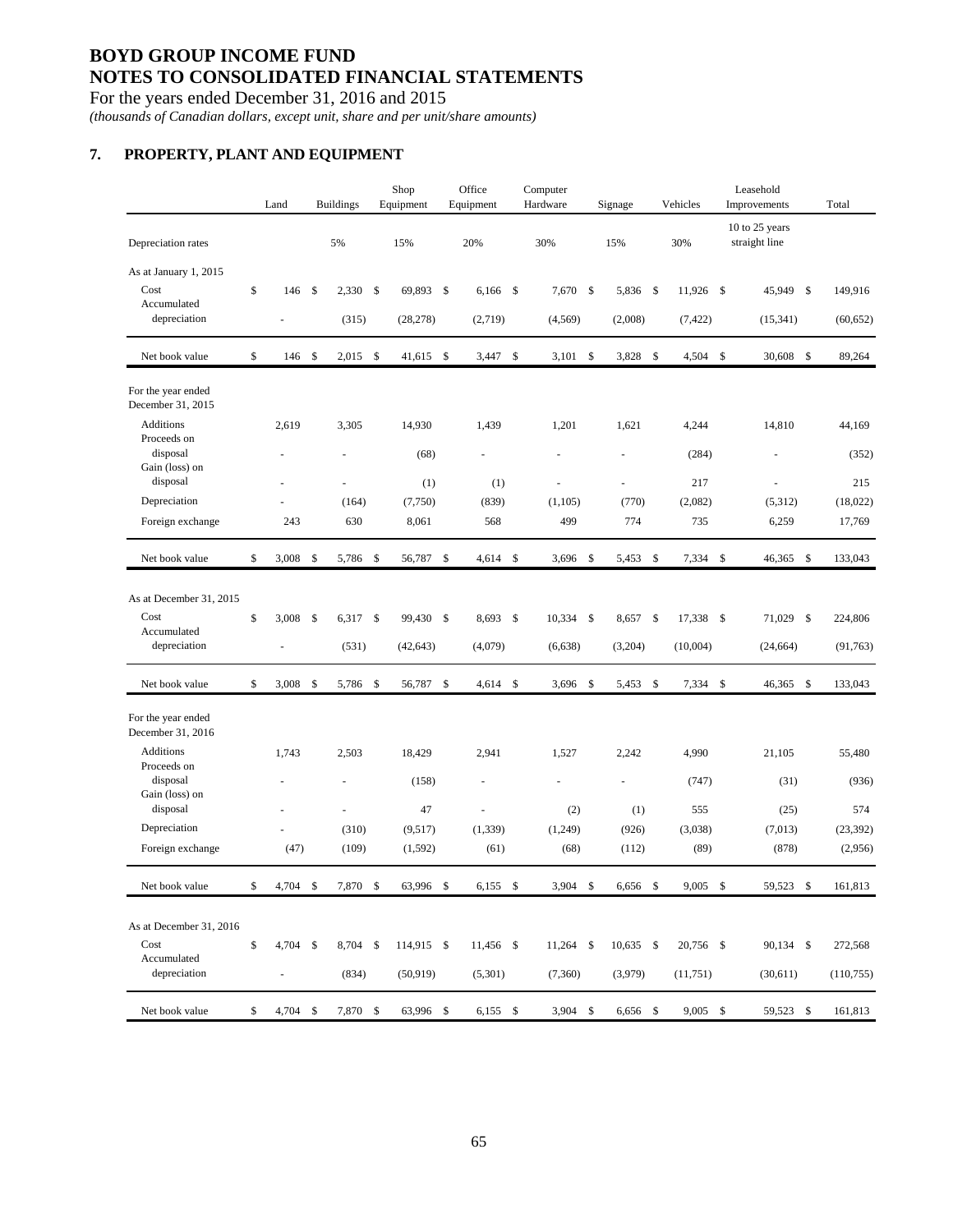For the years ended December 31, 2016 and 2015

*(thousands of Canadian dollars, except unit, share and per unit/share amounts)* 

### **8. INCOME TAXES**

The Fund is a "specified investment flow-through" ("SIFT") and until December 31, 2010 was exempt from tax on its income to the extent that its income was distributed to unitholders. This exemption did not apply to the Company or its subsidiaries, which are corporations that are subject to income tax. On December 15, 2010 the Trustees of the Fund approved an internal capital restructuring plan that better reflects its significant U.S. base of business and its expected source of future growth. A consequence of this restructuring is that its current distribution level to unitholders is funded almost entirely by its U.S. operations. Fund distributions that are sourced from U.S. business earnings are not subject to the SIFT tax.

The Fund accounts for deferred income tax assets and liabilities in respect of accounting and tax basis differences. Deferred income tax assets and liabilities which relate to the same jurisdiction are netted on the statement of financial position.

a) The reconciliation between income tax expense and the accounting earnings (loss) multiplied by the combined basic Canadian and U.S. federal, provincial and state tax rates is as follows:

|                                                                                                         | 2016                    |               | For the years ended December 31,<br>2015 |  |  |
|---------------------------------------------------------------------------------------------------------|-------------------------|---------------|------------------------------------------|--|--|
| Earnings (loss) before income taxes<br>Earnings subject to tax in the hands of unitholders not the Fund | \$<br>57,061<br>(9,132) | <sup>\$</sup> | (1,634)<br>(8,153)                       |  |  |
| Income (loss) subject to income taxes                                                                   | \$<br>47,929            | <sup>\$</sup> | (9,787)                                  |  |  |
| Combined basic Canadian and U.S. federal, provincial and state tax rates                                | 36.36%                  |               | 35.68%                                   |  |  |
| Income tax expense (recovery) at combined statutory tax rates                                           | \$<br>17,427            | <sup>\$</sup> | (3,492)                                  |  |  |
| Adjustments for the tax effect of:                                                                      |                         |               |                                          |  |  |
| Non-deductible depreciation                                                                             | (66)                    |               | 512                                      |  |  |
| Other non-deductible expenses                                                                           | 279                     |               | 326                                      |  |  |
| Amortization of permanent goodwill deductions                                                           | (100)                   |               | (96)                                     |  |  |
| Allocation to non-controlling interest                                                                  | (1,286)                 |               | (1,403)                                  |  |  |
| Changes in deferred tax assets and liabilities resulting from changes in                                |                         |               |                                          |  |  |
| substantively enacted tax rates                                                                         | 2                       |               | (79)                                     |  |  |
| Dividends treated as interest                                                                           | 762                     |               | 605                                      |  |  |
| Non-deductible fair value adjustments                                                                   | 5,060                   |               | 19,788                                   |  |  |
| Effective rate adjustment                                                                               | 4,437                   |               | 3,628                                    |  |  |
| Items affecting equity - issue costs                                                                    | 166                     |               | 506                                      |  |  |
| Other                                                                                                   | 15                      |               | 33                                       |  |  |
| Income tax expense                                                                                      | \$<br>26,696            | \$            | 20,328                                   |  |  |

The structure of the Fund is such that a portion of the Fund's earnings continue to be subject to tax in the hands of the unitholders, not the Fund. This permits the Company to reduce its tax obligation. As a result during the year, the Company benefitted from an interest deduction in the amount of \$10,640 (2015 - \$11,583). This amount was received by the Fund who then is permitted to reduce its taxable income for the distributions declared in the year.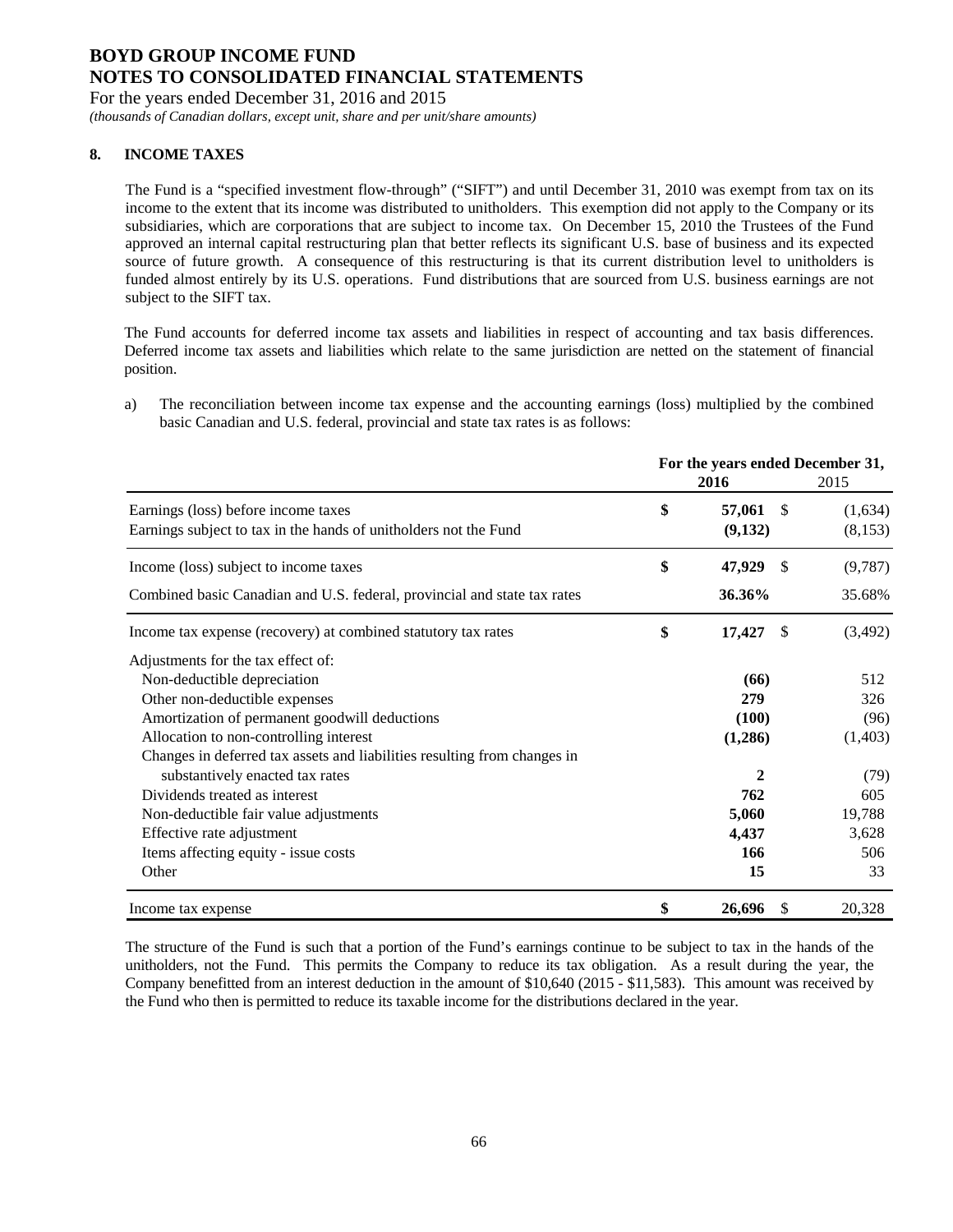For the years ended December 31, 2016 and 2015

*(thousands of Canadian dollars, except unit, share and per unit/share amounts)* 

### b) Deferred income taxes consist of the following:

| As at                              | December 31,<br>2016 |            | December 31,<br>2015 |  |  |  |
|------------------------------------|----------------------|------------|----------------------|--|--|--|
| Intangible assets                  | \$                   | $(337)$ \$ | (316)                |  |  |  |
| Non-capital losses carried forward | 1,718                |            | 2,306                |  |  |  |
| Property, plant and equipment      | (393)                |            | (271)                |  |  |  |
| Issue costs                        | 496                  |            | 826                  |  |  |  |
| Other                              | (155)                |            | 77                   |  |  |  |
| Deferred income tax asset          | \$<br>1,329          | \$         | 2,622                |  |  |  |
| As at                              | December 31,<br>2016 |            | December 31,<br>2015 |  |  |  |
| Intangible assets                  | \$<br>$(23,109)$ \$  |            | (18, 353)            |  |  |  |
| <b>Accrued liabilities</b>         | 10,429               |            | 6,809                |  |  |  |
| Property, plant and equipment      | (16, 011)            |            | (12,095)             |  |  |  |
| Acquisition costs                  | 3,213                |            | 3,037                |  |  |  |
| Deferred income tax liability      | \$<br>$(25, 478)$ \$ |            | (20,602)             |  |  |  |

c) The movement in deferred income tax assets and liabilities during the year is as follows:

| Deferred income tax asset as at                           | December 31,<br>2016  | December 31,<br>2015 |                |  |  |
|-----------------------------------------------------------|-----------------------|----------------------|----------------|--|--|
| Balance, beginning of year<br>Deferred income tax expense | $2,622$ \$<br>(1,293) |                      | 2,755<br>(133) |  |  |
| Balance, end of year                                      | 1.329                 |                      | 2,622          |  |  |

| Deferred income tax liability as at                                                                                    | December 31,<br>2016 |                                          | December 31,<br>2015 |                                          |  |
|------------------------------------------------------------------------------------------------------------------------|----------------------|------------------------------------------|----------------------|------------------------------------------|--|
| Balance, beginning of year<br>Acquired through business combination<br>Deferred income tax expense<br>Foreign exchange | \$                   | $(20,602)$ \$<br>(430)<br>(4,889)<br>443 |                      | (10,702)<br>(915)<br>(6, 644)<br>(2,341) |  |
| Balance, end of year                                                                                                   | \$.                  | $(25, 478)$ \$                           |                      | (20,602)                                 |  |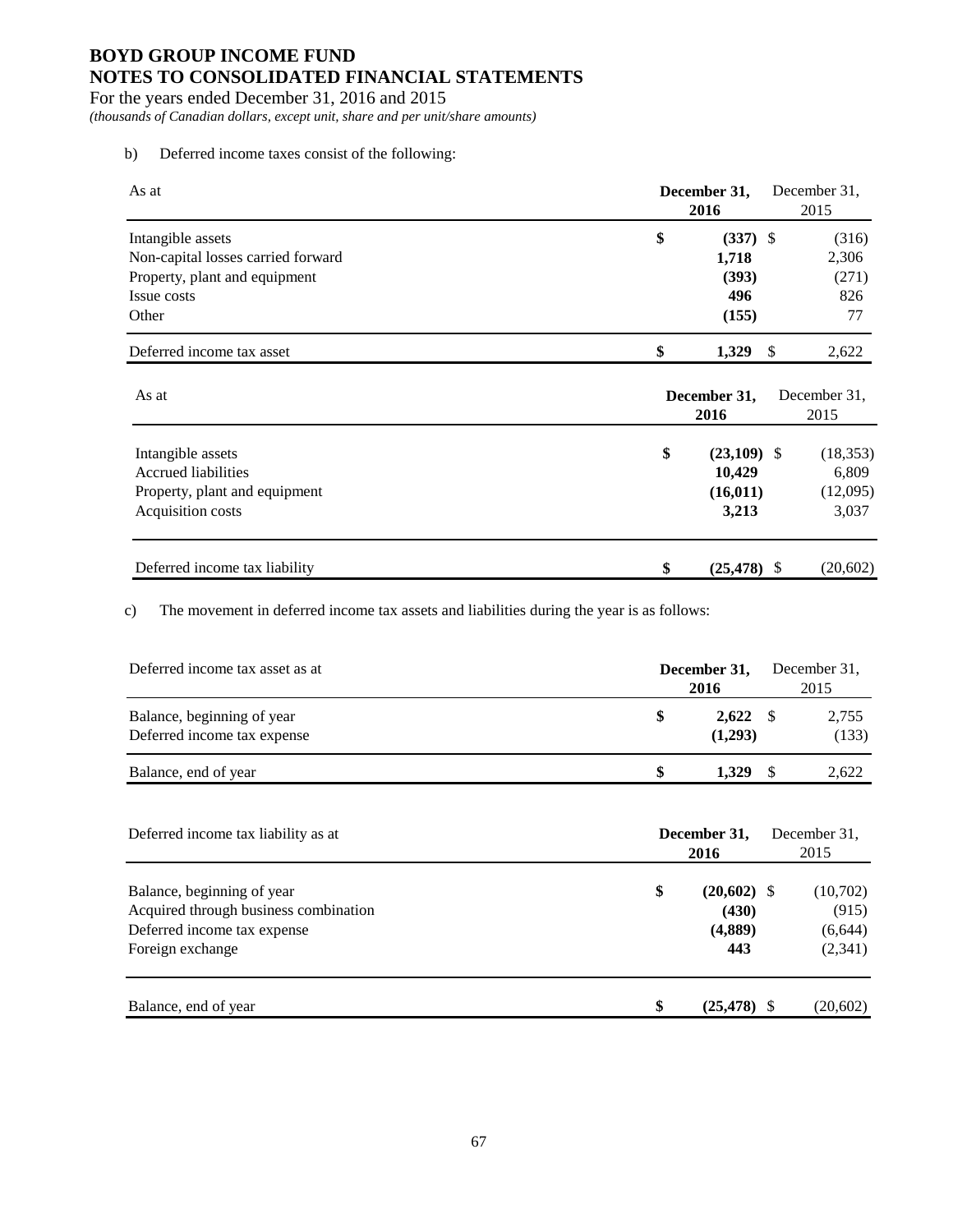For the years ended December 31, 2016 and 2015

*(thousands of Canadian dollars, except unit, share and per unit/share amounts)* 

d) Deferred income tax assets are recognized to the extent it is probable that sufficient future taxable income will be available to allow a deferred income tax asset to be realized. At December 31, 2016, the Fund has recognized all of its deferred income tax assets with the exception of \$7,510 (2015 - \$7,510) in capital losses available in Canada. At December 31, 2016, the Fund has non-capital losses in Canada of \$6,413 (2015 - \$8,607) and net operating losses in the U.S. of \$nil (2015 - \$nil).

The losses expire as follows:

| Year of expiry |       |
|----------------|-------|
| 2030           | 574   |
| 2033           | 4,618 |
| 2034           | 1,221 |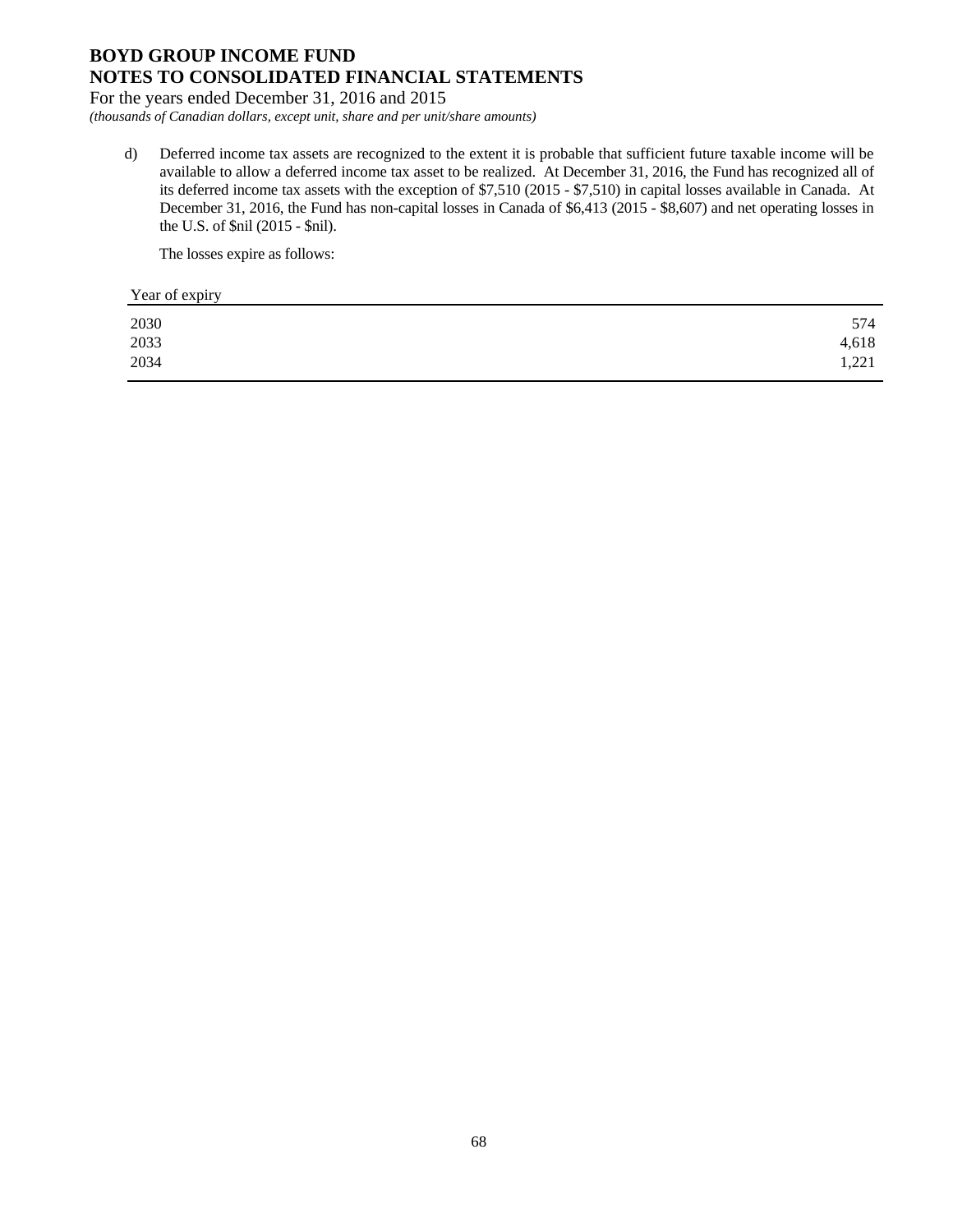For the years ended December 31, 2016 and 2015

*(thousands of Canadian dollars, except unit, share and per unit/share amounts)* 

### **9. INTANGIBLE ASSETS**

|                                         |                  |               |                   |              |                          |    |             | Zoned     |                         |               |
|-----------------------------------------|------------------|---------------|-------------------|--------------|--------------------------|----|-------------|-----------|-------------------------|---------------|
|                                         | Customer         |               |                   |              | Computer                 |    | Non-compete | Property  | <b>Favourable Lease</b> |               |
|                                         | Relationships    |               | <b>Brand Name</b> |              | Software                 |    | Agreements  | Rights    | Agreements              | Total         |
| As at January 1, 2015                   |                  |               |                   |              |                          |    |             |           |                         |               |
| Cost                                    | \$<br>115,298    | -\$           | 13,064 \$         |              | $2,734$ \$               |    | $6,197$ \$  | 54        | \$                      | \$<br>137,347 |
| Accumulated amortization                | (15, 866)        |               | (4, 358)          |              | (2,015)                  |    | (3,001)     | (54)      |                         | (25, 294)     |
| Net book value                          | \$<br>99,432 \$  |               | 8,706 \$          |              | 719 \$                   |    | $3,196$ \$  | $\bar{a}$ | \$<br>ä,                | \$<br>112,053 |
| For the year ended<br>December 31, 2015 |                  |               |                   |              |                          |    |             |           |                         |               |
| Acquired through business combinations  | 9,383            |               | 361               |              | $\overline{\phantom{a}}$ |    | 986         |           | ÷.                      | 10,730        |
| Purchase price allocation adjustments   |                  |               | ÷,                |              | ÷.                       |    |             |           | ÷.                      |               |
| <b>Additions</b>                        | ÷                |               | ÷,                |              | 377                      |    | ÷           |           | 8,725                   | 9,102         |
| Amortization                            | (6, 566)         |               | (1, 492)          |              | (466)                    |    | (1, 548)    |           | L.                      | (10,072)      |
| Foreign exchange                        | 19,530           |               | 1,612             |              | 110                      |    | 614         |           | ä,                      | 21,866        |
| Net book value                          | \$<br>121,779 \$ |               | 9,187 \$          |              | 740 \$                   |    | $3,248$ \$  |           | \$<br>8,725 \$          | 143,679       |
| As at December 31, 2015                 |                  |               |                   |              |                          |    |             |           |                         |               |
| Cost                                    | \$<br>147,814 \$ |               | 16,000 \$         |              | $3,221$ \$               |    | 8,505 \$    | 54 \$     | 8,725 \$                | 184,319       |
| Accumulated amortization                | (26, 035)        |               | (6, 813)          |              | (2,481)                  |    | (5,257)     | (54)      | ä,                      | (40, 640)     |
| Net book value                          | \$<br>121,779 \$ |               | 9,187 \$          |              | 740 \$                   |    | $3,248$ \$  |           | \$<br>8,725 \$          | 143,679       |
| For the year ended                      |                  |               |                   |              |                          |    |             |           |                         |               |
| December 31, 2016                       |                  |               |                   |              |                          |    |             |           |                         |               |
| Acquired through business combinations  | 26,788           |               |                   |              | $\blacksquare$           |    | 1,183       |           |                         | \$<br>27,971  |
| Additions<br>Amortization               | ÷,               |               |                   |              | 1,369                    |    | (1, 595)    |           | (557)                   | 1,369         |
|                                         | (7, 846)         |               | (44)<br>(275)     |              | (656)<br>50              |    |             |           |                         | (10, 698)     |
| Foreign exchange                        | (3,221)          |               |                   |              |                          |    | (94)        |           | (267)                   | (3,807)       |
| Net book value                          | \$<br>137,500 \$ |               | 8,868 \$          |              | 1,503                    | -S | $2,742$ \$  | ÷.        | \$<br>7,901 \$          | 158,514       |
| As at December 31, 2016                 |                  |               |                   |              |                          |    |             |           |                         |               |
| Cost                                    | \$<br>170,710    | $\mathcal{S}$ | 15,523 \$         |              | $4,640$ \$               |    | 9,457 \$    | 54        | \$<br>8,465 \$          | 208,849       |
| Accumulated amortization                | (33,210)         |               | (6,655)           |              | (3, 137)                 |    | (6,715)     | (54)      | (564)                   | (50, 335)     |
| Net book value                          | \$<br>137,500 \$ |               | 8,868             | $\mathbf{s}$ | 1,503                    | \$ | $2,742$ \$  |           | \$<br>7,901 \$          | 158,514       |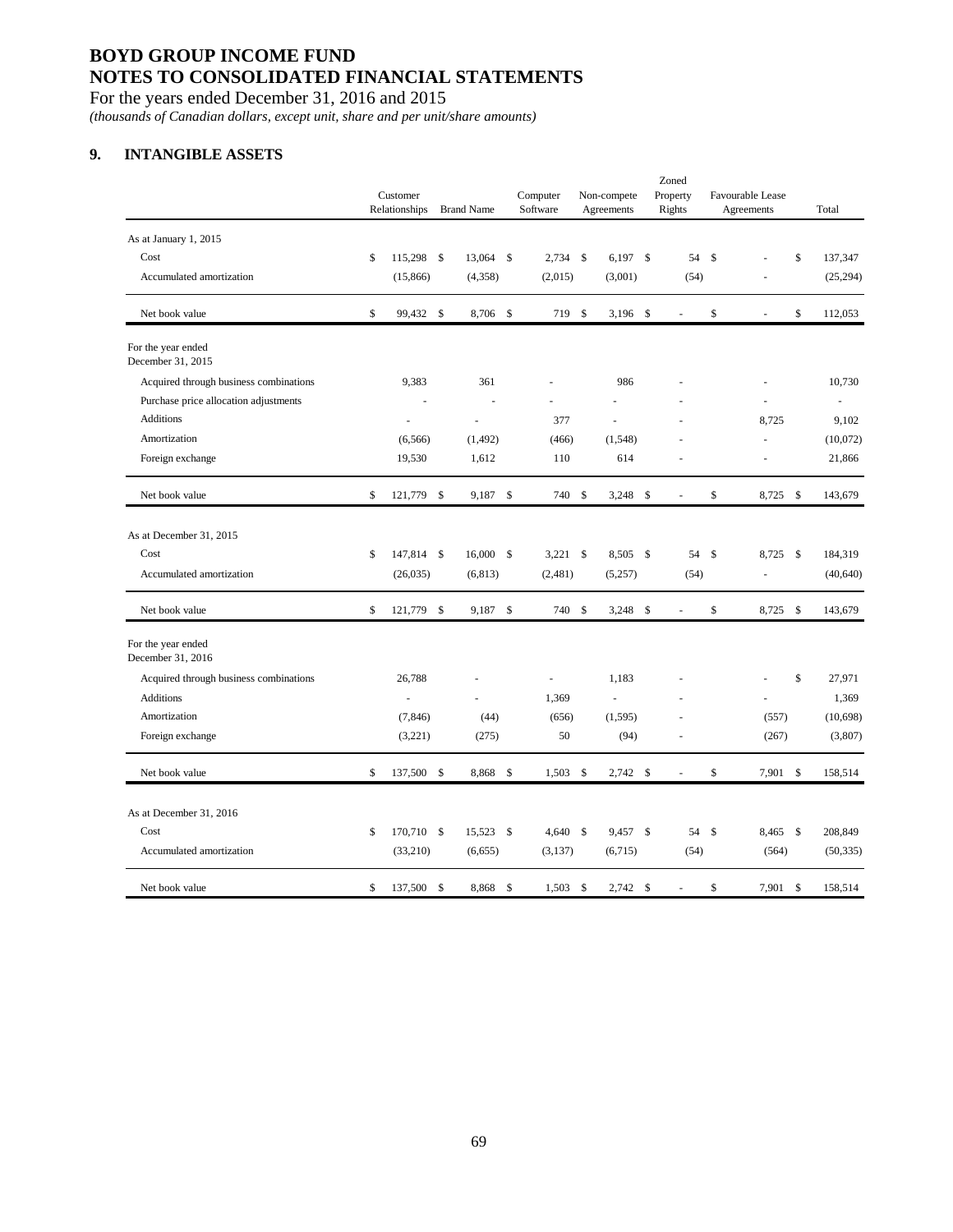For the years ended December 31, 2016 and 2015 *(thousands of Canadian dollars, except unit, share and per unit/share amounts)* 

### **10. GOODWILL**

| As at                                                               |    | December 31,<br>2016 | December 31.<br>2015 |         |  |
|---------------------------------------------------------------------|----|----------------------|----------------------|---------|--|
| Balance, beginning of year                                          | \$ | 183,623              |                      | 142,755 |  |
| Acquired through business combination                               |    | 51,319               |                      | 11,565  |  |
| Deferred tax liability on purchase price allocation adjustment      |    | ۰                    |                      | 756     |  |
| Purchase price allocation adjustments within the measurement period |    |                      |                      | (293)   |  |
| Additional consideration provided                                   |    | ۰                    |                      | 1,221   |  |
| Foreign exchange                                                    |    | (4,241)              |                      | 27,619  |  |
| Balance, end of year                                                |    | 230,701              |                      | 183,623 |  |

The Fund has used the value in use method to evaluate the carrying amount of goodwill. The key assumptions used in the assessment include an estimate of current cash flow, taxes, and a growth rate of 2% and capital maintenance expenditures. These assumptions are based on past experience. A discount rate of 11% has been applied to the expected cash flow, after adjusting the cash flow for an estimate of the taxes and capital maintenance expenditures. The amount of carrying value of goodwill which has been evaluated using this method was \$230,701 (2015 - \$183,623).

In February 2015, additional consideration was provided to the sellers of Collex Collision Experts Inc. and Collex Collision Experts of Florida Inc. in order to allow the Fund to file an election that allows the transaction to be treated as an asset acquisition for U.S. federal income tax purposes, resulting in stepped-up tax basis of the assets acquired.

The purchase price allocation adjustments represent balance sheet reclassifications between accounts payable and accrued liabilities, deferred income taxes and goodwill within the measurement period for the Collision Revision acquisition.

### **11. DISTRIBUTIONS AND DIVIDENDS**

The Fund's Trustees have discretion in declaring distributions. The Fund's distribution policy is to make distributions of its available cash from operations taking into account current and future performance amounts necessary for principal and interest payments on debt obligations, amounts required for maintenance capital expenditures and amounts allocated to reserves.

Distributions to unitholders and dividends on the exchangeable Class A shares were declared and paid as follows:

| Distribution per Unit / |                     |    |                           |    |                     |                 |     |  |  |
|-------------------------|---------------------|----|---------------------------|----|---------------------|-----------------|-----|--|--|
| <b>Record date</b>      | <b>Payment date</b> |    | <b>Dividend per Share</b> |    | Distribution amount | Dividend amount |     |  |  |
| January 31, 2016        | February 25, 2016   | \$ | 0.0420                    | -S | 757                 | \$              | 11  |  |  |
| February 29, 2016       | March 29, 2016      |    | 0.0420                    |    | 757                 |                 | 11  |  |  |
| March 31, 2016          | April 27, 2016      |    | 0.0420                    |    | 757                 |                 | 11  |  |  |
| April 30, 2016          | May 27, 2016        |    | 0.0420                    |    | 758                 |                 | 10  |  |  |
| May 31, 2016            | June 28, 2016       |    | 0.0420                    |    | 758                 |                 | 10  |  |  |
| June 30, 2016           | July 27, 2016       |    | 0.0420                    |    | 758                 |                 | 10  |  |  |
| July 31, 2016           | August 29, 2016     |    | 0.0420                    |    | 758                 |                 | 10  |  |  |
| August 31, 2016         | September 29, 2016  |    | 0.0420                    |    | 759                 |                 | 10  |  |  |
| September 30, 2016      | October 27, 2016    |    | 0.0420                    |    | 759                 |                 | 10  |  |  |
| October 31, 2016        | November 28, 2016   |    | 0.0420                    |    | 759                 |                 | 10  |  |  |
| November 30, 2016       | December 21, 2016   |    | 0.0430                    |    | 776                 |                 | 9   |  |  |
| December 31, 2016       | January 27, 2017    |    | 0.0430                    |    | 777                 |                 | 9   |  |  |
|                         |                     | \$ | 0.5060                    | \$ | 9,133               | \$              | 121 |  |  |
|                         |                     |    |                           |    |                     |                 |     |  |  |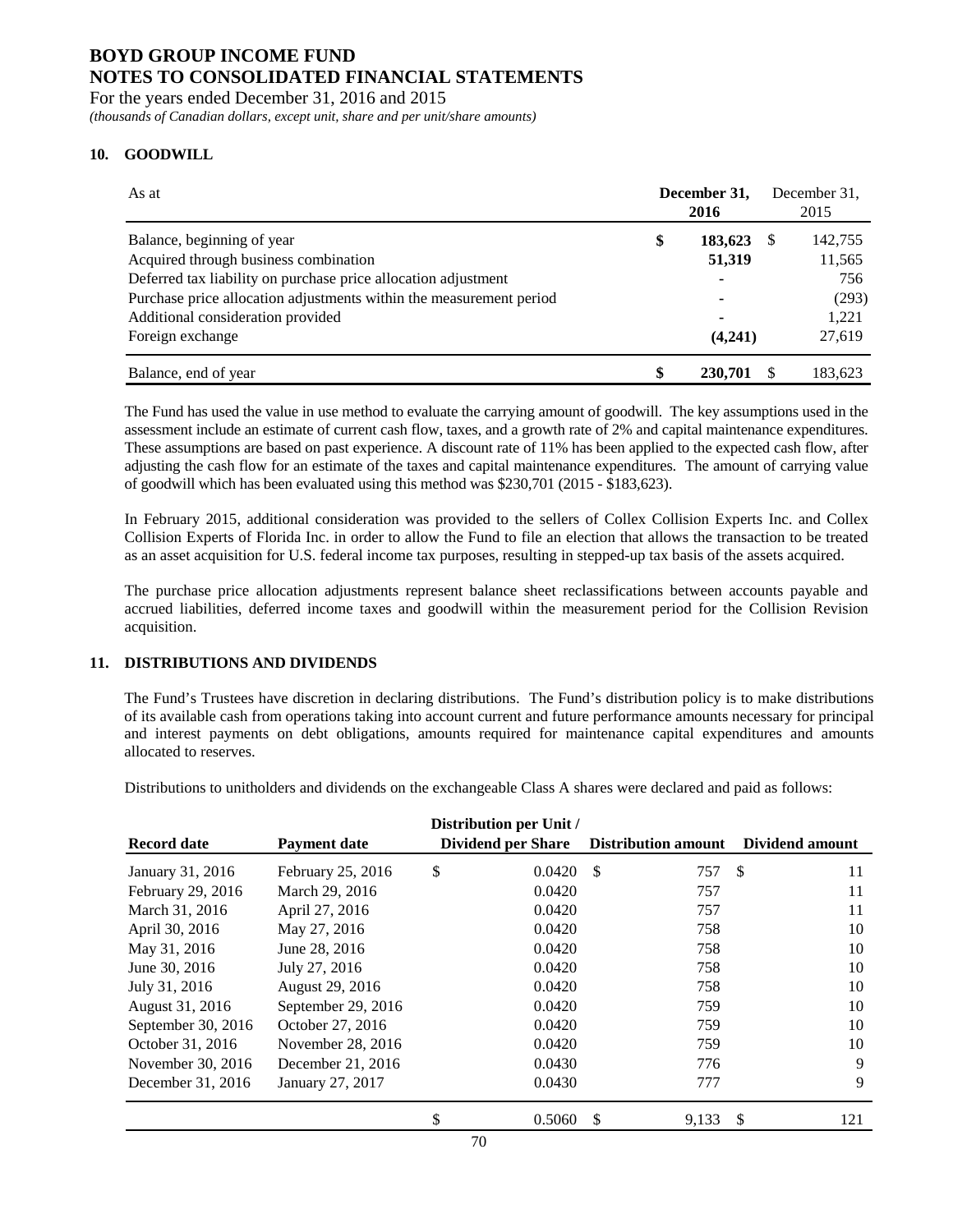For the years ended December 31, 2016 and 2015

*(thousands of Canadian dollars, except unit, share and per unit/share amounts)* 

| <b>Record date</b> | <b>Payment date</b> | Distribution per Unit /<br><b>Dividend per Share</b> |               | <b>Distribution amount</b> |               | Dividend amount |
|--------------------|---------------------|------------------------------------------------------|---------------|----------------------------|---------------|-----------------|
| January 31, 2015   | February 25, 2015   | \$<br>0.0410                                         | <sup>\$</sup> | 671                        | <sup>\$</sup> | 11              |
| February 28, 2015  | March 27, 2015      | 0.0410                                               |               | 671                        |               | 11              |
| March 31, 2015     | April 28, 2015      | 0.0410                                               |               | 671                        |               | 11              |
| April 30, 2015     | May 27, 2015        | 0.0410                                               |               | 670                        |               | 10              |
| May 31, 2015       | June 26, 2015       | 0.0410                                               |               | 670                        |               | 11              |
| June 30, 2015      | July 29, 2015       | 0.0410                                               |               | 671                        |               | 11              |
| July 31, 2015      | August 26, 2015     | 0.0410                                               |               | 672                        |               | 11              |
| August 31, 2015    | September 28, 2015  | 0.0410                                               |               | 671                        |               | 11              |
| September 30, 2015 | October 28, 2015    | 0.0410                                               |               | 688                        |               | 11              |
| October 31, 2015   | November 26, 2015   | 0.0410                                               |               | 688                        |               | 11              |
| November 30, 2015  | December 22, 2015   | 0.0420                                               |               | 705                        |               | 11              |
| December 31, 2015  | January 27, 2016    | 0.0420                                               |               | 705                        |               | 11              |
|                    |                     | \$<br>0.4940                                         | \$            | 8,153                      | \$            | 131             |

At December 31, 2016, there were 204,193 (December 31, 2015 – 235,036) exchangeable Class A shares outstanding with a carrying value of \$17,471 (December 31, 2015 - \$15,536).

During 2016, a fair value adjustment expense in the amount of \$4,189 (2015 - \$4,375) was recorded against earnings related to these exchangeable Class A shares.

Further distributions and dividends were declared for the months of January, February and March 2017 in the amount of \$0.043 per unit/share. The total amount of distributions and dividends declared after the reporting date was \$2,329 and \$30, respectively.

### **12. LONG-TERM DEBT**

On July 23, 2015, the Company entered into an amended and restated credit agreement for a term of five years, increasing the revolving credit facility to \$150,000 U.S., with an accordion feature which can increase the facility to a maximum of \$250,000 U.S. The facility is with a syndicate of Canadian and U.S. banks and is secured by the shares and assets of the Company as well as guarantees by BGIF and BGHI. The interest rate is based on a pricing grid of the Fund's ratio of total funded debt to EBITDA as determined under the credit agreement. The Company can draw the facility in either the U.S. or in Canada, in either U.S. or Canadian dollars. The Company can make draws in tranches as required. Tranches bear interest only and are not repayable until the maturity date but can be voluntarily repaid at any time. The Company has the ability to choose the base interest rate between Prime, Bankers Acceptances ("BA") or London Inter Bank Offer Rate ("LIBOR"). The total syndicated facility includes a swing line up to a maximum of \$3,000 in Canada and \$12,000 in the U.S.

Under the revolving facility the Company is subject to certain financial covenants which must be maintained to avoid acceleration of the termination of the credit agreement. The financial covenants require the Fund to maintain a total debt to EBITDA ratio of less than 4.25; a senior debt to EBITDA ratio of less than 3.5 up to December 31, 2016 and less than 3.25 thereafter; and a fixed charge coverage ratio of greater than 1.03. For three quarters following a material acquisition, the total debt to EBITDA ratio may be increased to less than 4.75, the senior debt to EBITDA ratio may be increased to less than 4.0 up to December 31, 2016 and increased to less than 3.75 thereafter. The debt calculations exclude the convertible debentures. As at December 31, 2016, \$33,567 (\$25,000 U.S.) had been drawn under the revolving facility. As at December 31, 2015, neither the revolving facility nor the swing line had been drawn on.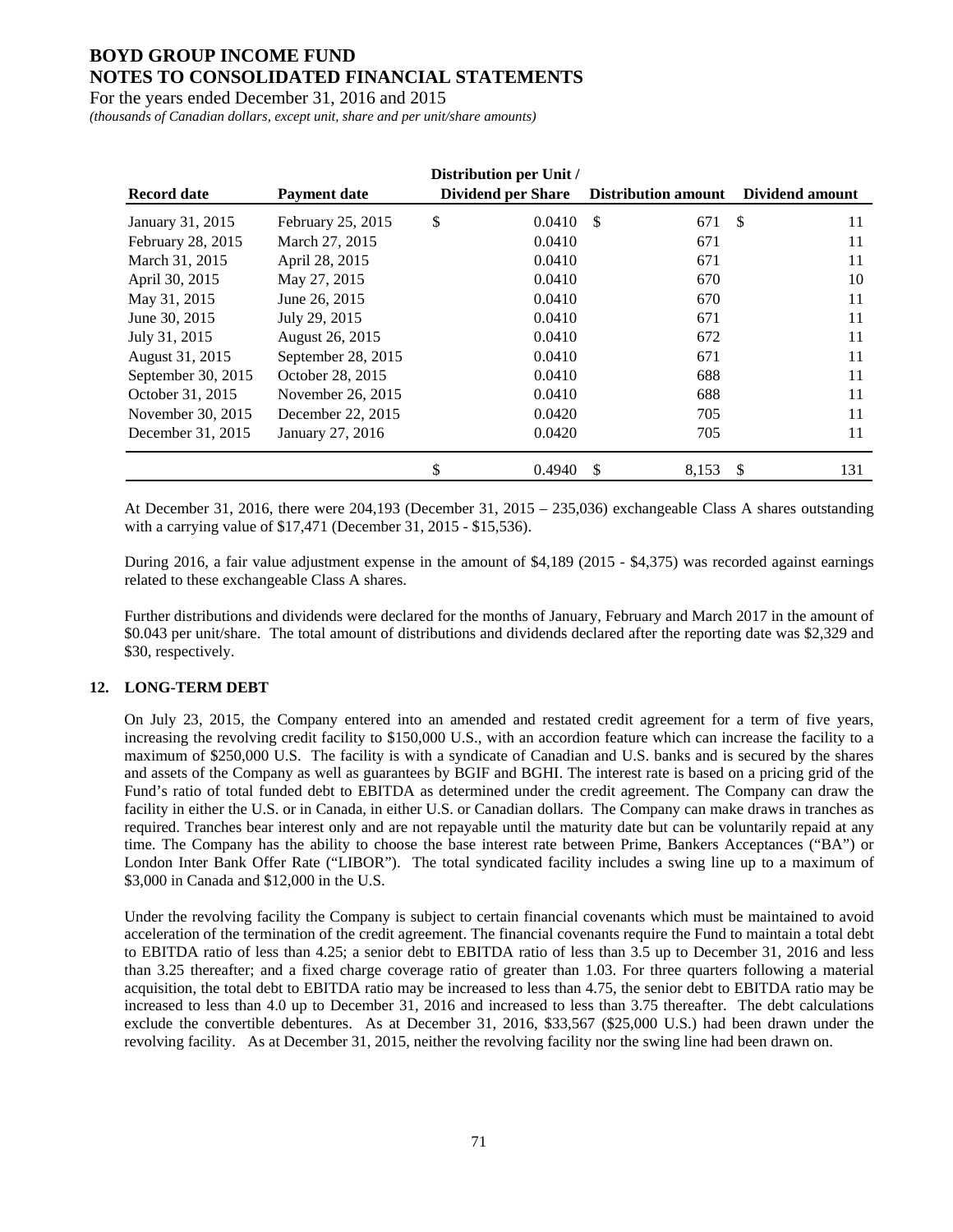For the years ended December 31, 2016 and 2015

*(thousands of Canadian dollars, except unit, share and per unit/share amounts)* 

Deferred financing costs of \$356 were incurred during 2015 to complete the amended and restated credit agreement. These fees are amortized to finance costs on a straight line basis over the five year term of the amended and restated credit agreement. The unamortized deferred financing costs of \$249 have been netted against the debt drawn as at December 31, 2016.

As at December 31, 2016, the Company was in compliance with all financial covenants.

Seller notes payable of \$50,460 U.S. on the financing of certain acquisitions are unsecured, at interest rates ranging from 1% to 8%. The notes are repayable from January 2017 to January 2027 in the same currency as the related note.

Long-term debt is comprised of the following:

| As at                                                              | December 31,<br>2016 |                   |      | December 31.<br>2015 |  |  |
|--------------------------------------------------------------------|----------------------|-------------------|------|----------------------|--|--|
| Revolving credit facility (net of financing costs)<br>Seller notes | \$                   | 33,318<br>68,299  | - \$ | 66,547               |  |  |
| Current portion                                                    | \$                   | 101,617<br>12,329 | - \$ | 66,547<br>9,802      |  |  |
|                                                                    | \$                   | 89,288            |      | 56,745               |  |  |

The following is the continuity of long-term debt:

| As at                                                                                                   | December 31,<br>2016                                     |    | December 31.<br>2015                      |
|---------------------------------------------------------------------------------------------------------|----------------------------------------------------------|----|-------------------------------------------|
| Balance, beginning of year<br>Consideration on acquisition<br>Net draw<br>Repayment<br>Foreign exchange | \$<br>66,547<br>13,706<br>54,332<br>(31, 147)<br>(1,821) | -S | 56,598<br>7,971<br>۰<br>(8,926)<br>10,904 |
| Balance, end of year                                                                                    | \$<br>101,617                                            | -S | 66,547                                    |

The following table summarizes the repayment schedule of the long-term debt:

| <b>Principal Payments</b>                                |    | December 31,<br>2016       | December 31,<br>2015      |
|----------------------------------------------------------|----|----------------------------|---------------------------|
| Less than 1 year<br>1 to 5 years<br>Greater than 5 years | \$ | 12,329<br>69,928<br>19,360 | 9,802<br>33,242<br>23,503 |
|                                                          | S  | 101,617                    | 66,547                    |

Included in finance costs for the year ended December 31, 2016 is interest on long-term debt of \$4,510 (2015 - \$3,542).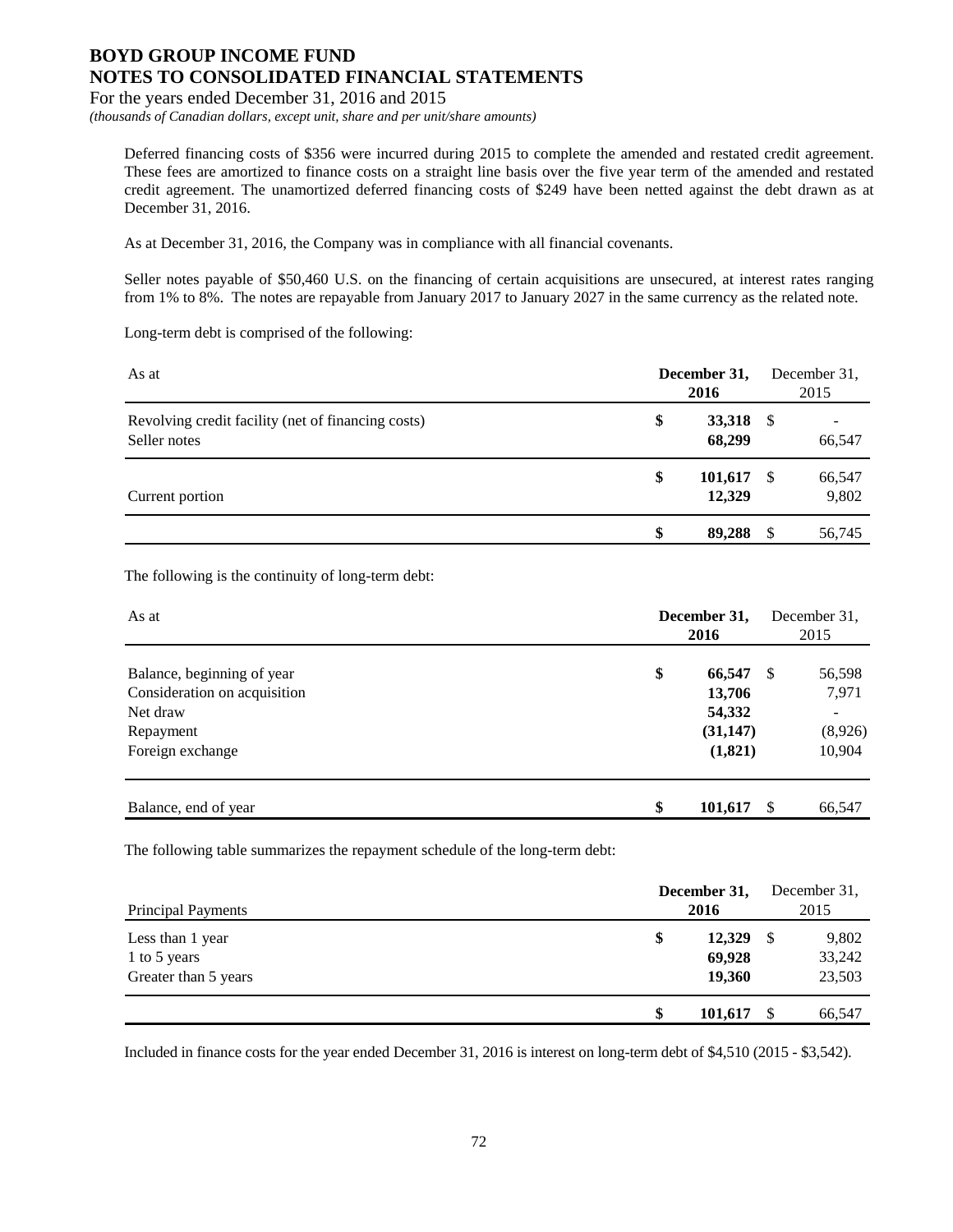For the years ended December 31, 2016 and 2015 *(thousands of Canadian dollars, except unit, share and per unit/share amounts)* 

#### **13. CONVERTIBLE DEBENTURES**

On December 19, 2012, the Fund issued \$30,000 aggregate principal amount of convertible unsecured subordinated debentures due December 31, 2017 (the "2012 Debentures") with a conversion price of \$23.40. On December 24, 2012, as allowed under the provisions of the agreement to issue the 2012 Debentures, the underwriters purchased an additional \$4,200 aggregate principal amount of 2012 Debentures increasing the aggregate proceeds of the 2012 Debenture Offering to \$34,200.

Between December 19, 2012 and November 6, 2015, at the request of the holder, the Fund converted \$9,996 of principal amount of 2012 Debentures into units of the Fund. On January 5, 2016, the Fund completed the early redemption and cancellation of the 2012 Debentures. Subsequent to the initial announcement of the early redemption, \$24,012 principal amount of the 2012 Debentures were converted into 1,026,152 units of the Fund. The remaining \$192 in 2012 Debentures were redeemed and cancelled by issuing 3,000 units. The fair value of the Debentures on conversion and redemption was \$68,027. As a result of redemption and cancellation, the 2012 Debentures previously listed on the Toronto Stock Exchange under the symbol "BYD.DB" were de-listed.

On September 29, 2014, the Fund issued \$50,000 aggregate principal amount of convertible unsecured subordinated debentures due October 31, 2021 (the "2014 Debentures") with a conversion price of \$61.40. On September 29, 2014, as allowed under the provisions of the agreement to issue the 2014 Debentures, the underwriters purchased an additional \$7,500 aggregate principal amount of 2014 Debentures increasing the aggregate proceeds of the 2014 Debenture offering to \$57,500.

The 2014 Debentures bear interest at an annual rate of 5.25% payable semi-annually, and are convertible at the option of the holder into units of the Fund at any time prior to the maturity date and may be redeemed by the Fund on or after October 31, 2017 provided that certain thresholds are met surrounding the weighted average market price of the trust units at that time. On redemption or maturity, the 2014 Debentures may, at the option of the Fund, be repaid in cash or, subject to regulatory approval, units of the Fund.

Upon issuance, the 2014 Debentures were bifurcated with \$5,124 related to the conversion feature treated as a financial liability measured at fair value due to the units of the Fund being redeemable for cash. Transaction costs of \$2,774 were incurred in relation to issuance of the 2014 Debentures, which included the underwriter's fee and other expenses of the offering. Details of the 2014 Debentures carrying value are as follows:

| As at                                       | December 31, |             | December 31,             |  |  |
|---------------------------------------------|--------------|-------------|--------------------------|--|--|
|                                             | 2016         |             | 2015                     |  |  |
| Balance, beginning of year<br>Adjusted for: | \$           | $50,916$ \$ | 50,047                   |  |  |
| Accretion charges                           |              | 927         | 869                      |  |  |
| Conversion to Fund units                    | (1,035)      |             | $\overline{\phantom{a}}$ |  |  |
| Balance, end of year                        | \$<br>50,808 | -S          | 50,916                   |  |  |

During 2016, a fair value adjustment expense in the amount of \$11,612 (2015 – \$34,057) was recorded to earnings (loss) related to convertible debentures.

During 2016, at the request of the holder, the Fund converted \$1,035 principal amount of the 2014 Debentures into 16,856 units of the Fund. The fair value of the 2014 Debentures at the time of conversion was \$1,291.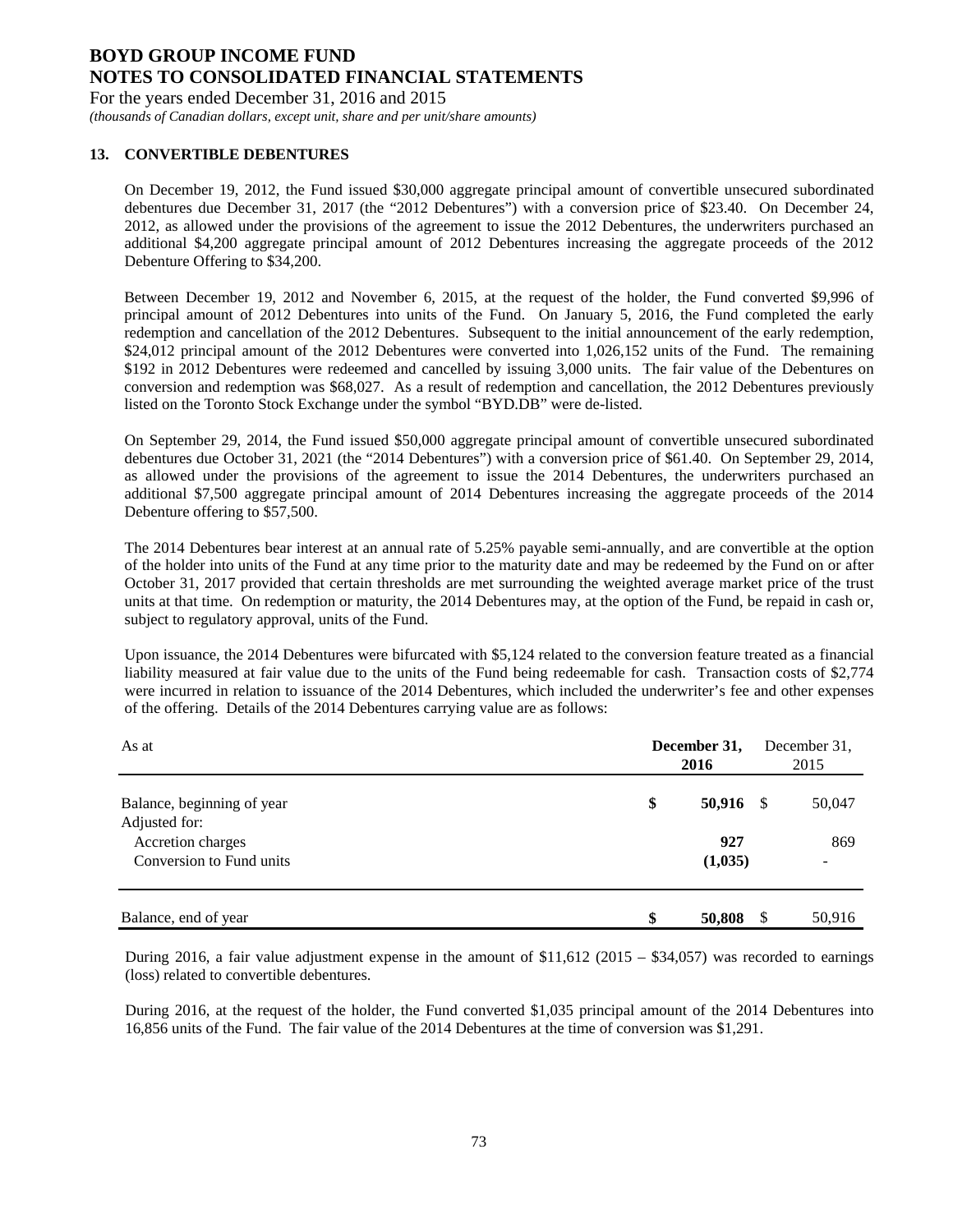For the years ended December 31, 2016 and 2015

*(thousands of Canadian dollars, except unit, share and per unit/share amounts)* 

### **14. OBLIGATIONS UNDER FINANCE LEASES**

| As at                                                                                                                                                                                                                                  | December 31,<br>2016  |    | December 31,<br>2015 |
|----------------------------------------------------------------------------------------------------------------------------------------------------------------------------------------------------------------------------------------|-----------------------|----|----------------------|
| Equipment leases, at interest rates ranging from 3.58% to 9.17%, due January 2017<br>to June 2020 (2015 - 3.58% to 14.66%, due January 2016 to June 2020), secured<br>by equipment with a net book value of $$6,739$ (2015 - \$7,892)  | \$<br>4,661           | -S | 7,696                |
| Vehicle leases, at interest rates ranging from 5.43% to 13.67%, due January 2017<br>to March 2020 (2015 - 5.40% to 12.81%, due January 2016 to January 2019),<br>secured by vehicles with a net book value of \$7,777 (2015 - \$6,038) | 8,112                 |    | 6,792                |
|                                                                                                                                                                                                                                        | \$<br>12,773          | S  | 14,488               |
| Amounts representing interest                                                                                                                                                                                                          | 881                   |    | 1,465                |
| Current portion                                                                                                                                                                                                                        | \$<br>11,892<br>4,229 | -S | 13,023<br>4,547      |
|                                                                                                                                                                                                                                        | 7,663                 |    | 8,476                |

Included in finance costs is interest related to finance leases of \$1,305 (2015 - \$1,249).

Minimum lease payments required as at December 31, 2016 are as follows:

|                      | Principal and |                          | <b>Amounts Representing</b> |     |                           |        |
|----------------------|---------------|--------------------------|-----------------------------|-----|---------------------------|--------|
|                      |               | <b>Interest Payments</b> |                             |     | <b>Principal Payments</b> |        |
| Less than 1 year     |               | 4,624                    | -S                          | 395 | - S                       | 4,229  |
| 1 to 5 years         |               | 8,149                    |                             | 486 | - \$                      | 7,663  |
| Greater than 5 years |               | -                        |                             | -   | S                         |        |
|                      |               | 12,773                   | S                           | 881 | <b>S</b>                  | 11,892 |

### **15. FAIR VALUE ADJUSTMENTS**

|                                           | For the years ended<br>December 31, |         |  |        |
|-------------------------------------------|-------------------------------------|---------|--|--------|
|                                           |                                     | 2016    |  | 2015   |
| Convertible debenture conversion features | \$                                  | 11,612  |  | 34,057 |
| Exchangeable Class A common shares        |                                     | 4,189   |  | 4,375  |
| Unit based payment obligation             |                                     | 9,334   |  | 12,925 |
| Non-controlling interest put options      |                                     | (4,269) |  | 7,593  |
| Total fair value adjustments              | \$                                  | 20,866  |  | 58.950 |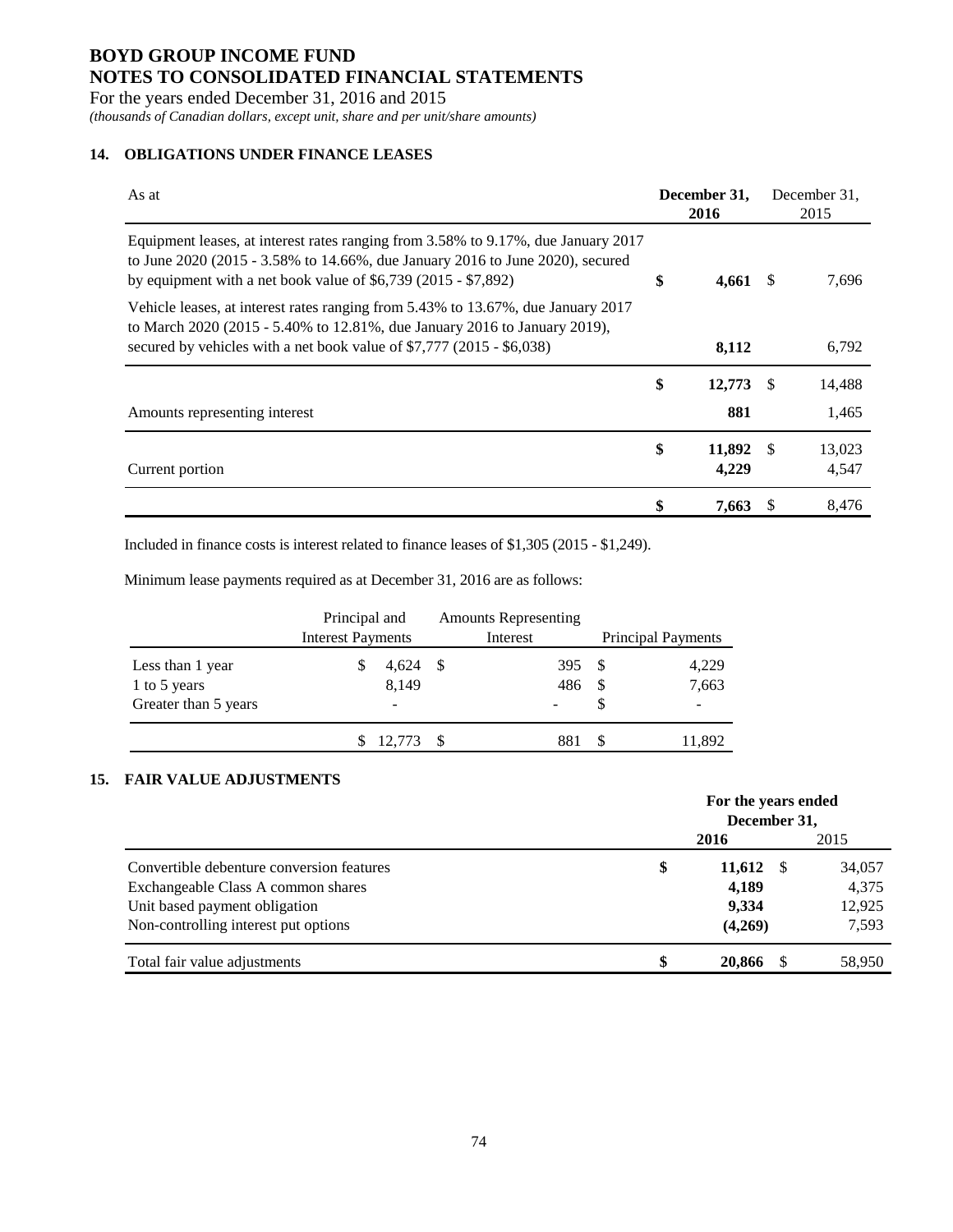For the years ended December 31, 2016 and 2015

*(thousands of Canadian dollars, except unit, share and per unit/share amounts)* 

#### **16. FINANCIAL INSTRUMENTS**

#### **Carrying value and estimated fair value of financial instruments**

|                                                  |                                |                | December 31, 2016 |         | December 31, 2015 |         |
|--------------------------------------------------|--------------------------------|----------------|-------------------|---------|-------------------|---------|
|                                                  |                                | Fair value     | <b>Carrying</b>   | Fair    | Carrying          | Fair    |
|                                                  | Classification                 | hierarchy      | amount            | value   | amount            | value   |
| <b>Financial assets</b><br>Cash                  | $FVTPL$ <sup>(1)</sup>         | $\mathbf{1}$   | 53,515            | 53,515  | 72,926            | 72,926  |
|                                                  |                                |                |                   |         |                   |         |
| Accounts receivable                              | Loans and<br>receivables       | n/a            | 87,822            | 87,822  | 64,798            | 64,798  |
| Note receivable                                  | Loans and<br>receivables       | n/a            | 434               | 434     | 678               | 678     |
| <b>Financial liabilities</b>                     |                                |                |                   |         |                   |         |
| Accounts payable and<br>accrued liabilities      | Other financial<br>liabilities | n/a            | 158,794           | 158,794 | 134,431           | 134,431 |
| Distributions payable                            | Other financial<br>liabilities | n/a            | 777               | 777     | 705               | 705     |
| Dividends payable                                | Other financial<br>liabilities | n/a            | 10                | 10      | 11                | 11      |
| Long-term debt                                   | Other financial<br>liabilities | n/a            | 101,617           | 101,617 | 66,547            | 66,547  |
| 2012 convertible debenture                       | Other financial<br>liabilities | $\overline{2}$ |                   |         | 24,204            | 70,918  |
| 2012 convertible debenture<br>conversion feature | $FVTPL$ <sup>(1)</sup>         | $\sqrt{2}$     |                   |         | 43,945            | 43,945  |
| 2014 convertible debenture                       | Other financial<br>liabilities | $\overline{2}$ | 50,808            | 84,698  | 50,916            | 70,725  |
| 2014 convertible debenture<br>conversion feature | $FVTPL$ <sup>(1)</sup>         | $\overline{2}$ | 27,697            | 27,697  | 16,219            | 16,219  |
| Exchangeable Class A<br>common shares            | $FVTPL$ <sup>(1)</sup>         | $\mathbf{1}$   | 17,471            | 17,471  | 15,536            | 15,536  |
| Non-controlling interest<br>put options          | $FVTPL$ <sup>(1)</sup>         | 3              | 29,202            | 29,202  | 34,738            | 34,738  |

(1) Fair Value Through Profit or Loss

For the Fund's current financial assets and liabilities, including accounts receivable, notes receivable and accounts payable and accrued liabilities, distributions payable and dividends payable, which are short term in nature and subject to normal trade terms, the carrying values approximate their fair value. As there is no ready secondary market for the Fund's longterm debt, the fair value has been estimated using the discounted cash flow method. The fair value using the discounted cash flow method is approximately equal to carrying value. The fair value for the non-controlling interest put option is based on the estimated cash payment or receipt necessary to settle the contract at the Statement of Financial Position date. Cash payments or receipts are based on discounted cash flows using current market rates and prices and adjusted for credit risk. The fair value of the exchangeable Class A shares is estimated using the market price of the units of Fund as of the statement of financial position date. The fair value for the 2014 convertible debenture conversion feature is estimated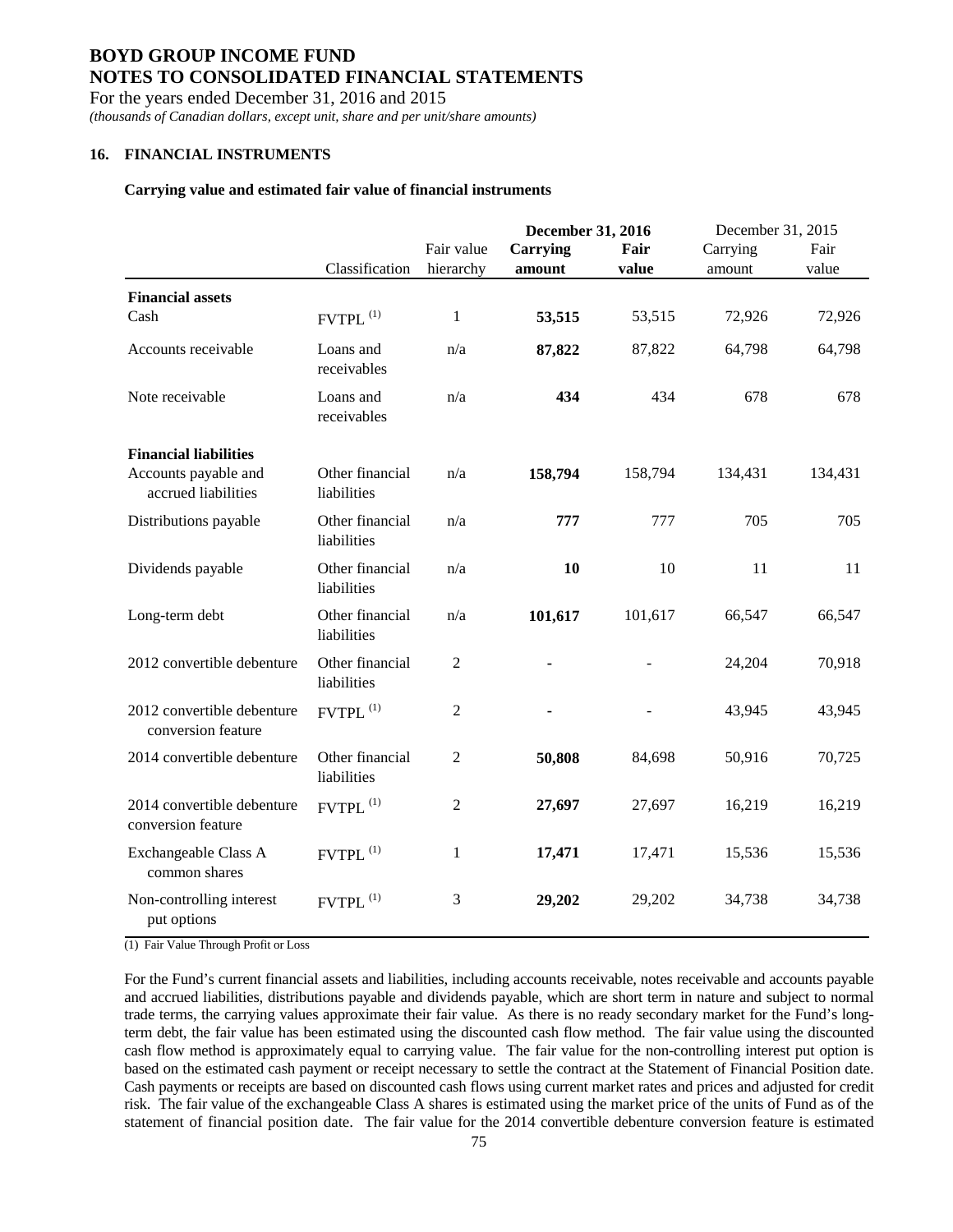For the years ended December 31, 2016 and 2015

*(thousands of Canadian dollars, except unit, share and per unit/share amounts)* 

using a Black-Scholes valuation model with the following assumptions used: stock price \$85.56, dividend yield 0.78%, expected volatility 26.71%, risk free interest rate of 0.61%, term of five years. The fair value for the Fund's debentures will change based on the movement in bond rates and changes in the Fund's credit rating.

#### **Collateral**

The Company's syndicated loan facility is collateralized by a General Security Agreement. The carrying amount of the financial assets pledged as collateral for this facility at December 31, 2016 was approximately \$141,337 (December 31, 2015 - \$137,724).

#### **Interest rate risk**

The Company's operating line and syndicated loan facility are exposed to interest rate fluctuations and the Company does not hold any financial instruments to mitigate this risk. Convertible debentures and seller notes are at fixed interest rates.

#### **Foreign currency risk**

The Company's operations in the U.S. are more closely tied to its domestic currency. Accordingly, the U.S. operations are measured in U.S. dollars and the Company's foreign exchange translation exposure relates to these operations. When the U.S. operation's net asset values are converted to Canadian dollars, currency fluctuations result in period to period changes in those net asset values. The Fund's equity position reflects these changes in net asset values as recorded in accumulated other comprehensive earnings. The income and expenses of the U.S. operations are translated into Canadian dollars at the average rate for the period in order to include their financial results in the consolidated financial statements. Period to period changes in the average exchange rates cause translation effects that have an impact on net earnings. Unlike the effect of exchange rate fluctuations on transaction exposure, the exchange rate translation risk does not affect local currency cash flows.

Transactional foreign currency risk also exists in circumstances where U.S. denominated cash is received in Canada. The Company monitors U.S. denominated cash flows to be received in Canada and evaluates whether to use forward foreign exchange contracts. No forward foreign exchange contracts were used during 2016 or 2015.

The Fund earns interest on promissory notes issued to The Boyd Group (U.S.) Inc., the parent of the Fund's U.S. operations. As at December 31, 2016 and December 31, 2015, promissory notes denominated in Canadian dollars are as follows:

| <b>Promissory notes</b><br>As at               |    | December 31,<br>2016 | December 31,<br>2015 |         |  |
|------------------------------------------------|----|----------------------|----------------------|---------|--|
| Promissory note at 3.3% due September 29, 2017 | \$ | 108,000              |                      | 108,000 |  |
| Promissory note at 6.5% due January 1, 2020    |    | 41,800               |                      | 41,800  |  |
| Promissory note at 8.58% due January 1 2024    |    | 6.800                |                      | 6,800   |  |
| Promissory note at 8.58% due January 1, 2024   |    | 25,000               |                      | 25,000  |  |
| Promissory note at 8.58% due January 1, 2024   |    | 30,000               |                      | 30,000  |  |
|                                                |    | 211,600              |                      | 211,600 |  |

On January 4, 2016, \$11,000 of the \$25,000 note due January 1, 2024 was assigned by the Fund to The Boyd Group Inc. This assignment was related to the conversion and redemption of the Fund's 2012 convertible debentures and was made in exchange for The Boyd Group Inc. issuing 11,000 Class IV shares to the Fund.

Currently the Fund's U.S. operations purchase Canadian dollars at market rates to fund the monthly interest payments.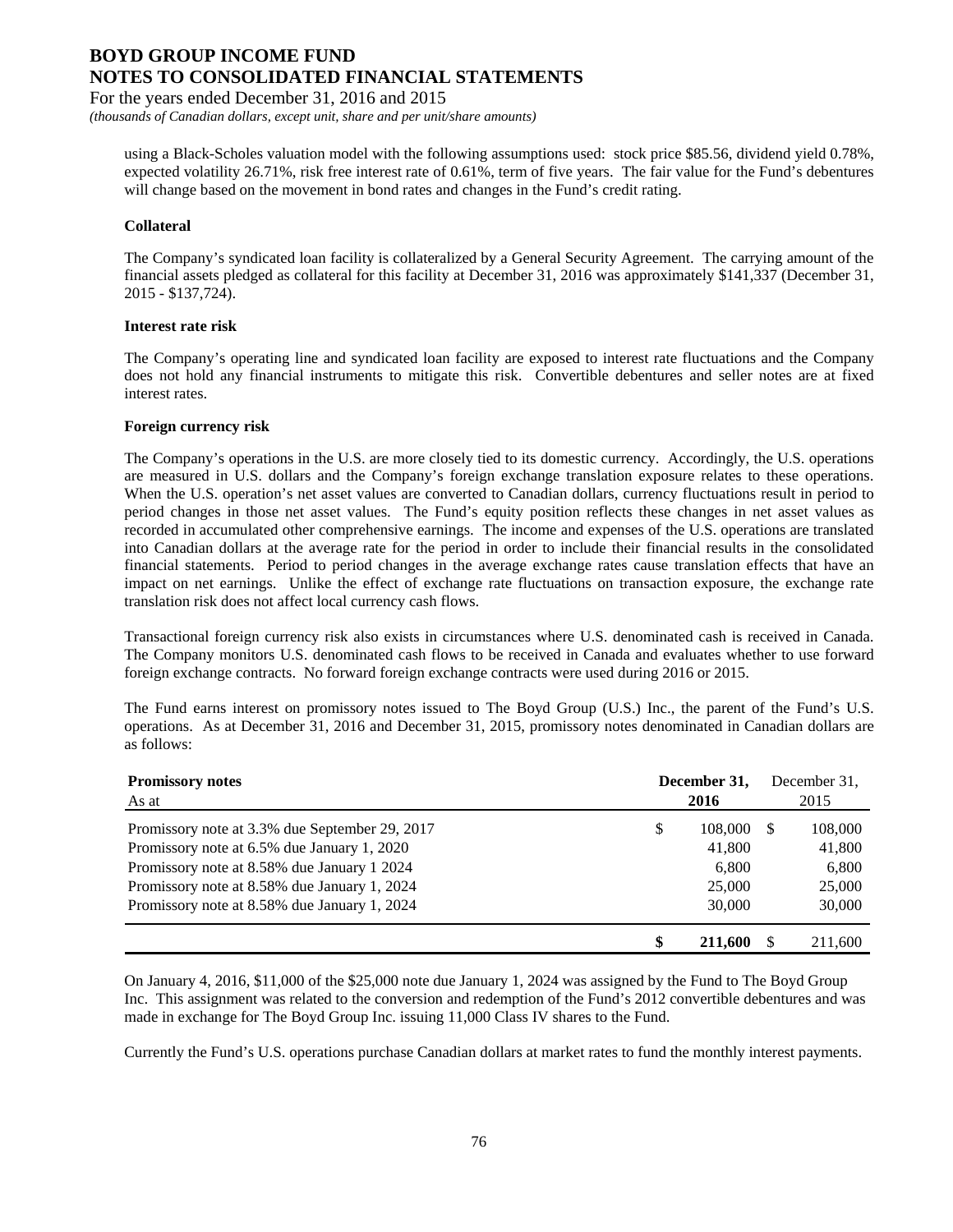For the years ended December 31, 2016 and 2015

*(thousands of Canadian dollars, except unit, share and per unit/share amounts)* 

### **Credit risk**

The carrying amount of financial assets represents the maximum credit exposure. Cash is in the form of deposits on demand with major financial institutions that have strong long-term credit ratings. The Fund is subject to risk of nonpayment of accounts receivable; however, the Fund's receivables are largely collected from the insurers of its customers. Accordingly, the Fund's accounts receivable comprises mostly amounts due from national and international insurance companies or provincial crown corporations.

| Aging of accounts receivable<br>As at      | December 31,<br>2016  | December 31,<br>2015 |                   |  |
|--------------------------------------------|-----------------------|----------------------|-------------------|--|
| Neither impaired nor past due<br>Past due: | \$<br>85,988          | - \$                 | 62,894            |  |
| Over 90 days                               | 2,833                 |                      | 2,922             |  |
| Allowance for doubtful accounts            | \$<br>88,821<br>(999) | - \$                 | 65,816<br>(1,018) |  |
| Accounts receivable                        | \$<br>87,822          |                      | 64,798            |  |

The Fund uses an allowance account to record an estimate of potential impairment for accounts receivables based on aging and other factors. The Fund has not identified specific accounts it believes to be impaired.

| Allowance for doubtful accounts<br>As at                                                      | December 31,<br>2016 |       |  | December 31,<br>2015 |
|-----------------------------------------------------------------------------------------------|----------------------|-------|--|----------------------|
| Balance, beginning of year<br>Increase (decrease) in allowance (net of recoveries and amounts | S                    | 1.018 |  | 907                  |
| written off)                                                                                  |                      | (19)  |  | 111                  |
| Balance, end of year                                                                          |                      | 999   |  | 1.018                |

#### **Liquidity risk**

The following table details the Fund's remaining contractual maturities for its financial liabilities.

|                                  | Total     | Within 1<br>year | $1 \text{ to } 2$<br>years | 2 to 3<br>vears          | $3$ to 4<br>years | 4 to 5<br>years | After 5<br>years |
|----------------------------------|-----------|------------------|----------------------------|--------------------------|-------------------|-----------------|------------------|
| Accounts payable and accrued     |           |                  |                            |                          |                   |                 |                  |
| liabilities                      | \$158,794 | \$158,794        |                            |                          |                   |                 |                  |
| Long-term debt                   | 101,617   | 12,329           | 13,691                     | 9,772                    | 41,539            | 4.926           | 19,360           |
| Obligations under finance leases | 11,892    | 4.229            | 3,564                      | 2,980                    | 1,021             | 98              |                  |
| Convertible debentures           | 56,465    |                  |                            | $\overline{\phantom{a}}$ | ۰                 | 56,465          |                  |
| Operating lease obligation       | 384,397   | 68,580           | 60.866                     | 53.575                   | 46.416            | 37.974          | 116,986          |
|                                  | \$713,165 | \$243.932        | 78.121<br>S.               | \$66.327                 | \$88.976          | \$99.463        | \$136.346        |

Obligations of the Fund are generally satisfied through future operating cash flows and the collection of accounts receivable.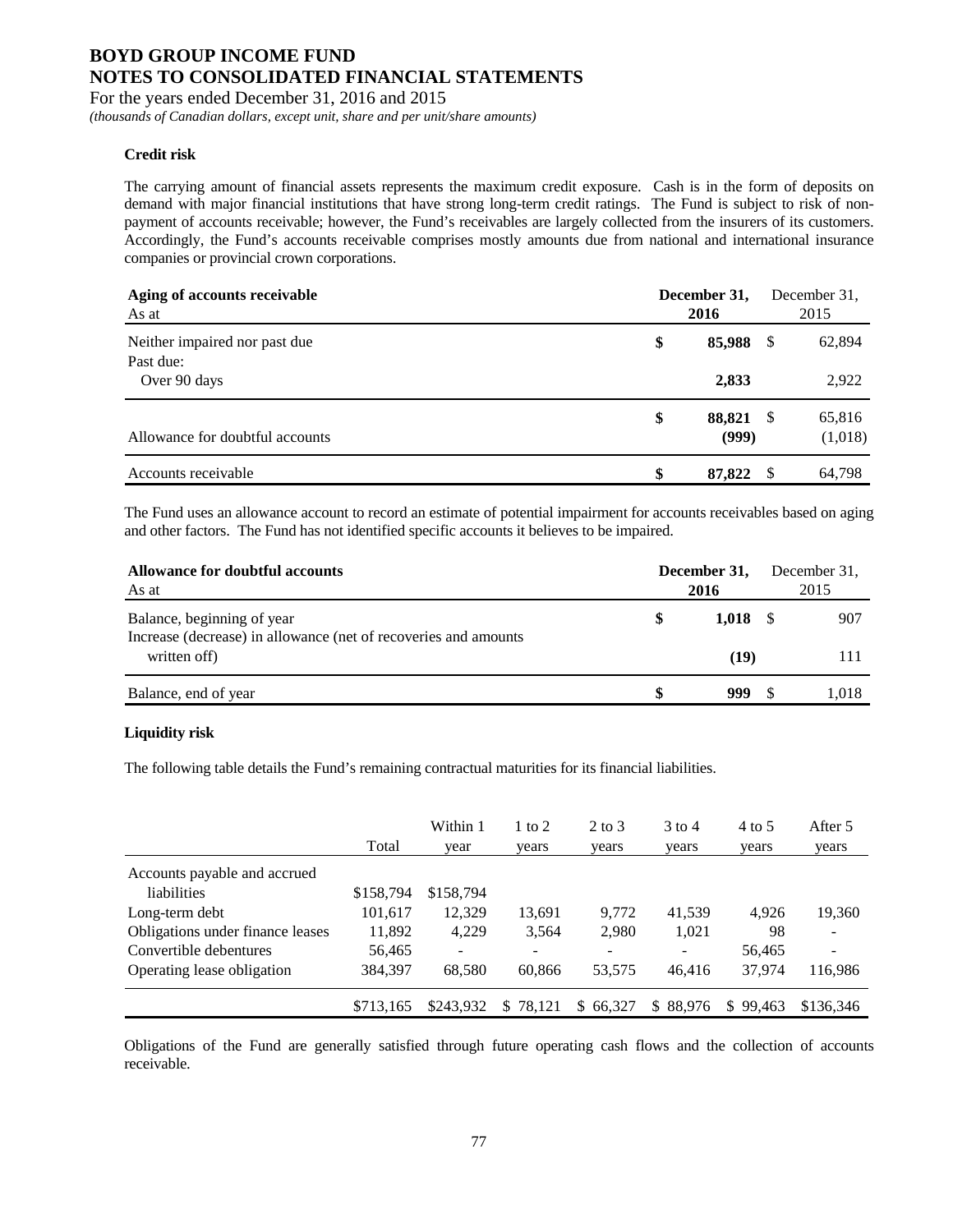For the years ended December 31, 2016 and 2015

*(thousands of Canadian dollars, except unit, share and per unit/share amounts)* 

#### **Market Risk and Sensitivity Analysis**

Market risk is the risk that the fair value or future cash flows of financial instruments will fluctuate because of changes in market prices. Components of market risk to which the Fund is exposed are interest rate risk and foreign exchange rate risk as discussed above.

The Fund has used a sensitivity analysis technique that measures the estimated change to net earnings (loss) and equity of a 1% (100 basis points) difference in market interest rates. The sensitivity analysis assumes that changes in market interest rates only affect interest income or expense of variable financial instruments not covered by hedging instruments. For the year ended December 31, 2016 it is estimated that the impact of a 1% change to market rates would result in a \$169 decrease (2015 – \$nil) to net earnings (loss) as well as comprehensive earnings (loss).

The currency risk sensitivity analysis is based on a 5% strengthening or weakening of the Canadian Dollar against the U.S. Dollar and assumes that all other variables remain constant. Under this assumption, net earnings (loss) for the year ended December 31, 2016 as well as comprehensive earnings (loss) would have changed by \$nil due to no foreign exchange contracts being in place at the end of 2016 and 2015.

#### **Exchangeable Class A Common Shares**

The Class A common shares of BGHI are exchangeable into units of the Fund. To facilitate the exchange, BGHI issues one Class B common share to the Fund for each Class A common share that has been retracted. The Fund in turn issues a trust unit to the Class A common shareholder. The exchangeable feature results in the Class A common shares of BGHI being presented as financial liabilities of the Fund. Exchangeable Class A shares are measured at the market price of the units of the Fund as at the statement of financial position date. Exchanges are recorded at carrying value. At December 31, 2016 there were 204,193 (2015 – 235,036) shares outstanding with a carrying value of \$17,471 (2015  $-$  \$15,536). Total retractions for the year were 30,843 (2015 – 4,875) for \$2,255 (2015 – \$259).

#### **Non-controlling interest put option**

On May 31, 2013, the Fund entered into an agreement whereby Glass America contributed its auto-glass business to Gerber Glass in exchange for shares representing a 30% ownership interest in a new combined Glass America entity. The agreement contains a put option, which provides the non-controlling interest with the right to require the Fund to purchase their retained interest according to a valuation formula defined in the agreement. All changes in the estimated liability are recorded in earnings. The put option was restricted until June 1, 2015.

On May 31, 2013, in connection with the acquisition of Glass America, the Fund entered into an agreement that provides a member of its U.S. management team the opportunity to participate in the future growth of the Fund's U.S. glass business. Within the agreement was a put option held by the non-controlling shareholder that provided the shareholder an option to put the business back to the Fund according to a valuation formula defined in the agreement. On October 31, 2016, the Fund amended this May 31, 2013 agreement. The put option held by the non-controlling shareholder continues to provide the shareholder an option to put the business back to the Fund according to a valuation formula defined in the agreement; however, the put option is not exercisable until December 31, 2018 and is exercisable anytime thereafter by the glass-business operating partner. The put option may be exercised before December 31, 2018 upon the occurrence of certain unusual events such as a change of control or resignation of the operating partner. All fair value changes in the estimated liability are recorded in earnings.

The liability recognized in connection with both put options has been calculated using formulas defined in the agreements. The formula for the Glass America put is based on a multiple of EBITDA for the trailing twelve months. The formula for the U.S. management team member put is based on multiples of estimated future earnings of the Glass America business and estimated future exercise dates. The estimated future payment obligation is then discounted to its present value at each statement of financial position date. The significant unobservable inputs include the put being exercised in two years at a probability weighted estimated EBITDA level as at December 31, 2018 of approximately \$9,500 USD using a discount rate of 9%. An increase in the EBITDA level or a reduction in the discount rate would increase the put liability.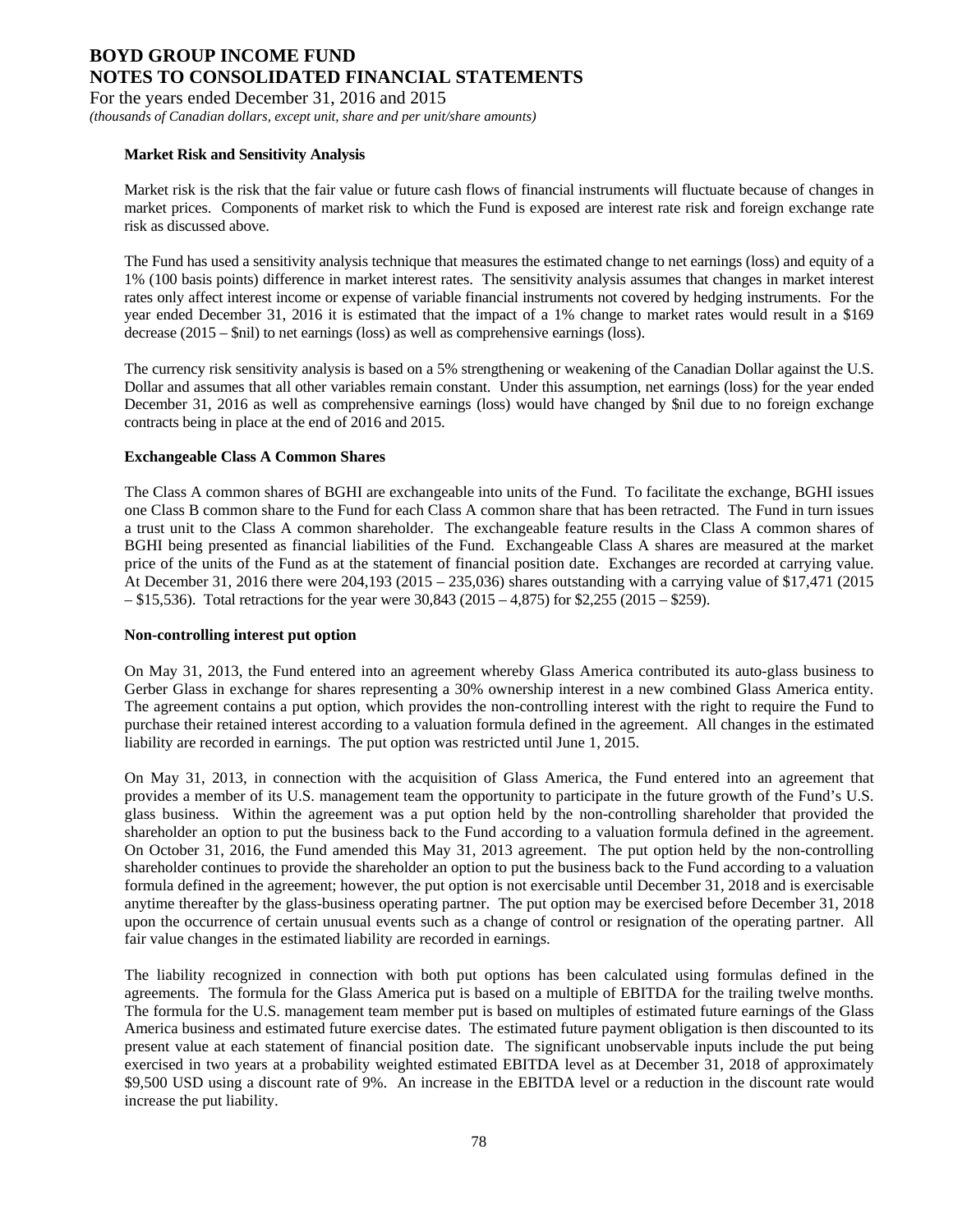For the years ended December 31, 2016 and 2015

*(thousands of Canadian dollars, except unit, share and per unit/share amounts)* 

During 2016, the Fund made \$156 (2015 - \$1,086) in payments to the Glass America non-controlling interest.

The liability for non-controlling interest put options comprises the following:

| As at                                                                                                                     | December 31,<br>2016 | December 31,<br>2015 |                  |  |
|---------------------------------------------------------------------------------------------------------------------------|----------------------|----------------------|------------------|--|
| Glass-business operating partner non-controlling interest put option<br>Glass America non-controlling interest put option |                      | 7.998<br>21,204      | 10,850<br>23,888 |  |
|                                                                                                                           |                      | 29.202               | 34,738           |  |

The change in the non-controlling interest put option liabilities is summarized as follows:

|                                                                                                                  | <b>December 31, 2016</b> |                                               |      |                                                     | December 31, 2015 |                                        |    |                                              |  |
|------------------------------------------------------------------------------------------------------------------|--------------------------|-----------------------------------------------|------|-----------------------------------------------------|-------------------|----------------------------------------|----|----------------------------------------------|--|
|                                                                                                                  |                          | <b>Glass-business</b><br>operating<br>partner |      | <b>Glass America</b><br>non-controlling<br>interest |                   | Glass-business<br>operating<br>partner |    | Glass America<br>non-controlling<br>interest |  |
| Balance, beginning of year<br>Fair value adjustments<br>Payment to non-controlling interests<br>Foreign exchange | \$                       | 10,850<br>(2,480)<br>(372)                    | - \$ | 23,888<br>(1,789)<br>(156)<br>(739)                 | - \$              | $6,510$ \$<br>2,990<br>-<br>1,350      |    | 16,720<br>4,603<br>(1,086)<br>3,651          |  |
| Balance, end of year                                                                                             | \$                       | 7.998                                         | \$   | 21,204                                              |                   | 10.850                                 | \$ | 23,888                                       |  |

During 2016, a fair value adjustment recovery in the amount of \$4,269 (2015 – a fair value adjustment expense of \$7,593) was recorded to earnings (loss) related to these non-controlling interest put options.

#### **17. UNIT BASED PAYMENT OBLIGATION**

Pursuant to the Fund's Option Agreement and Confirmation, the Fund has granted options to purchase units of the Fund to certain key executives. The following options are outstanding:

|                        |                                                   |      |                          | <b>December 31, 2016</b> |      | December 31, 2015 |
|------------------------|---------------------------------------------------|------|--------------------------|--------------------------|------|-------------------|
| <b>Issue Date</b>      | <b>Number of Units Exercise Price Expiry Date</b> |      |                          | <b>Fair Value</b>        |      | Fair Value        |
| January 11, 2006       | $200,000 \quad$ \$                                |      | 1.91 January 11, 2016 \$ | ۰.                       | -S   | 12,803            |
| <b>January 2, 2008</b> | 150,000                                           | - \$ | 2.70 January 2, 2018     | 11,301                   |      | 7,599             |
| January 2, 2009        | 150,000                                           | - \$ | 3.14 January 2, 2019     | 10,138                   |      | 6,786             |
| January 2, 2010        | 150,000 \$                                        |      | 5.41 January 2, 2020     | 8,963                    |      | 5,930             |
|                        |                                                   |      |                          | \$<br>30,402             | - \$ | 33,118            |

On January 11, 2016, the Fund completed the settlement of the unit options issued on January 11, 2006. As a result of the settlement, 200,000 units were issued at an exercise price of \$1.91. The fair value of the unit options at settlement was \$12,432.

The fair value of each outstanding option is estimated using a Black-Scholes valuation model with the following assumptions used for the outstanding options granted: stock price \$85.56, dividend yield 0.78% and expected volatility 26.71% (determined as a weighted standard deviation of the unit price over the past four years). The risk free interest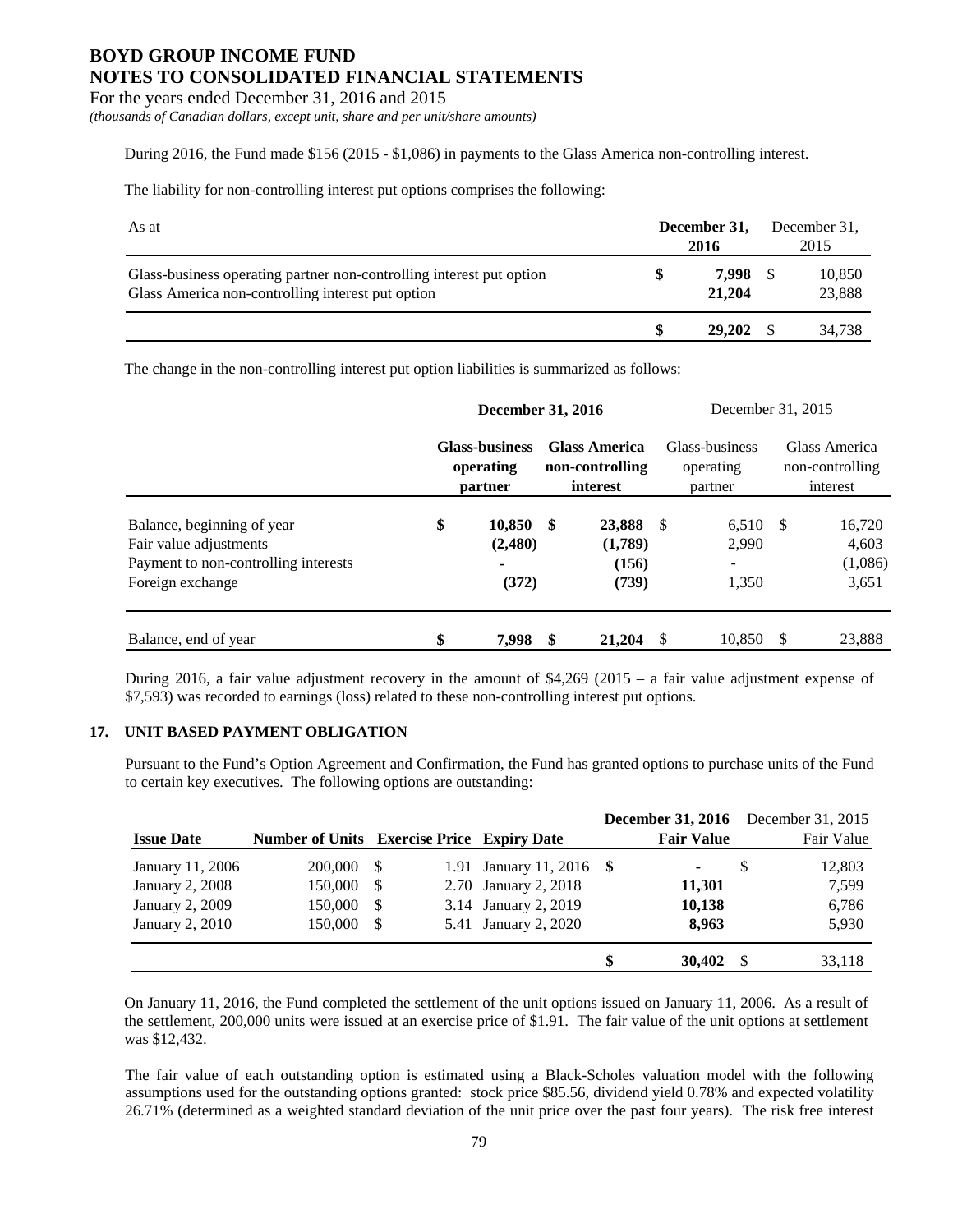For the years ended December 31, 2016 and 2015

*(thousands of Canadian dollars, except unit, share and per unit/share amounts)* 

rate assumptions used in the valuation model are as follows: January 2, 2008 issuance - 0.53%, January 2, 2009 issuance - 0.50%, January 2, 2010 issuance - 0.52%.

During 2016, a fair value adjustment expense in the amount of \$9,334 (2015 – \$12,925) was recorded to earnings related to these unit based payment obligations.

#### **18. LEASE COMMITMENTS**

The Fund has various operating lease commitments, primarily in respect of leased premises. The aggregate amount of future minimum lease payments associated with these leases is \$384,397 (2015 - \$346,561). The minimum amounts payable over the next five years are as follows:

| Less than 1 year<br>1 to 5 years<br>Greater than 5 years | S | 68,580<br>198,831<br>116,986 |
|----------------------------------------------------------|---|------------------------------|
|                                                          |   | 384,397                      |

Included in operating expenses for the year ended December 31, 2016 are operating lease expenses, primarily in respect of leased premises of \$69,721 (2015 – \$62,035).

#### **19. CONTINGENCIES**

The Fund has two U.S. denominated letters of credit for \$225 U.S. (2015 –\$225 U.S.).

### **20. ACCUMULATED OTHER COMPREHENSIVE EARNINGS**

|                                                                                                     |   | December 31,<br>2016 | December 31,<br>2015 |
|-----------------------------------------------------------------------------------------------------|---|----------------------|----------------------|
| Balance, beginning of year<br>Unrealized gain (loss) on translating financial statements of foreign | S | 75,111 \$            | 21.977               |
| operations                                                                                          |   | (9,551)              | 53,134               |
| Balance, end of year                                                                                | S | 65,560               | 75.111               |

There is no tax impact of translating the financial statements of the foreign operation.

#### **21. CAPITAL**

#### **Unitholders' Capital**

#### **Authorized:**

Unlimited number of trust units

An unlimited number of units are authorized and may be issued pursuant to the Declaration of Trust. All units are of the same class with equal rights and privileges. Each unit is redeemable and transferable. A unit entitles the holder thereof to participate equally in distributions, including the distributions of net earnings and net realized capital gains of the Fund and distributions on termination or winding-up of the Fund, is fully paid and non-assessable and entitles the holder thereof to one vote at all meetings of Unitholders for each unit held.

On January 5, 2016, the Fund completed the early redemption and cancellation of the 2012 Debentures. Subsequent to the initial announcement of the early redemption, \$24,012 principal amount of the 2012 Debentures were converted into 1,026,152 units of the Fund. The remaining \$192 in 2012 Debentures were redeemed and cancelled by issuing 3,000 units. The fair value of the 2012 Debentures on conversion and redemption was \$68,027.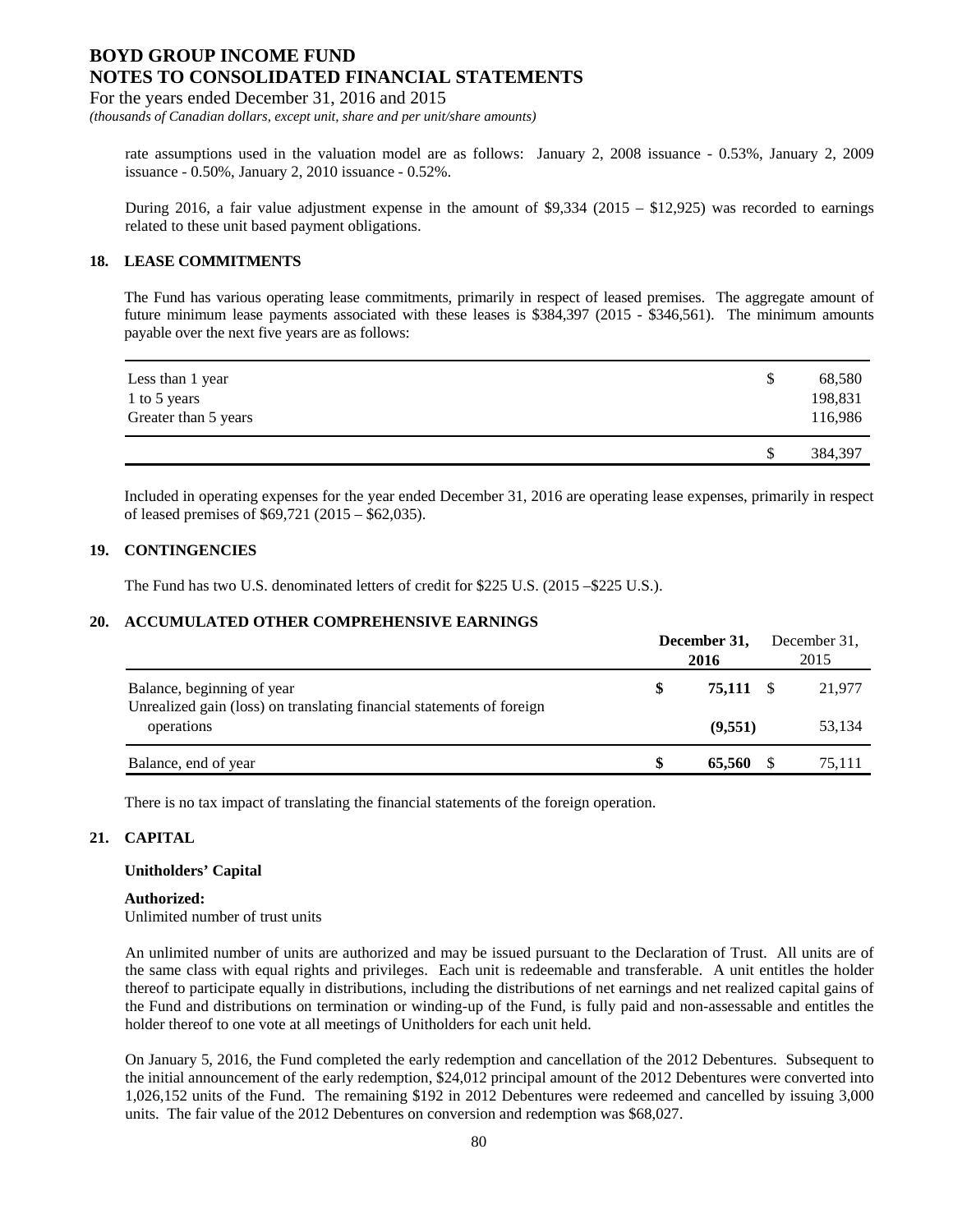For the years ended December 31, 2016 and 2015

*(thousands of Canadian dollars, except unit, share and per unit/share amounts)* 

During 2016, at the request of the holder, the Fund converted \$1,035 principal amount of the 2014 Debentures into 16,856 units of the Fund. The fair value of the 2014 Debentures at the time of conversion was \$1,291.

On January 11, 2016, the Fund completed the settlement of the unit options issued on January 11, 2006. As a result of the settlement, 200,000 units were issued at an exercise price of \$1.91. The fair value of the unit options at settlement was \$12,432.

#### **22. CONTRIBUTED SURPLUS**

Units purchased under the Fund's Normal Course Issuer Bid for a value below their carrying amount represent a contribution to the benefit of the remaining unitholders and the difference is credited to contributed surplus. The Fund purchased units for cancellation under Normal Course Issuer Bids in 2009, 2008, and 2007.

#### **23. CAPITAL STRUCTURE**

The Fund's and Company's objective when managing capital is to maintain a flexible capital structure which optimizes the cost of capital at acceptable risk. The Fund includes in its definition of capital: equity, long-term debt, convertible debentures, convertible debenture conversion features, exchangeable Class A shares, non-controlling interest put options, unit based payment obligations, obligations under finance leases, net of cash.

The Fund and Company manage the capital structure and make adjustments to it by taking into account changing economic conditions, operating performance and growth opportunities. In order to maintain or adjust the capital structure, the Fund or Company may adjust the amount of distributions and dividends it pays, purchase units for cancellation pursuant to a normal course issuer bid, issue new units, exchange Class A shares, issue new debt or replace existing debt with different characteristics, issue convertible debentures, issue unit options, expand the revolver, increase or decrease its obligations under finance lease, pursue alternative structuring of acquisitions, trigger call options on certain acquisition obligations, or settle certain acquisition obligations using a greater amount of cash or units.

The Company monitors capital on a number of bases, including a fixed charge coverage ratio, total debt to Adjusted EBITDA ratios, return on invested capital, a debt to capital ratio, a current ratio, its adjusted distributable cash payout ratio, diluted earnings (loss) per unit and distributions per unit. The fixed charge coverage ratio is the ratio of Adjusted EBITDA, adding back rental expense, less unfunded capital expenditures, less income tax expense, less dividends and distributions to debt, rental expense and capital lease payments. Total debt to Adjusted EBITDA is calculated as the Company's total debt and capital leases but excluding convertible debentures divided by Adjusted EBITDA. Return on invested capital is the ratio of Adjusted EBITDA to average invested capital. Adjusted EBITDA is a non-GAAP measure, whose nearest GAAP measure is Cash Flow from Operations. The distributable cash payout ratio is calculated by dividing the distributions paid during the period by adjusted distributable cash. Adjusted distributable cash is a non-GAAP measure, whose nearest GAAP measure is Cash Flow from Operations.

The Fund's strategy has been to maintain a strong statement of financial position and improve its cash position and financial flexibility while maintaining consistent distributions in order to capitalize on growth opportunities. In addition, the Fund believes that, from time to time, the market price of the units may not fully reflect the underlying value of the units and that at such times the purchase of units would be in the best interest of the Fund. Such purchases increase the proportionate ownership interest of all remaining unitholders.

The Company grows, in part, through the acquisition or start-up of collision and glass repair and replacement businesses, or other businesses. Sources of capital that the Company has been successful at accessing in the past include public and private equity placements, convertible debt offerings, the use of equity securities to directly pay for a portion of acquisitions, capital available through strategic alliances with trading partners, capital lease financing, seller financing and both senior and subordinate debt facilities or by deferring possible future purchase price payments using contingent consideration and call or put options.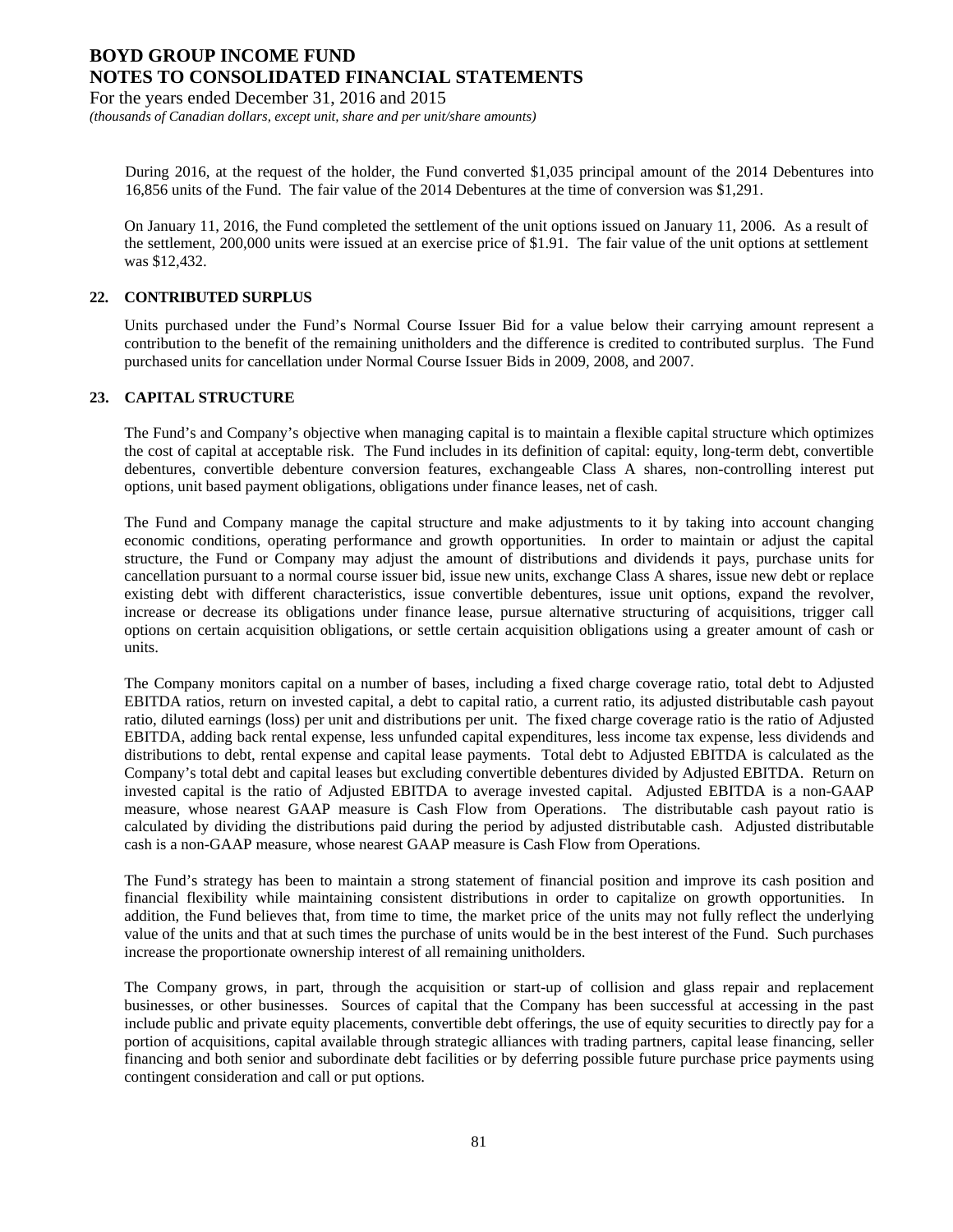For the years ended December 31, 2016 and 2015 *(thousands of Canadian dollars, except unit, share and per unit/share amounts)* 

### **24. SEASONALITY**

The Fund's financial results for any individual quarter are not necessarily indicative of results to be expected for the full year. Interim period revenues and earnings are typically sensitive to regional and local weather, market conditions, and in particular, to cyclical variations in economic activity.

#### **25. RELATED PARTY TRANSACTIONS**

To broaden and deepen management ownership in the Fund, the Company established the Senior Managers Unit Loan Program ("Unit Loan Program") in December 2012, which facilitated the one-time purchase of 121,607 of trust units held by Brock Bulbuck, President and Chief Executive Officer, and Tim O'Day, President and Chief Operating Officer US Operations, to existing Boyd trustees and senior managers. Only senior managers were eligible to receive loan support, and only up to 75% of each senior manager's unit purchase. The loans bear interest at a fixed rate of 3% per annum with interest payable monthly. Each year, 2% of the original loan amount will be forgiven and applied as a reduction of the loan principal for the first five years of the loan. This forgiveness is conditional on the employee being employed by the Company and the employee not being in default of the loan. Participants are required to make monthly payments equal to .25% of the original principal amount. Beginning March 31, 2013 participants are required to make additional minimum repayments of principal equal to the lesser of 12.5% of their annual pre-tax bonus or 12.5% of the original loan amount. Participants are required to repay the loan in full on the earlier of termination of employment, the sale of the units, or ten years from the date of loan issuance. The loan can be repaid at any time without penalty; however, the 2% future annual forgiveness would be forfeited. Units purchased are held by the Company as security for repayment of the loan. Pursuant to the conditions of the senior manager unit loan program, loan repayments by senior managers amounted to \$240 for 2016 (2015 - \$181). At December 31, 2016, the carrying value of loans made under the Unit Loan Program included in Note receivable was \$308 (2015 - \$548).

In certain circumstances the Company has entered into property lease arrangements where an employee of the Company is the landlord. The property leases for these locations do not contain any significant non-standard terms and conditions that would not normally exist in an arm's length relationship, and the Fund has determined that the terms and conditions of the leases are representative of fair market rent values.

The following are the lease expense amounts for facilities under lease with related parties:

| Landlord                                   | <b>Affiliated Person(s)</b> | Location        | Lease<br>Expires |      | <b>December 31, December 31,</b><br>2016 |      | 2015 |
|--------------------------------------------|-----------------------------|-----------------|------------------|------|------------------------------------------|------|------|
| 3577997 Manitoba Inc.                      | <b>Brock Bulbuck</b>        | Selkirk, MB     | 2027             | - SS | 35 S                                     |      | 61   |
| Gerber Building No. 1 Ptnrp Eddie Cheskis, | & Tim O'Day                 | South Elgin, IL | 2018             | - \$ | 120                                      | - \$ | 113  |

On August 1, 2016, the property owned by 3577997 Manitoba Inc. was sold to an unrelated party.

The Fund's subsidiary, The Boyd Group Inc., has declared dividends totaling \$54 (2015 - \$53), through BGHI to 4612094 Manitoba Inc., an entity controlled by a senior officer of the Fund. At December 31, 2016, 4612094 Manitoba Inc. owned 107,329 Class A common shares and 30,000,000 voting common shares of BGHI, representing approximately 30% of the total voting shares of BGHI.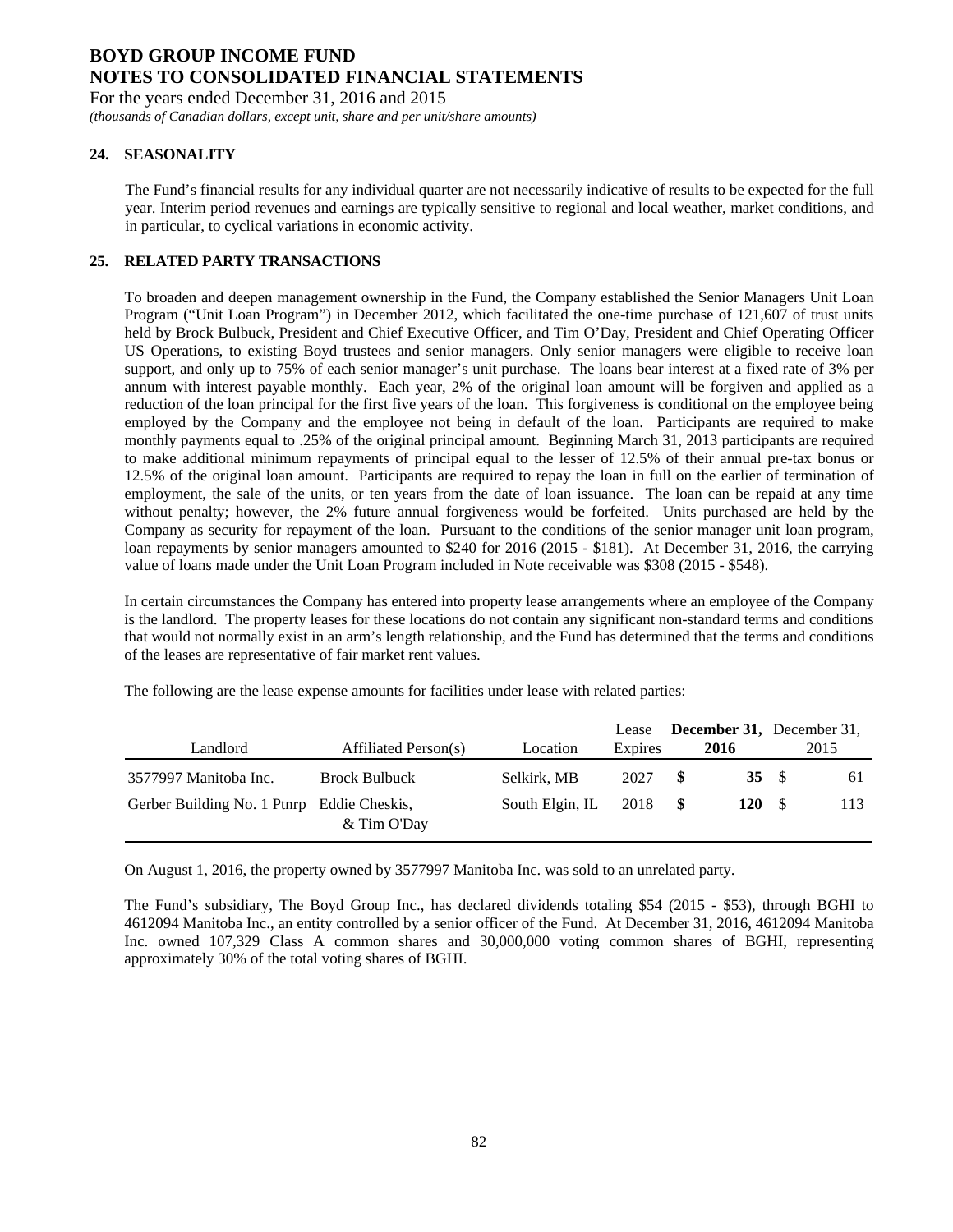For the years ended December 31, 2016 and 2015

*(thousands of Canadian dollars, except unit, share and per unit/share amounts)* 

#### **26. SEGMENTED REPORTING**

The Fund has one reportable line of business, being automotive collision repair and related services, with all revenues relating to a group of similar services. In this circumstance, IFRS requires the Fund to provide geographical disclosure. For the periods reported, all of the Fund's revenues were derived within Canada or the United States of America. Reportable assets include property, plant and equipment, goodwill and intangible assets which are all located within these two geographic areas.

|                                   |                            | For the years ended<br>December 31, |                      |  |  |
|-----------------------------------|----------------------------|-------------------------------------|----------------------|--|--|
| <b>Revenues</b>                   | 2016                       |                                     | 2015                 |  |  |
| Canada<br><b>United States</b>    | \$<br>85,261<br>1,301,858  | $\boldsymbol{\mathsf{S}}$           | 82,874<br>1,091,203  |  |  |
|                                   | \$<br>1,387,119            | $\mathcal{S}$                       | 1,174,077            |  |  |
| <b>Reportable Assets</b><br>As at | December 31,<br>2016       |                                     | December 31,<br>2015 |  |  |
| Canada<br><b>United States</b>    | \$<br>19,369 \$<br>531,659 |                                     | 16,428<br>443,917    |  |  |
|                                   | \$<br>551,028              | $\boldsymbol{\mathsf{S}}$           | 460,345              |  |  |

 The Fund's revenues are largely derived from the insurers of its customers, who are generally automobile owners. In three Canadian provinces where the Fund operates, government-owned insurance companies have, by legislation, either exclusive or semi-exclusive rights to provide insurance to the Fund's customers. Sales generated in these three markets represent approximately 4%  $(2015 - 4%)$  of the Fund's total sales. Although the Fund's services in these markets are predominately paid for by these government-owned insurance companies, the Fund's customers (automobile owners) have freedom of choice of repair provider. In markets where non-government owned insurance companies are predominant, formal relationships with insurance companies such as Direct Repair Programs ("DRPs") play an important role in generating sales volumes for the Fund. Although automobile owners still have the freedom of choice of repair provider, that choice can be influenced by the insurance companies with DRPs. Of the top five nongovernment owned insurance companies that the Fund deals with, which in aggregate account for approximately 47%  $(2015 - 49%)$  of total sales, one insurance company represents approximately 15%  $(2015 - 15%)$  of the Fund's total sales, while a second insurance company represents approximately 14% (2015 – 14%).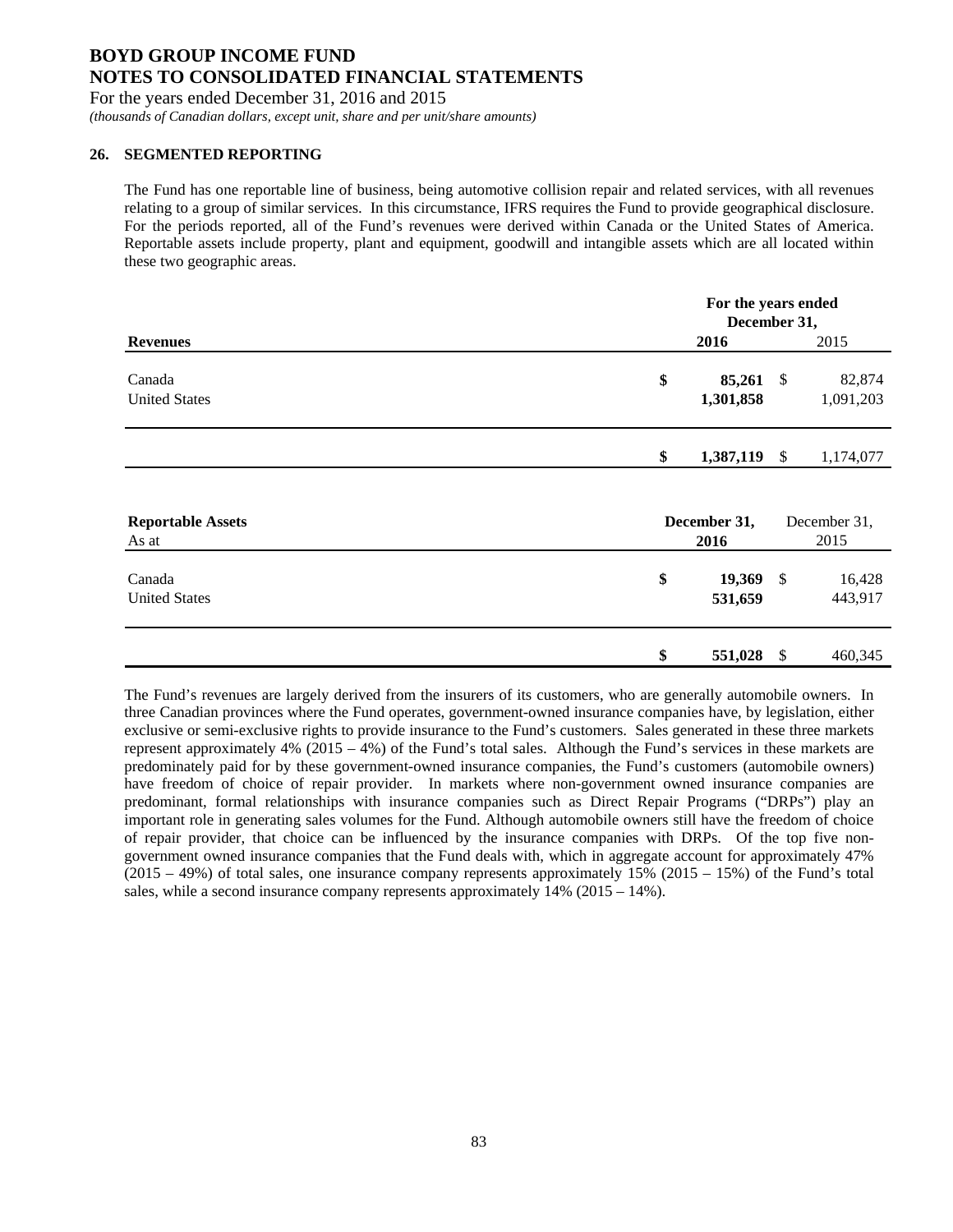For the years ended December 31, 2016 and 2015

*(thousands of Canadian dollars, except unit, share and per unit/share amounts)* 

#### **27. COMPENSATION OF KEY MANAGEMENT**

Compensation awarded to key management included:

|                                           | For the years ended December 31, |        |  |        |
|-------------------------------------------|----------------------------------|--------|--|--------|
|                                           | 2016                             |        |  | 2015   |
| Salaries and short-term employee benefits | \$                               | 4,723  |  | 4,961  |
| Post-employment benefits                  |                                  | 87     |  | 83     |
| Long-term incentive plan                  |                                  | 2,059  |  | 858    |
| Unit options                              |                                  | 9,334  |  | 12,925 |
|                                           | \$                               | 16,203 |  | 18,827 |

Key management includes the Fund's Trustees as well the most senior officers of the Fund and Subsidiary Companies.

#### **28. SHARE-BASED COMPENSATION**

Certain executive officers of the Fund, as well as the Board of Directors of the Company and BGHI, participate in sharebased compensation plans. These plans are cash-settled, with compensation expense determined based on the fair value of the associated liability at the end of the reporting period until the awards are settled.

#### **Long-term incentive plan**

For the year ended December 31, 2015, Performance Cash Awards were granted to certain executive officers under the Fund's long-term incentive plan. Performance Cash Awards represent the right to receive payments, conditional, in whole or in part, upon the achievement of one or more objective performance goals. A Performance Cash Award granted under the Plan is denominated and payable in cash and will vest and be paid out over a three-year period, subject to the terms of the plan.

On January 1, 2016, Performance Cash Units were granted to certain executive officers for the 2016 grant year. Performance Cash Units are tied to unit value from date of grant to the date of payment and will vest and be paid out in cash over a three-year period, subject to the terms of the plan. Performance Cash Units represent the right to receive payments linked to the Fund's unit value, conditional, in whole or in part, upon the achievement of one or more objective performance goals. The distribution rate declared by the Fund on issued and outstanding units of the Fund is also applied to the Performance Cash Units. The distribution amount on the Performance Cash Units is converted into additional Performance Cash Units based on the market value of the Fund's units at the time of the distribution. These additional Performance Cash Units vest at the same time as the Performance Cash Units that the distribution rate was applied on.

The 2015 and 2016 Awards include non-market performance conditions. The impact of market and non-market performance conditions is recognized through the adjustment of the award that is expected to vest. At the end of each reporting period, the Fund re-assesses its estimates of the number of awards that are expected to vest and recognizes the impact of the revision to compensation expense in earnings over the vesting period.

The fair value of each outstanding Performance Cash Unit is estimated based on the fair market value of the Fund's units at the grant date, subsequently adjusted for additional units granted based on the reinvestment of notional distributions and the market value of the units at the end of each reporting period. The associated compensation expense is recognized over the vesting period, factoring in the probability of the performance criteria being met during that period.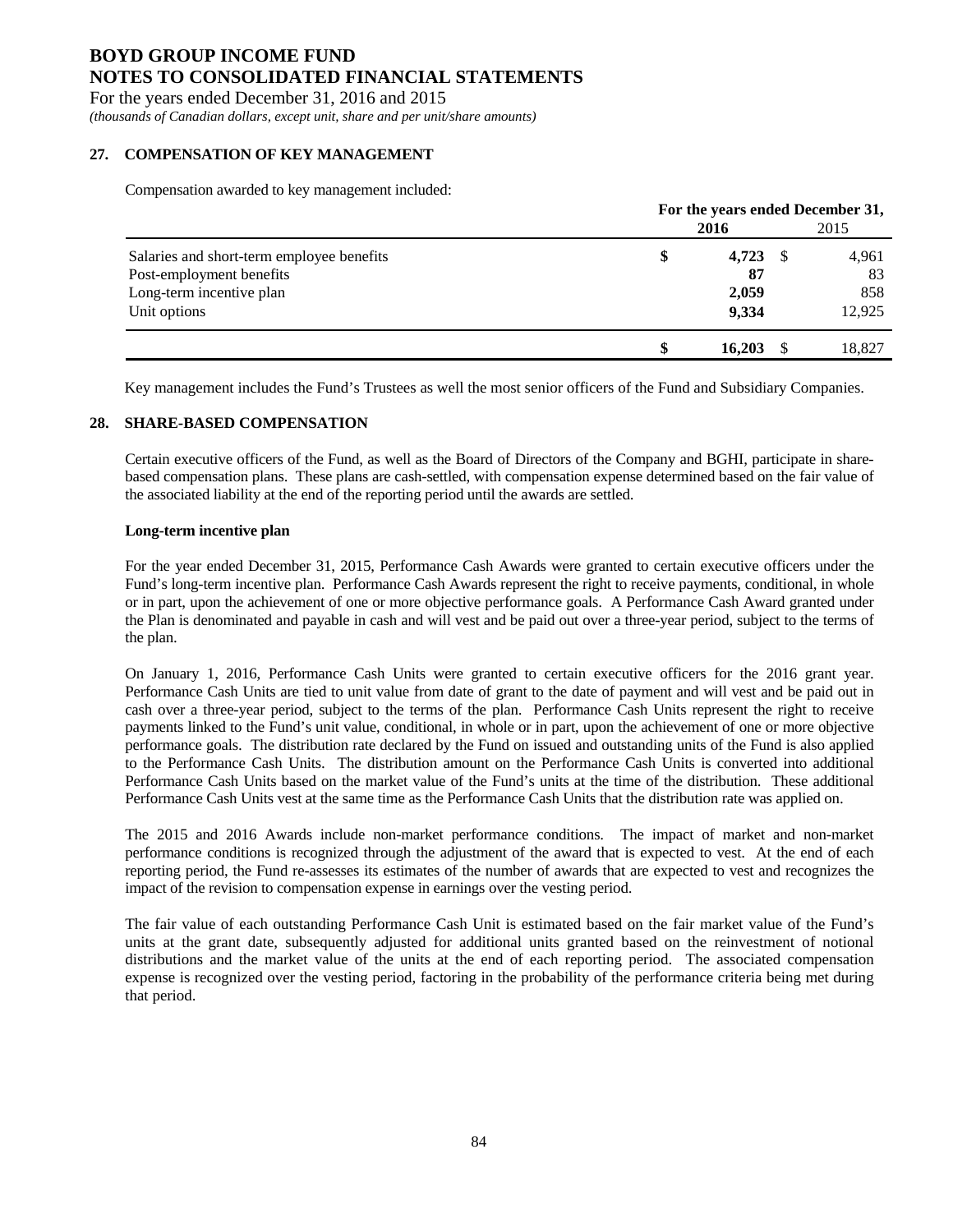For the years ended December 31, 2016 and 2015

*(thousands of Canadian dollars, except unit, share and per unit/share amounts)* 

#### **Directors Deferred Share Unit Plan**

On December 22, 2015, the Board of Trustees approved a Directors Deferred Share Unit Plan ("DSUP"), effective December 31, 2015. The plan is administered through BGHI and requires independent Trustees, who are also Directors of BGHI, to receive at least 60% of their Director compensation in the form of deferred shares, which are essentially notional shares of BGHI and are redeemable for cash on termination. Directors may elect to receive up to 100% of their Director compensation in the form of deferred shares. The number of deferred share units to which a Director is entitled will be adjusted for the payment of dividends or other cash distributions on the Class A common shares of BGHI.

The fair value of each outstanding Director Deferred Share Unit is estimated based on the fair market value of the BGHI's shares at the grant date, subsequently adjusted for additional shares granted based on the reinvestment of notional dividends and the market value of the shares at the end of each reporting period.

#### **29. EMPLOYEE EXPENSES**

|                                           | For the years ended December 31, |            |         |
|-------------------------------------------|----------------------------------|------------|---------|
|                                           |                                  | 2016       | 2015    |
| Salaries and short-term employee benefits | \$                               | 527,865 \$ | 441,295 |
| Post-employment benefits                  |                                  | 87         | 83      |
| Long-term incentive plan                  |                                  | 2,686      | 858     |
| Unit options                              |                                  | 9,334      | 12,925  |
|                                           | \$                               | 539,972    | 455,161 |

#### **30. DEFINED CONTRIBUTION PENSION PLANS**

The Fund has defined contribution pension plans for certain employees. The Fund matches U.S. employee contributions at rates up to 6.0% of the employees' salary. The expense and payments for the year were \$1,149 (2015 - \$1,071). The Fund has established Retirement Defined Contribution Arrangement Trust Agreements for the CEO which qualifies as retirement compensation arrangement as defined in the Income Tax Act (Canada), RSC 1985, c.1 ( $5<sup>th</sup>$ Supplement), as amended. The agreement specifies that quarterly contributions are to be made until the end of 2024. During 2016, \$87 (2015 - \$83) was paid related to these arrangements.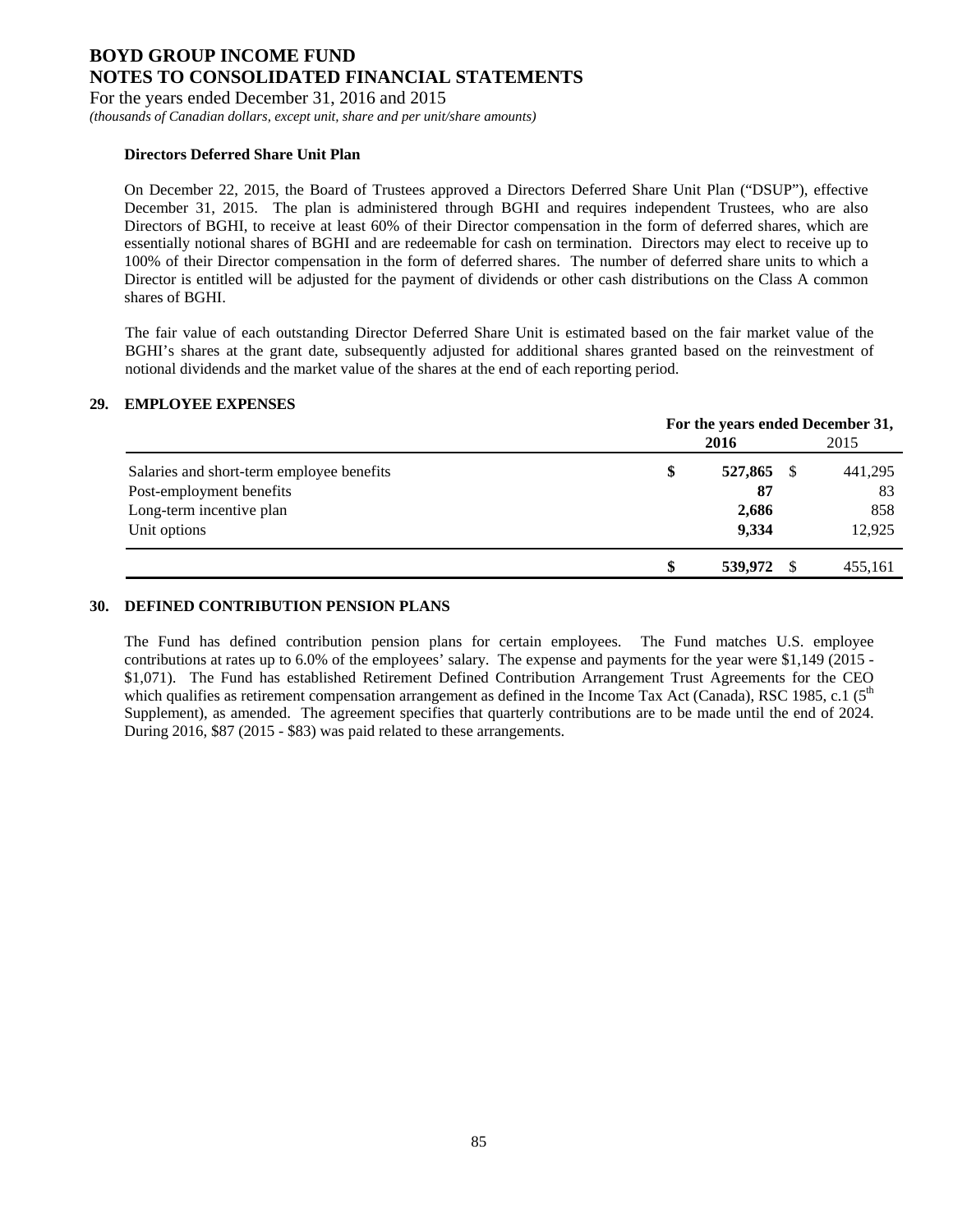For the years ended December 31, 2016 and 2015

*(thousands of Canadian dollars, except unit, share and per unit/share amounts)* 

### **31. EARNINGS (LOSS) PER UNIT**

|                                                                                        | For the years ended<br>December 31, |      |            |
|----------------------------------------------------------------------------------------|-------------------------------------|------|------------|
|                                                                                        | 2016                                |      | 2015       |
| Net earnings (loss)                                                                    | \$<br>30,365                        | - \$ | (21,962)   |
| Add (less):<br>Non-controlling interest put options                                    | (4,269)                             |      |            |
| Net earnings (loss) - diluted basis                                                    | \$<br>26,096                        |      | (21,962)   |
| Basic weighted average number of units<br>Add:<br>Non-controlling interest put options | 18,030,527<br>343,896               |      | 16,470,702 |
| Average number of units outstanding - diluted<br>basis                                 | 18,374,423                          |      | 16,470,702 |
| Basic earnings (loss) per unit                                                         | \$<br>1.684                         | \$   | (1.333)    |
| Diluted earnings (loss) per unit                                                       | \$<br>1.420                         | \$   | (1.333)    |

Exchangeable class A shares, unit options and convertible debentures are instruments that could potentially dilute basic earnings (loss) per share in the future, but were not included in the calculation of diluted earnings (loss) per share because they are anti-dilutive for the periods presented.

### **32. CHANGES IN NON-CASH OPERATING WORKING CAPITAL ITEMS**

|                     | For the years ended December 31, |         |  |
|---------------------|----------------------------------|---------|--|
|                     | 2016                             | 2015    |  |
| Accounts receivable | \$<br>$(24, 437)$ \$             | (8,233) |  |
| Inventory           | (1,579)                          | (1,726) |  |
| Prepaid expenses    | (6,744)                          | (1,804) |  |
| Accounts payable    | 25,460                           | 20,965  |  |
| Income taxes, net   | 5,920                            | (2,061) |  |
|                     | \$<br>(1,380)                    | 7,141   |  |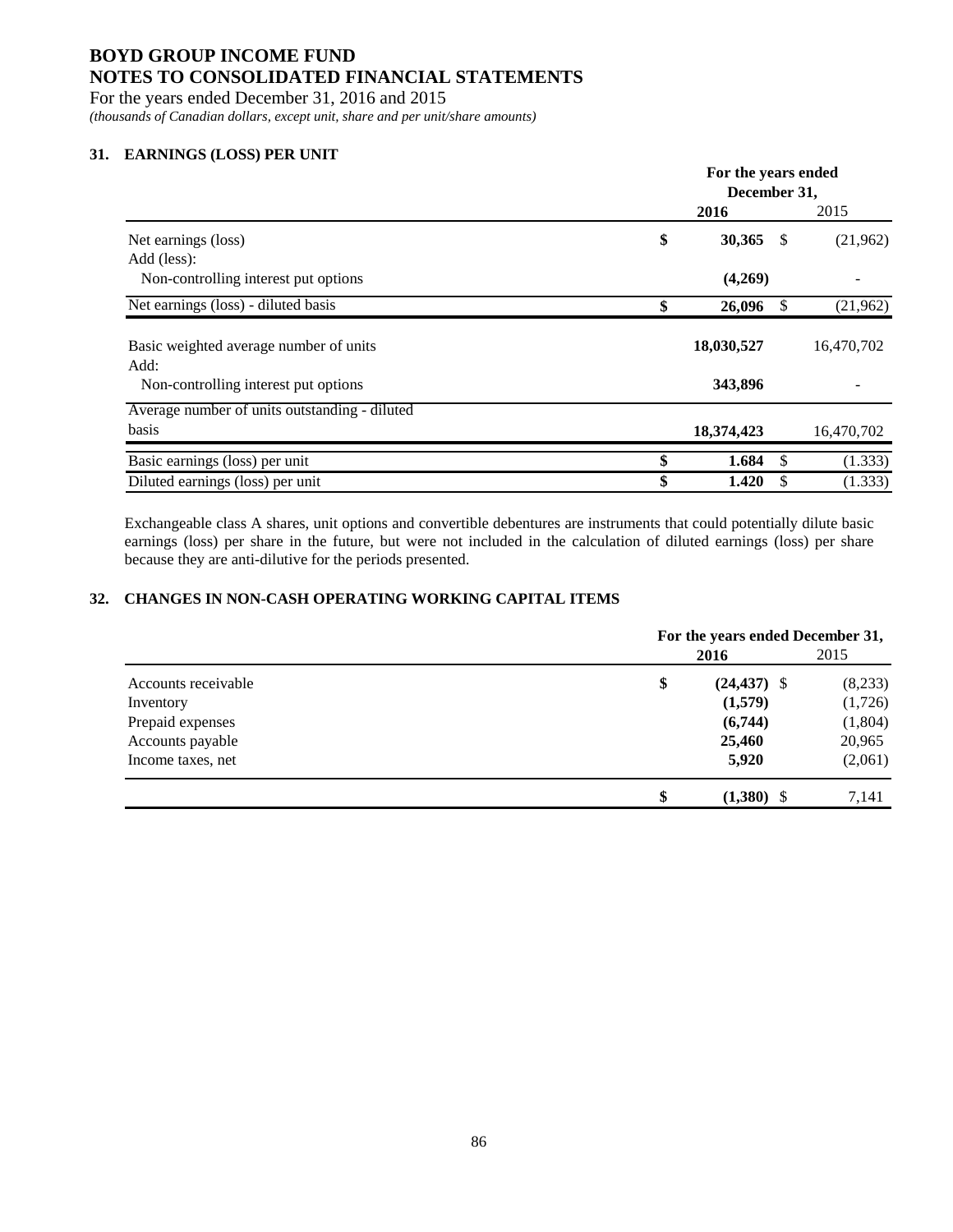### **BOARD OF TRUSTEES**

The Boyd Group Income Fund Board of Trustees consists of seven members – two that are officers of the Fund and five that are independent Trustees. The Chairman of the Board is Allan Davis. The Boyd Group Income Fund Board of Trustees has established three standing committees: The Corporate Governance and Nomination Committee, The Audit Committee, and the Executive Compensation Committee.

The Corporate Governance and Nomination Committee is chaired by Sally Savoia and includes all of the independent Trustees. The Audit Committee is chaired by Allan Davis and includes Dave Brown and Gene Dunn. The Executive Compensation Committee is chaired by Gene Dunn and includes David Brown, Robert Gross and Sally Savoia.

**David Brown** is currently President and CEO of Richardson Capital and Managing Director of RBM Capital Limited. Previously, he was Corporate Secretary of James Richardson & Sons, Limited, and a partner in the independent law and accounting firm of Gray & Brown. In addition to serving on the Board of Trustees of the Fund, he also serves as a Director of GMP Capital, Inc., Plastic Moulders Limited, Richardson Financial Group and the Manitoba Hydro-Electric Board. He graduated from the University of Manitoba law school, and is a Chartered Professional Accountant and member of the Manitoba Bar Association.

**Brock Bulbuck** is the CEO of the Fund. Since joining Boyd in 1993, he has played a leading role in the development and growth of the business. He is a Chartered Professional Accountant and is responsible for the affairs of the Fund, including strategy, operations and performance In addition to serving on the Board of Trustees of the Fund, he is also Past Chair of the Winnipeg Football Club Board of Directors, a member of the Canadian Football League Board of Governors and a Director of the Pan Am Clinic Foundation.

**Allan Davis** is the Independent Chairman of the Fund's Board of Trustees. He is also President and Director of AFD Investments Inc., a Winnipeg based management consulting firm. In addition to serving on the Board of Trustees, he is also a member of the Exchange Income Corporation Board of Directors.

**Gene Dunn** is the Chairman of Monarch Industries Ltd. of Winnipeg, a leading Canadian manufacturing company, where he previously served as President and CEO. In addition to serving on the Board of Trustees of the Fund, he is also a member of the Board of Cubresa Corporation, a medical imaging company. He is Past Chairman of the Board of Governors for Balmoral Hall School for Girls and Past Chairman of the Winnipeg Blue Bombers Football Club. Mr. Dunn is also the Past Chairman of the Board of Governors of the Canadian Football League.

**Robert Gross** is the Executive Chairman of Monro Muffler Brake Inc., the largest chain of company-operated automotive undercar repair and tire service facilities in the United States. He served as CEO of Monro from 1999 until October 2012. Prior to his time at Monro, he served as Chairman and CEO at Tops Appliance City, Inc. and before that as President and COO at Eye Care Centers of America, Inc., a Sears, Roebuck & Co. company.

**Tim O'Day** is Boyd's President and COO of the Fund. He joined Gerber Collision & Glass in February 1998. With Boyd Group's acquisition of Gerber in 2004, he was appointed COO for Boyd's U.S Operations. In 2008, he was appointed President and COO for U.S. Operations. Earlier in his career, he was with Midas International, where he was elevated to Vice President–Western Division, responsible for a territory that encompassed 500 Midas locations. Mr. O'Day also serves on the I-Car Board and served on theBoard of the Collision Repair Education Foundation until March 2016 for a period of six years.

**Sally Savoia** is a former Vice President and Chief Human Resource Officer for Praxair Inc. and since her retirement in 2014, has served as an independent corporate consultant. Ms. Savoia's human resources experience includes executive compensation design and implementation, executive level succession planning, global talent management, leadership development, diversity and inclusion efforts and global benefits design.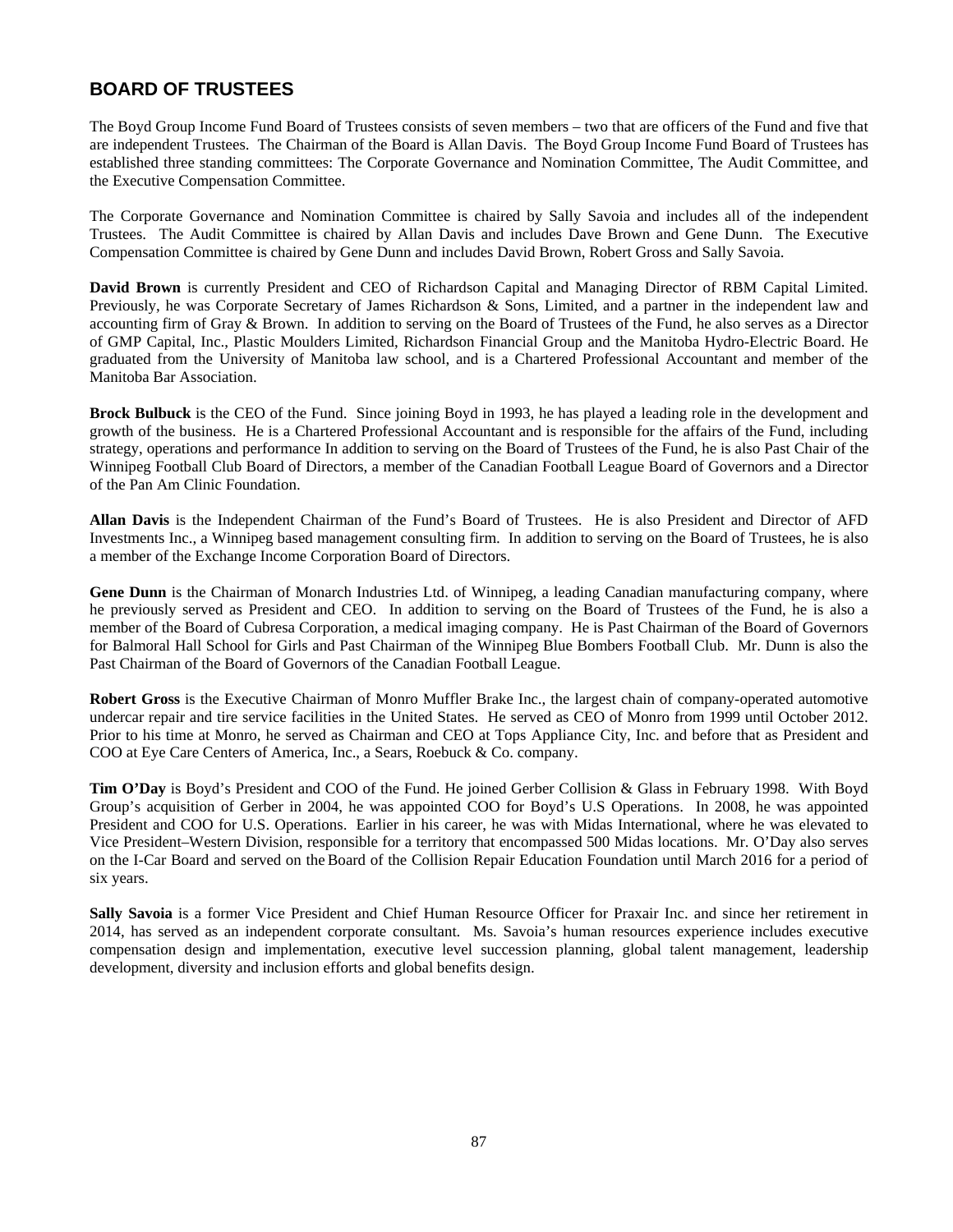### **CORPORATE DIRECTORY**

### **COMPANY OFFICERS & PRIMARY SUBSIDIARY COMPANY OFFICERS**

**Brock Bulbuck**  Chief Executive Officer

**Tim O'Day**  President & Chief Operating Officer

**Stephen Boyd** Vice President, Corporate Development

**Kevin Burnett** \* Senior Vice President, **Operations** 

**Eric Danberg** \* President, Canadian Operations

**Jeff Murray** Vice President, Finance

**Eddie Cheskis \***  Chief Executive Officer, Glass America and Gerber National Claim Services

> **Susie Frausto\*** Vice President, Marketing & Sales

**Narendra (Pat) Pathipati**  Executive Vice President, Chief Financial Officer & Secretary-Treasurer

> **Gary Bunce** \* Senior Vice President, Sales US Operations

**Vince Claudio** \* Senior Vice President, **Operations** 

**Paul J. Ruiter** \* Vice President & Chief Human Resources Officer

**Srikanth Venkataraman\***  Vice President, Information Services

\* *Officers of subsidiary companies only* 

#### **CORPORATE OFFICE**

Winnipeg, Manitoba, Canada Fax: (204) 895-1283

3570 Portage Avenue Telephone: (204) 895-1244 R3K 0Z8 Website: www.boydgroup.com

*For location information, please visit us at www.boydgroup.com*